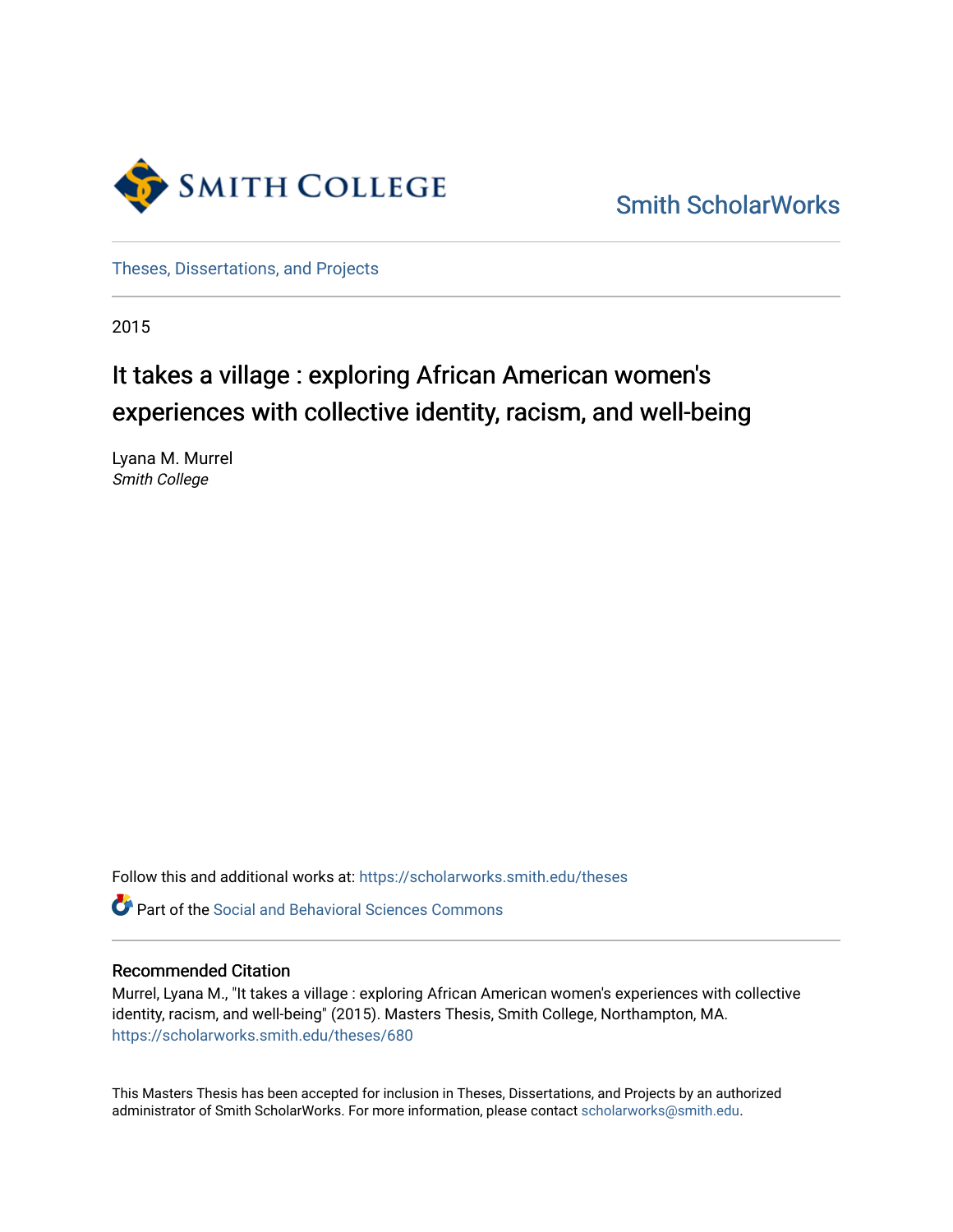Lyana Murrell It Takes a Village: Exploring African American Women's Experiences with Collective Identity, Racism, and Well-being

#### **ABSTRACT**

This qualitative study sought to explore African American women's understandings about collective identity in their lives and, specifically, in their encounters with racism that impacted their well-being. African American women hold rich traditions of healing that encompass their communities and are influenced by their early bonds of sisterhood. In the United States of America, these traditions of connectedness between Black folks have supported Black women, communities, and families against the pressures of racist domination. Ten self-identified African American women between the ages of 34 and 69 shared rich narratives about how they experienced a collective sense of self, racism, and well-being. This study's findings were identified as they relate to participants' lived experiences of and intersections between collective identity and the following: (a) racial pride and multiculturalism, (b) community as an important African American value that feels under threat, (c) protecting and proliferating Black female expression, (d) learning "racism at a distance," and (e) the effects of bearing witness.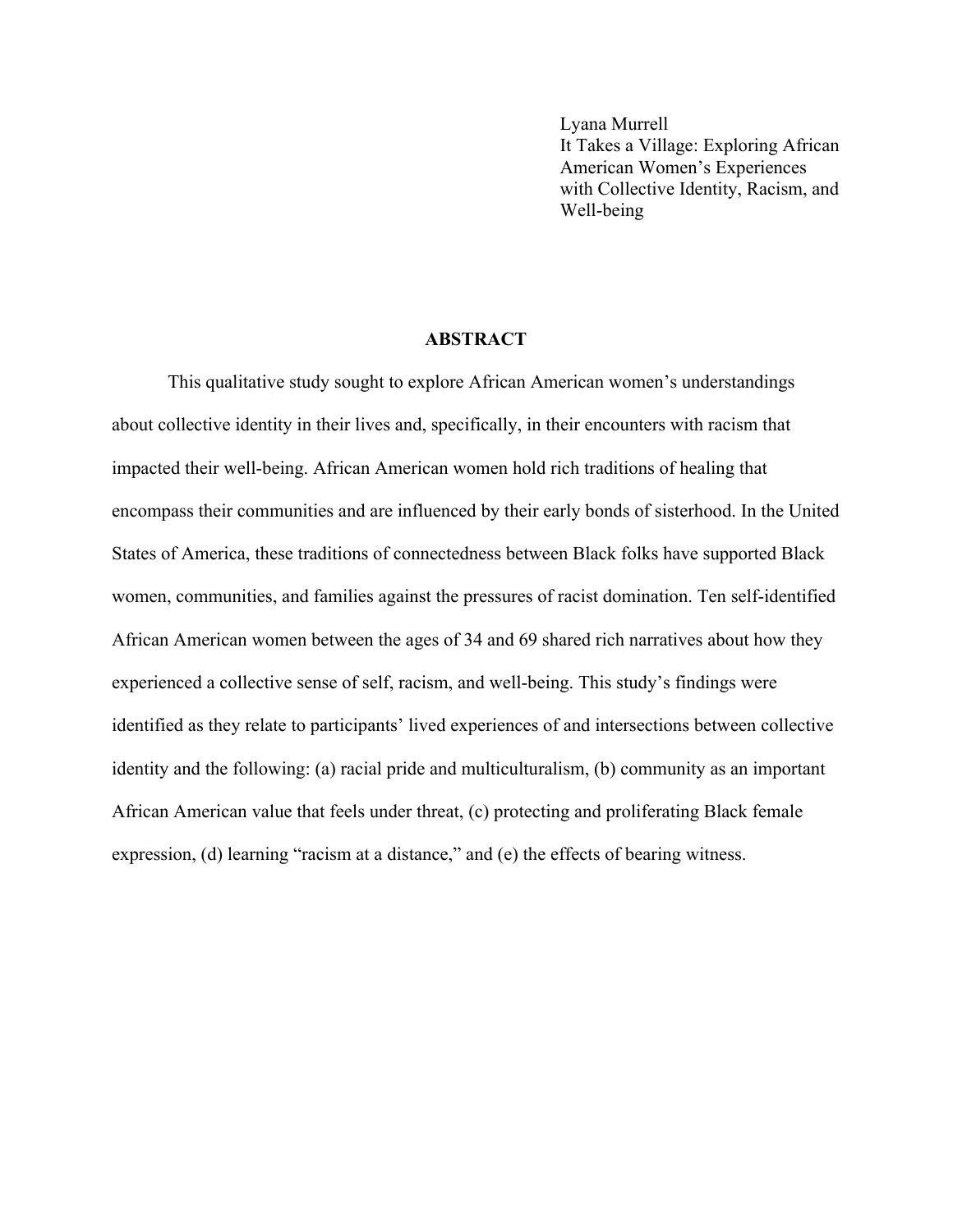## **IT TAKES A VILLAGE: EXPLORING AFRICAN AMERICAN WOMEN'S EXPERIENCES WITH COLLECTIVE IDENTITY, RACISM, AND WELL-BEING**

A project based upon an independent investigation, submitted in partial fulfillment of the requirements for the degree of Master of Social Work.

> Lyana Murrell 2015

Smith College School for Social Work Northampton, Massachusetts 01063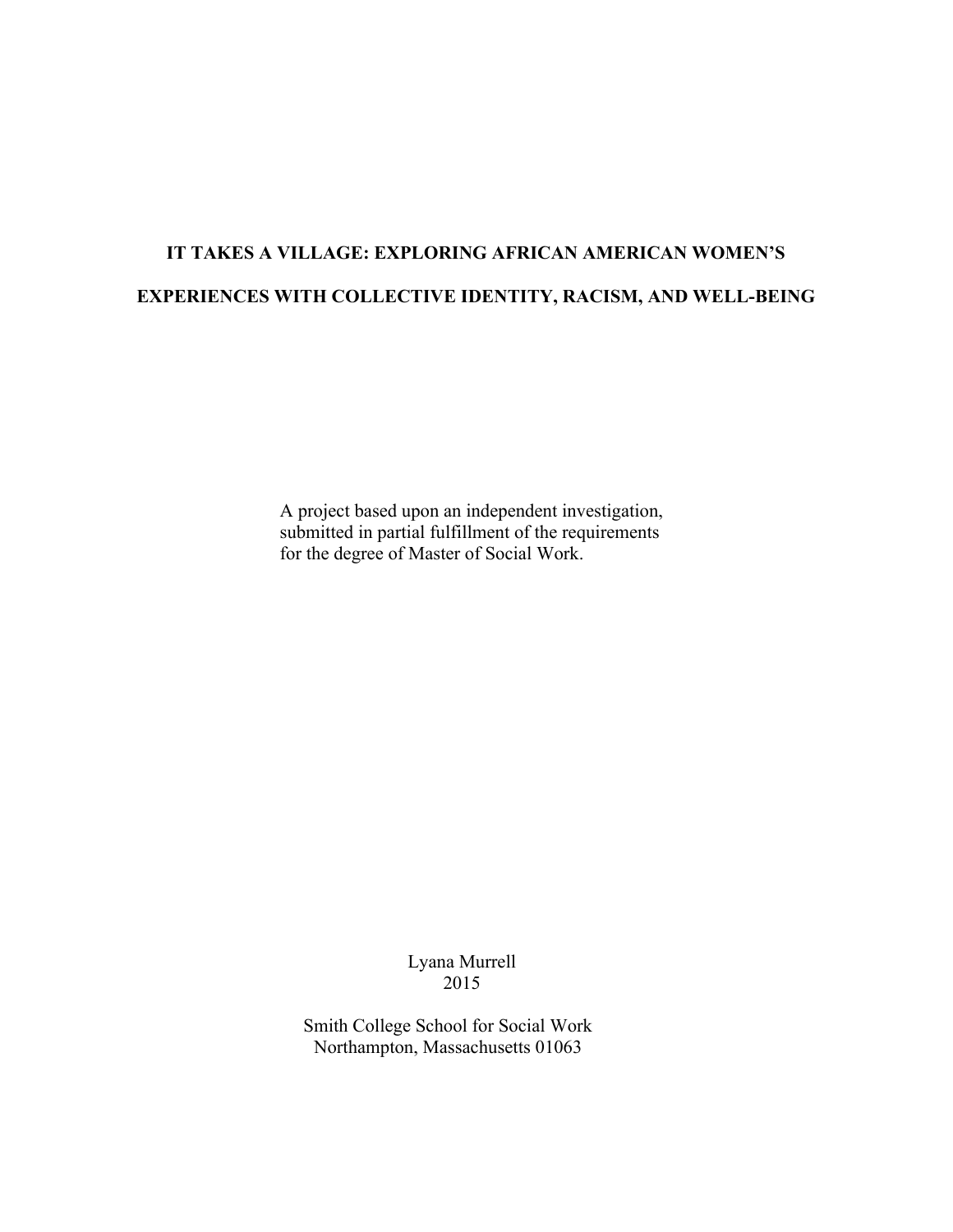### **ACKNOWLEDGEMENTS**

Thank you to the ten exceptional women who put their voices and experiences into this research. It was an act of courage, expression, and possibility.

Thank you to my family and friends, whose connectedness and love made this all possible.

Thank you to my research advisor, whose patience and creativity helped guide me in this process.

Thank you to the individuals and communities who supported this research. Your efforts are deeply appreciated and valuable.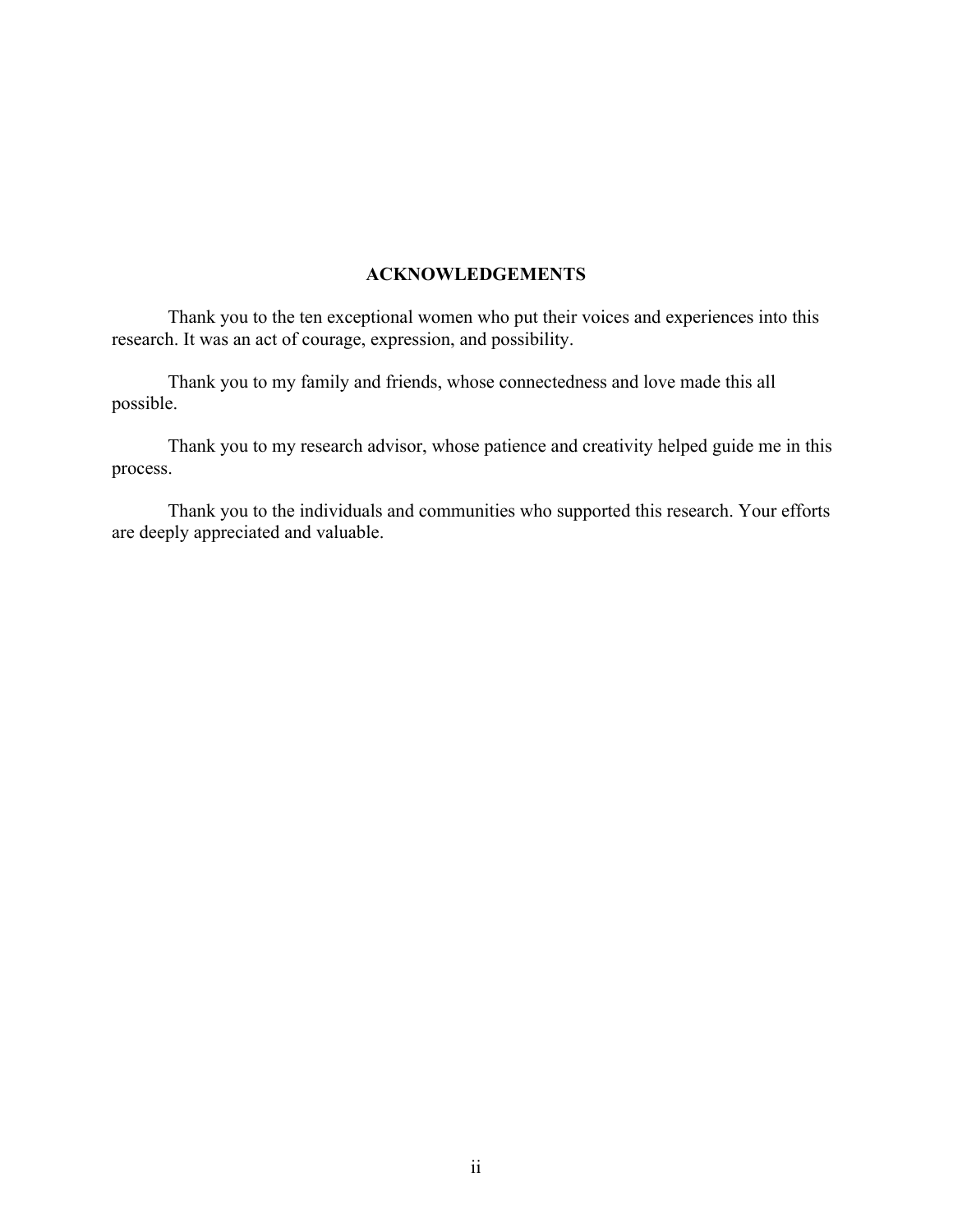## **TABLE OF CONTENTS**

|                           | . .      |
|---------------------------|----------|
| <b>TABLE OF CONTENTS.</b> | $\cdots$ |

## **CHAPTER**

| IV. FINDINGS $\ldots$ 40 |  |
|--------------------------|--|
|                          |  |
|                          |  |

### **APPENDICES**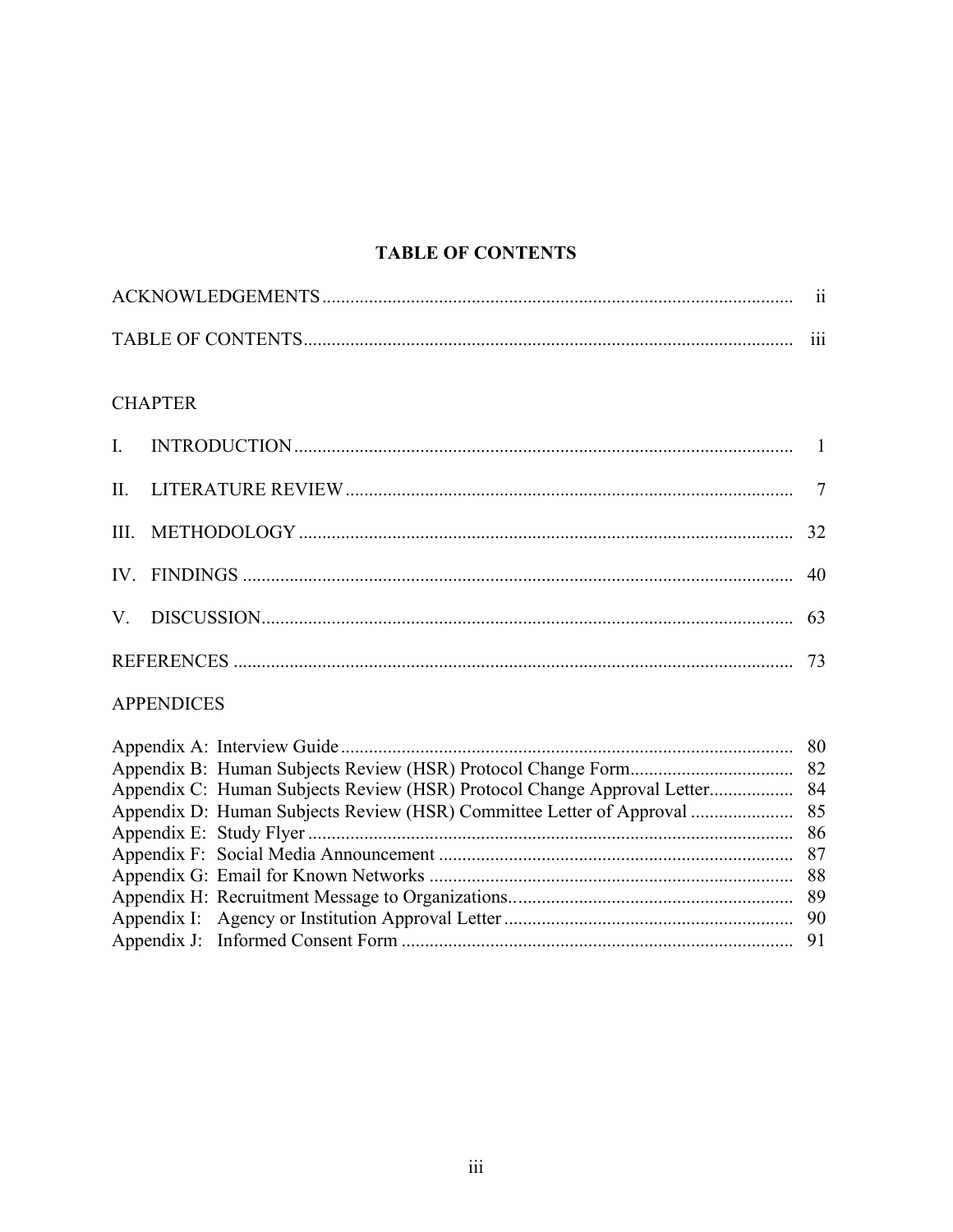#### **CHAPTER I**

#### **Introduction**

Women have shown a natural capacity for healing since the dawn of time (Comas-Diaz  $\&$ Weiner, 2011a). Comas-Diaz and Weiner (2011b) described traditions of women nurturing themselves and others as a bonding process. This bonding process is still celebrated today as a healing one due to its ability to increase productions of oxytocin within an individual and improve their sense of well-being. Amongst African American women, these rich traditions of healing and nurturing encompass their communities and are influenced by their early examples and bonds of sisterhood. In the United States of America, these traditions of connectedness between Black (i.e., to be used interchangeably with African American in this study, but in recognition that other cultures of the African diaspora may identify as Black) folks have protected women, families, and communities against the pressures of racist domination. Historically, the bonds between Black individuals started through collective dependability and affection amongst female kin and were centered in Black homes (McDonald, 2007). Legislative and social expansions of the past century ensured Black women's experiences of Black collective enterprise, or perhaps a unique Black collective identity, had moved beyond the homeplace. Accordingly, current mental health research should increasingly examine if and how African American women's experiences with collective identity operate in their worlds. Thus, this study sought to explore how African American women experience a Black collective identity in their encounters with racism that may impact their psychological and emotional well-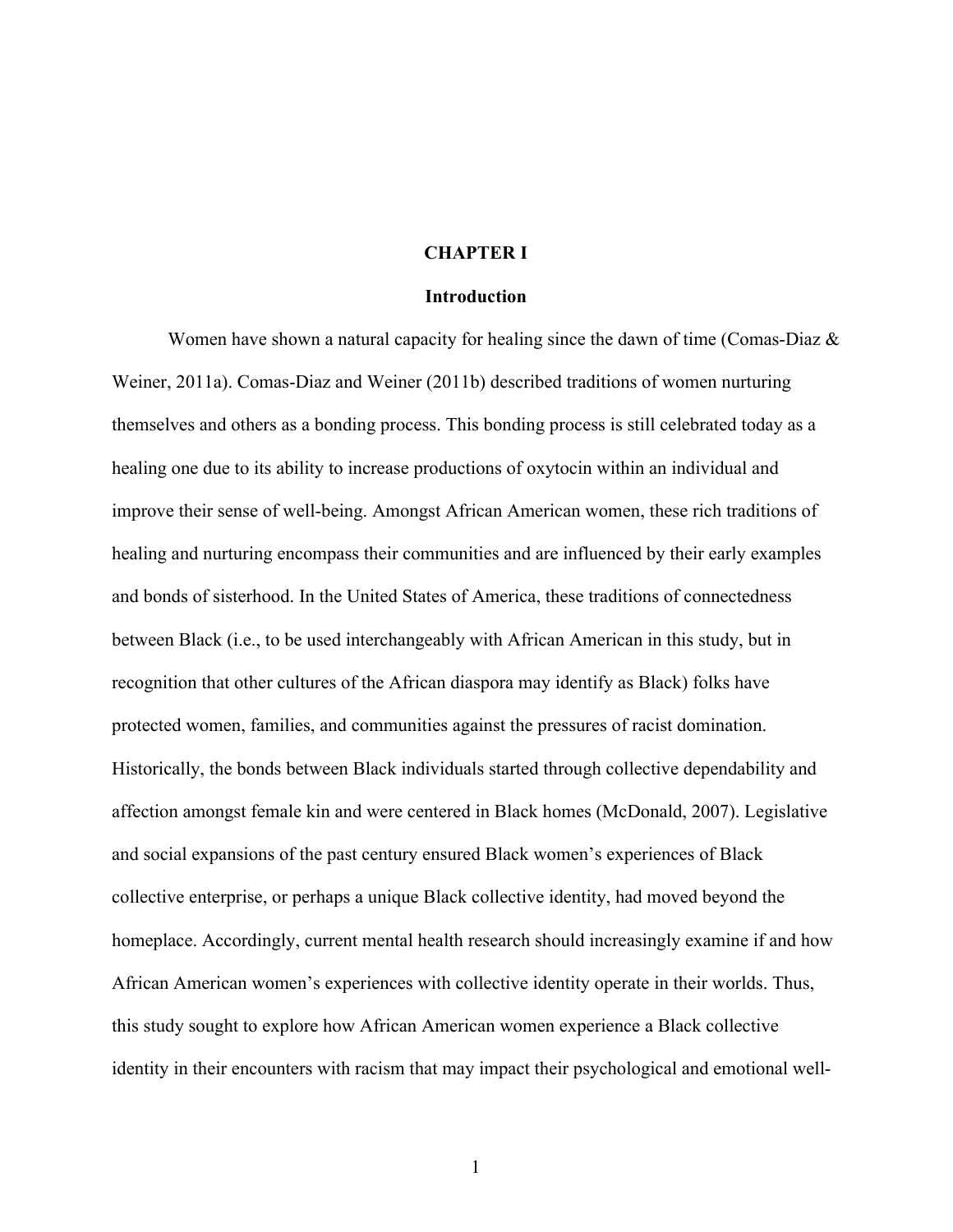being.

Considering Black women's encounters with traditions of connectedness, healing, and resistance, their experiences of Black collective identity merit further understanding. Then and now, Black women are the developers and nurturers of the homeplace. hooks (1990) wrote:

In our young minds houses belonged to women, were their special domain, not as property, but as places where all that truly mattered in life took place—the warmth and comfort of shelter, the feeding of our bodies, the nurturing of our souls. There we learned dignity, integrity of being; there we learned to have faith. The folks who made this life possible, who were our primary guides and teachers, were Black women. (p. 41)

In hooks' descriptions of the homeplace, Black women performed additional roles of resistance and liberation. hooks (1990) acknowledged:

It was about the construction of a safe place where Black people could affirm one another and by so doing heal many of the wounds inflicted by racist domination. We could not learn to love or respect ourselves in the culture of white supremacy, on the outside; it was there on the inside, in that "homeplace," most often created and kept by Black women, that we had the opportunity to grow and develop, to nurture our spirits. This task of making a homeplace, of making home a community of resistance, has been shared by

Black women globally, especially Black women in white supremacist societies. (p. 42) hooks described the practical motivations fueling African American women's investments in a homeplace as a space of resistance to racist aggression and for nurturing the souls of all Black folk. During the past century, Black women's homeplaces have expanded beyond the home as their rights to other forms of public discourse, participation, and leadership have also grown. Meanwhile, their capacities for nurturing, connectedness, and resistance continue to hold strong.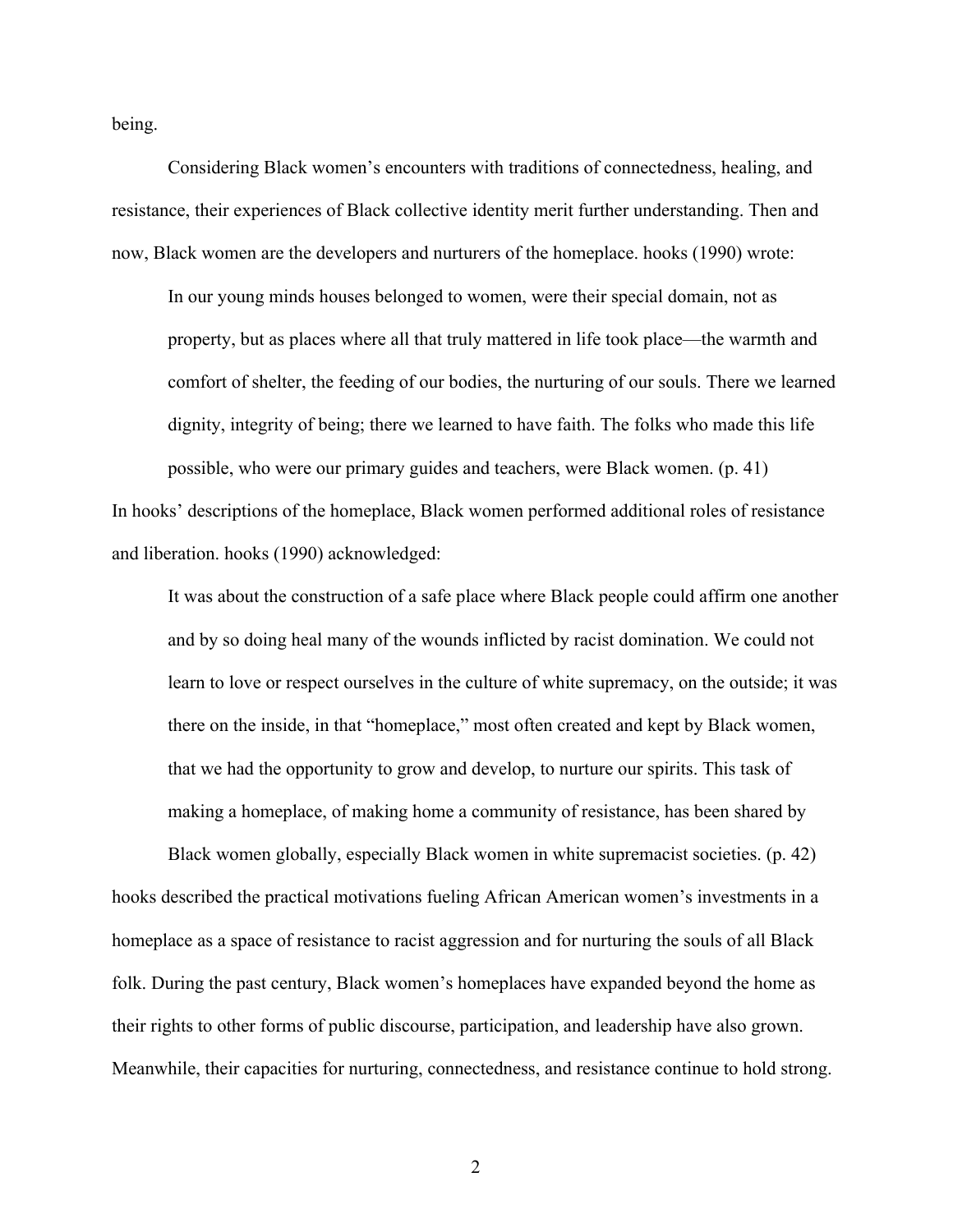In this study, collective identity is defined as follows:

A shared sense of "one-ness" or "we-ness" anchored in real or imagined shared attributes and experiences among those who comprise the collectivity and in relation or contrast to one more actual or imagined sets of others. Embedded within the shared sense of we is a corresponding sense of collective agency... Thus, it can be argued that collective identity is constituted by a shared and interactive sense of "we-ness" and collective agency.

(Snow, 2001, Conceptualization section, para. 4)

This study engaged Black women to bring their experiences and knowledge about collective identity to research.

Since society has not yet found an antidote for racism, it continues to be a common and harmful force that marks the lives of many African Americans. Harrell's (2000) definition of racist ideology or racism applies in this study as:

A system of dominance, power and privilege based on racialized group designations; rooted in the historical oppression of a group defined or perceived by dominant-group members as inferior, deviant, or undesirable; and occurring in circumstances where members of the dominant group create or accept their societal privilege by maintaining structures, ideology, values, and behavior that have the intent or effect of leaving nondominant-group members relatively excluded from power, esteem, status, and/or equal access to societal resources. (p. 43)

Accordingly, perceived racial discrimination (i.e., to be used synonymously with the term perceived racism in this study) is defined as perceptions of negative treatment based on racist ideology (West, Donovan, & Roemer, 2010). D'Souza (1996) argued that race no longer matters in a post-racial American society. Today, the president is Black. More precisely, Barack Obama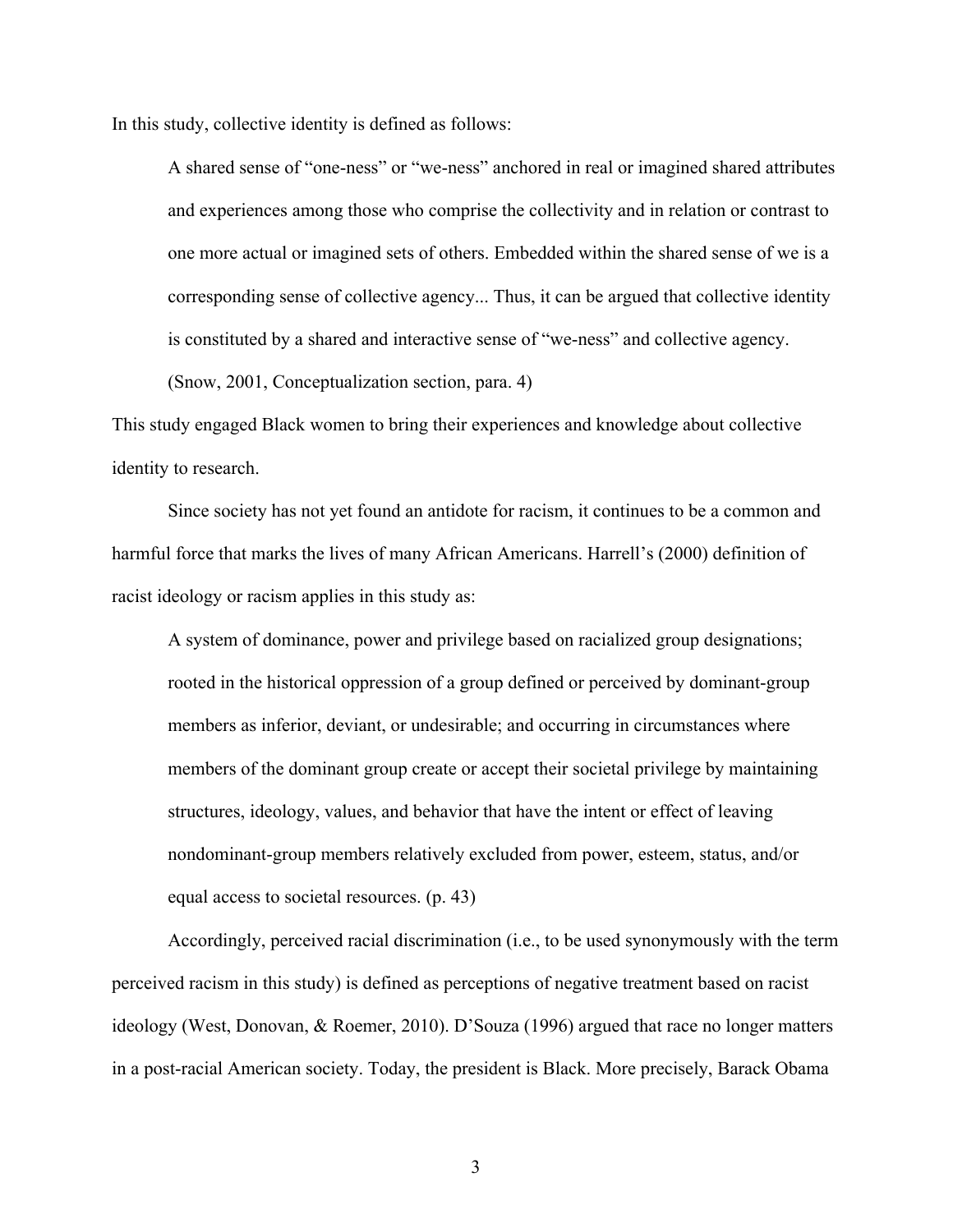is the first African American to hold this office as the 44<sup>th</sup> president of the United States. Ever since Barack Obama won the presidential election in 2008, some experts have continued to support the position of North American society having moved beyond race and racism has ended. Ikuenobe (2013) wrote the core idea of a post racial era is race as a classification system is senseless because society has moved away from treating individuals differently based on race, racial categories, racism, or racial grouping. Unfortunately, perceived racial discrimination indeed does leave indelible marks on and obstructs optimal growth in African Americans (Stevens-Watkins, Perry, Pullen, Jewell, & Oser, 2014; West et al., 2010).

While perceived racial discrimination is a common occurrence for many African Americans, a wide range of differences exists in how Black women specifically experience their psychological and emotional well-being (i.e., to be used synonymously with mental and emotional well-being or mental health outcomes in this study) impacted by perceptions of racism. Empirical research has shown perceived racial discrimination is largely associated with negative mental health outcomes for African Americans (Stevens-Watkins et al., 2014; West et al., 2010). For Black women, the literature has shown perceived racism contributes to a range of adverse mental health outcomes including general psychological distress, weighted self-esteem or sense of well-being, depression, and anxiety (Paradies, 2006; Williams, Neighbors, & Jackson, 2003). However, the literature cannot yet explain why some Black women are less adversely impacted than others when considering the range of effects on Black women's wellbeing associated with perceived racial discrimination. To explain these differences more thoroughly, Black women's psychological and emotional well-being will not be defined in this study. Instead, this study engaged African American women as experts who could define their own mental health outcomes as well as the nature (e.g., harmful, beneficial, etc.) of those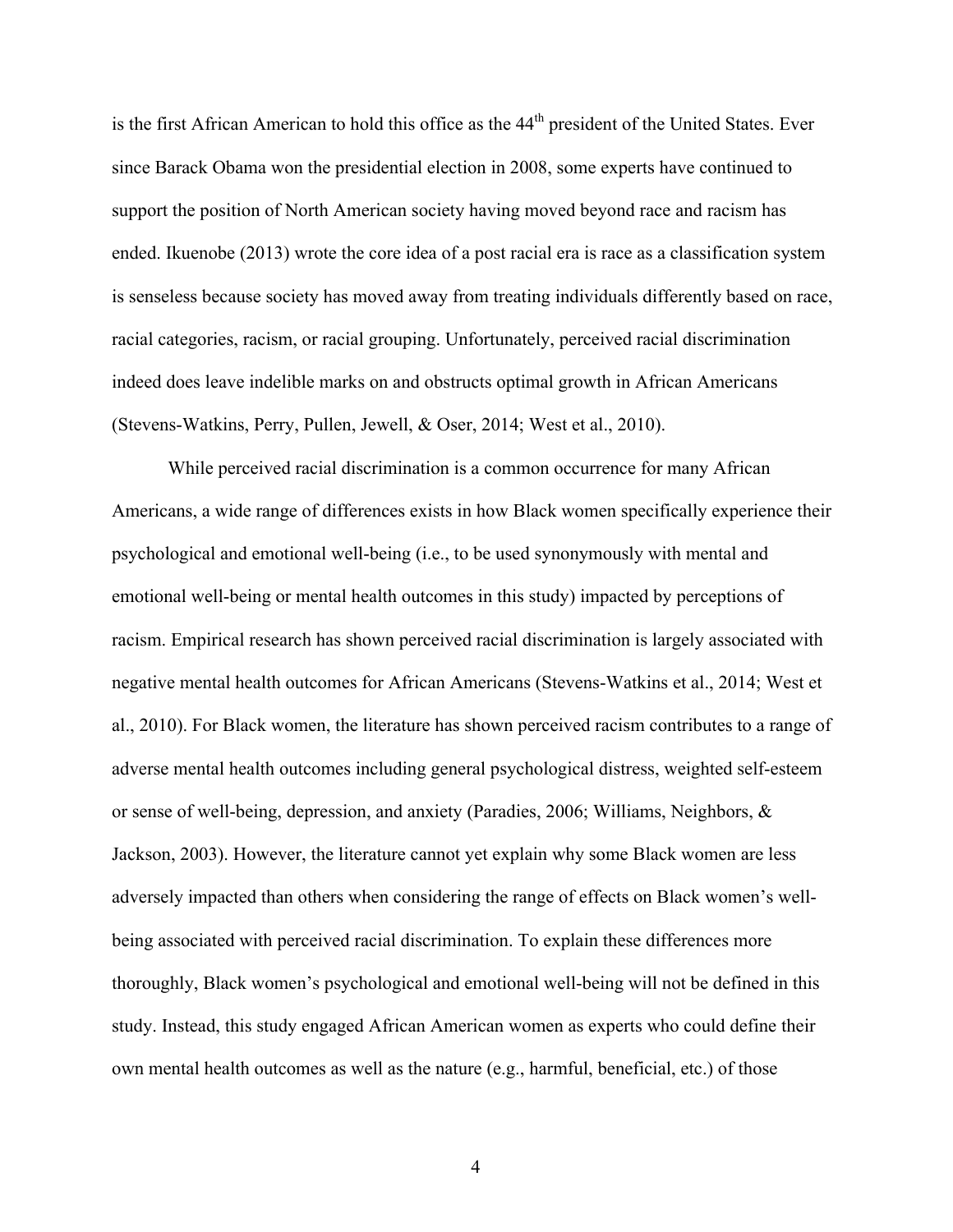outcomes, as they explored their experience of collective identity.

This study addressed important gaps in the literature. First, current and future mental health research needs to identify and explore a variety of influencing factors to explain the differences in mental health outcomes associated with perceptions of racism amongst African Americans in general and Black women specifically (Clark, Anderson, Clark, & Williams, 1999; Harrell, 2000; Pieterse, Carter, & Ray, 2013; Pieterse, Todd, Neville, & Carter, 2012). Simultaneously, Black women's voices need to be increasingly represented in research to address the dearth of literature examining African American women's beliefs about mental health, especially in their own words (Stevens-Watkins, Sharma, & Knighton, 2013; Ward, Clark, & Heidrich, 2009). Ultimately, engaging unexamined elements in Black women's lived experiences with collective identity and well-being can fill the gap in the literature incorporating African American women's views about these phenomena.

Conducting a study aimed to fill the previously discussed gap in literature also fulfilled an important aim of social work practice: to increasingly practice cultural consciousness and competence. The National Association of Social Worker's (NASW) Code of Ethics (2008) declared:

Social workers should obtain education about and seek to understand the nature of social diversity and oppression with respect to race, ethnicity, national origin, color, sex, sexual orientation, gender identity or expression, age, marital status, political belief, religion, immigration status, and mental or physical disability (Cultural Competency and Social Diversity section, para. 3).

In compliance with the NASW Code of Ethics, this study worked to increase the scope of research available to mental health clinicians or social workers about the historical and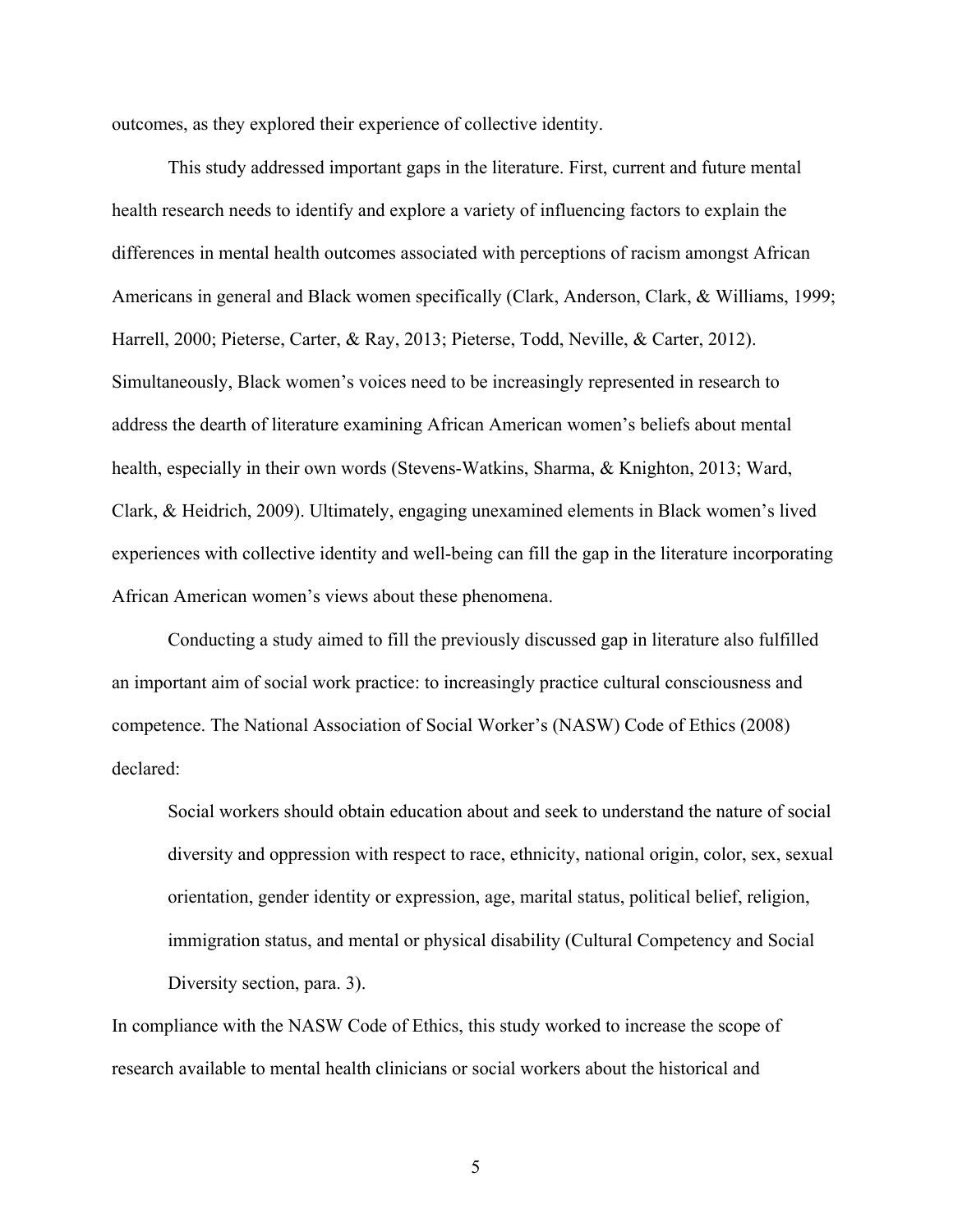contemporary forces (i.e., both healing and harmful) that impact the daily lives of Black women.. Even more, this study sought to inform interventions that address African American accounts about lack of cultural competence in mental health services (Stevens-Watkins et al., 2013; Ward et al., 2009) by pursuing a deeper understanding of African American collective experiences and mental health needs in a Black informed or inclusive manner (i.e., by their own accounts). Ultimately, this researcher sought to fulfill these ethical obligations by engaging African American women, bearing witness to their stories, and representing their experiences of collective identity, perceived racism, and well-being in research.

In closing, the intent of this study is to help bring attention to the unique living experiences of African American women. Following this introduction, Chapter II will further summarize literature about collective identity, a unique Black collective identity, and the connections between perceived racial discrimination and well-being. Chapter III will follow to describe the study's guiding framework, design, sample, recruitment strategies, data collection, and analysis methods. A synopsis of the study's findings will then be covered in Chapter IV. Finally, a discussion of the findings will be presented in Chapter V.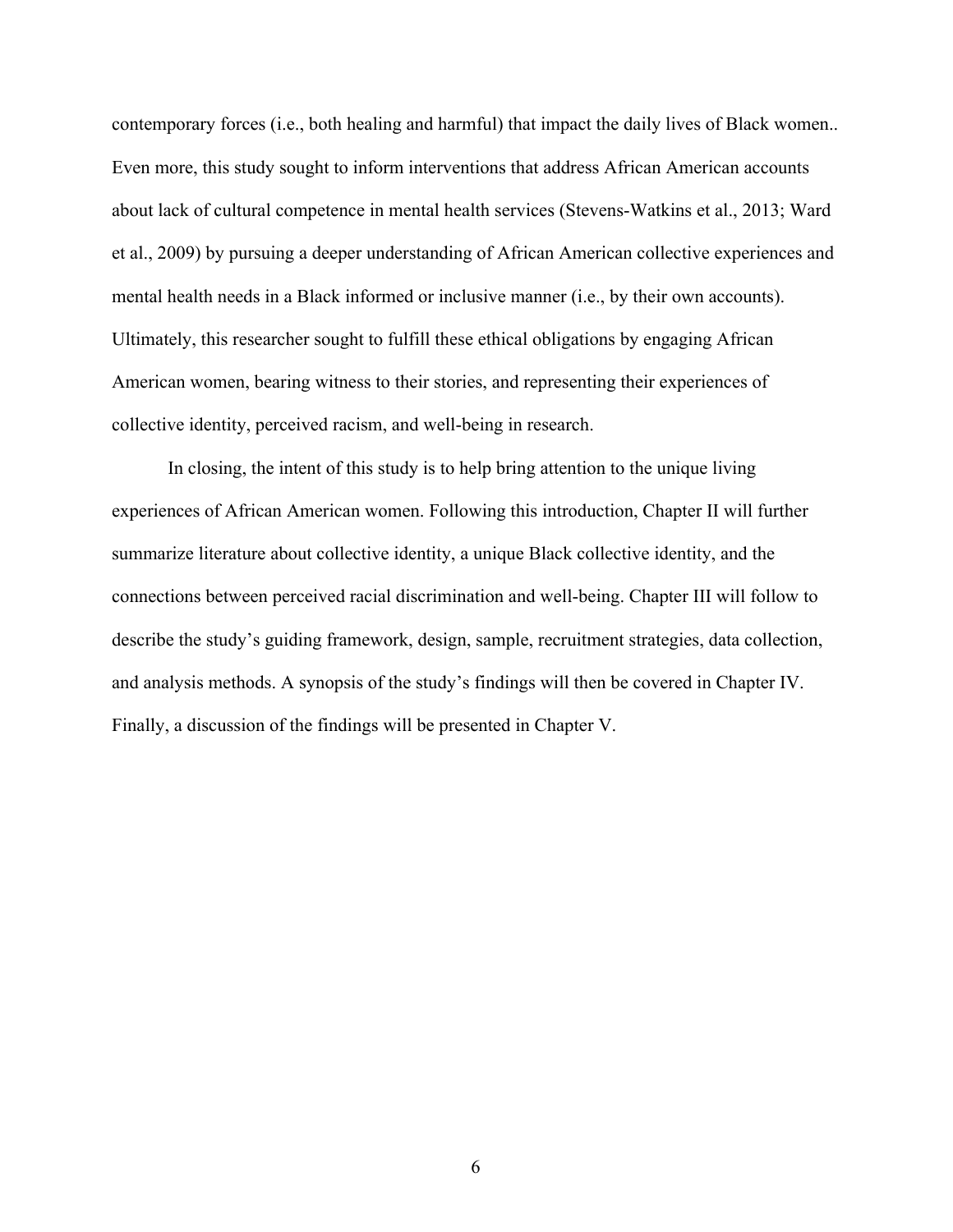#### **CHAPTER II**

#### **Literature Review**

This study will explore the following research question: How do African American women experience a Black collective identity in their encounters with racism that may impact their psychological and emotional well-being? The first section of the literature review will focus on collective identity broadly; this includes a review of conceptual precursors for collective identity theory, developments of the concept in social-psychological literature, focus on the role of conflict in the formation of collective identity, and importance of generational memory. The next section will provide an overview of the formation of a unique African American/Black collective identity, including a review of traditions of Black political thought, a summary of various critiques of African American collective identity, and an evaluation of how African American experiences of collective identity have or have not been conceptualized in mental health empirical research. Additionally, I will review the literature to establish a clear understanding of what perceived racism is; how it has been understood in conceptual models in the literature; and how its relationship with mental health outcomes has been examined in empirical mental health research.

#### **Collective Identity**

Collective identity has been broadly conceptualized since the late  $20<sup>th</sup>$  century, but no single definition or understanding of the theory exists (Snow, 2001). The concept of collective identity refers to the shared definition and feelings of "we" amongst group members with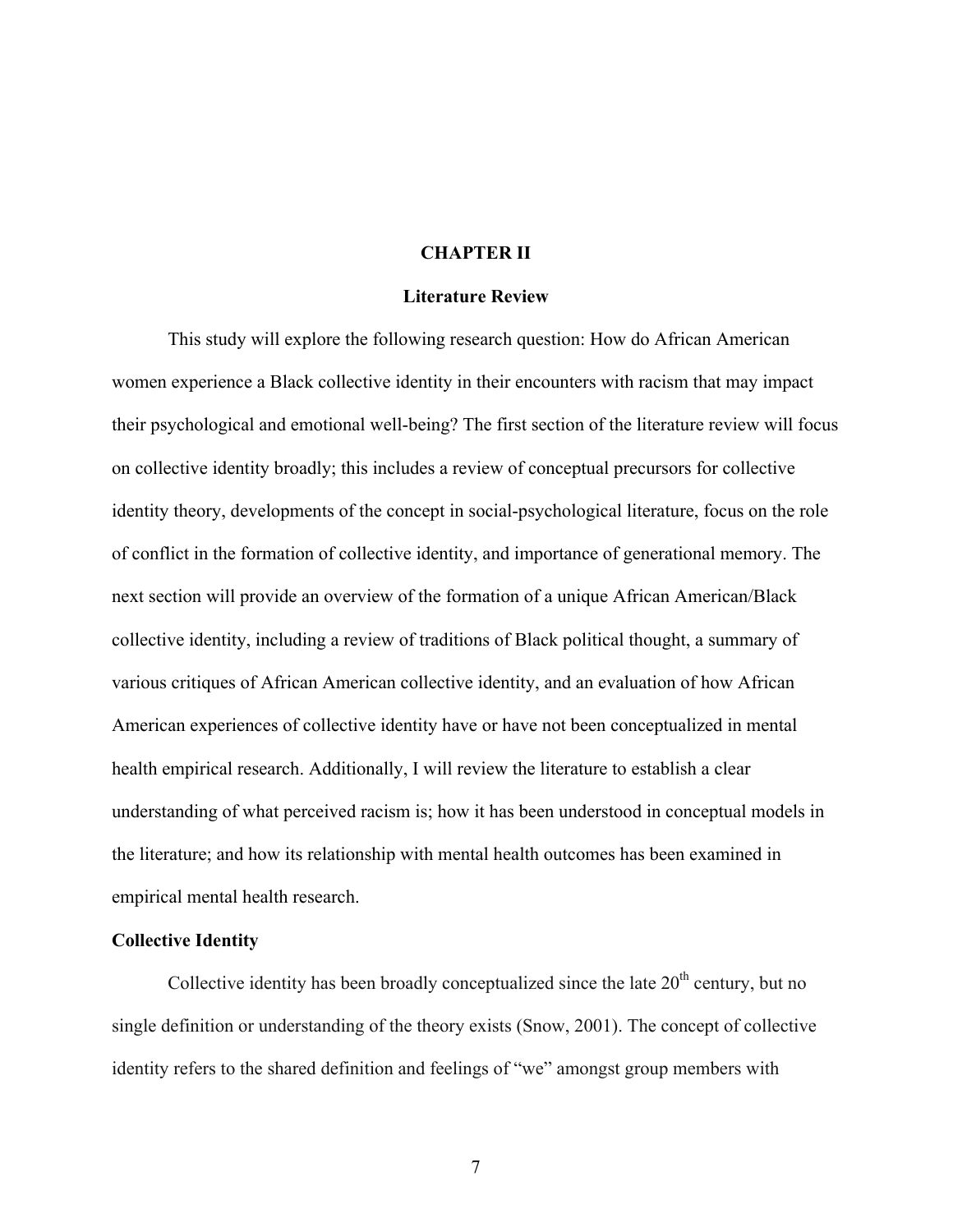common interests, experiences, and solidarity (Snow, 2001, Conceptualization section, para. 4; Taylor & Whittier, 1992). Notably, the theory of collective identity has two important components in the overall bodies of literature: the first component has been in identity theory related research that shows it is part of an individual's personal identity. Contributions to social movement literature by researchers such as Melucci (1995) and Snow (2001) have presented the action component of collective identity and described it as an emergent process of collective movement action. Snow emphasized that collective identity has an emancipatory spirit or collective agency element that suggests it is a source and product of collective movement action. Hunt and Benford (2004) agreed that collective identity incorporates "kindred concepts such as solidarity and commitment" (p. 433). To include the personal identity and collective agency components of the concept, collective identity is formally defined in this study as:

A shared sense of "one-ness" or "we-ness" anchored in real or imagined shared attributes and experiences among those who comprise the collectivity and in relation or contrast to one more actual or imagined sets of others. Embedded within the shared sense of we is a corresponding sense of collective agency... Thus, it can be argued that collective identity is constituted by a shared and interactive sense of "we-ness" and collective agency.

(Snow, 2001, Conceptualization section, para. 4)

To be clearer, collective identity has been described in the research as an emergent process of individual identity development and collective protest participation. Collective identity as a process gains relevance as well as power from an individual's identification with and of the group; dialectical recognition of special concern(s); solidarity and mutual trust with other group members; commitment to the collective will or shared goals; and feelings or sense of common history, language, commemorations, and values (Alexander, Eyerman, Giesen, Smelser, &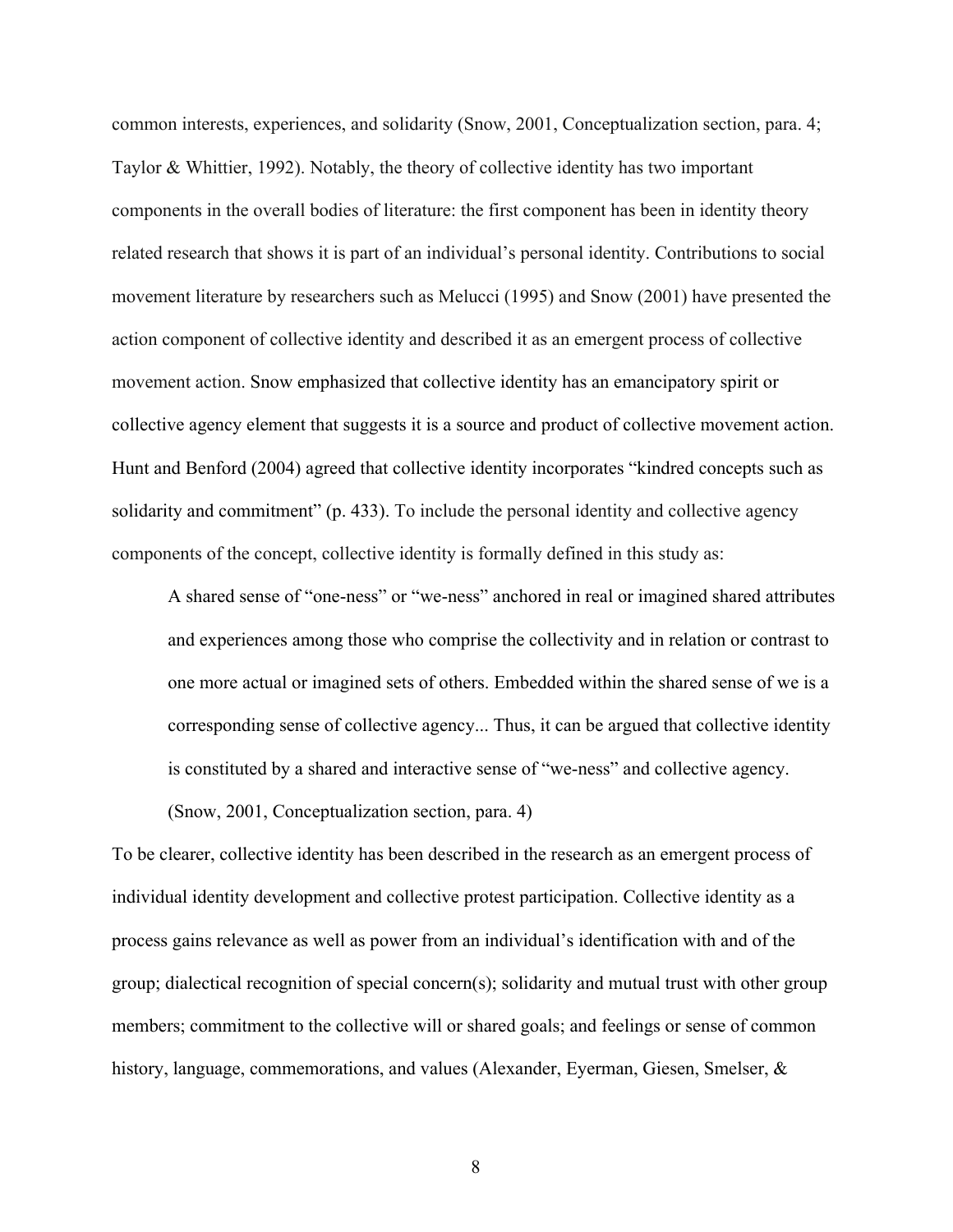Sztompka, 2004; Melucci, 1995; Shelby, 2005; Snow, 2001).

Ultimately, collective identity has many benefits and limits. It has been a tool for researchers to learn how people make sense of their world, produce meaning, and define themselves and their relationship to the environment. More dynamic and beneficial dimensions of collective identity include its emancipatory function that enables individuals to be a liberated and unified agents who control their actions with a collective; enables individuals to recognize and take credit for the history and outcomes of actions taken; and enables individuals to feel a sense of durability as the collective provides group members with orientations or maps of past, present and future (Melucci, 1995). More static dimensions of collective identity include the importance of the collective's orientation toward agreement, often valued over debate, and its essentialized or narrow expressions of group-definition that isolate members who do not fit in with the collective's shared definition.

**Classical foundations of collective identity.** Fominaya (2010) explained the roots of collective identity include sociological explorations by Marx, Durkheim, and Weber. Marx, Durkheim, and Weber respectively examined how extraordinary challenges to unjust institutionalized authority were achieved in society. Today, institutional authority can be described as the policies and practices found in larger systems or institutions such as legal systems, schools, housing developments, and company/employment environments. Specifically, each theorist explored how unbalanced structural conditions, which refer to the interactions between societal institutions that promote inequality, influenced the emergence of collective identities in protest participation and collective movement action. Marx, Durkheim, and Weber also correspondingly emphasized that conflict between two or more groups was a vital factor for increasing individual feelings of solidarity with a group and commitment to collective action.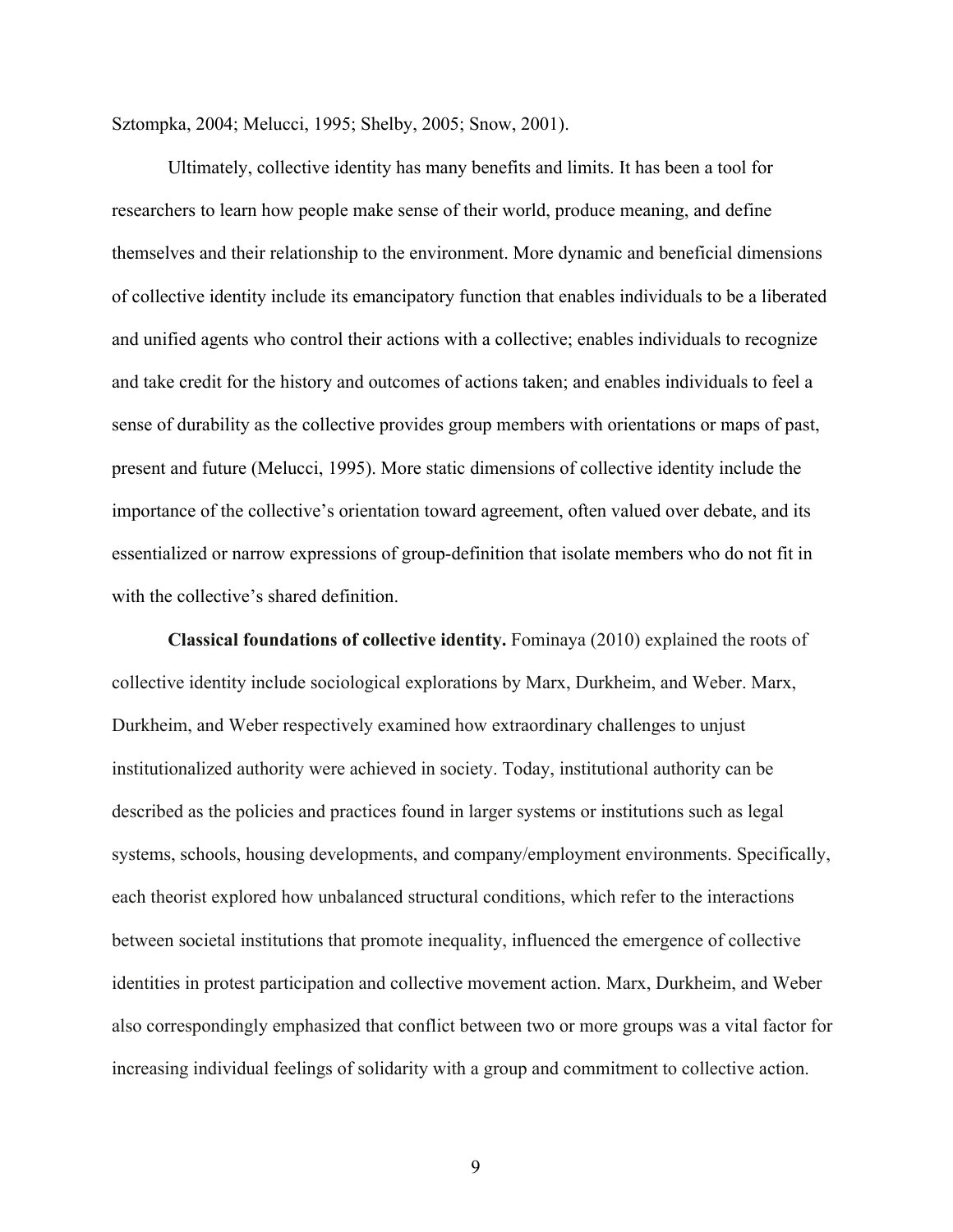Each theorist acknowledged that conflict between groups arises because all individuals get assigned a place in the social world; this makes individuals social objects that can be defined in relation to their similarities with a group and by their differences from another group. Marx, Durkheim and Weber's explorations on the interactions between society and collective action are evident in collective identity theory today.

According to the Marxist tradition, class consciousness is required for working-class groups to build solidarity and cohesiveness as well as to overthrow the ruling-class's state protected oppression (Ware, 1983). In theories of Marxism, shared social experiences of production (e.g., class struggles, class divisions, etc.) in a market economy are considered a primary source of group identification; this implies processes of production and class define an individual's place in the social world. Marx argued that working class members with shared social conflicts need conversations to recognize themselves as a class sharing common grievances against a capitalistic system and then as opposed to the ruling class. Marx emphasized that change from a class "in-itself" to a class "for itself" was thus a necessary condition for revolutionary class action (Hunt & Benford, 2008, p. 434). To be clear, a class "in-itself" refers to a class of people who collectively recognize their commonalities of grievances in a capitalistic system; in contrast, a class "for it-self" refers to a class of people who collectively recognize their opposition to the bourgeoisie- or a privileged, ruling class- in a capitalistic system (Hunt  $\&$ Benford, 2008).

Weber (1978) disagreed with Marx's emphasis on class as the primary basis for group identification and argued that actually three important sources exists for group identification and collective action including class, status and party. Weber described individuals in the same class share common life chances, or access to resources, ownership and production. In particular,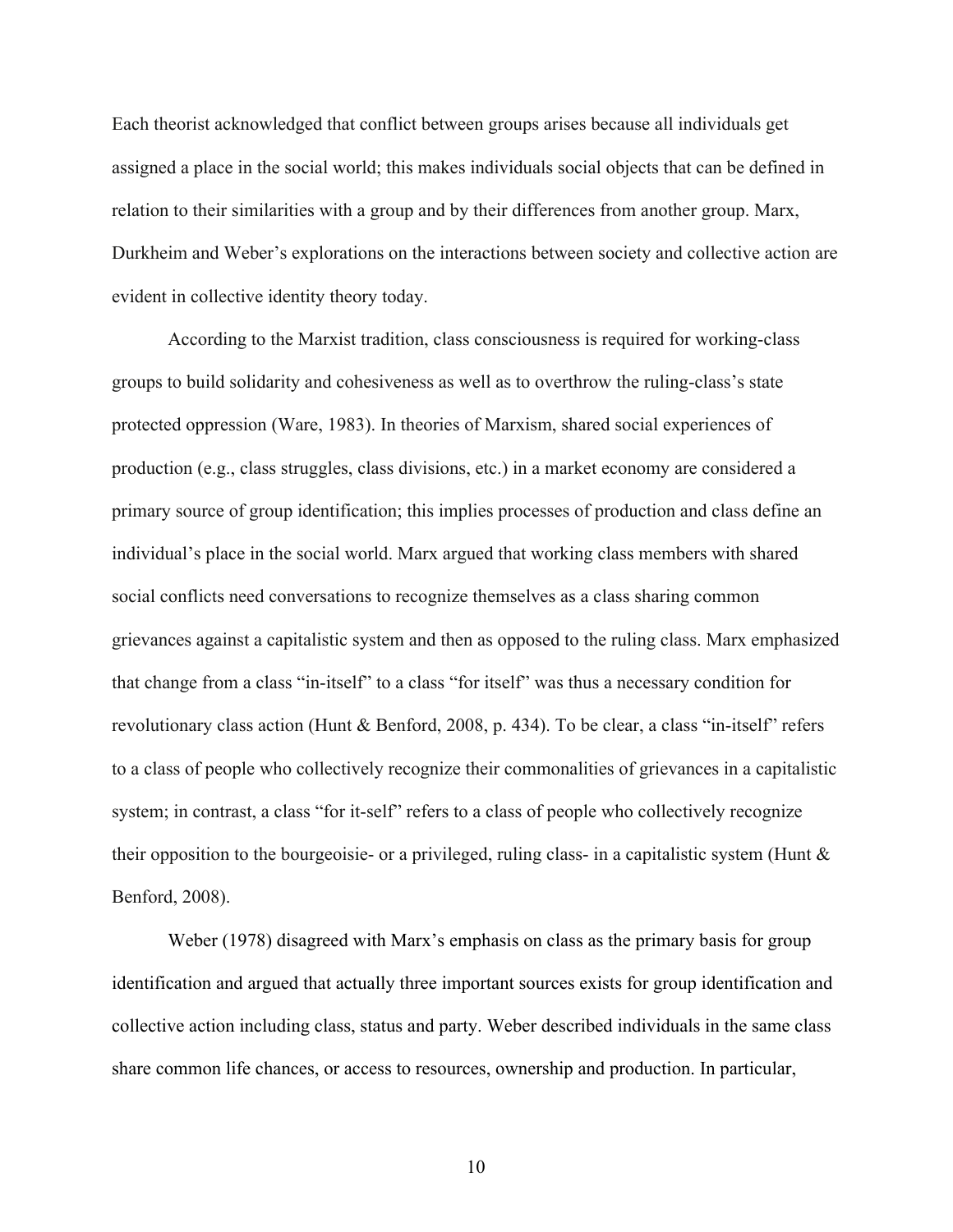Weber emphasized social classes, or status groups, were a strong basis for revolutionary action. Status groups include individuals sharing common social prestige, identity, or lifestyles rooted in shared social characteristics. Weber argued that social status is likely to have a most prominent impact on individual levels or consciousness; this impact at the individual level is needed to motivate individuals to invest in community or collective interests in lieu of their own interests (Breen, 2005). Weber also highlighted that parties were important for creating shared definitions of the collective with intent to gain power and influence. Finally, Weber believed charismatic leaders were key to creating revolutionary attitudes in times of institutional turmoil, inequitable distribution of resources, dullness or despair. The role of the charismatic leader is to express ideas to shock or disturb the routine structure of everyday life to motivate individuals to change.

Similar to Marx, Durkheim, Cosman, and Cladis (2001) agreed that mutuality, consciousness, and solidarity were important conditions for collective action and are derived from an affective experience. Specifically, Durkheim introduced the idea of collective effervescence to describe how bringing people into close proximity and moral unity "generates a kind of electricity that quickly transports them to an extraordinary degree of exaltation" (Durkheim et al., 2001, p. 162). Durkheim et al. reasoned that social bonds as well as moral communities are reaffirmed when a collective is moved by their common passions and euphoria; collective effervescence thus allows individuals to create feelings and actions that are not available on their own. Durkheim believed that collective effervescence increased group solidarity, which can lead to the increased collective consciousness (i.e., defined as the creation of normative collective viewpoints that increase group cohesion). Once collective consciousness was present, Durkheim suggested that mutuality grew as collectives continued to share goals, morals, cognitive maps, and emotional meanings. Durkheim's work emphasized collective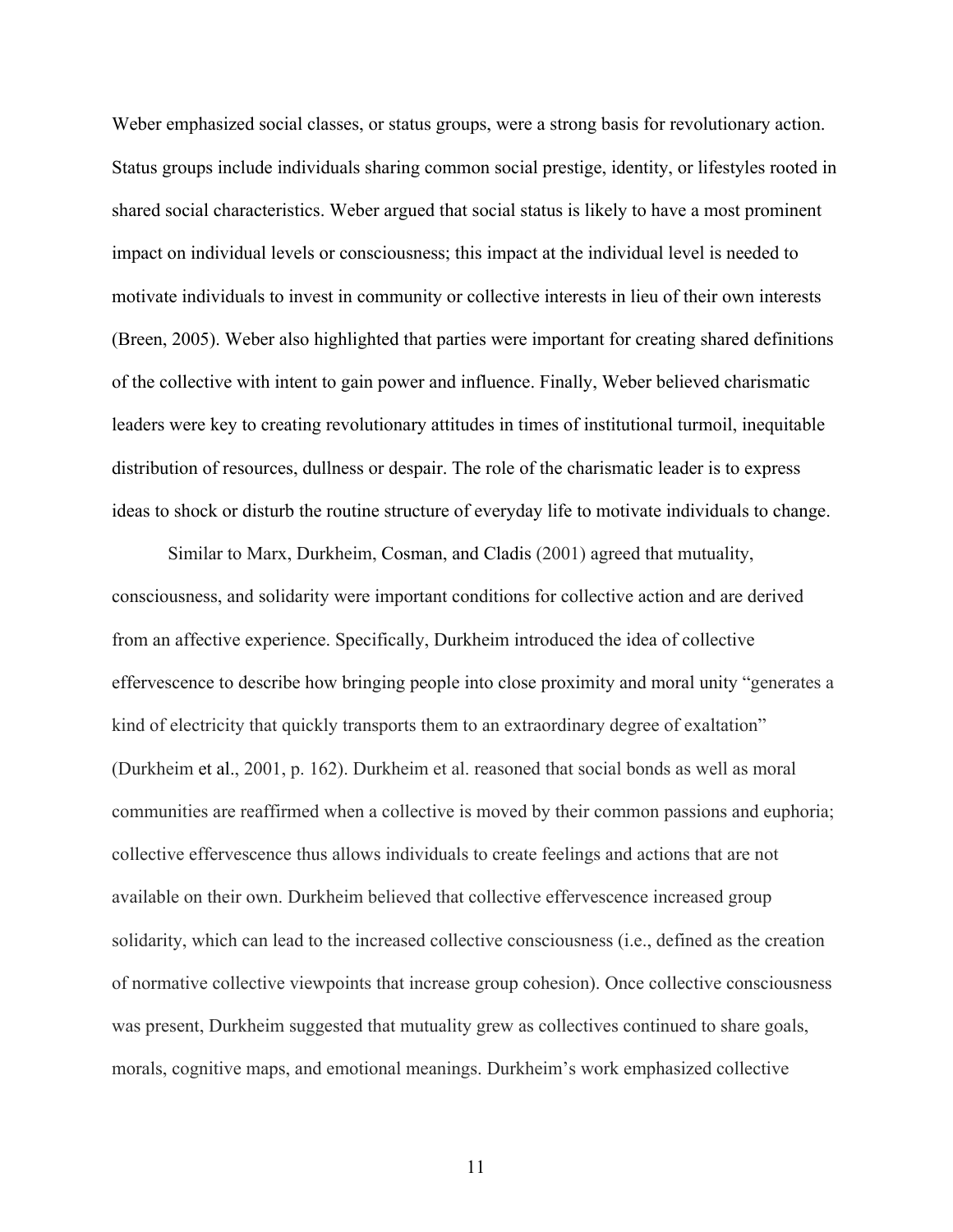effervescence and its derivatives as process in which a unique, living, breathing, distinct collective feeling that motivates action emerges.

**Social psychological developments on collective identity.** Social-psychological theorists increasingly conceptualized the interplay between personal identities and society in collective identity theory. Early explorations by Mead (1934) examined symbolic interactionism, which refers to the dialectical exchange between the social structures, meanings, and contexts and an individual's identity development. Mead suggested that symbolic interactionism is a process that guides individual identity development, prioritizes language as important in social interaction, and ensures that the individual and society are continuously influencing the other's development. Contributions like Mead's research have affirmed collective identity is not only a given or intentionally built product but is also a process in which an individual's (i.e., one who may eventually become part of a collective) identity is influenced by society and the individual in exchange influences new forms of society. These dialectical interactions (meaning the activities and conversations people engage in to express opposite ideas in order to find the truth) between the individual and society are processes that create collective identity and constantly change it.

Theories in identity development have bridged a gap in the literature on the connection between the formation of collective action movements and individual motivation. Identity is "our understanding of who we are and who other people are, and, reciprocally other people's understanding of themselves and others" (van Stekelenburg, 2013, p. 1). Klandersmans and De Weerd (2000) explained that people's understandings of themselves are generated on three levels: individual, social, and collective group levels. Researchers have argued a more personal level includes the individual identity, which refers to the characteristics and meanings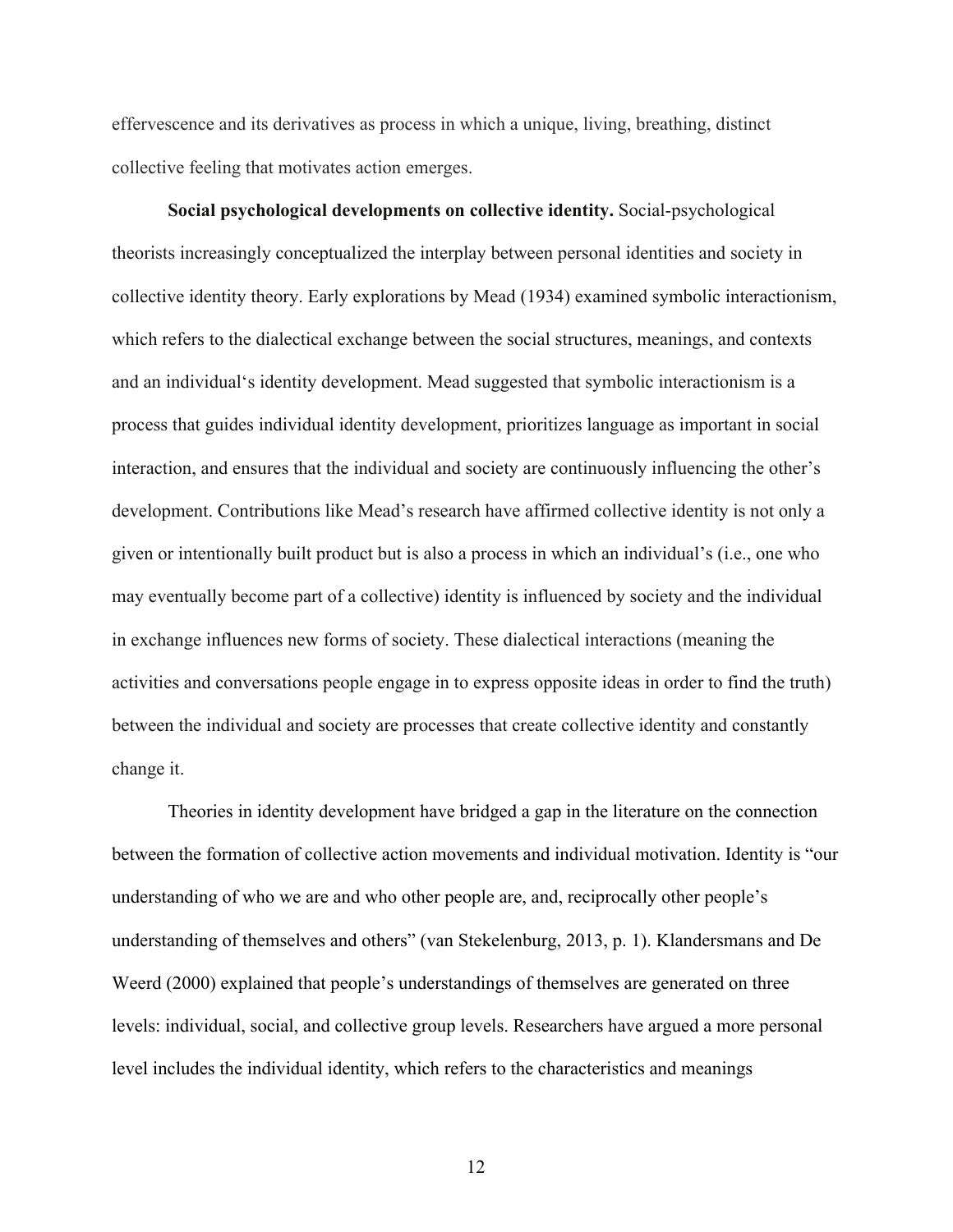individuals uses for self-definition, and many social identities, which refers to the chosen or assigned attributes of individuals that place them in the social order (Snow, 2001; Tajfel  $\&$ Turner, 1979). The process of group identification creates a link between collective and social identity; therefore, it is also a bridge between individual and collective identity (Klandersmans & De Weerd, 2000). The important relationship between individual and collective identity is evident in various social contexts, when a strong collective identity becomes the main one an individual identifies with even more than their own individual identity.

**The role of conflict in collective identity.** Collective identity is also considered a process in which developments in individuals' identities and their social experiences are linked; this relationship means that collective identity is a process in which individuals access collective agency to address social conflicts (Melucci, 1995). Melucci (1995) noted that conflicts in society importantly affect the interaction between social practices and an individual's daily experience of life and identity:

In the past twenty years emerging social conflicts in advanced societies have not expressed themselves through political action, but rather have raised cultural challenges to the dominant language, to the codes that organize information and shape social practices. The crucial dimensions of daily life (time, space, interpersonal relations, individual and group identity) have been involved in these conflicts, and new actors have laid claim to their autonomy in making sense of their lives (p. 41).

Melucci suggested intersecting and structural realities enhance this sense of belonging to a particular group to become privileged over other aspects of individual's personal identity; in this way formation of collective identity is not a fixed production or process. Thus, Melucci emphasized the emotional or affective ties between an individual and a collective in facilitating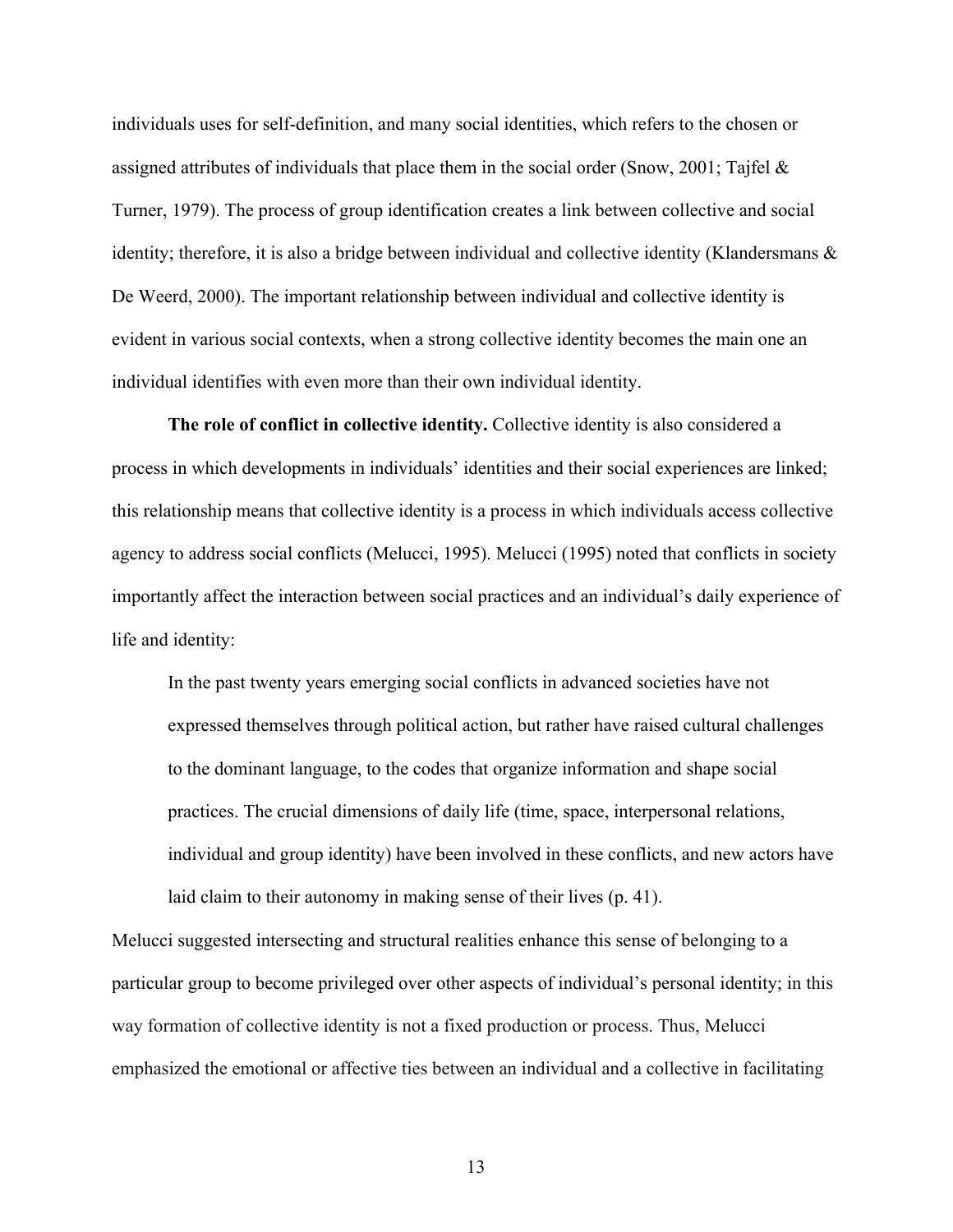the formation of collective identity. Melucci wrote, "the empirical unity of a social movement should be considered as a result rather than a starting point" (p. 43). So Melucci defined the gap between social conflicts and collective identity formation as an intermediate process, in which cognitive definition, active relationships, and emotional investments are formed and contribute to the individual motivation for collective movement actions.

Similar to Melucci, Alexander et al. (2004) explained there are cognitive, emotional, and moral sources of meaning-making that facilitate the process of collective identity. Alexander et al. succinctly described the interim process in which a collective identity develops as a time when actual cultural trauma occurs if there is large-scale or national failure to acknowledge and repair the reality of a relevant major social conflict. To clarify, Alexander et al. defined cultural trauma as follows:

A memory accepted and publicly given credence by a relevant membership group and evoking an event or situation which is a) laden with negative affect, b) represented as indelible, and c) regarded as threatening a society's existence or violating one or more of its fundamental cultural presuppositions. (p. 44)

Alexander et al. described cultural trauma as an experience that allows impacted populations not only to conceptualize the existence and sources of trauma but also assume a sense of moral responsibility for its presence. Alexander et al. emphasized the power of collective recognition of special concerns about oppression (i.e., the consequences of institutional, structural, and interpersonal racism) to create an affective bond:

Insofar as they identify the cause of trauma, and thereby assume such moral responsibility, members of collectivities define their solidarity relationships in ways that, in principle, allow them to share the sufferings of others. (p.1)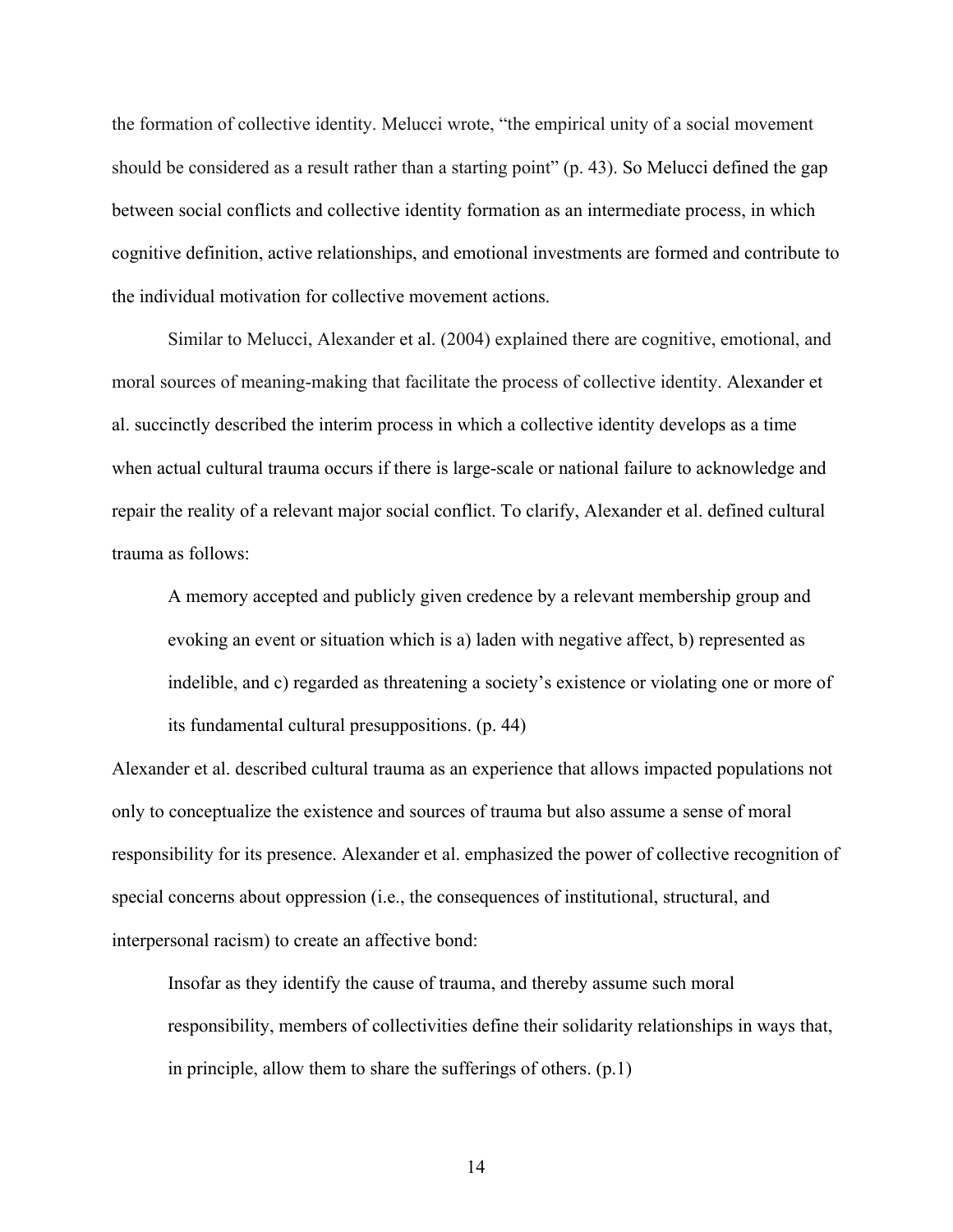In order to nurture development of collective bonds and identity, Alexander et al. introduced the idea of carrier groups in which individuals, businesses, advocates, theorists, literary agents, and other social actors- who are members of the impacted social group- make meaning of the special concerns or start a claim of national injury during the latency period between event and representation. Ultimately, these researches were able to highlight the connections between conflict, dialogue, and emotional-cognitive-moral bonding during the development of collective identities.

Melucci (1995) and Alexander et al. (2004) presented several critical characteristics of collective identity formation. The first characteristic is a meaning-making process that reflects the group's shared languages, history, rituals, goals, and other cultural artifacts. The second is that members of the collective do not have to align in beliefs, interests, goals, or ideologies if the collective identity is privileged in individuals. With these characteristics in mind, the collective then has to have a vested interest in distinguishing itself from the dominant group and the ability to be recognized by the dominant group. Collective identity then becomes rooted in conflict rather than shared interests, and this can support the group's consolidation and solidarity (Melucci, 2005). Upon realization of group solidarity, collective identity then can take on a liberatory function.

To better understand how collective identity becomes more salient, scholars determined the vitality of any given collective increases during periods of sociocultural disorder, socioeconomic exclusion, and political transformation. Upon formation, collective identity is a sense of belonging that is highly prioritized within an individual's understanding of who they are, often maintained by the cultural symbols or emblems that represent the collective's beliefs, languages, feelings, attitudes, and behaviors. The existence of a collective identity is maintained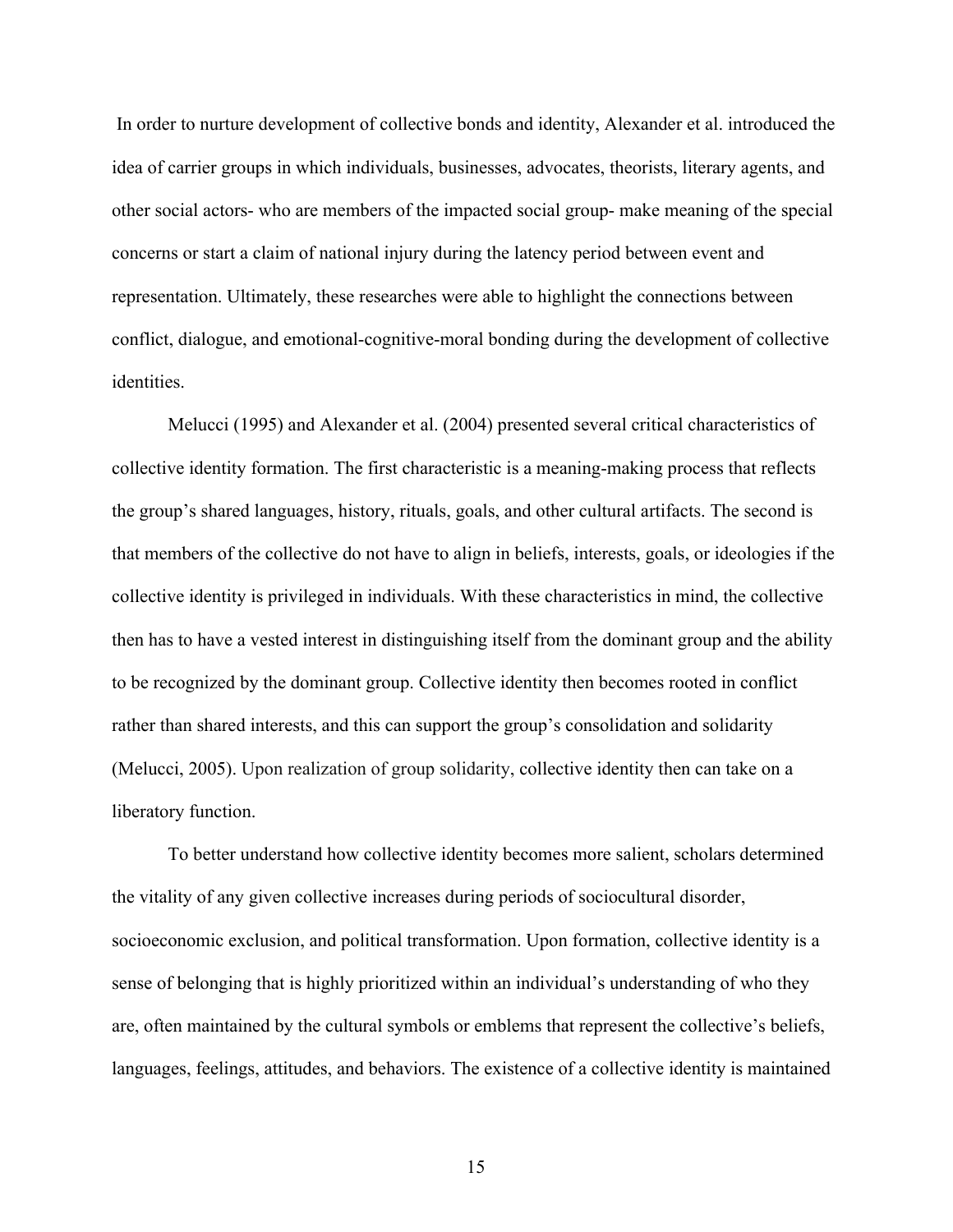by two important processes: by the persistence of the dominant group's effort to position the minority group as inferior and by the continuity of the marginalized group members' responses to such continued domination. The important implication is collective identity is not an absolute or staple experience for every individual who can identify with or who is assigned membership to a collective. When applicable however, collective identity has functioned as a tool of liberation or a vessel for redefinition, power, and pride for oppressed groups.

With importance of conflict and shared definitions of the collective in mind, Snow (2001) explained the formation of collective identity has been understood in the context of three unique perspectives, including primordialism, structuralism, and constructionism. Considered essentialist approaches, primordialist points of view contend that a collective identity derives from some defining essence or set of characteristics (e.g., race, gender, sexual orientation, etc.) and structuralist viewpoints hold that it is based on commonality in social categories (e.g., class, nationality, etc.) (Snow, 2001). In contrast, constructionist perspectives emphasize that collective identities are invented, created, and reconstituted (Snow, 2001); this latter position has received considerable support for its distinguished utility in understanding collective identities (Snow, 2001). Polletta and Jasper (2001) explained the three approaches described by Snow (2001) are generated through the group's participation in and representation of culture, traditions, and languages. The authors, however, also explained that the origin of collective, precipitated by the group or outside of the group, is not as important as member's acceptance of the identity (Poletta & Jasper, 2001). In this way individuals' acceptance of a collective identity, rather than recognitions of the source event that necessitated the identity, is most important for the emergence of agency-oriented (i.e., can be radical, resistant, and/or protective in nature) components of collective identity.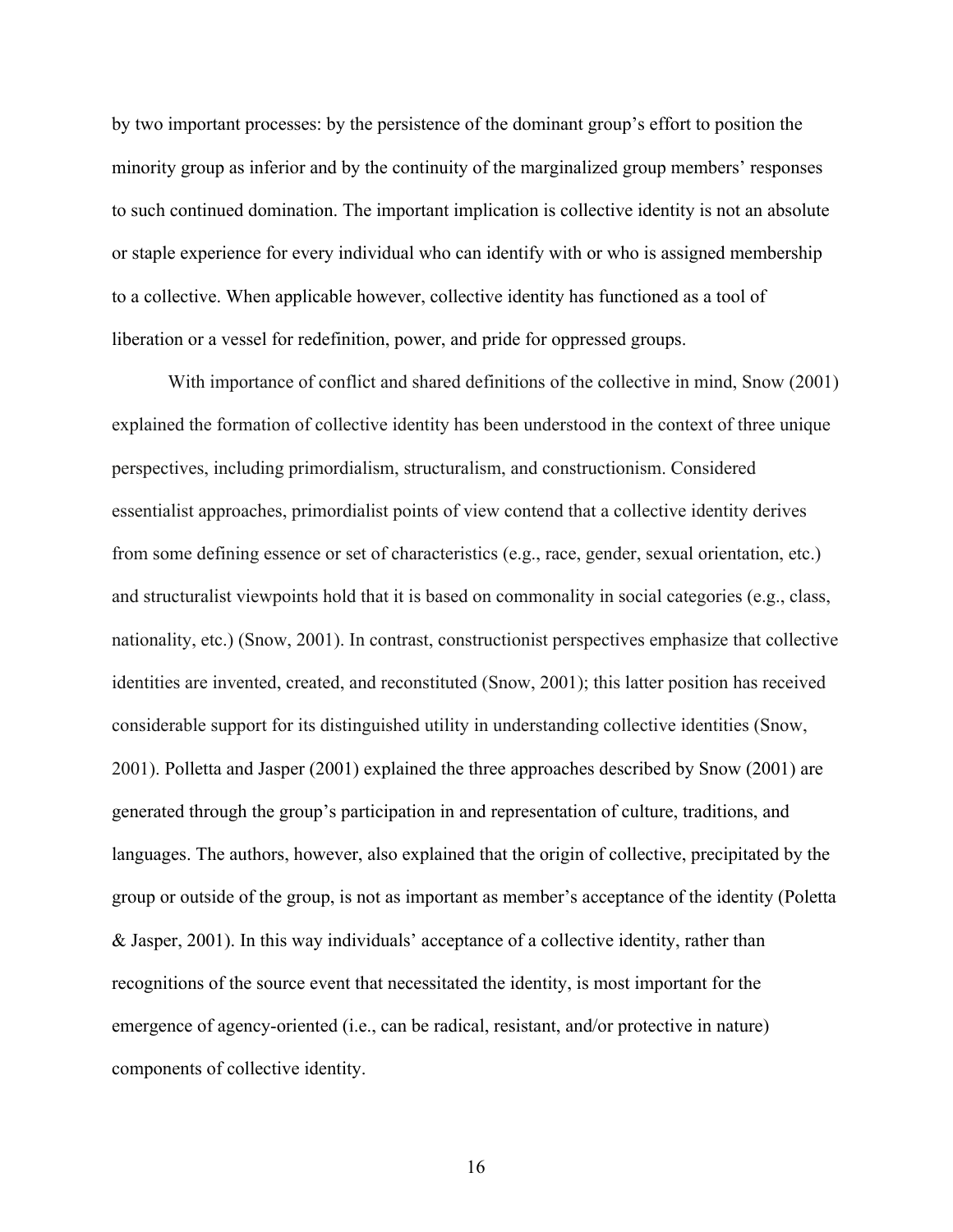**Generational memory and collective identity.** Collective memory is significant in understanding collective identity. The literature today has shown collective memory is "supraindividual" or not primarily focused on individual histories (Edmunds & Turner, 2002, p. 57). In actuality, individual memories can act as a barrier to the formation of a collective identity when the individual must privilege the collective's history and will over their own histories or daily routines to achieve extraordinary collective action and collective identity salience (Edmunds & Turner, 2002). Prior to Edmunds and Turner's research, Radley (1990) showed that memory is located within the discourse of people talking together about the past, but felt that the overemphasis on discourse left out the importance of material objects and culture (e.g., in shaping memory (p. 46). The term *culture* refers to languages, norms, objects, values, rituals, and symbols that are characteristic of or distinguishing about a group of people, and the term *material object* refers to physical objects produced by humans (i.e., money, houses, food, etc.). Halbwachs (1950/1992) emphasized ideological, generational, positional or political contexts are important because they represent the environments in which individual conversations of social conflict take place and in which individuals participate in cultural productions. To be clearer, collective memory is defined as:

Recollections of a shared past… passed on in either an ongoing process of what might be called public commemoration, in which officially sanctioned rituals are engaged to establish a shared past or though discourse more specific to a particular group or collective. (Edmunds & Turner, 2002, p. 57)

As seen in the quote, collective memory is a way to commemorate the past (i.e., counter narrative making, public commemorations, historical recording) and create solidarity in the present (i.e., establishing shared fate). Biographical memories are rooted in collective history;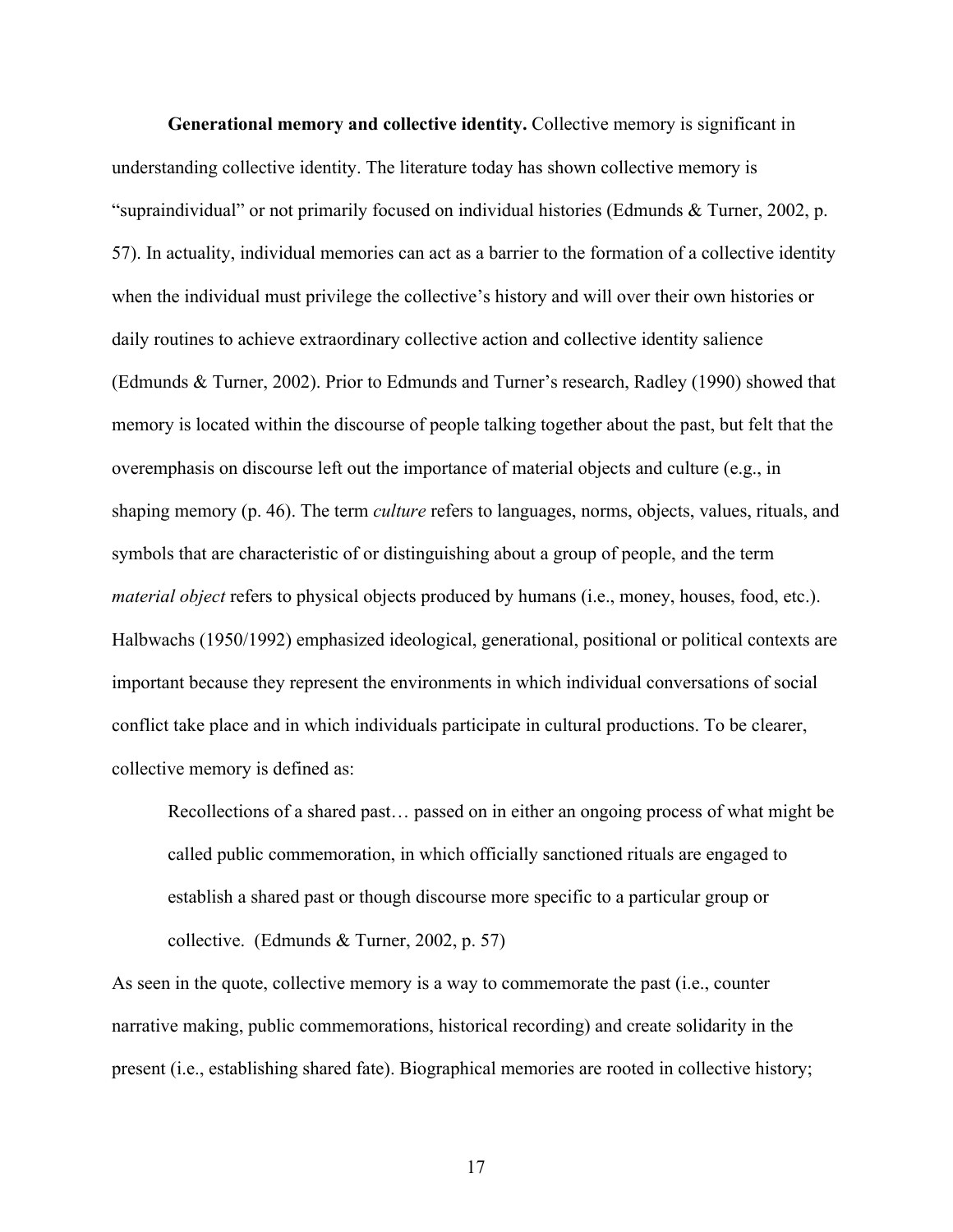thus collective memory can provide individuals with cognitive maps for present behavior (Edmunds & Turner, 2002). Ultimately, society and individuals can be assumed unable to exist without collective memory.

Generational memory is important for the refreshing of collective memory. Each generation has a role of recycling the collective memory; this means their direct interactions with significant events of their adolescent and young adult selves become decisive in ridding the collective memory of what is not needed and sustaining what yet needs to be achieved (Eyerman, 2001). The work of the collective is to create a temporal map, in which the collective and the individual cohesively know their history, present conditions, and will for the future (Alexander et al., 2004). The concept of generational memory suggests that the past is collectively shaped, even when it is not collectively experienced. Generational memory then represents the process by which the collective's past becomes selectively exploited, rather than literally constructed (Schwartz, 1982).

#### **Toward a Unique African American Collective Identity**

*We are one with you under the ban of prejudice and proscription—one with you under the slander of inferiority—one with you in social and political disfranchisement. What you suffer, we suffer; what you endure, we endure. We are indissolubly united, and must fall or flourish together. (Douglass, 1847)*

African American scholars, theorists, and writers have long defended and/or implicitly relied upon collective identity theory and kinship concepts such as solidarity and commitment in understanding the lived experiences of Black folks. One meaningful theme that has been produced in this segment of the literature is that Black collective identity is constantly reproduced through stories and memories within the collective –and in relation to the collective's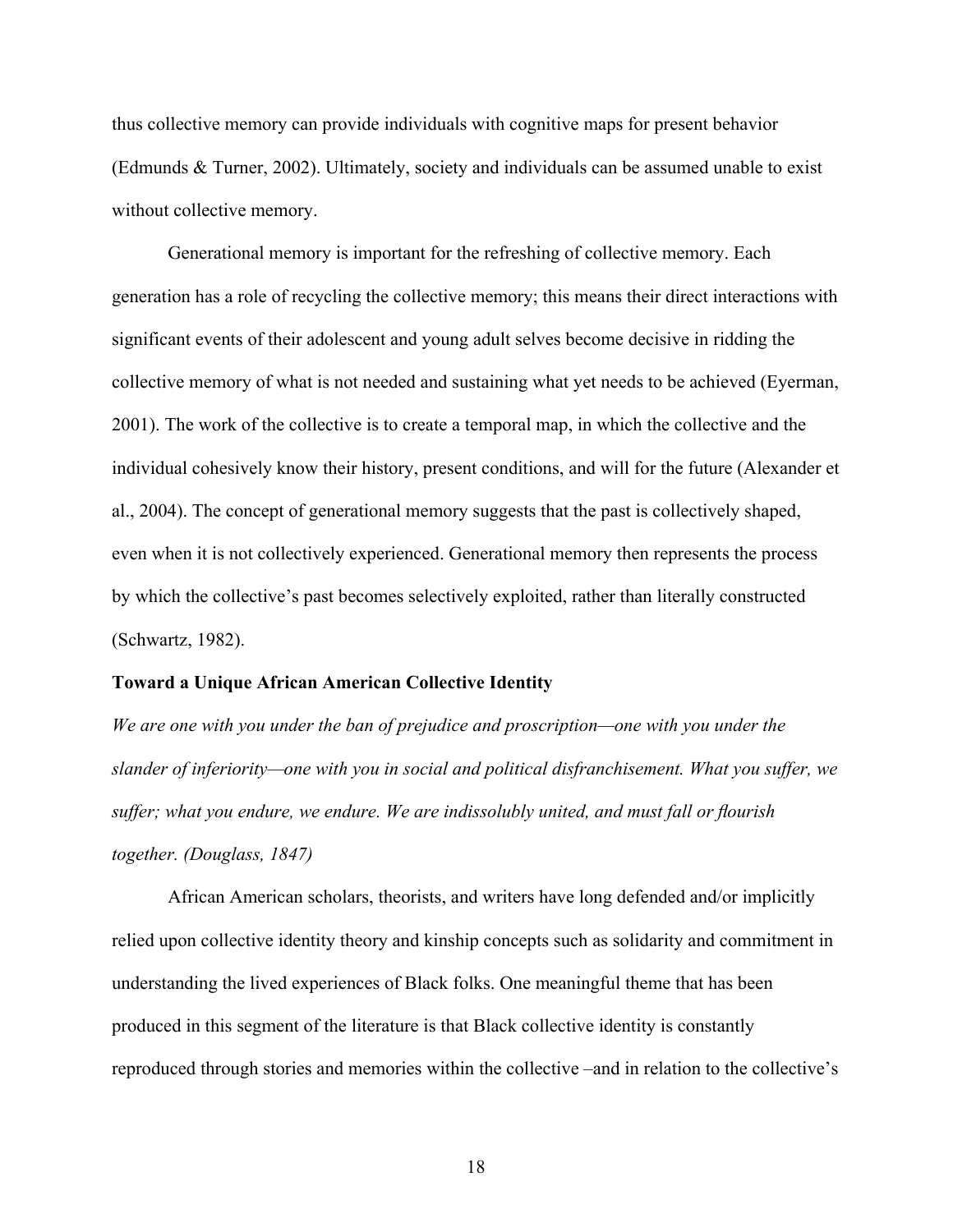dialectal exchange with other societal actors- highlights a polarizing conflict in the lives of African Americans. This conflict is rooted in a struggle with a dominant group whose exaggerated negative attitudes and behaviors threatens as well as necessitates the preservation of a collective consciousness or identity (Morrison, 1997; Shelby, 2005). The historical origin of this conflict is United States slavery.

Angelou (1976) identified the collective memory of slavery as the source that defines African American individuals as a race member. Collective identity theory can be distinguished from other identity theories for its emancipatory and/or political spirit as well as its focus on the group's identity, rather than on individual aspects of identity that impact a person's identification with a group. Shelby (2005) described the liberatory spirit of a distinct African American collective identity as follows:

Viewing one another as Black brothers and sisters with a shared social identity in Blackness may, like the familiar motivating force of kinship relations, make Blacks more inclined to help each other in a movement to eradicate racial injustice and its negative consequences. (p. 204)

Shelby acknowledged collective identity has positive potential to motivate an individual's participation in social change against racial injustice. Similarly, More (2009) posited that Black collective identity and solidarity is an appropriate response to a classification system in which a dominant group hostilely constitutes a marginalized group into a collective founded on a common characteristic. The focal point of reference in this segment of the literature is an African American collective identity is rooted in a national injury that demands justice (Alexander et al., 2004). In this way, African American collective identity can be experienced as a consciously bounded social group that transforms a stigmatized racial identity into a source of resistance,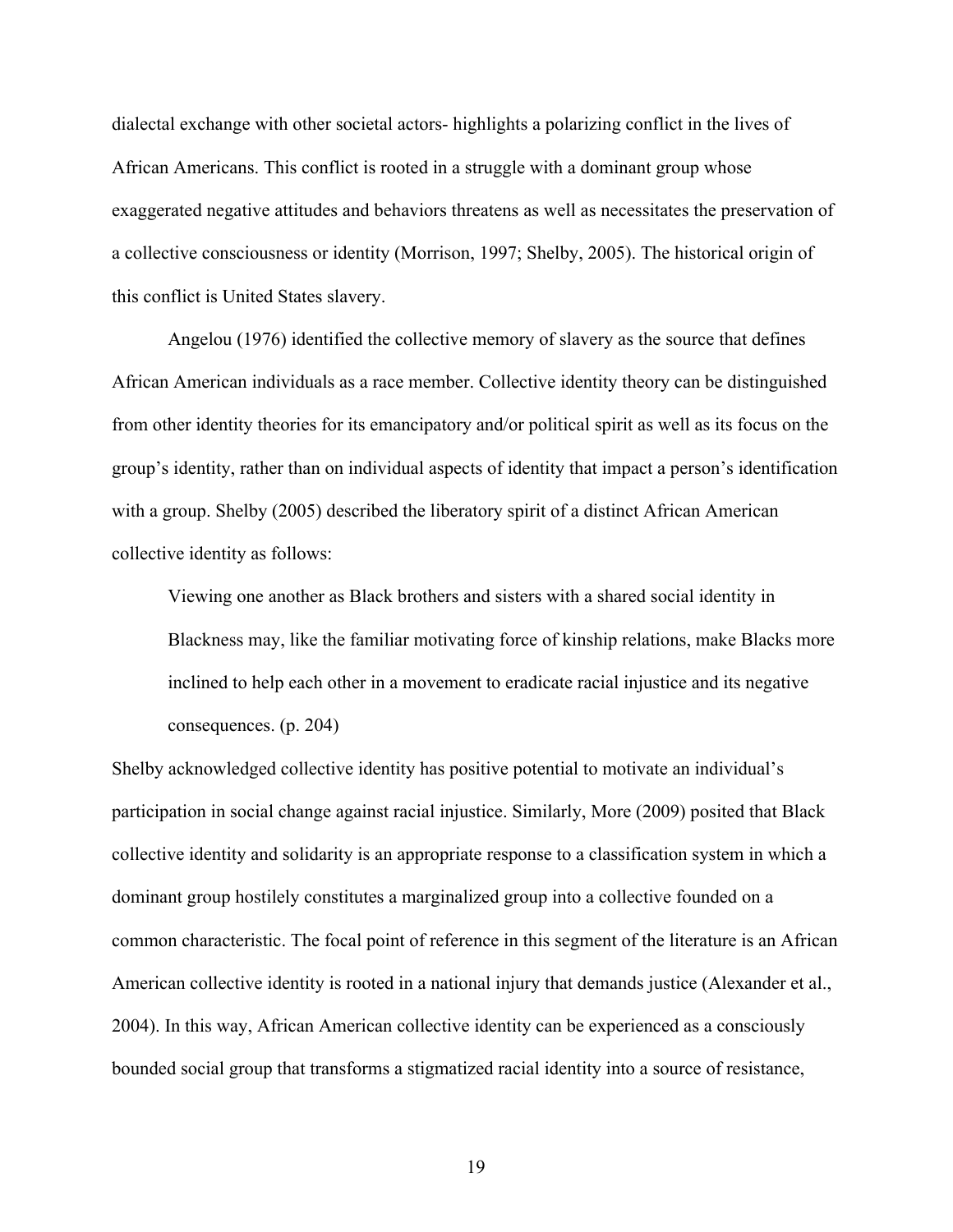utility, and pride (Fordham, 2010; Ogbu, 2004).

**Black solidarity in traditions of Black political thought.** Black leaders have long debated how African Americans can realize full freedom and equality from racial injustice. These philosophical traditions have consistently determined that "racist consciousness always operates at the level of collectives" (More, 2009, p. 34). Given that the United States is plagued by social injustice, proponents of collective identity have suggested Black individuals are united by a shared experience of racial oppression and solidarity of commitment to resist it.

Black nationalism is remarked to be an old and enduring African American political tradition and conceptual precursor for Black collective identity (Shelby, 2005). Black nationalism incorporates core principles including Black self-determination, racial solidarity, group self-reliance, voluntary racial separation, pride in African legacies, Black self-love, militant or strategic resistance to White supremacy, preservation of a distinct Black culture and identity, and recognition of Africa as the homeland of peoples of African descent (Shelby, 2005). Black nationality conceptualizations are ever-changing, with early considerations (i.e., 18050s to 1920s) featuring the intrinsic goal of Black liberation, sovereignty, and dominion outside of or away from the United States (Shelby, 20005). Later theorists (i.e., 1920s-present) increasingly emphasized Black nationalism as a political strategy that resists racial injustice through Black liberation, sovereignty, and dominion within the United States (Shelby, 2005). Ultimately, the shifting dynamisms of Black nationalistic political traditions seem to have focused on distinguishing Blackness, identifying a collective will, maintaining Black solidarity, and politically mobilizing Black self-determination (i.e., separation from White, European society).

Du Bois (1903/1999) proposed a different and popular path to addressing the effects of slavery and racial oppression. Du Bois asserted that Black individuals could experience a divided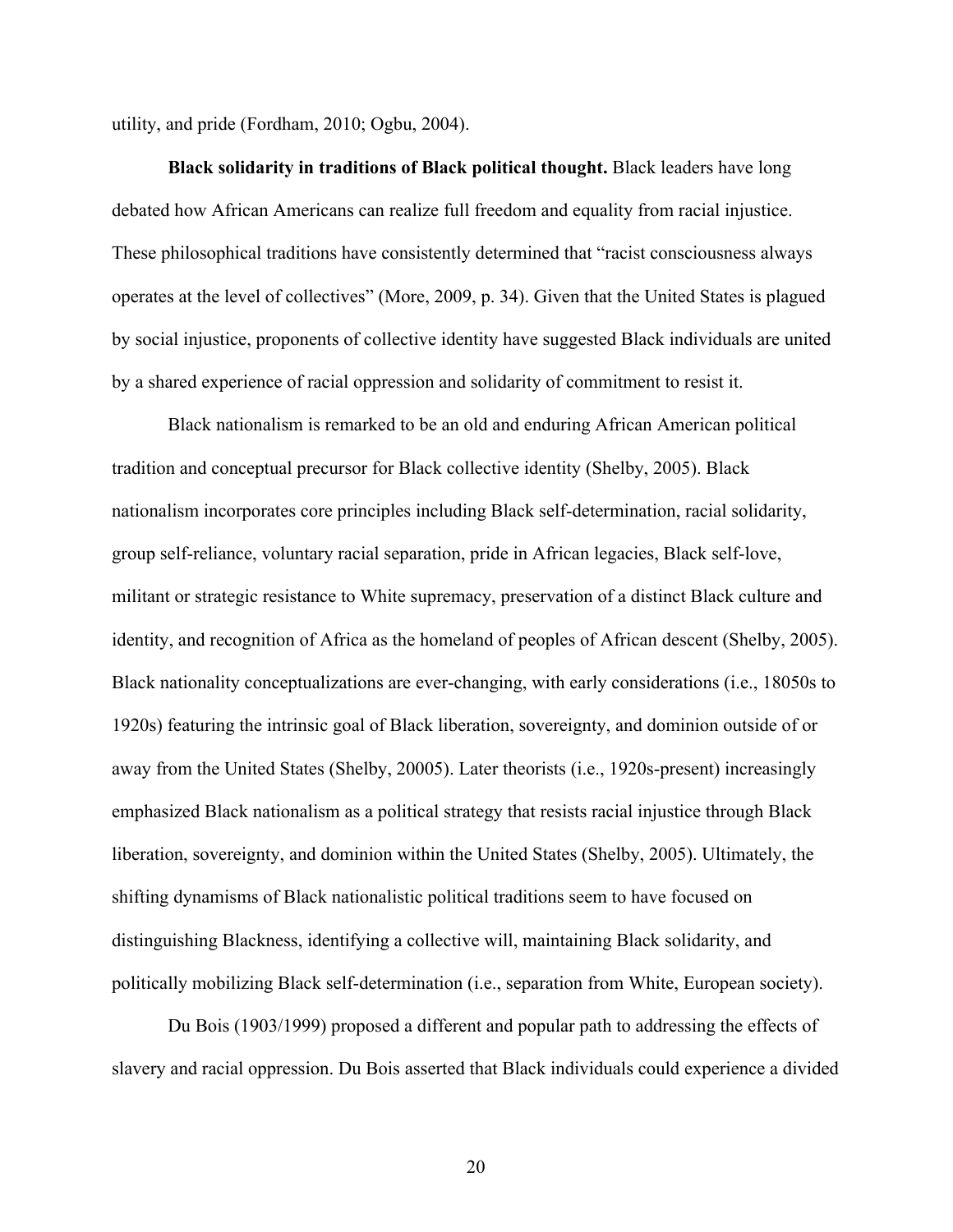self due to the severe alienation imposed by White domination. Du Bois disagreed with idea of eradication of an American identity that Black nationalism called for. Du Bois proposed that for the Black individuals to realize their truer selves, the divided American and African parts of a Black individual must be incorporated without losing any one state of self, respectively. This integration was achieved through Black individual realization of full American citizenship and freedom as well as through the independent development of Black ethics, cultures, ideals, politics, education, economics, and ideals; this balanced state would require concerted and intentional Black effort (Du Bois, 1903/1999). Ultimately, Du Bois put forth a position that denounced interracial conflict as the prime concern of African American collective identity and privileged Black recovery as the central focus.

The emergence of the Black Power Movement in the 1960s was a reaction to the ambivalence of Black individual's about the United States as a home site and called for less dramatic restructuring than Black nationalism (Shelby, 2005). Essentially, the Black Power Movement was less focused on addressing diaspora issues by relocation to Africa than demonstrated by proponents of Black nationalism; instead, the movement was essentially a back to Africa campaign that would be located on a United States platform (Shelby, 2005). Thus, distinct sovereign Black communities sought full incorporation (i.e., of access to resources or social mobility, production possibilities, representations in institutions, supported cultural and historical productions, leadership and ownership, etc.) in United States societies during the Black Power Movement.

After the Black Power Movement, scholarly works nuancing the nature of racism and distinguishing sources of oppression became increasingly prevalent; these works will be discussed in the next section.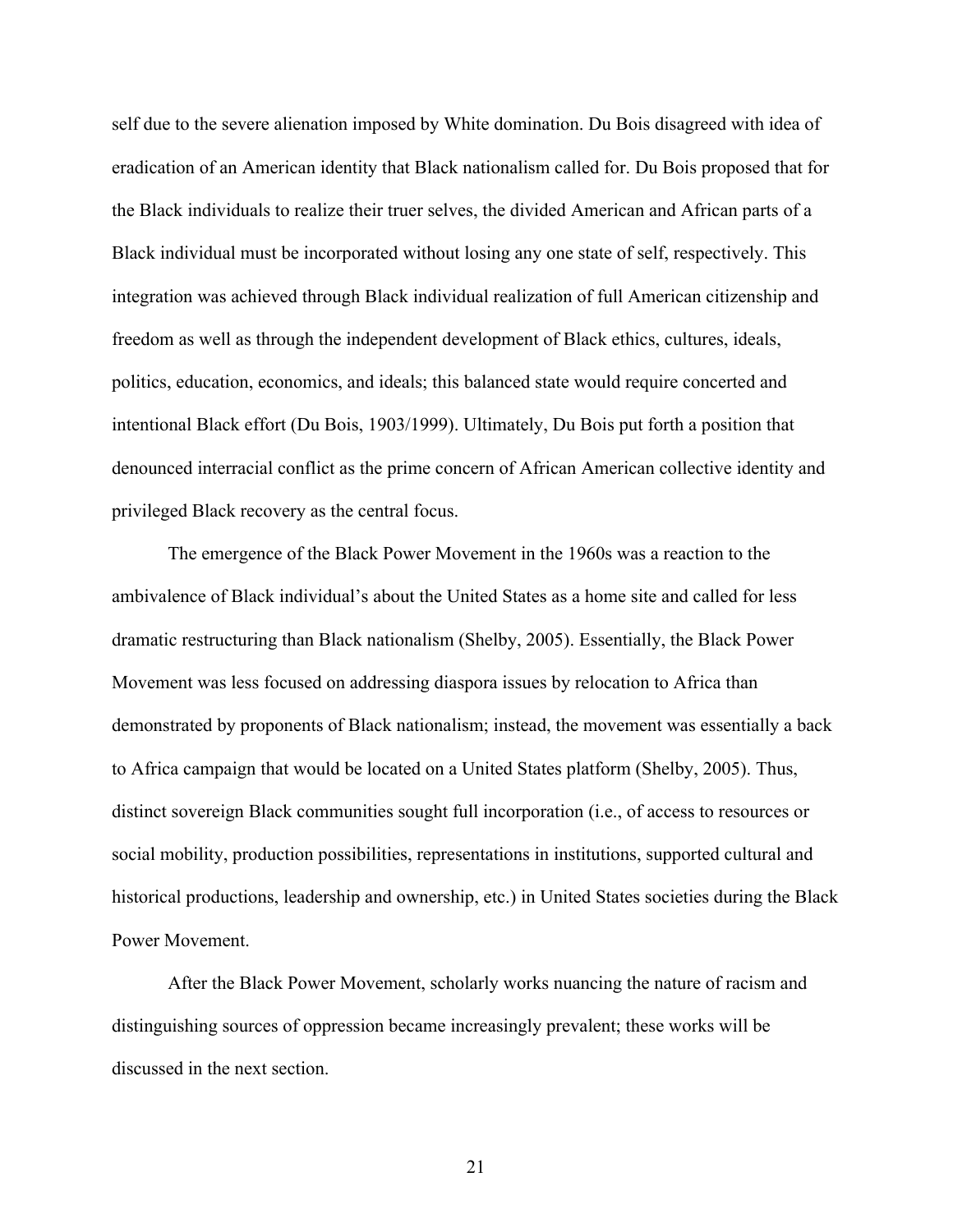**Critiques of Black collective identity.** This section will discuss the limits of a Black collective identity for Black folks, briefly, and for Black women in more depth. Four areas of critique include examinations about (a) boundaries to defining Blackness, (b) multiculturalism in the lives of Black folks, (c) intersectionality of multiple oppressions in Black womanhood, and (d) lack of representation for other sources of extraordinary bonding in the lives of Black folks.

Anti-essentialism is a growing theme in the literature. Melucci (2005) wrote, "Collective identity establishes the limits of the actor in relation to the field: it regulates membership of individuals and defines the requisites for joining the movement" (p. 49). When a collective identity has been established and is so rooted in conflict due to the systematically supported authority of the dominant group, the very nature of how the non-dominant group was established in terms of essentialized or common characteristics can be confining. To be sure, collective productions of meaning, community, and culture can maintain or preserve a collective identity while also resisting White, patriarchal, racist domination (West, 1992). With roots in Marx's understandings about a class in-itself versus one for-itself, the identification of a collective is a dual process: it is identified within or by the members of the collective and is identifiable to other social groups, actors, and collectives. One common dichotomy born of that dual process is White and Black distinctions of being. Once Blackness is identified, with sets of criteria for what Blackness means, boundaries and Blackness become specific. If a person's sense of identity exists outside of inclusion criteria, that individual is at risk for harm to their sense of self or selfconcept or self-representation (Shelby, 2005). Thus, collective identity may not be as salient for individuals who cannot internally feel as one with the will and identity of the collective. Without full representation, identification, and commitment, Black individuals cannot be expected to privilege the collective that they are not wholly cherished and understood by (Shelby, 2005).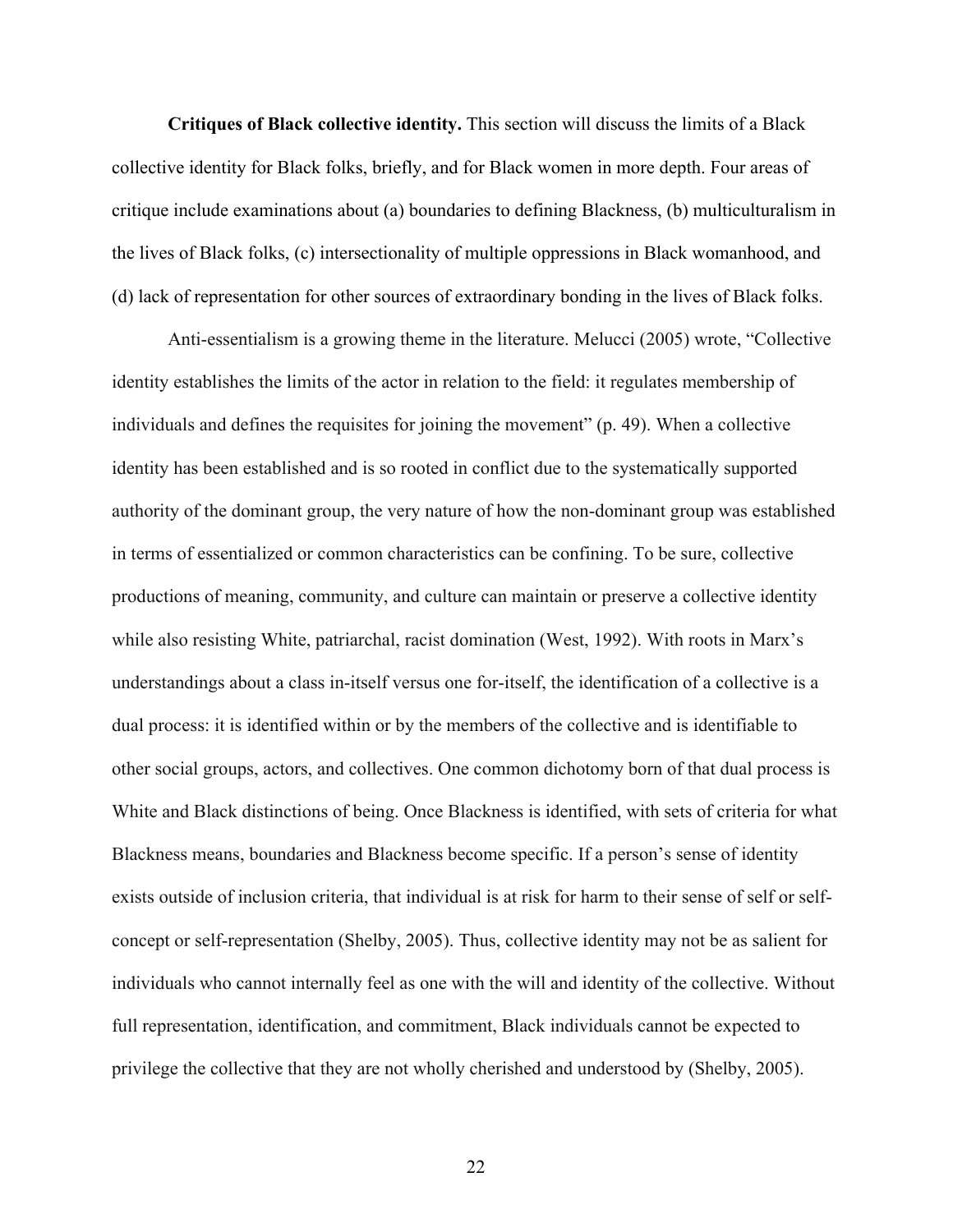Ultimately, defining Blackness is problematic for individuals who do meet inclusion criteria.

Multiculturalism and post-racial arguments are rising as cultures, ethnicities, and races blend or become more incorporated in the  $21<sup>st</sup>$  century. Grillo (1995) cautioned that race is not a biological concept, but a social and historical construct.

If we accept the definition of Black we have been given, a definition which historically defined anyone with the "one drop of Black blood" as Black- we ignore the existence of multiracial people. We ignore people whose experiences may be different from those experiences, which have been defined as constituting the Black experience- that is the essentialized Black experience…Of course, multiracial people will try to find a place to call home if they cannot be at home being Black. (p. 25)

Post-racial arguments like Grillo's are in response to the growing incorporation of cultures, ethnicities, and races in interracial families, global technology exchanges, and even youth social movements. Robinson (2000) noted the problem of essentialized or rigid notions of Blackness was partly found in the individual's and collective's preoccupations with race thinking, or externalizing race, which actually creates, reinforces, and sustains racist ideologies. In addition, the Black diaspora to North America from a recognized ancestral homeland (i.e., Africa) means that not all Black individuals in the country identify with the United States ancestral slave struggle, southern roots, and the formative Great Migration that underpin traditional African American identity. African American in this study is used synonymously with Black, but it is important to recognize distinctions amongst Black cultures coming from countries in Africa or the United States.

The intersection of gender, race and, increasingly, class for Black women has never been fully represented in White women's feminist narratives or White and Black male narratives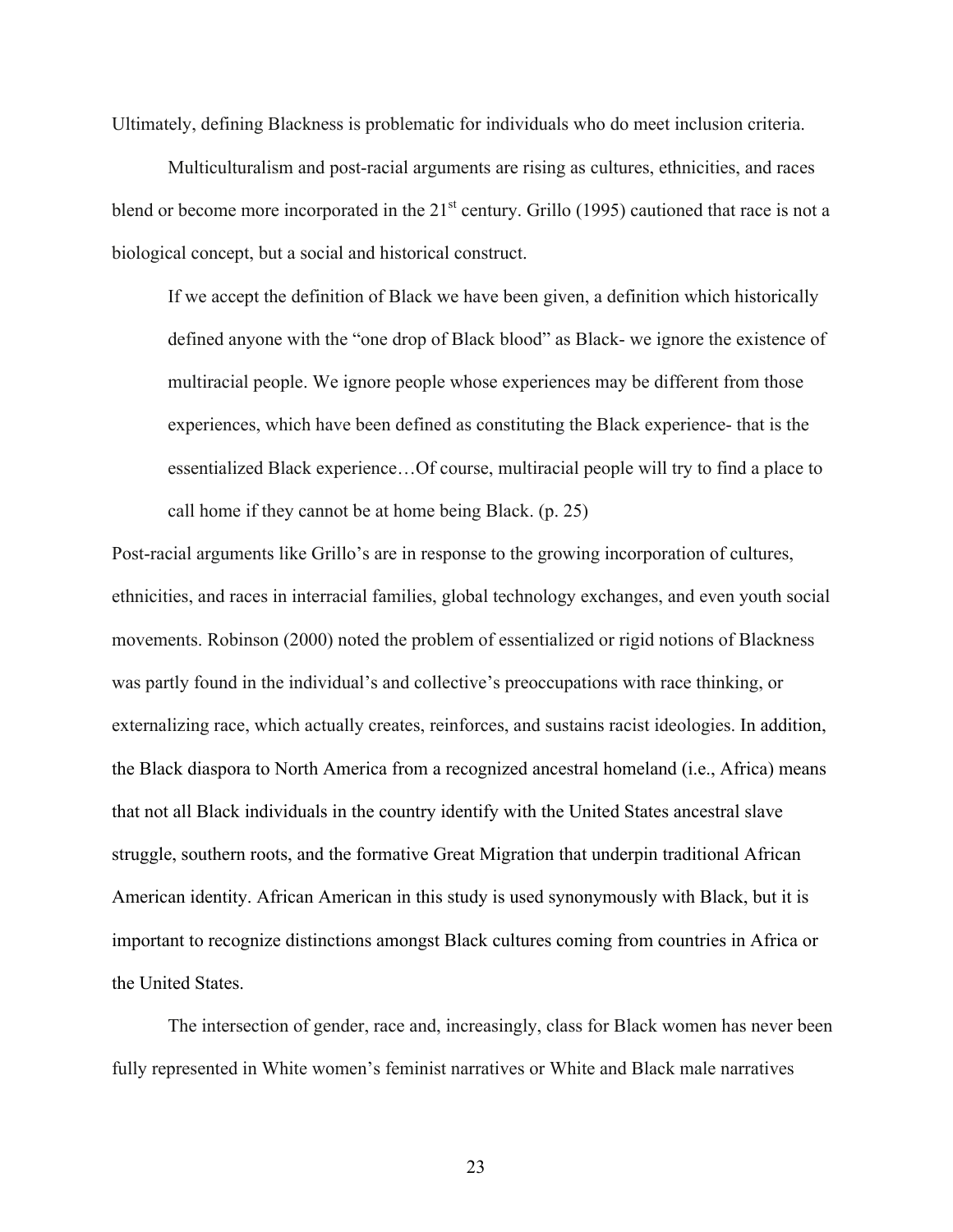(Harris-Perry, 2011). These unrepresented aspects of their experience have led Black women to privilege their true and diverse abilities for expression, which are indeed political in nature. Harris-Perry (2011) wrote:

Formal participation in government is only one part of a more encompassing effort to be recognized within the nation. The struggle for recognition is the nexus of human identity and national identity, where much of the most important work of politics occurs… To understand Black women's politics, we must explore their often unspoken experiences of hurt, rejection, faith, and search for identity...The internal, psychological, emotional, and personal experiences of Black women are inherently political. They are political because Black women in America have always had to wrestle with derogatory assumptions about their character and identity. These assumptions shape the social world that Black women must accommodate or resist in an effort to preserve their authentic selves and to secure recognition as citizens. (pp. 4-5)

Harris-Perry (2011) described Black women's struggles for recognition in the metaphor of the crooked room: "When they confront race and gender stereotypes, Black women are standing in a crooked room, and they have to figure out which way is up" (p. 29). Harris-Perry's metaphor of the crooked room alluded to Black women's consistent tasks to make sense of non-sense in their lives. Harris (2001) explained the consequences and acknowledged the strengths of Black women's journeys for true representation:

These suprahuman women have been denied the ''luxuries'' of failure, nervous breakdowns, leisured existences, or anything else that would suggest that they are complex, multidimensional characters. They must swallow their pain, gird their loins against trouble . . . and persist in spite of adversity. (p. 12)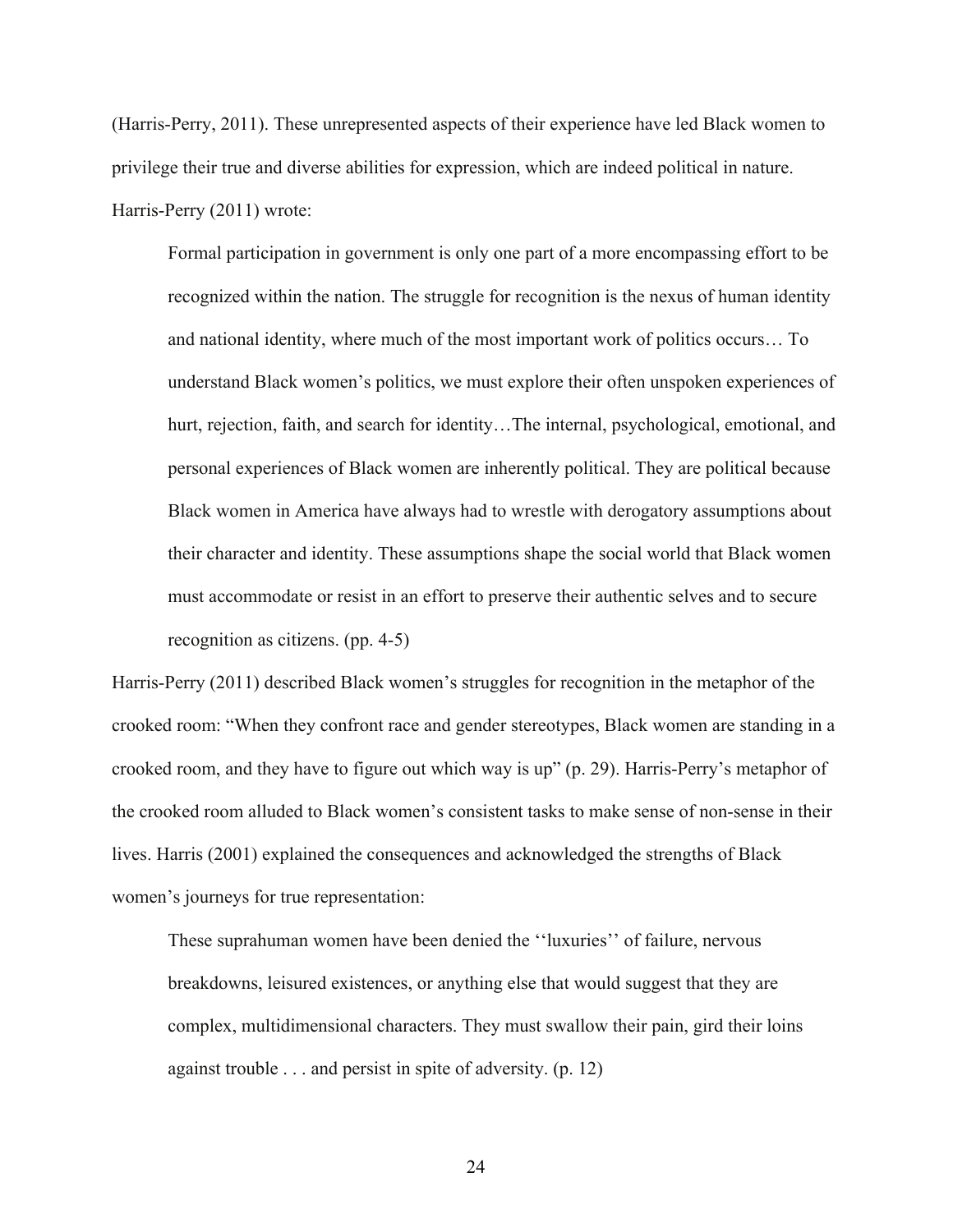Accordingly, Lorde (1985) eloquently named exactly what Black women were resisting:

It is not the destiny of Black America to repeat white America's mistakes. But we will, if we mistake the trappings of success in a sick society for the signs of a meaningful life. If Black men continue to define "femininity" instead of their own desires, and to do it in archaic European terms, they restrict our access to each other's energies. Freedom and future for Blacks does not mean absorbing the dominant white male disease of sexism. As Black women and men, we cannot hope to begin dialogue by denying the oppressive nature of male privilege. And if Black males choose to assume that privilege for whatever reason—raping, brutalizing, and killing Black women—then ignoring these acts of Black male oppression within our communities can only serve our destroyers. One oppression does not justify another. It has been said that Black men cannot be denied their personal choice of the woman who meets their need to dominate. In that case, Black women also cannot be denied our personal choices, and those choices are becomingly increasingly selfassertive and female-oriented. (p. 47).

This segment of the research ultimately highlighted that oppressions cannot be dismantled separately because they mutually reinforce each other. As such, Black female expression is a radical aspect of Black womanhood that works to distort or eradicate the impacts of those intersecting oppressions.

Black women have historically bonded collectively in a variety of ways. These unrepresented aspects of their experience have led to collective bonds and sources of identity that do not operate in conventional political spheres, but are indeed political in nature. Other types of bonding include rich histories with the church, music, and lived experiences of ancestors. Ntloedibe (2006) noted the importance of spirituality, dance, and music: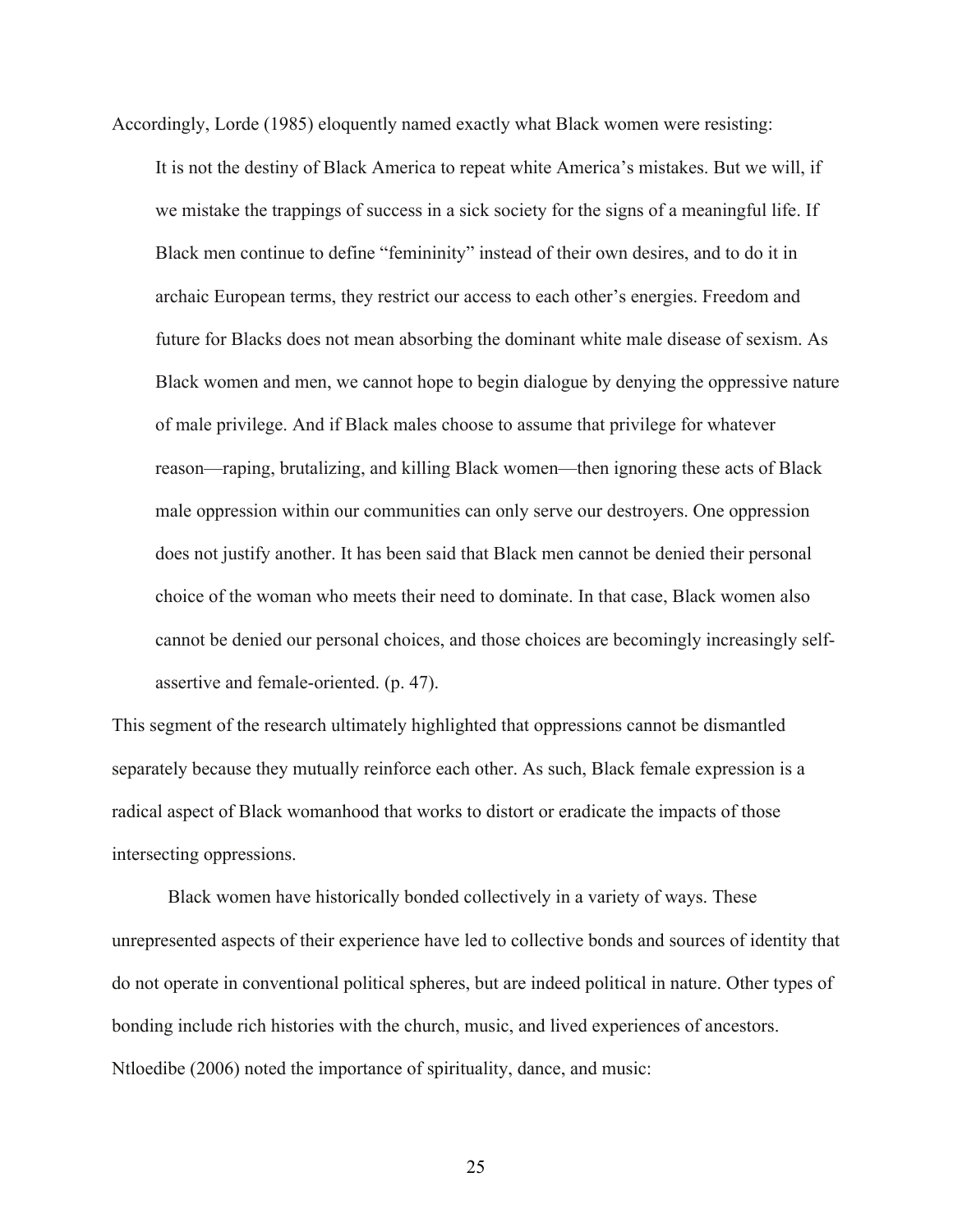[Dance and music] served as guiding and organizing principles through which enslaved Africans, irrespective of their ethnicity achieved cultural oneness… baptismal and funeral ceremonies reinforced a strong sense of communalism… served as a source of substantial group cohesiveness because it allowed for people of different languages and religious perspectives to engage in the ceremony at the same time. (pp. 408-409)

These long histories of revolutionary bonding and ancestral observance have created collective communities that are not only distinguished in terms of Blackness. Even more, Collins (2009) discussed the power of love and morality as new possibilities honored by Black women to combat the distortions of human feelings and values in systems of oppression. Collins celebrated how love, justice, and community informed Black women's senses of strength, lent them a special form of ethics, enriched their collective uniqueness, and prepared them to oppose the dehumanizing realities of racist domination. Ultimately, Black collective identity is a bonding process in which individuals and their collective group can be held together; however, such experiences of identity are held together by many sources so that it does not have to be bound (West, 1992).

#### **African American Collective Identity and Mental Health Research**

Mental health research has not largely explored African Americans experiences of collective identity. Robnett (2007) conducted a national cross-sectional, attitudinal survey with a multiple frame, random-digit probability sample of 1205 African American adults on the utility of collective identity in understanding political participation amongst African Americans. Robnett wrote, "common fate is considered essential to Black collective identity, solidarity, and mobilization" (p. 1). While social psychological literature has largely examined processes and mechanisms of collective identity (i.e., formation, sustenance, and outcomes), Robnett's study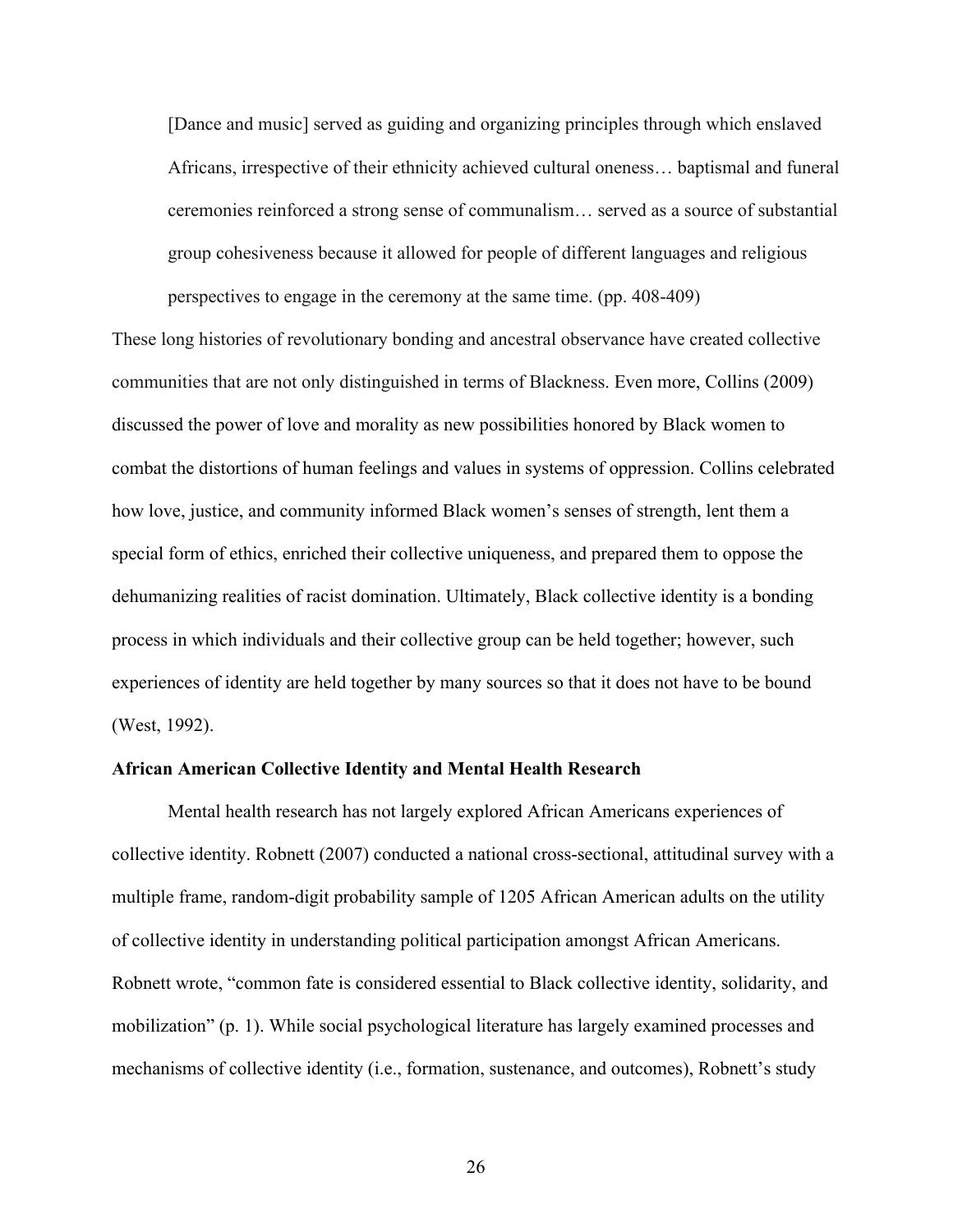focused on collective identity theory as a predictor of political participation with high consideration given to biographical and structural contexts that influence such participation. The study found that collective identity was not a significant predictor of conventional political participation, but it was positively found to predict participation in certain unconventional political activities (e.g., signing petitions) for African Americans. The strengths of the study include the its examination of common fate at the individual level, and how that translates into group activity. The limits of this study include its focus on collective identity within a political lens.

#### **Perceived Racism in Lives of African American Women**

Racism as an ideology with a principle tenet of racial superiority can manifest within individual, institutional, and cultural domains as prejudiced attitudes and discriminatory behavior by the dominant group against a group characterized as inferior (Jones 1997; Jones & Carter, 1996; Neville & Pieterse, 2009; Pieterse et al., 2012). Over the past 60 years, the way African American lives have been impacted by racism has undergone substantial change. To be clear, perceived racial discrimination (i.e., to be used synonymously with the term perceived racism in this study) is defined as perceptions of negative treatment based on racist ideology (West et al., 2010). Also, Harrell (2000) articulately defined racism as follows:

A system of dominance, power and privilege based on racialized group designations; rooted in the historical oppression of a group defined or perceived by dominant-group members as inferior, deviant, or undesirable; and occurring in circumstances where members of the dominant group create or accept their societal privilege by maintaining structures, ideology, values, and behavior that have the intent or effect of leaving nondominant-group members relatively excluded from power, esteem, status, and/or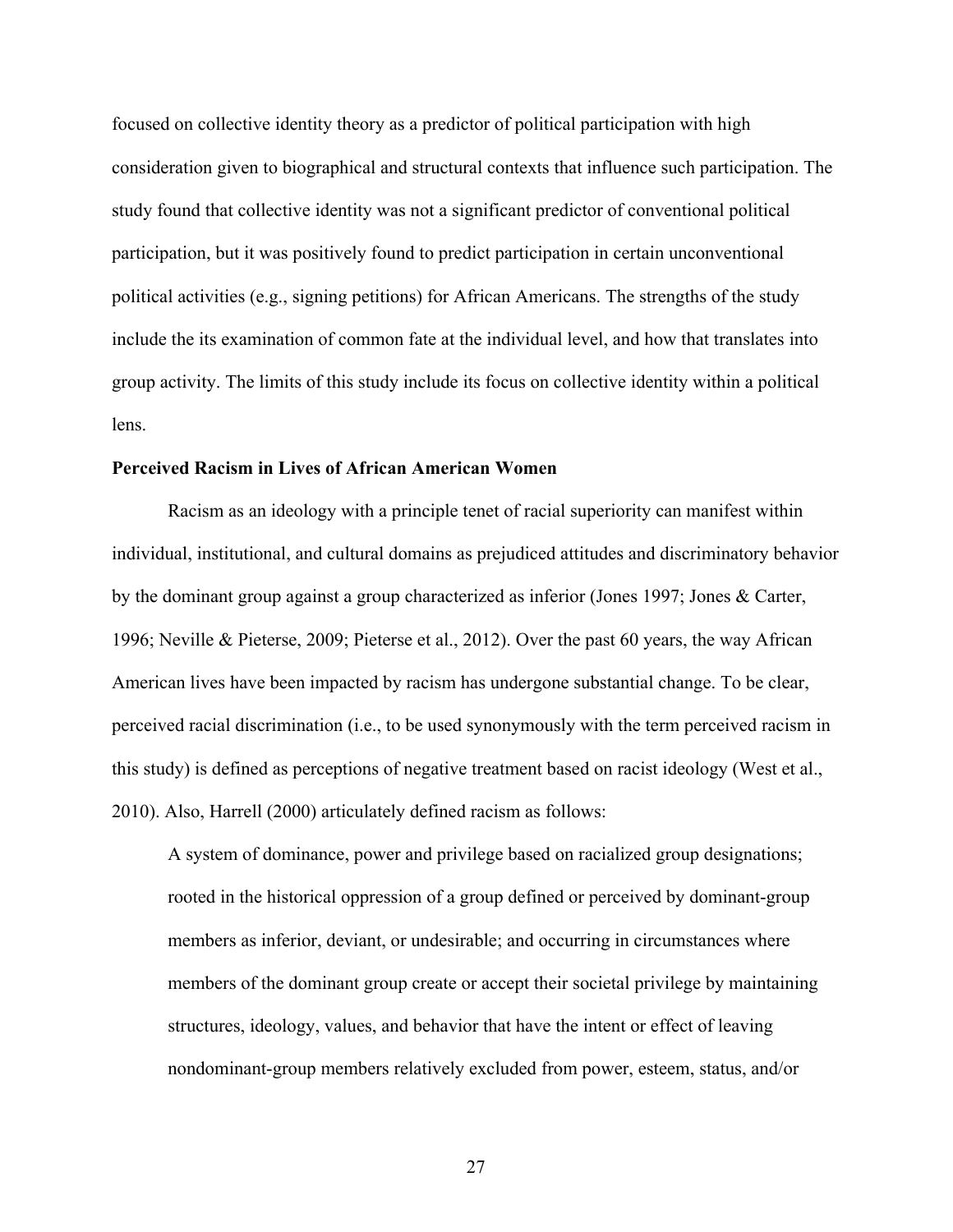equal access to societal resources. (p. 43)

Prior to the development of these two definitions, Davis (1999) posited that today "racism is a much more clandestine, much more hidden kind of phenomenon, but at the same time it's perhaps far more terrible than it's ever been" (para. 4). Like Davis, West et al. (2010) explained that while overt racial discrimination (e.g., institutional segregation, lynching, etc.) has declined, a simultaneous increase in covert racial discrimination has occurred (e.g., disparities in employment or income, health care, and access to higher education institutions, etc.). Regardless if perceptions of racism are experienced overtly (i.e., defined as macroassaults or macroaggressions) or covertly (i.e., defined as microaggressions), findings in social psychology research indicated that perceived racial discrimination was a commonly reported occurrence amongst African Americans (Carr, Szymanski, Taha, West, & Kaslow, 2014; West et al., 2010). Harrell (2000) described the weight and complexity of racism as follows:

While, within the context of racism, there have always been abundant examples of resilience, strength of character, capacity for love and giving, joy, fulfillment and success, there remain far too many examples of despair, dysfunction, isolation, hopelessness, destructiveness, and spiritual depletion. (p. 42)

The scope of racism as a system within individual, institutional, and cultural domains demonstrates that inequitable treatment is highly represented in the lived experiences of individuals who are identified as or who identify with a non-dominant group. To be clear, *oppressive dominant groups* in this study refer to groups of individuals with privilege and power to inflict neoliberal, patriarchal, and White supremacist ideologies on others (i.e., non-dominant groups). Perceived racism, therefore, can also exist in these multiple domains; it also can be considered a stressor in the lived experiences of members of non-dominant groups (Pieterse et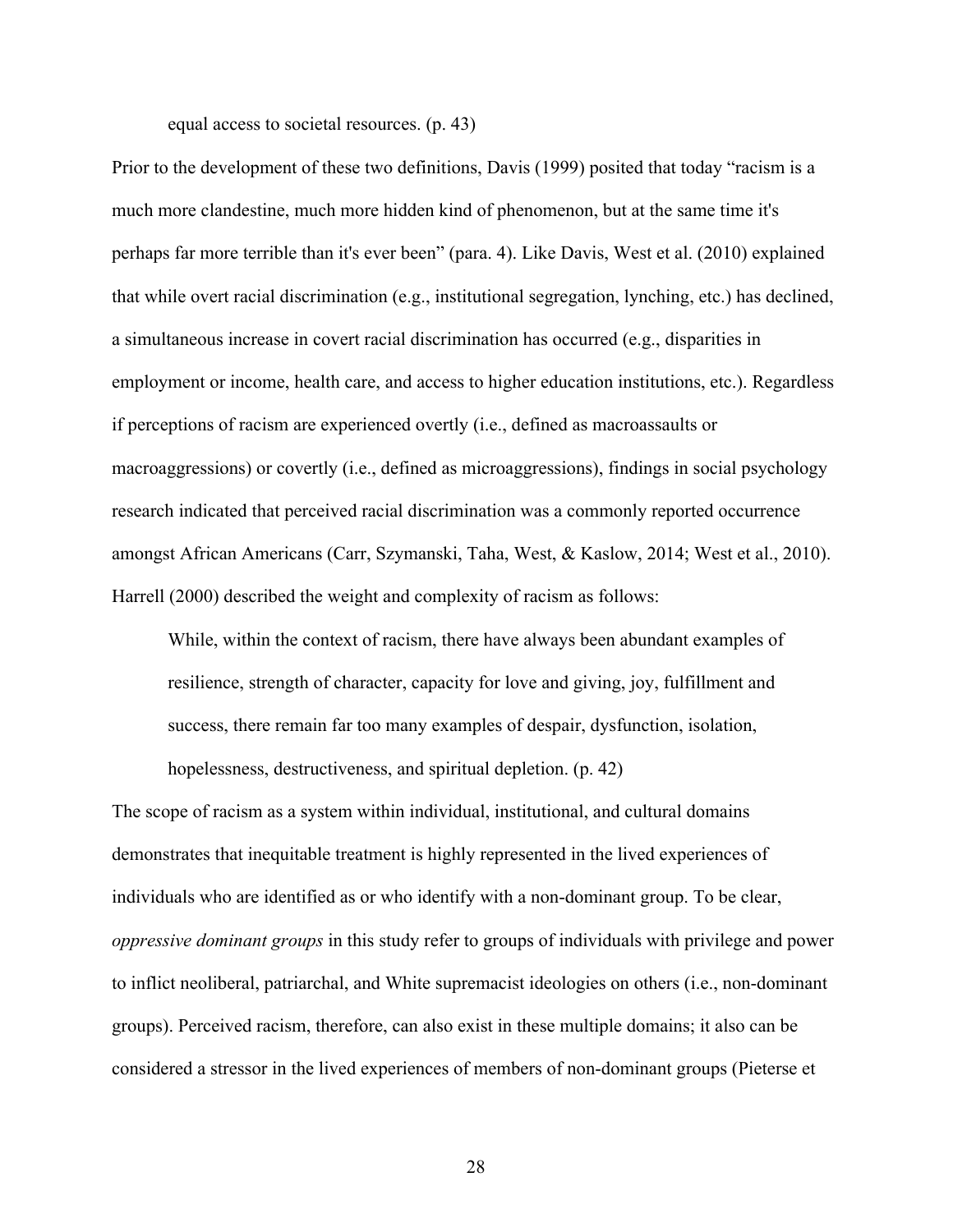#### al., 2012).

#### **Perceived Racism in Mental Health Research**

In accordance with conceptual models that will be discussed, as well as other substantial contributions in meta-analysis (Lee & Ahn, 2011; Pascoe & Richmond, 2009) and narrative reviews (Paradies, 2006), the general as well as international trend that has been observed is that perceived racism or other discriminatory behavior has an adverse relationship to mental health outcomes in individuals who are members of marginalized groups. For African Americans specifically, Pieterse et al. (2012) conducted a meta-analytic review of 66 published studies investigating the associations between racism and mental health for African Americans. Their study's purpose was to understand the magnitude of the relationship between perceived racism and mental health among Black adults (Pieterse et al., 2012). The inclusion criteria for the study included studies that focused on the mental health markers associated with perceptions of racism, studies that were focused on African American adults, and peer reviewed publications and dissertations conducted between 1996 and 2011. Pieterse et al. (2012) found that higher exposure and recognition of racism was positively correlated with higher reporting of mental distress amongst African Americans and that self-esteem and life satisfaction were not impacted to the degree that psychiatric symptoms and general distress were by racism for African Americans. The limits to their study included their use of depression and anxiety as mental health measures. This limit was a reflection of the larger body of literature that also lacked comparisons across outcomes beyond specific assessments of depression and anxiety (i.e., both self-reported and observed). Also, Pieterse et al. (2012) noted that there are a bevy of moderators that still require exploration to strengthen research about the role of racism in the lives of African Americans.

Accordingly, Clark et al. (1999) and Harrell (2000) developed conceptual models that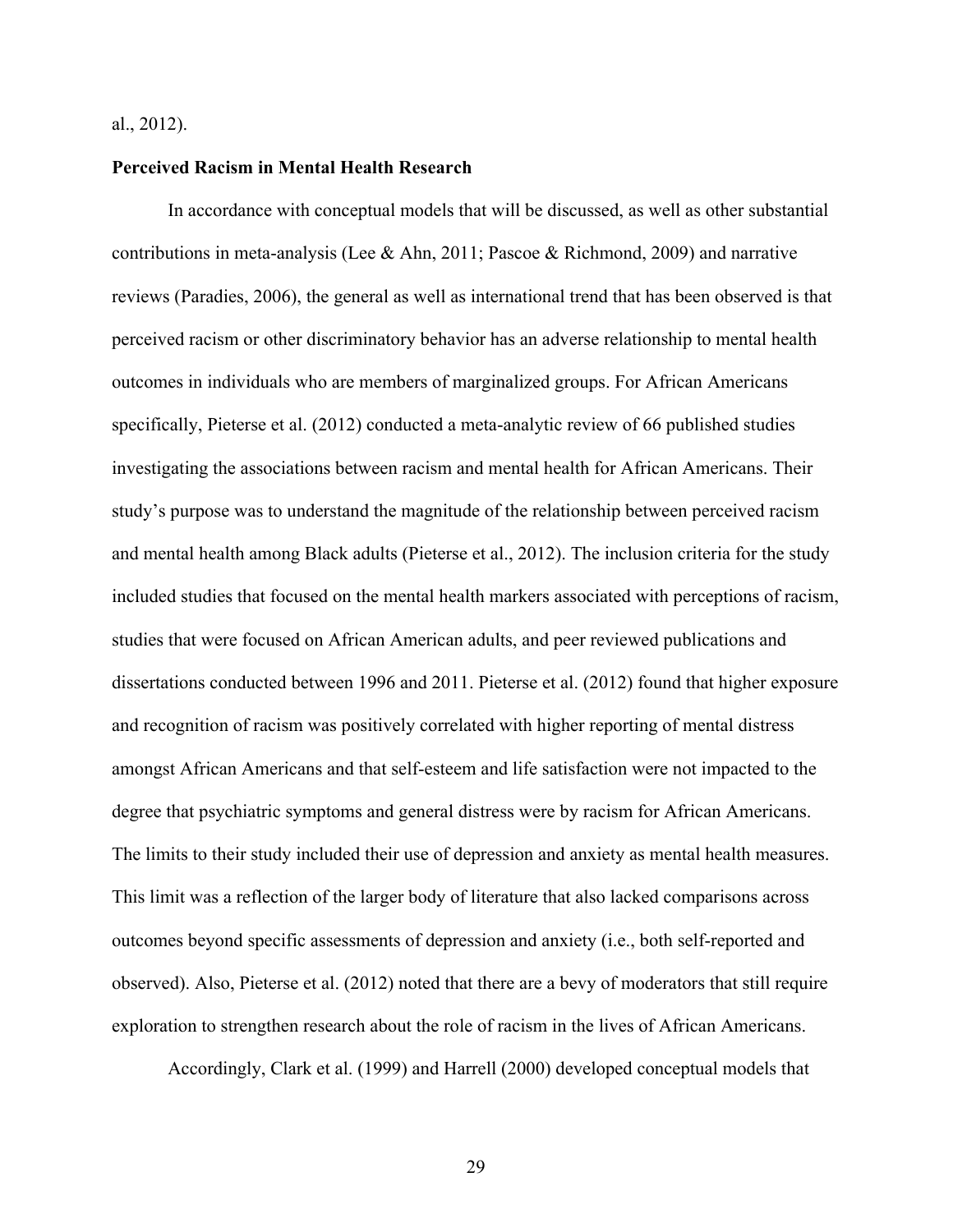allowed for more systematic study of the moderators and mediators of racism-related stress in the lives of African Americans and other communities experiencing racism. Clark et al. and Harrell intended the models to be guides for analyzing experiences amongst Black folks and in communities of color that are not fully understood or even identified, but do facilitate how racism is experienced in individuals' lives. Clark et al. (1999) examined the biological, psychological, and social (i.e. biopsychosocial) effects of African Americans' perceptions of intergroup and intragroup racism. Specifically, that exploration intended to review how racism had been conceptualized in scientific literature, evaluate prior research on intergroup and intragroup racism, and propose a "conceptual model for systematic studies of the biopsychosocial effects of perceived racism among African Americans" (Clark et al., p. 805). Drawing heavily on Lazarus and Folkman's (1984) transaction model of stress, Clark et al.'s biopsychosocial model of racism posited that perceptions of racist forces in an individual's environment cause immoderate psychological and biological stress responses that are mediated by the following contextual factors: constitutional, behavioral, demographic, psychological, and coping responses. When such stress responses are persistent, Clark et al. determined that there is an impact on health outcomes (i.e. mental health included) for the individual.

Along the same lines as Clark et al. (1999), Harrell (2000) created a multidimensional model for understanding racism-related stress and mental health that integrated existing research on the relationship between racism and health, a theory of multiculturalism in mental health. and the stress process (p. 42). Of note, Harrell's model is not as specific to African Americans as Clark et al.'s model; still, Harrell's model was intended to identify with any group (i.e. multicultural). Harrell posited that there are culture-based variables that mediate the relationship between perceived racism and well-being. In essence, Clark et al.'s and Harrell's contributions to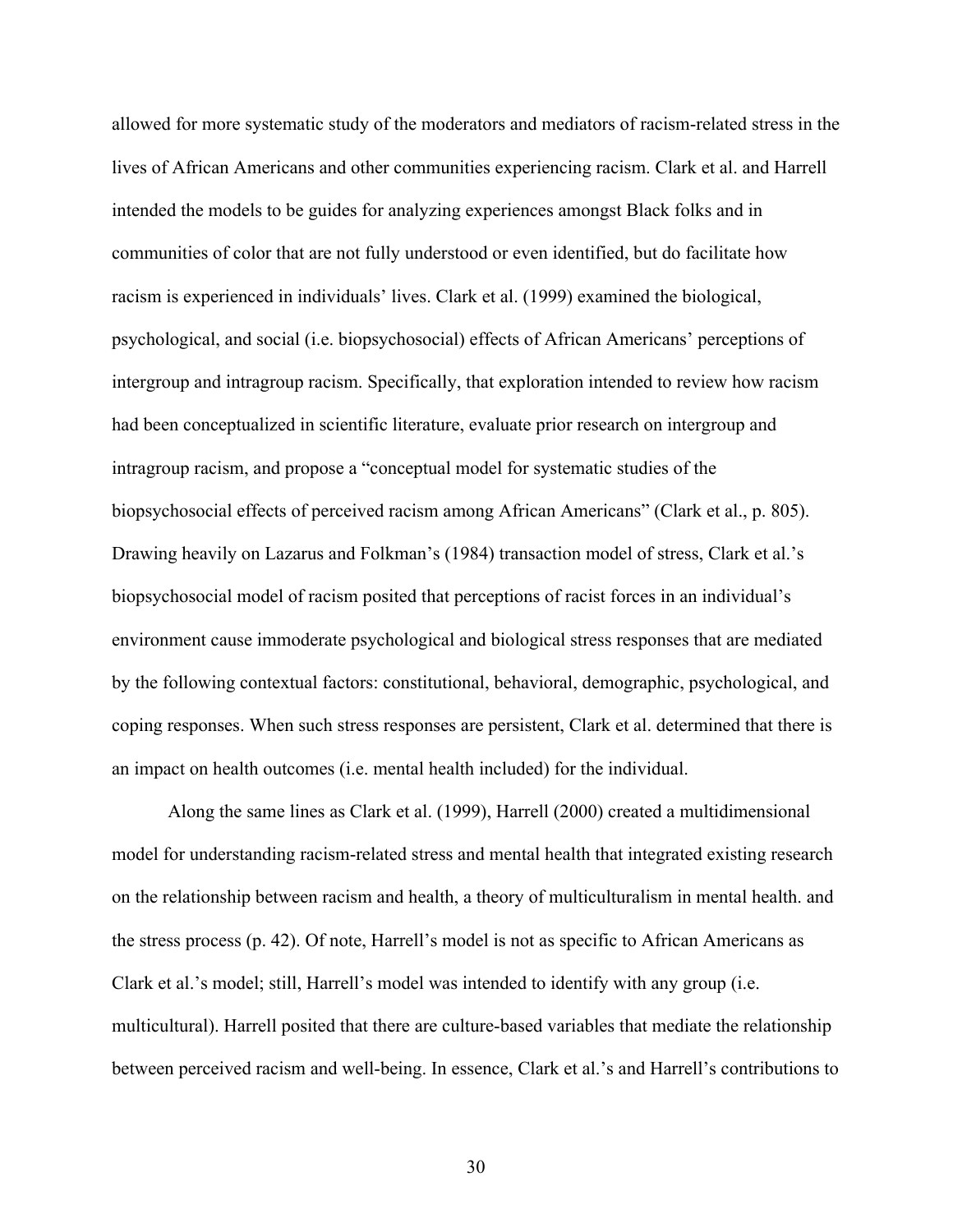research support this study's exploration of collective identity in Black women's lives, encounters with racism, and journeys for well-being.

#### **Summary**

Ultimately, the literature suggests an adverse relationship exists between perceived racism and psychological and emotional well-being for individuals experiencing racism. The literature also indicates that research should explore other factors influencing the link between perceived racism and mental health to create more accurate understandings. Furthermore, the literature has established in theory and writings how collective identity has been a product of Black production and experienced, at times, in a highly liberating and protective manner. Together, these suggestions represent the utility in this study to understand other factors that may influence the link between perceived racism and mental health outcomes, to explore how collective identity as a factor is experienced as supportive or not in that relationship by Black women, and to fill the dearth in literature about and by African American women regarding their beliefs about mental health and themselves.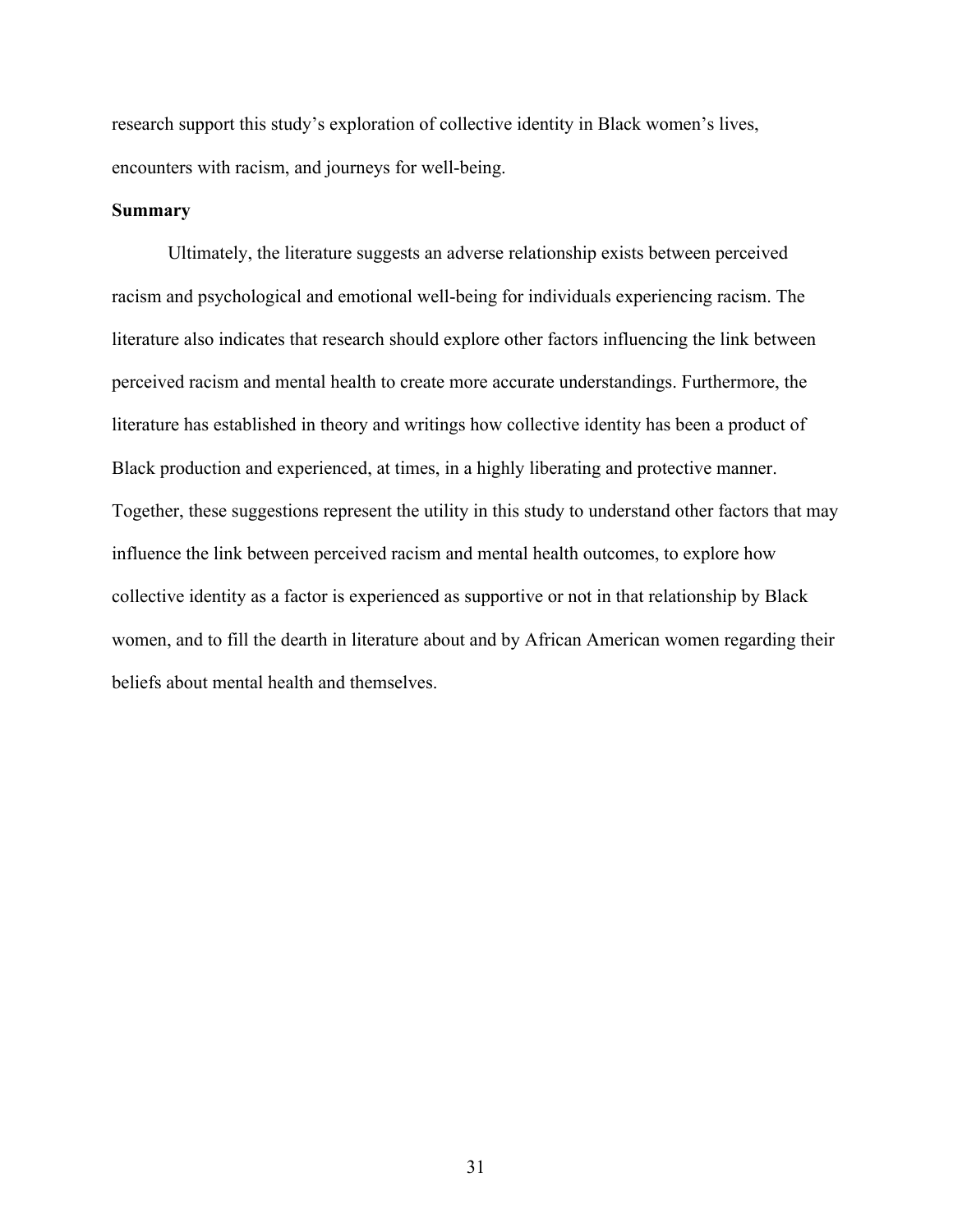#### **CHAPTER III**

#### **Methodology**

This qualitative study sought to explore how African American women experience an African American collective identity in their lives and in their encounters with racism that may impact their psychological and emotional well-being. This chapter will provide greater detail about the study's research design and guiding framework, sample, data collection, and data analysis. Informed by the works of Melucci (1995), Snow (2001), Alexander et al. (2004), and Shelby (2005), I created the following operational definition for Black collective identity that was used in this study: Black people's (i.e., as a collective) feelings of unity and solidarity with one another; it may be that feeling of them and us. Together, the collective can protect Black individuals, Black cultures, and other parts of Black communities by challenging the harm that racism or other oppressions bring.

### **Guiding Framework and Research Design**

The rationale for a qualitative study with semi-structured, intensive interviews was based on the need to develop in-depth understandings of the meanings made by African American women about the intersections between their experiences with collective identity, encounters with racism, and maintenance of well-being. Black women's understandings of collective identity are not really represented in mental health research. When an experience is so unknown, qualitative research is useful to delve into deeper and theoretically rich meanings of particular human experiences that are not easily reduced to numbers (Rubin & Babbie, 2009). Intensive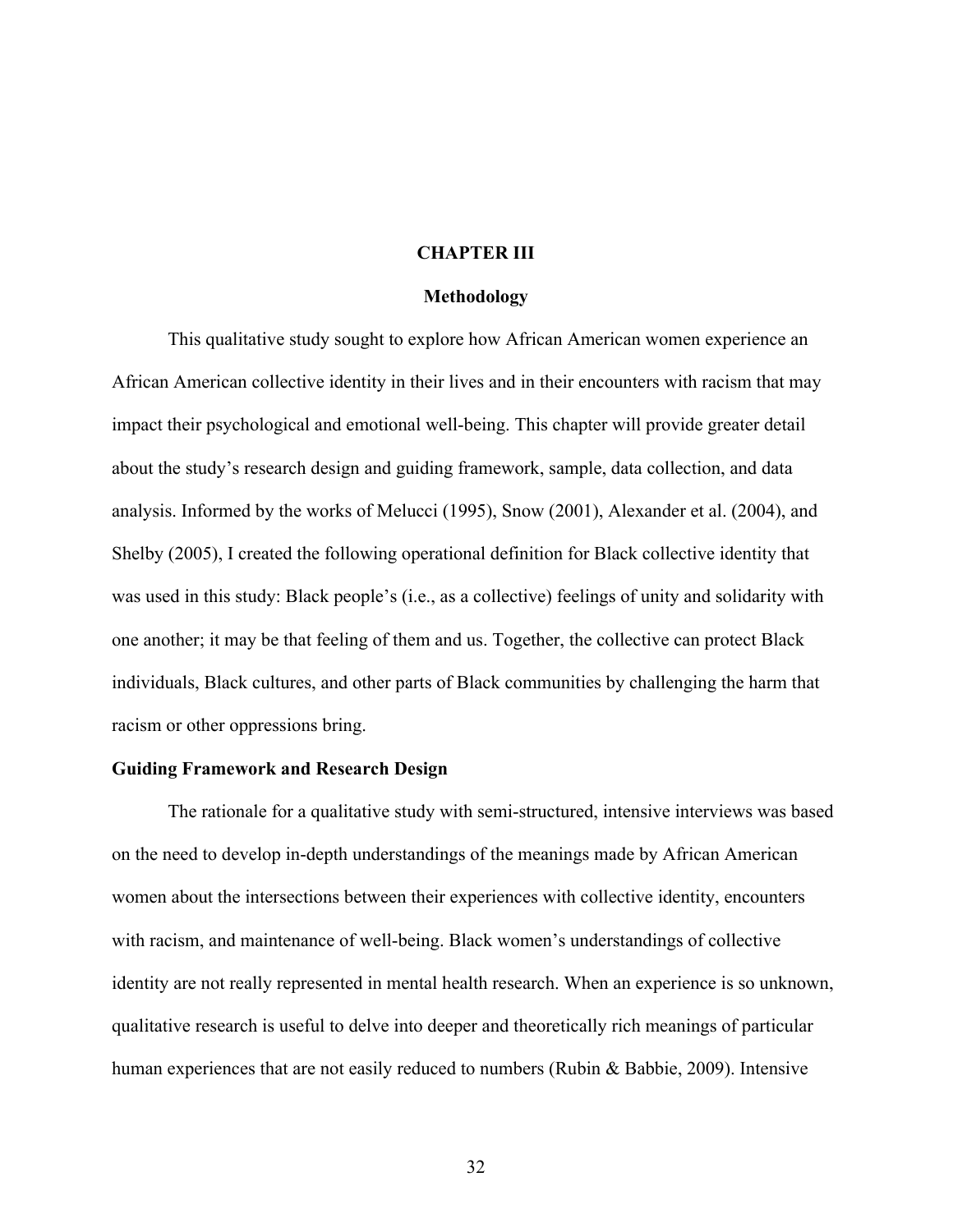interviewing was used in this study to explore participants' rich worlds in their own terms (see Appendix A for interview guide). I approached participants with curiosity. Their narratives offered an expanded understanding about certain elements of Black women's lives. Subsequent analysis of participants' narratives was an inductive process that identified themes, patterns, relationships, and frequencies in their experiences with collective identity, racism, and wellbeing.

Furthermore, this study used an ethnopolitical psychological (EP) approach to working with people of color to inform the data collection process and formulation of research questions. For clarification, qualitative research paradigms are models or frameworks shared by a scientific community that guide how a researcher acts with regard to inquiry. Comas-Diaz (2007) wrote that mainstream traditions of psychology "continue to be limited in addressing people of color's needs through the neglect of their historical and political context of behavior" (p. 91). To challenge mainstream psychology's monocultural foundations, an ethnopolitical psychological approach to working with people of color studies how human behavior intersects with ethnicity and political ideology in a national arena (Comas-Diaz, 2007). Accordingly, researchers need to be aware that sociopolitical, gender, racial, and ethnic realities are constantly interacting with environmental, psychological, historical, and socioeconomic factors in Black women's lives (Comas-Diaz, 2007). Given all those different interacting factors, an ethnopolitical psychology practitioner's role is to encourage transformation and healing as well as be open to "social justice, racial equity, and solidarity as psychosocial outcomes" (p. 93). To do so, an ethnopolitical psychology practitioner should accompany the speaker, bear witness, and promote cultural consciousness as well as sociopolitical action. So, I gathered data in a manner that privileged Black women's stories and with awareness that multiple systems impact their lives.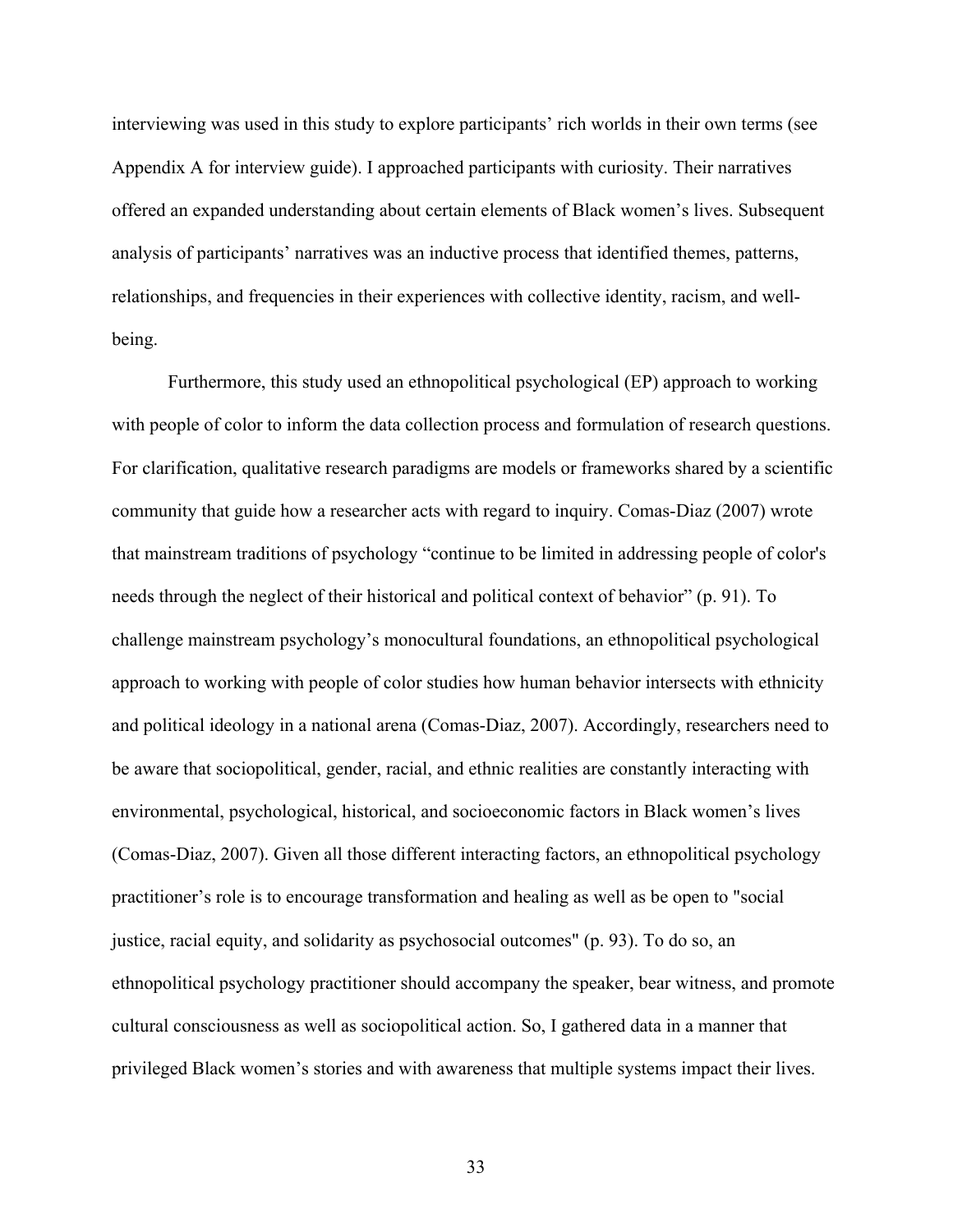To illustrate, development of the following interview question was guided by an ethnopolitical psychological approach to working with people of color: "What stories were you told growing up about what it means to be Black or African American? Please share stories from family, friends, acquaintances, the media, and so forth." This question was developed with the intention to gather information about how representations of African Americans vary by source (e.g., family, community, media, etc.), about the limits and strengths in those various representations, and about the traditions of storytelling and community that were described in the literature review. A different interview question, "What does it mean to you to be mentally and emotionally healthy?," demonstrates how Black women's definitions and autonomy were privileged in this study's research about their well-being. Ultimately, the questions allowed the researcher to accompany the participants, bear witness to their stories, discuss topics that promote critical consciousness, and examine a topic (i.e., collective identity) with sociopolitical foundations.

Prior to the first interview conducted in the study, one question in the interview guide was changed (see Appendix B for protocol change form and Appendix C for protocol change approval letter). The original question stated, "You may have experienced acts of racism that are obvious to you and anyone who is looking. These have been called macroassaults. Have you ever experienced racism that was clearly racist? If so, please share a few stories." Upon approval from the Human Subjects Review (HSR) committee, the new question stated, "You may have experienced acts of racism that are obvious to you and anyone who is looking. These have been called macroassaults. Have you ever experienced racism that was clearly racist? If so, what did you learn from those experiences with macroassaults?" This change was requested because merely asking participants to share details of their encounters with racism did not fully serve the purpose of the study and also unduly focused on the unconstructive aspects racism. The intent to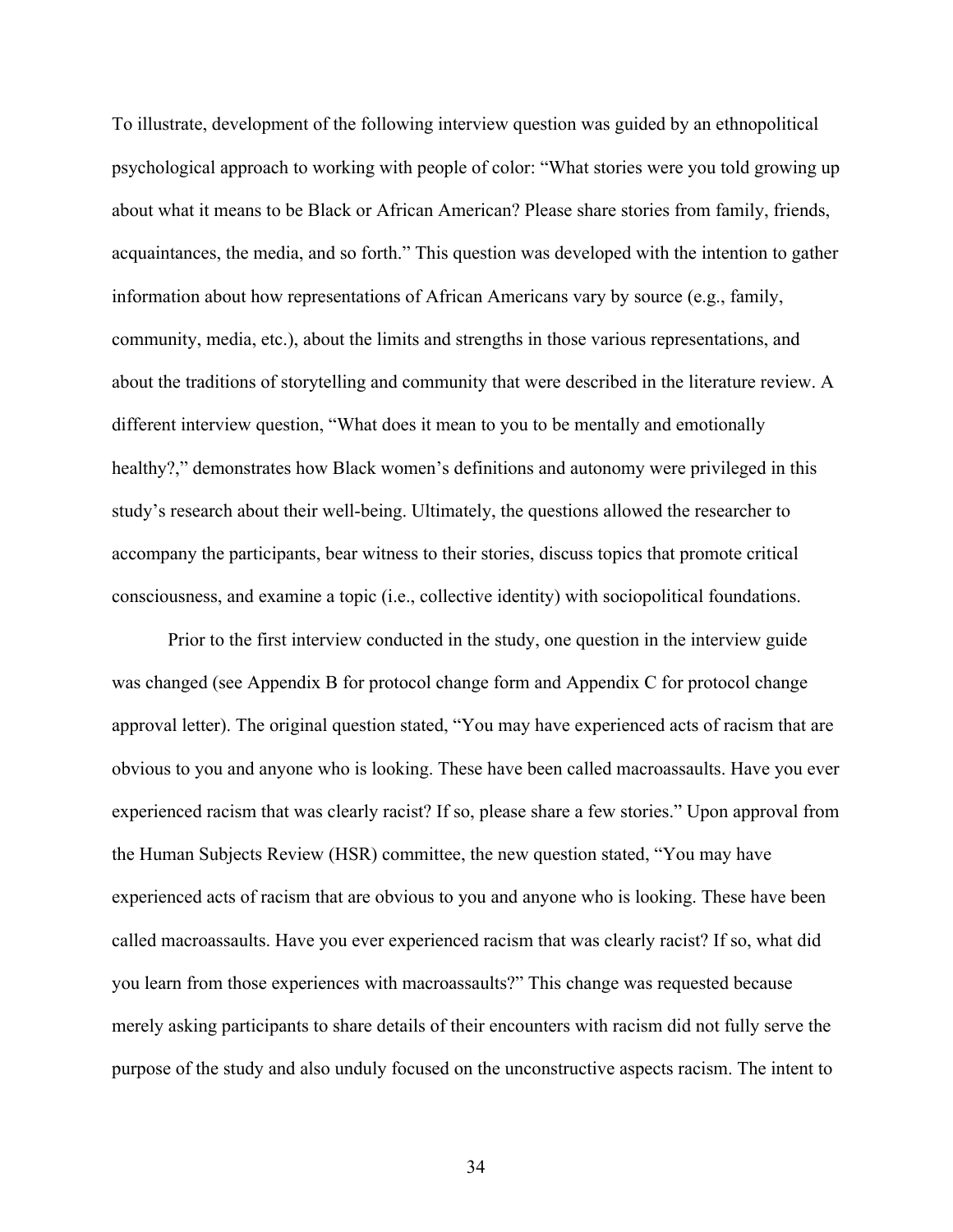approach participants as experts who can share how they navigated undesired conditions in their life was more exemplified in the new question.

#### **Sample**

Prior to beginning the recruitment process, the study's proposal underwent the Smith College Human Subjects Review (HSR) application to confirm the study was in accordance with federal guidelines for research with human participants. As directed by the HSR Committee, study revisions were made and re-submitted until final committee approval was granted (see Appendix D for HSR approval letter).

In this study, purposive sampling was used to engage a variety of professional, personal, and social networks for recruitment. Specifically, this study gathered data through a nonprobability, snowball sampling technique. The sampling method and technique was employed because it was cost efficient and supported access of hard-to-reach populations (Engel & Schutte, 2013); this method offered an opportunity to recruit enough participants to meet minimum sample size expectations. In regard to this study, African American women can be considered hard-to-reach due to the contemporary and historical distrust of medical institutions amongst African Americans (Okeke, 2013). As a result, snowball sampling was of assistance because individuals who were familiar with, close to, or sharing qualities with potential participants made referrals. Also, the referral process unfolded digitally and by a nationally scattered network so data was collected from participants across a wide range of geographical locations.

**Recruitment strategies**. This study's recruitment strategies included a study flyer that was posted locally (see Appendix E), an announcement on Facebook and Instagram (see Appendix F), a composed email detailing the study that was circulated through known networks (see Appendix G), a recruitment permission request email for internet group administrators or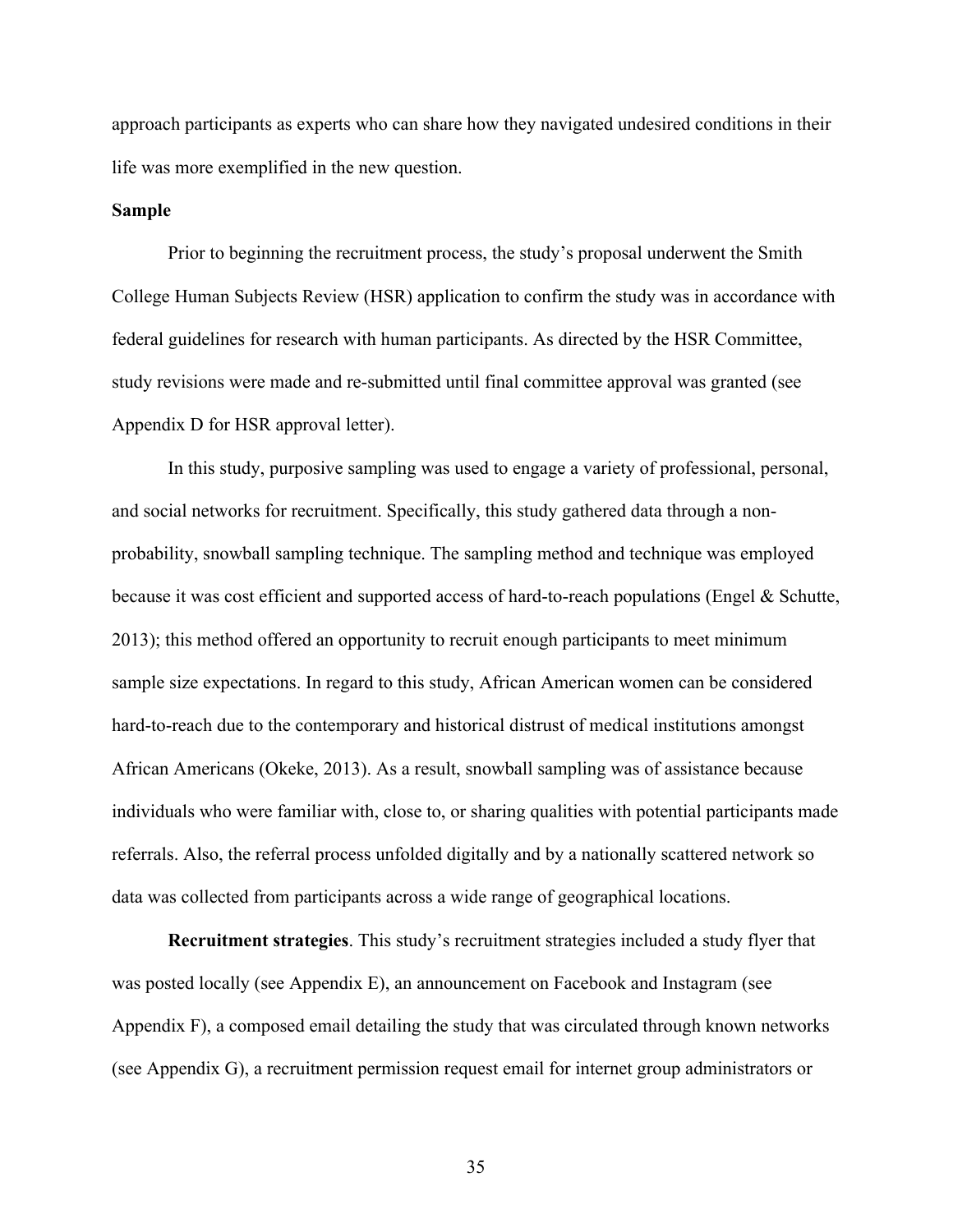leaders (see Appendix H), and a letter for agencies/organizations requesting permission to conduct my study with varying levels of their support (see Appendix I).

**Characteristics of participants**. Important considerations about gender, generation, and cultural competence were used to develop this study's inclusion criteria. To start, narratives were gathered from ten self-identified African American women, between the ages of 34 and 69 or who were born between 1946 and 1980. Originally, the study sought to collect data from selfidentified African American women between the ages of 40 and 60 (or born between 1955- 1975). During the recruitment process however, this researcher encountered some barriers to recruitment. First, there were three individual who participated in the screening process, but who did not fit in the original age inclusion criteria; two of those individuals wondered about the partial representation of ages for two generations of women (i.e., baby boomers and generation X). Thus, the researcher requested a change in protocol from the HSR committee to fully represent the time frames for two generations and to expand my recruitment efforts due to other barriers (see Appendix B for protocol change form and Appendix C for protocol change approval letter). The second barrier to recruitment was reflected in the some individuals' caution about the use of the research. Specifically, potential and actual participants' wondered who controlled the findings of the research and how it could be used to represent them or their communities. Many participants in the study expressed a sense of comfort knowing their efforts were represented by an a research who is an African American woman; the participants' inquiries alluded to the controversial relationship between Black communities and medicine, historically and at present.

This study focused on African American women for two reasons. First, their representation in mental health or social work literature continues to be concernedly low. Even more, racism can be gender specific, and impact Black women and men differently (Harrell,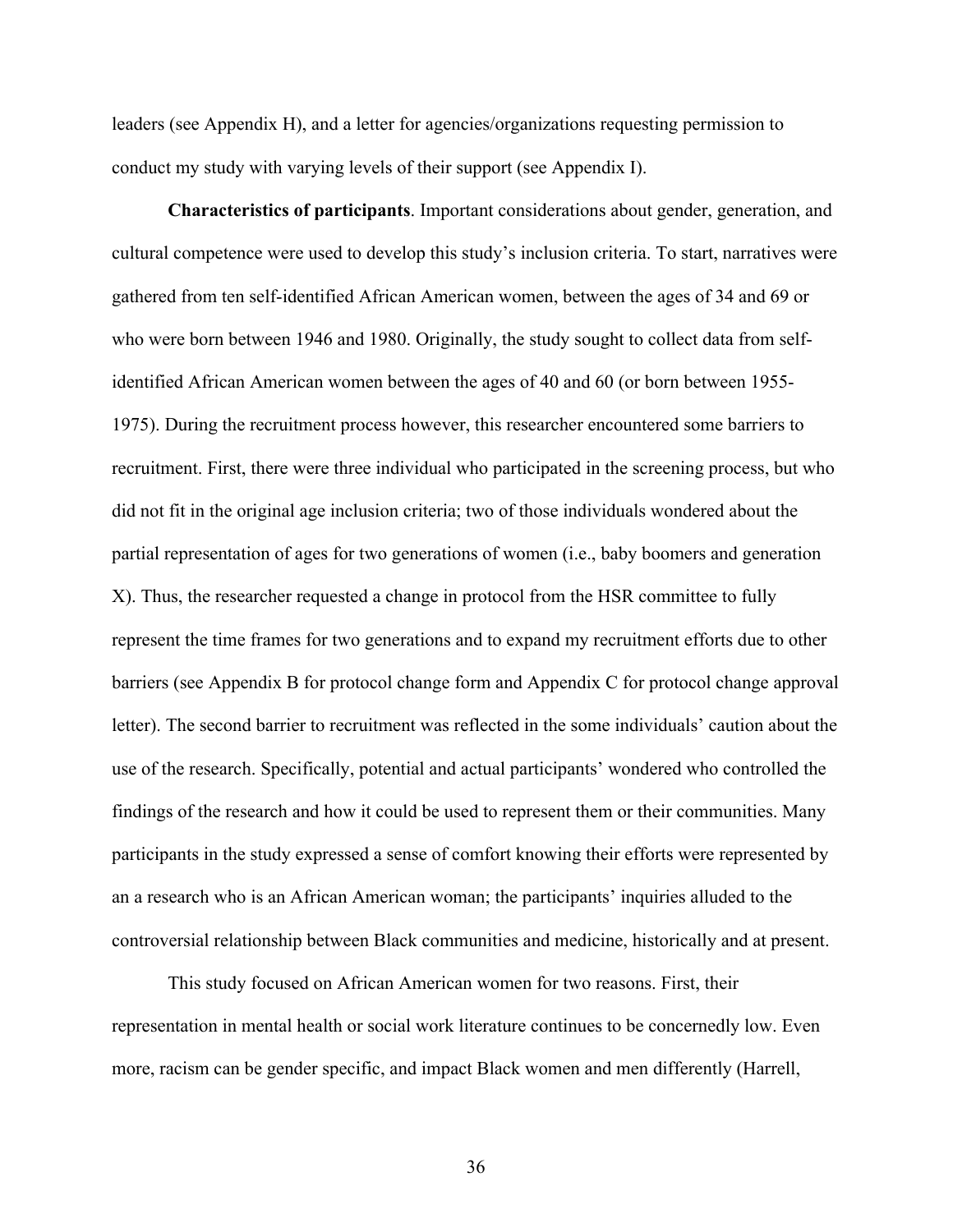2000, p. 49). In particular, this study sought to hold space for deep exploration of the realities in African American women's lives and their experiences with intersecting oppressions (e.g., racism, sexism, etc.).

Furthermore, the possibility of generational impacts on participant experiences with collective identity, racism, and well-being were used to determine the age ranges included in the study. Participants born between 1946 and 1965 (n=5) are identified as baby boomers, born in a postwar boom, and having experienced a young adulthood characterized as work focused and politically active in events like the Civil Rights Movement (McCrindle & Wolfinger, 2010, p. 9). Participants born between 1966 and 1979 ( $n=5$ ) are identified as generation X, whose young adult years were characterized by both peace and prosperity as well as political apathy (Halstead, 1999, p. 33). These two generations were selected for the following reasons: to account for generational differences as impacted by post-racial developments; to offer parameters for understanding the link between collective identity and sociopolitical agency; to account for the uniqueness of generational memory in collective identity; and to expand the literature on differences in African American mental health outcomes amongst different age groups.

Finally, the study's sample criteria sought to expand inclusion and culturally competent support of diverse populations in mental health; the NASW Code of Ethics supports this need. However, participants' were not required to disclose their history of participation in mental health services as the intent of this study was to explore their experiences of well-being rather than specific engagement with mental health services.

## **Data Collection**

Participants were asked to participate in two encounters to complete the interview process. The first encounter allowed the participant and researcher to begin familiarizing with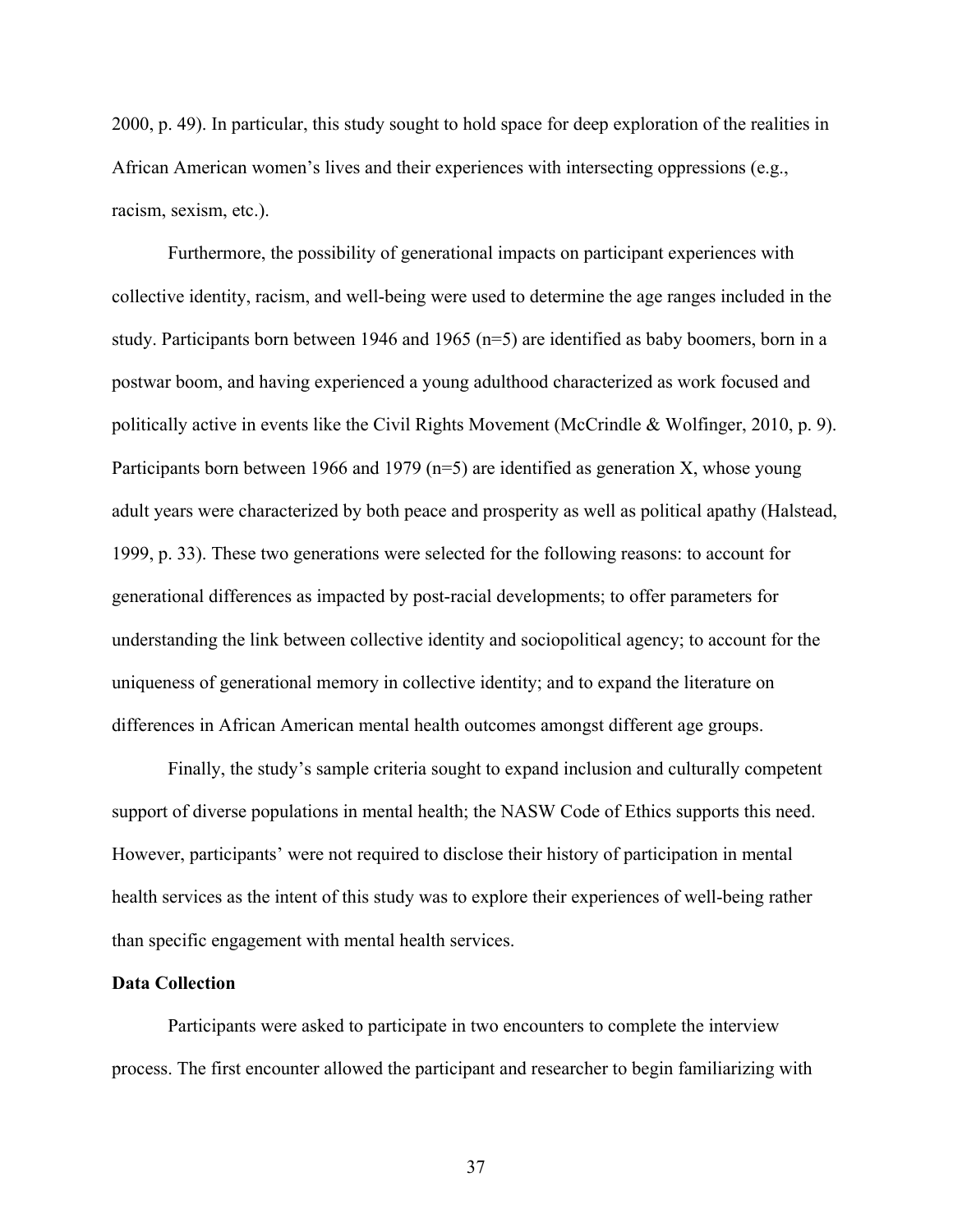one another; verify screening requirements; set up a way to exchange informed consent forms (see Appendix J); address participant questions; and schedule the main interview. The screening or first encounter with participants was conducted by phone  $(n=8)$  or in person  $(n=2)$ . During screening and throughout the data collection process, the method of contact was always based on the preferences of each participant. As for informed consent forms, participants whose interviews where conducted in person reviewed and approved informed consent at the beginning of the main interview (n=6). For those participants out of area, informed consent formed were gathered using the following options: (a) participants received informed consent forms by email and mailed the signed form back to the researcher (n=2) or (b) participants received and returned the signed form by mail (n=2).

The main interview provided a second encounter with participants, and each interview lasted between twenty-six to ninety minutes. Participants were asked 13 interview questions in total. Face-to-face interviews were conducted in private reserved rooms in public settings (n=4) and/or secluded spaces in food service establishments  $(n=2)$ . Also, participants who were not in the area participated in interviews using phone  $(n=2)$  or Skype  $(n=2)$ . All interviews were informal in nature and dictated by participants' needs. With each participant's permission, interviews were recorded for data analysis using an audio recorder. Upon completion of the each interview, the recording was saved to a secure file on the researcher's hard drive and a backup USB drive to be used for data analysis.

### **Data Analysis**

Data gathered in this study were audio recorded and analyzed manually, incorporating a phenomenological analysis approach. Specifically, a thematic analysis was conducted after the interviews were completed and partially transcribed. Examining partial transcriptions, pulling out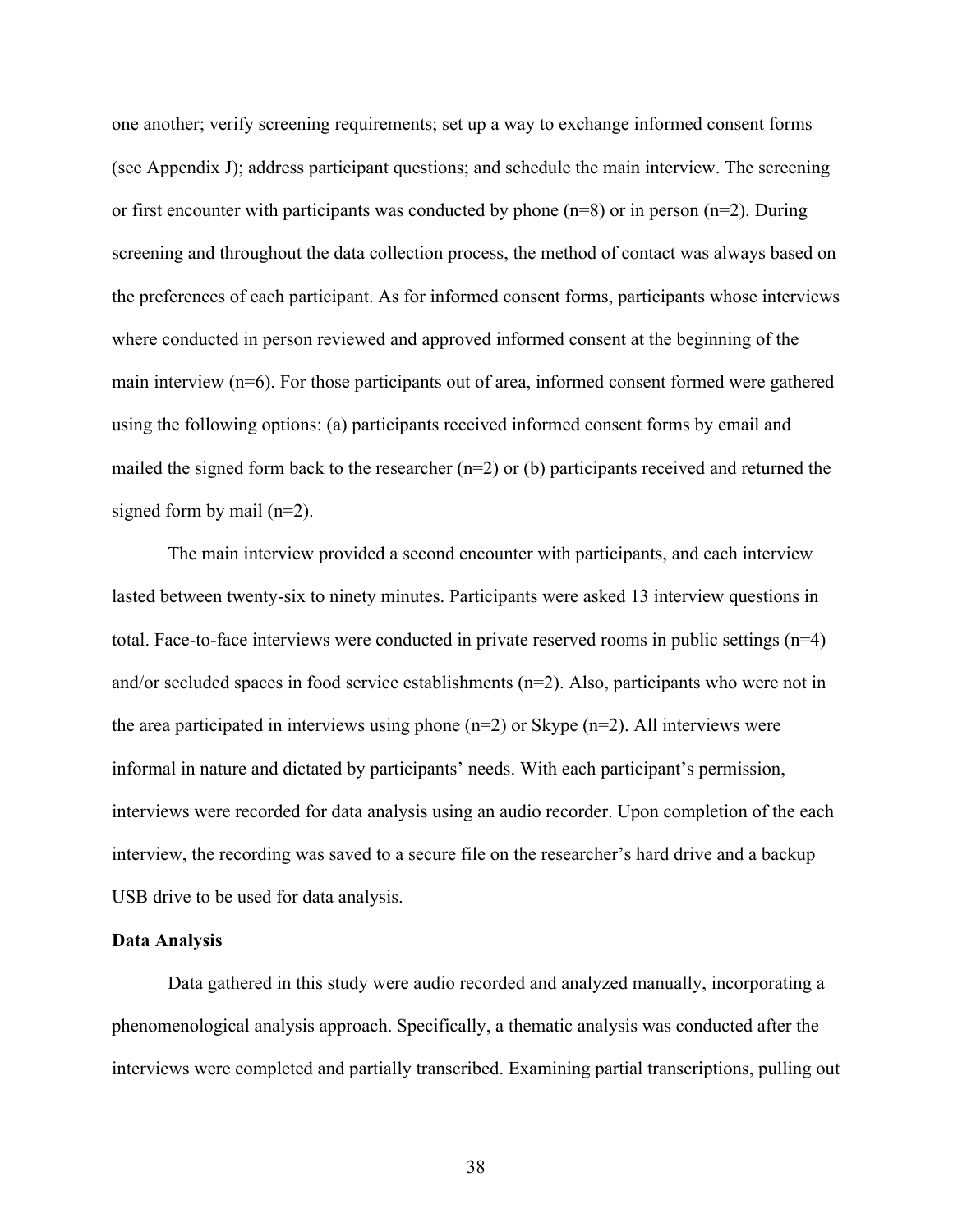striking quotes, and highlighting patterned ideas allowed me to identify themes pertinent to the research question. Following that coding process, similarities, differences, and frequencies among themes were recognized, organized, and discussed. Finally, multiple readings were done to understand the data collected as well as ensure its accuracy and quality.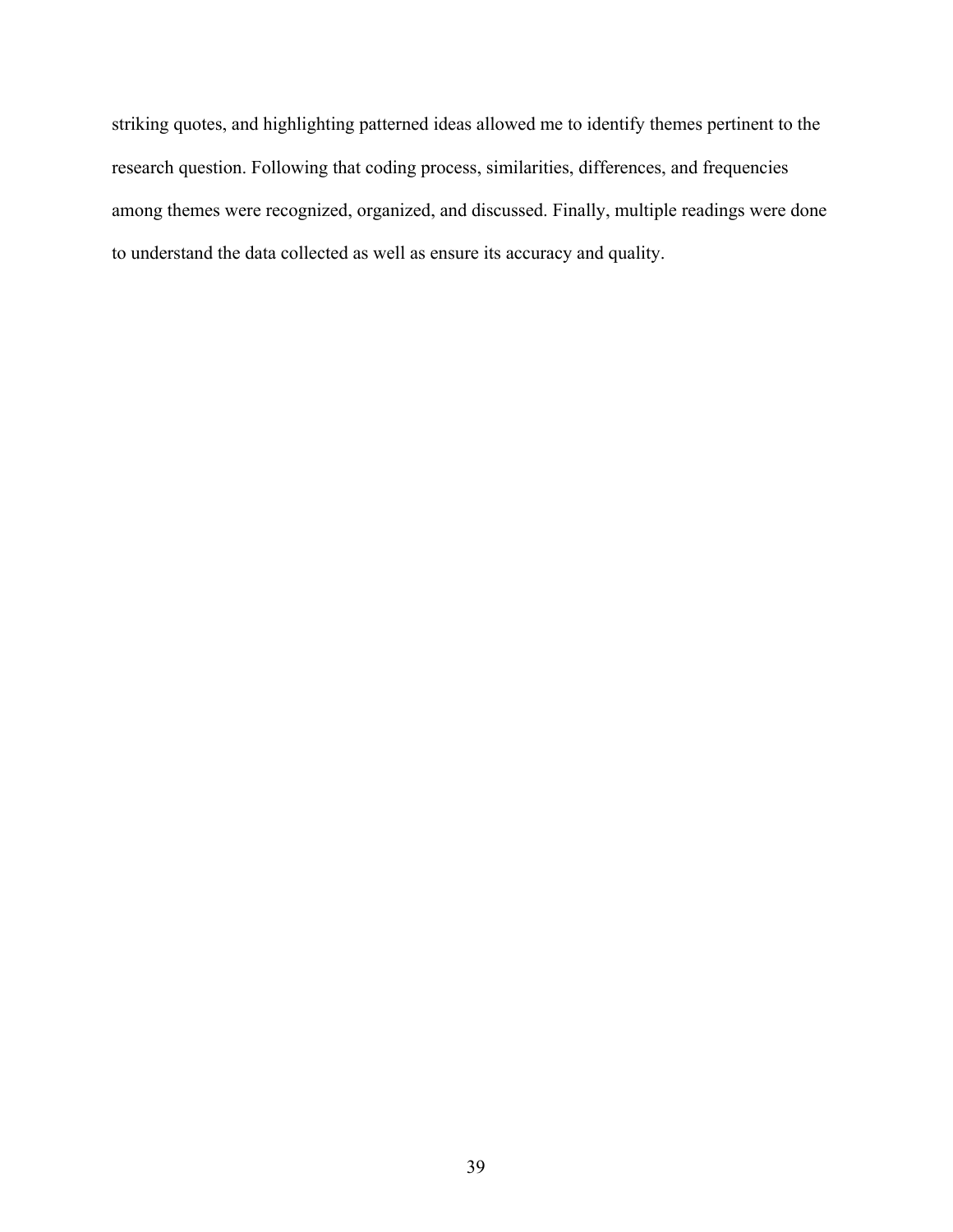#### **CHAPTER IV**

#### **Findings**

# **Introduction**

The purpose of this study was to explore African American women's understandings about collective identity in their lives and, specifically, in their encounters with racism that impacted their well-being. The study revealed a wide spectrum of responses in narratives gathered from ten participants. In this chapter, demographic information about participants and study findings are presented.

Participants shared rich narratives about how they experienced a collective sense of self, racism, and well-being. The study's findings were identified as they relate to five areas in participants' lived experiences including: racial pride and multiculturalism, community as an important African American value that feels under threat, the protection and proliferation of Black female expression, learning "racism at a distance," and the effects of bearing witness. Collective experiences that generated racial pride and promoted multiculturalism were an important part of participants' journeys to develop, understand, enrich, and protect their ideas of self. Community, as an important African American value that feels under threat, was a common concern amongst participants who valued doing community to navigate racism and, more broadly, life. Also, participants' described the proliferation of Black female expression as a liberated, treasured, and valued aspect of their collective and individual understandings of self. They specifically shared how their uninhibited expression functioned as a tool to celebrate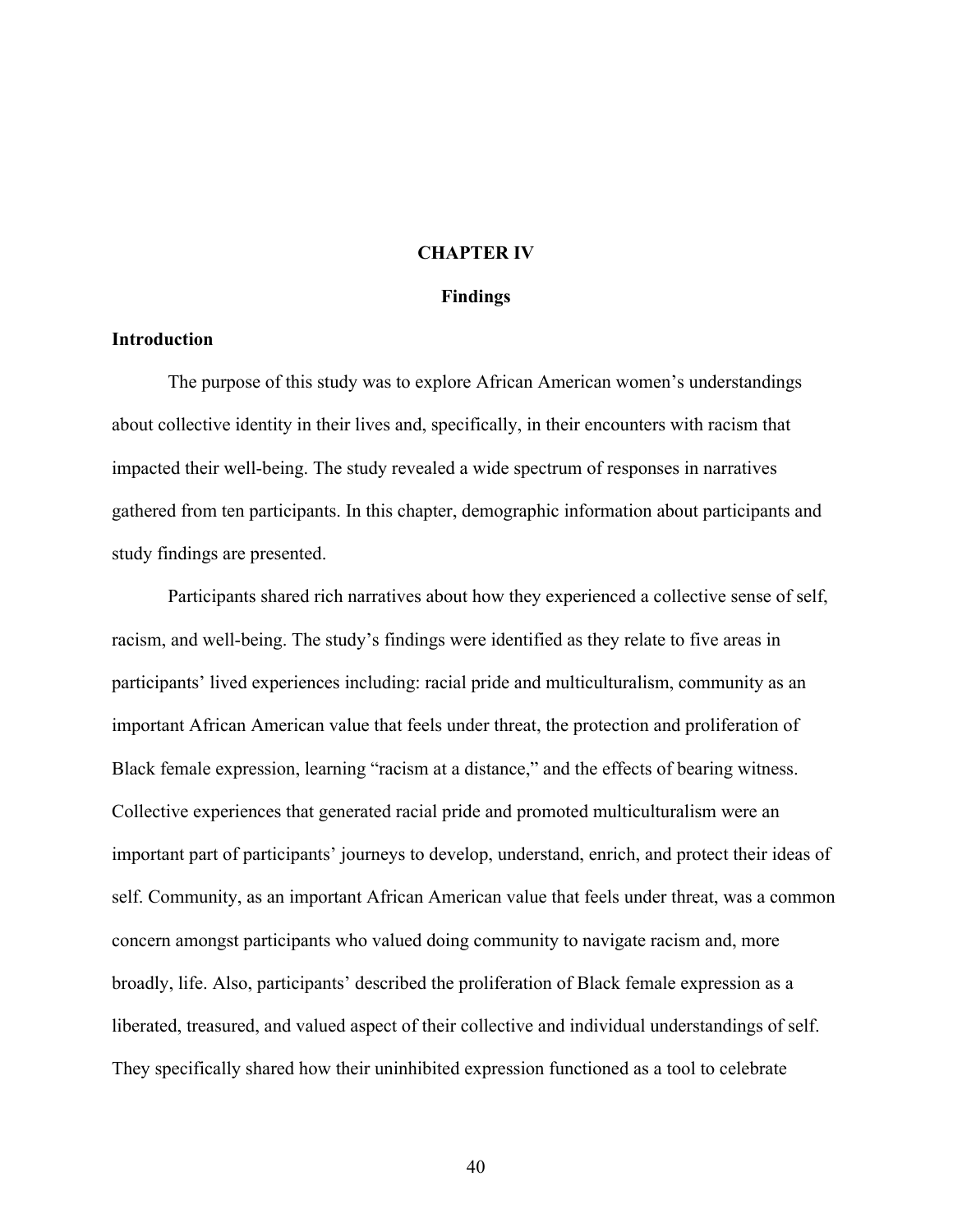themselves, as well as challenge undesired aspects within Black communities and larger society. Furthermore, participants appreciated the power of their shared senses of "we" to provide agreement, validation, and connection as they learned to navigate subtle and deeply rooted forms of racism (i.e., otherwise referred to as "racism at a distance"). Finally, participants comprehensively identified the effects of bearing witness to communal encounters with racism on their bodies, beliefs, and practices.

### **Demographic Information**

The study gathered narratives from ten women who identified as African American. The ages of the participants ranged from 36 to 64. Five of the participants were between ages 36-48 (i.e., considered to represent generation X) and the other five were between ages 49-64 (i.e., considered to represent baby boomer generations); the average age was 49. The participants were born and spent parts of their youth in states all around the country including New York (n=2), California (n=2), Washington (n=1), Ohio (n=1), Pennsylvania (n=1), Alabama (n=1), Texas (n=1), and New Jersey (n=1). Cities that participants were born and lived in included New York City (NY), Buffalo (NY), Palm Springs (CA), Los Angeles (CA), Cincinnati (OH), Pittsburgh (PA), Mobile (AL), Waco (TX) , Seattle (WA), and Livingston (NJ). At the time of the study, participants had moved to and/or currently lived in the following states including North Carolina  $(n=1)$ , Maryland  $(n=1)$ , Washington  $(n=5)$ , Pennsylvania  $(n=1)$ , and California  $(n=2)$ . Five participants resided in Seattle, Washington, during the study. Prior to the study, three participants also reported living for a significant period of time of their lives in other places including Nigeria, Brooklyn, and Los Angeles.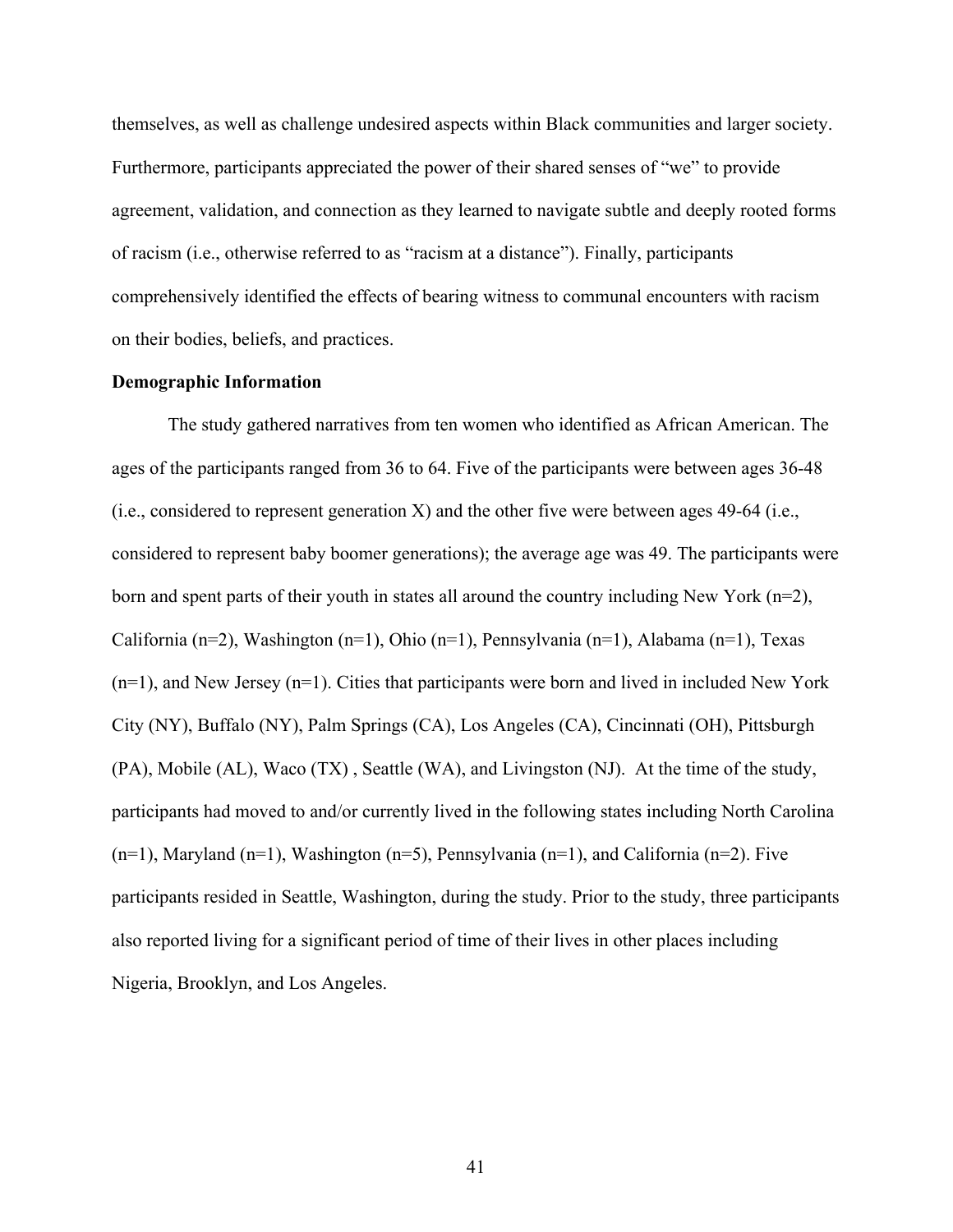### **Racial Pride and Multiculturalism**

Participants reflected on the rich ways they learned about, understood, and felt safe in their African American identity. Participants also described how their experiences of greater racial, ethnic, and cultural diversity within their families and their communities impacted their identity development. Participants experienced racial pride and multiculturalism in many ways.

**Beyond ambiguity about racial pride.** Nine out of ten participants stated their African American identity was extremely important because it was, quite simply, part of who they were. Participants' considered their African American identity to be a descriptor of parts of themselves and of their ancestral histories. Participants also revealed a rich quality for acceptance and love of the complexities--or positive and negative representations--of an African American identity. One participant eloquently explained the depth of meaning she assigned to her African American identity:

It's extremely crucial because… (a) If I don't personally know and validate my own sense of self, then I will allow others to… (b) If I lose the identity of who I am as an African American, then I would deny my ancestors the credit of their struggles, pains, strengths, and many-many victories… (c) I want to dispel the lies and myths about the identity of African Americans… and (d) I want the identity of my people to not be stripped of their contributions to America and the world.

This participant's complex understanding of her African American identity was similar to others; their narratives highlighted a shared understanding that their African American identities were not something to do, but to just be. To that end they deeply honored the work of their ancestors so that they could be who they wanted to be. Of note, there was one participant who did not feel that an African American identity was critical to how she conceptualized herself. Her narrative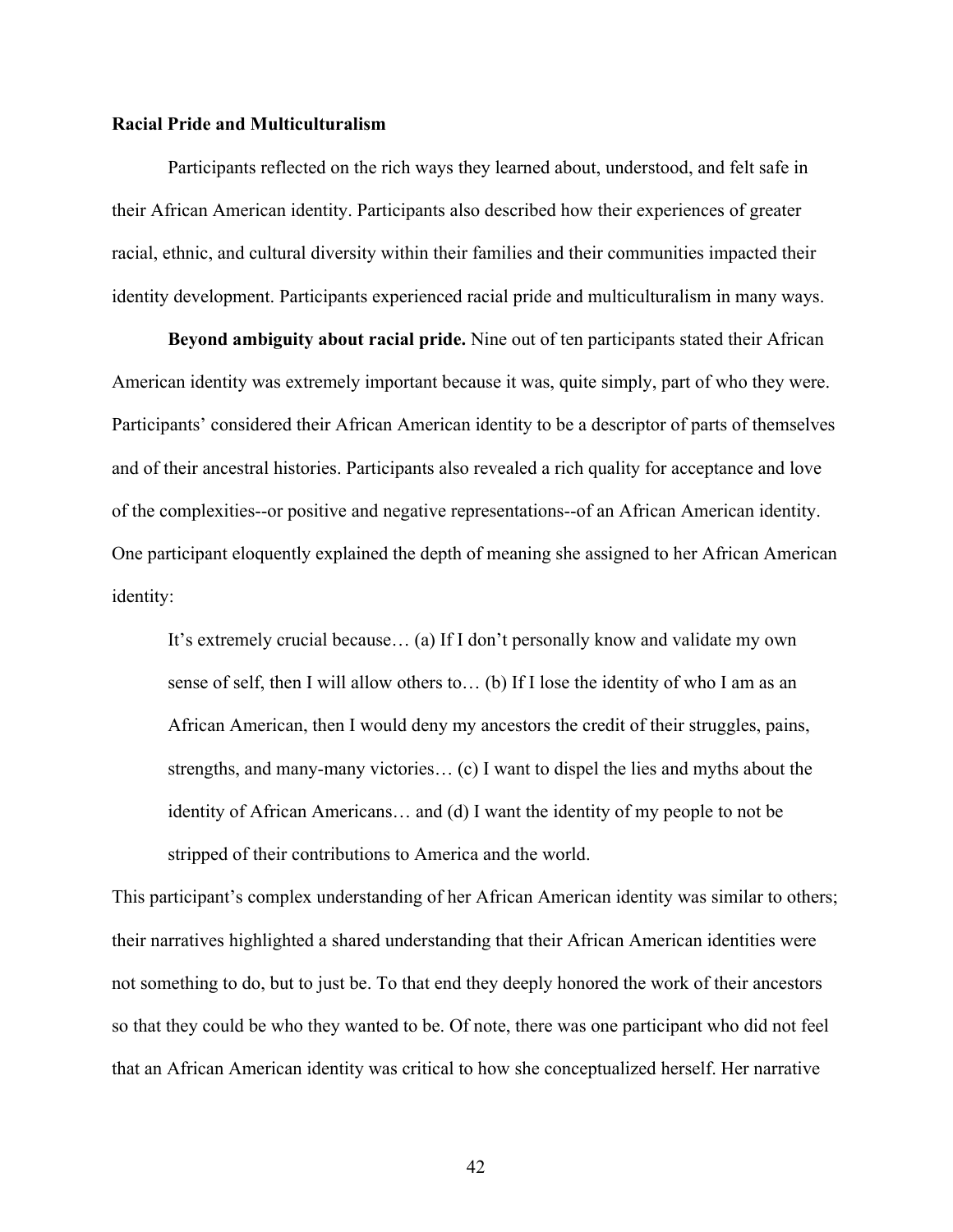offered an important reminder that identity is complex and determined at such personal, individual levels of being too. Thus, that participant's reasons for not favoring her African American identity will be further discussed in the subsection on boundaries to representation.

**Learning by being.** Seven participants revealed their ability to know rich developments and understandings about themselves and the lives of African Americans largely came from within them or from their self-directed efforts. They shared their meanings for self were implicitly understood through subtle cues and cultural practices, more so than by explicit stories shared amongst family, friends, in communities, or in institutions. To illustrate, one participant explored her parents' habitual assurances that her possibilities in life were limitless. She described her parents' encouraging practices as ambitious, resilient, and promising representations of what she would be able to achieve. She also explained her need or wish for their stories to more pragmatically reflect the racial complexity and encounters with oppression in the lives of African Americans. She explained:

There were no discussions… or that's not fair… more like active discussions of race. There was some discussion of race, but it was never like it was okay to be. Or my mom just constantly told us… you can be anyone you want to be… you can do whatever you want to do. But in reality it didn't always sync up.

The participant noted that it would have been helpful if there had been widely proliferated, cohesive, and transparent narratives in larger Black communities about being African American that could have supported her family's explicit discussions about race.

Another participant shared her reasoning for not having direct conversations with family about what it means to be African American. She said, "It was confusing at times… being kept in dark about a lot of our past because it was such an ugly experience for our parents to talk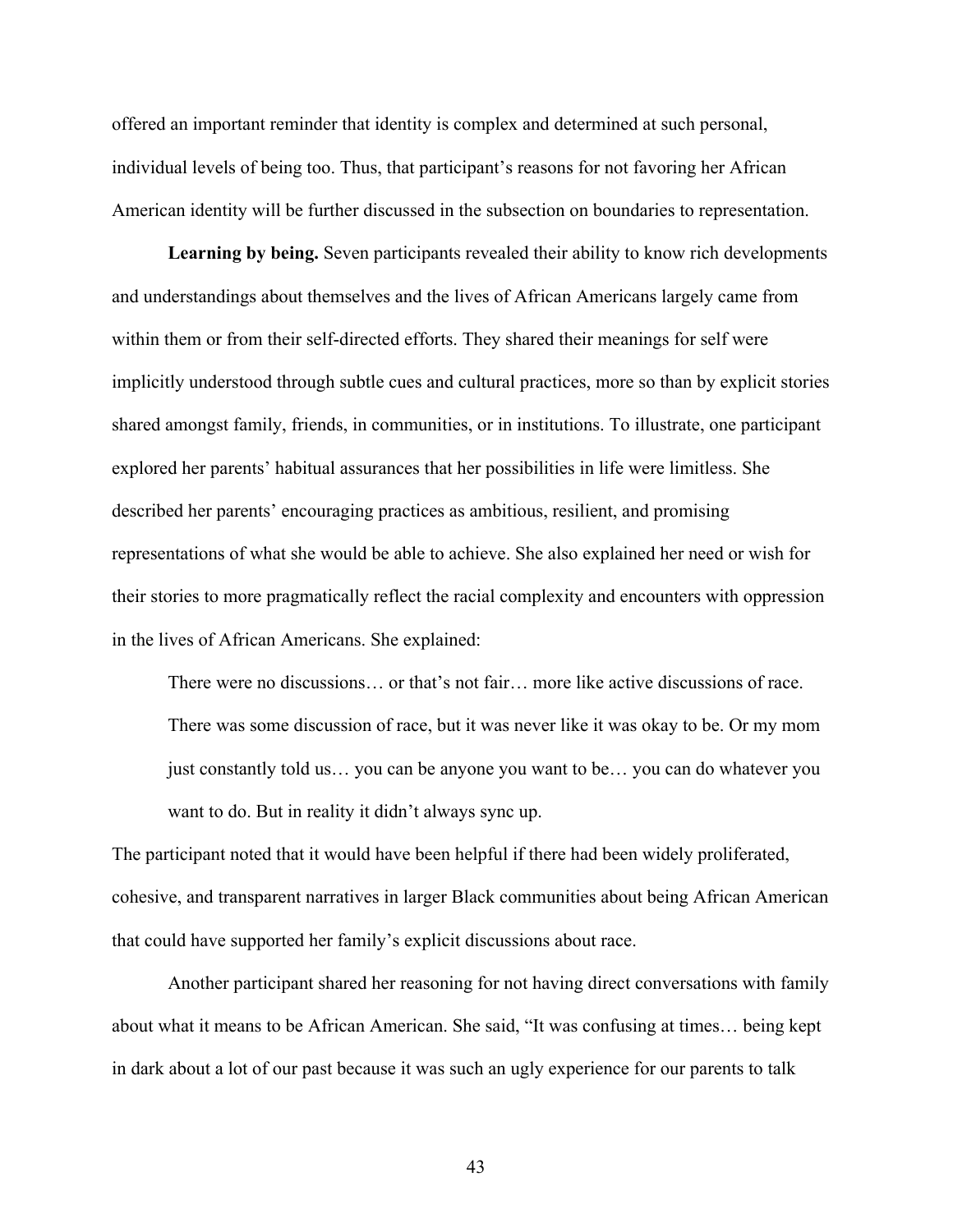about." The participant's perspective highlighted the histories of personal and larger African American struggles that her parents had to accept, had to heal from, and had to summarize when trying to discuss race with newer generations of family.

Furthermore, participants revealed that their own experiences and observations as Black women provided plenty of opportunities to explore aspects of their African American identity. One participant described the impact of cultural images and community on how she learned about her African American identity. She described how social cues influenced her positive selfimage and racial pride in the following excerpt, "Positive messages of self came from watching a neighbor… soul train… and it was the 70s so there was the Black and Beautiful Movement… that imagery was strong for me." Another participant revealed how strong, supported, and inspired she felt by witnessing other Black people's hard earned successes or power in a society that would not offer her equitable treatment. She shared the following example:

My mom was the first African American woman that became an [career title] in [place]. She always instilled in her children that they can do anything they want to do and be anything they want to be… this was strong, especially coming from the South. This taught me to be very proud.

This participant's response revealed the experiential nature of learning about aspects of African American identities and of self in some of the participant's lives.

**Proud traditions of safekeeping.** Four participants also emphasized the importance of storytelling, wisdom sharing, and learning about what it means to be African American to guarantee safety and to handle difficult conditions. To illustrate, one participant recalled a conversation she witnessed between her aunt and mother after her aunt caught her playing with a White kid in the neighborhood: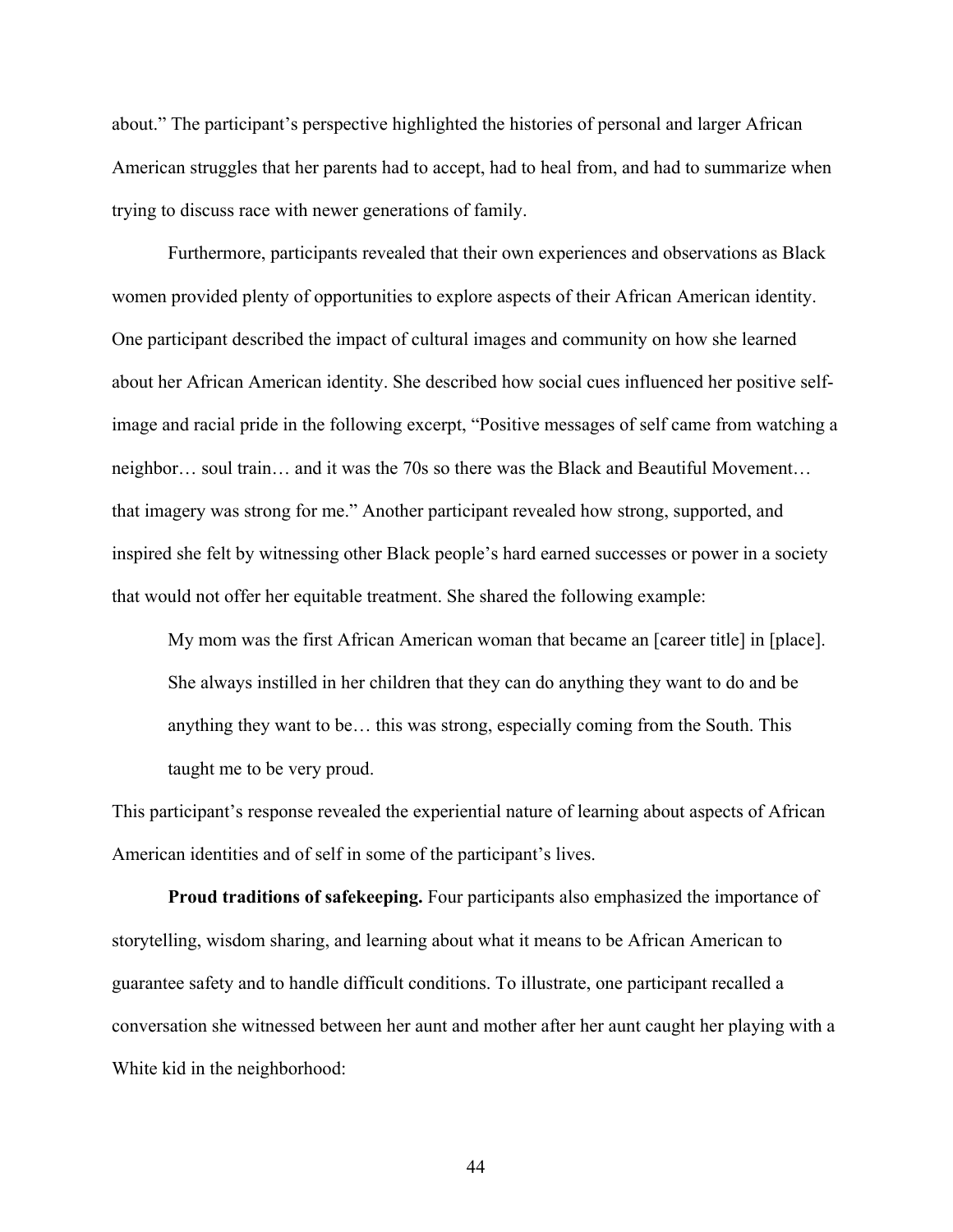I remember my aunt turned to my mother and it was like a stern conversation with my mother… you need to teach these kids the ways of the South… while she was scolding my mother… she [aunt] wasn't saying it in a way… that she felt we as a Black people were inferior… but more like White people's twisted perceptions of who they think they are in comparison.

These four participants shared that they were given instructions on how to behave to prepare for the difficulties they may encounter by being African American. One participant discussed her grandmother's belief in and modeling of the "strong Black woman" to society and for Black communities: "There were stories about how people wouldn't always treat you well. So mostly, my mother and grandmother talked about the myth of the strong Black woman." Another participant shared a popular affirmation that is known and used by other Black folks, "The struggle is real and you have to work twice as hard to get what you want." Another participant confirmed the popularity of shared stories for safety amongst family:

My grandmother taught… always be representative of the family or don't be like this in front of White people. This was done because there could be serious or backlash responses. It wasn't to control our behavior, but to keep us safe.

The same participant also shared the reality and possible motivations for her grandmothers' hyper-vigilance, and how that compared to the opinions of her parents who were raised in different times and conditions:

My grandmothers were from the South. Both were literally chased up to the North. One was chased by the KKK and the other was chased by White men with sticks… literally… from the South to the North. So while Grandmother was like watch yourself and stay low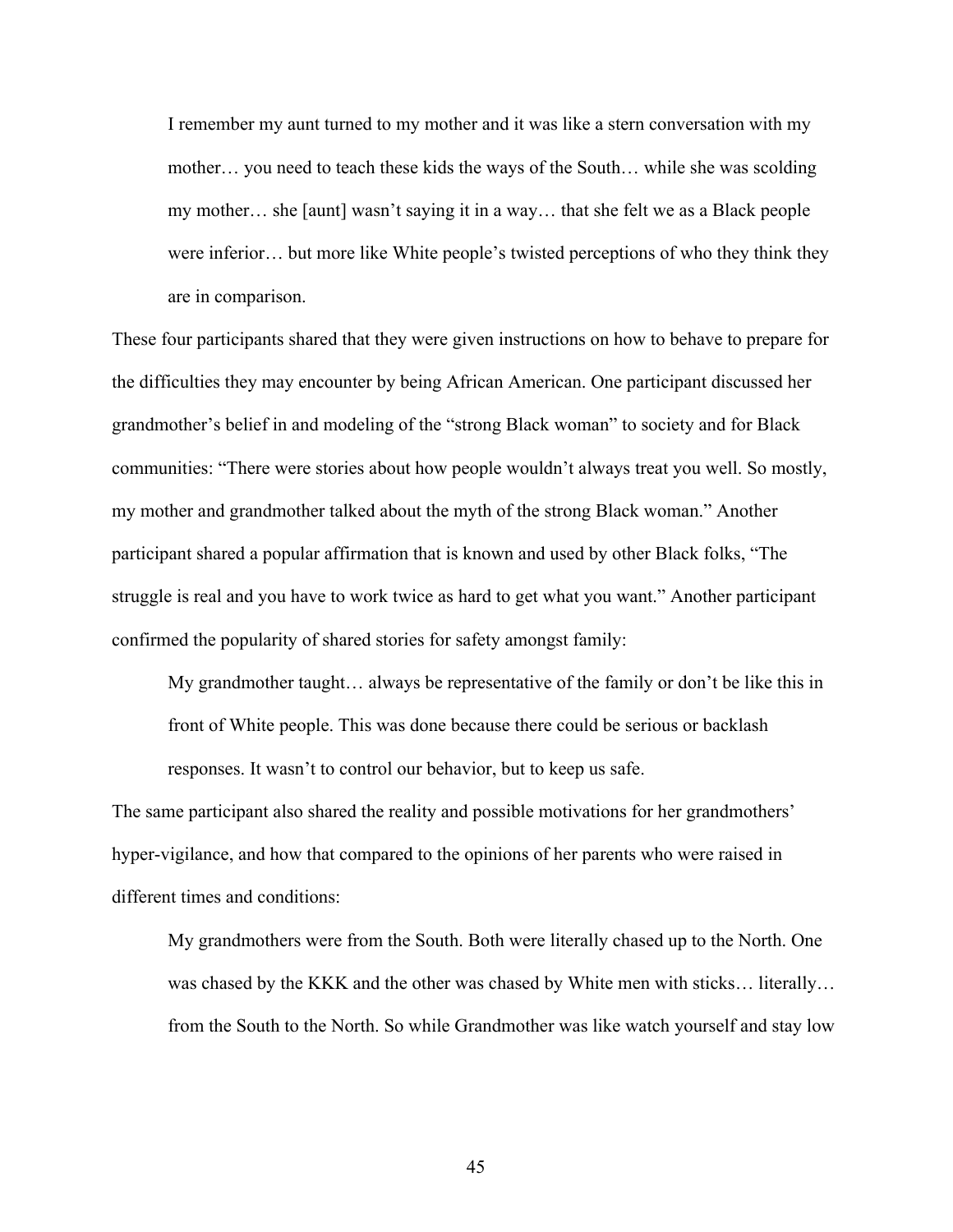for safety, my mom learned and taught do what you want to even if it makes White people uncomfortable.

Overall, these responses revealed how participants wanted to represent history and knowledge of self in both positive and transparent ways, while still meeting the demands for safety that racism generated in their lives.

**Responsibilities as educators***.* Seven participants also noted formal education about what it means to be African American happened when they went to college or were old enough to join a particular activist interest (e.g., a Black student union, a civil rights related campaign, etc.). As a result, their narratives revealed the immense pressure on Black families and communities to provide this education. One participant reflected, "I probably didn't even know what African American was until college." Another participant elaborated on the gravity of the situation in the following quote, "We don't exist in school. We don't exist in history. Women don't exist in history. So we end up having to teach our children… it can get a little exhausting sometimes." This theme showed how participants balanced the gravity of their tasks as they pursued their own education and taught others about the richness of their African American identity.

**Boundaries to representation.** Four participants discussed their feelings about the boundaries to full representation in shared understandings about an African American identity. One participant shared the following discovery:

It's grown more and more important over the years. And it's probably because I became more aware of my Blackness over the years. And at times, I became aware of how not Black I felt sometimes because I grew up in spaces where there was diversity.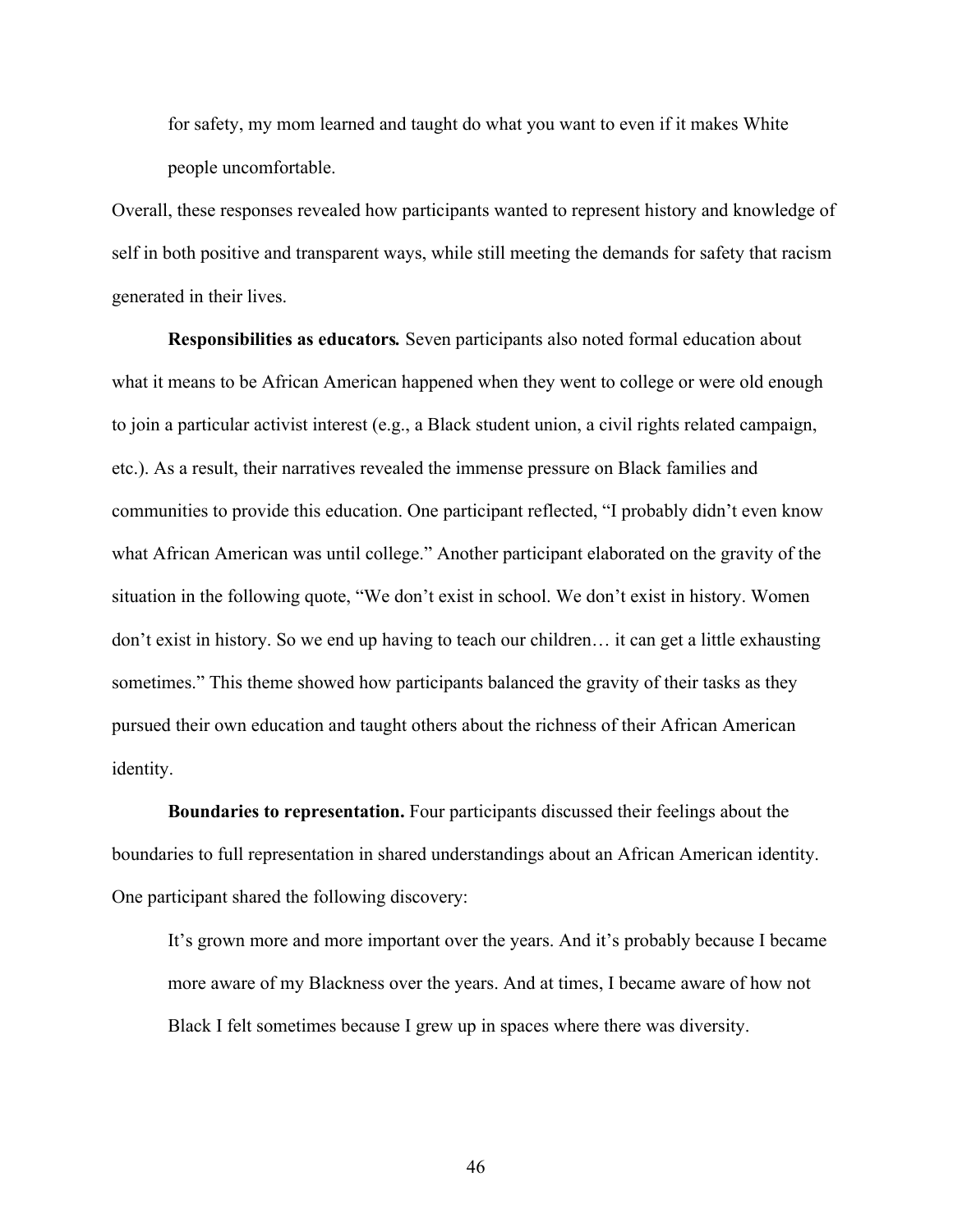This participant was referring to how she sometimes identified more closely with her childhood friends who were White (i.e., Italian and Irish) or who did not identify as Black (i.e., Puerto Rican). The same participant and others elaborated by explaining their understandings of an African American identity were complex and contained a variety of meanings; some of those meaning they were able to identify with, but some felt confining or untrue. A different participant discussed how certain understandings about and prescriptions of behavior for African American women (i.e., the strong Black woman) were undesired at times:

You can't cry… you can't do this. You are always supposed to be the strong person. You are not really supposed to be hoping, you're supposed to be doing. These things come up against each other… identity and how it comes up against the need to be a strong Black woman. So it's like… "Does she lose her Blackness if she pities herself or isn't strong?"

Especially with a grandmother who is like, "I literally had to run from White men." This participant was in fact appreciative of and committed to her strengths and ability to represent endurance, longevity, and support for her family. She was also able to hold that the responsibility of acting as the emotional and physical source of strength, health, support, and endurance (i.e., acting as the "rock" or "strong Black woman" in her family) for her loved ones was overwhelming. Another participant echoed a similar complexity in identifying with an African American identity as she explained her feelings or definition for it is different than popular conceptualizations of an African American identity rooted in United States slavery. She described he feelings as follows:

So the African American part of me, I feel, is almost literally African and American. I feel like I do have an *African*… like it's a different definition for me. African American… it's like my American side and my African side combined is how I view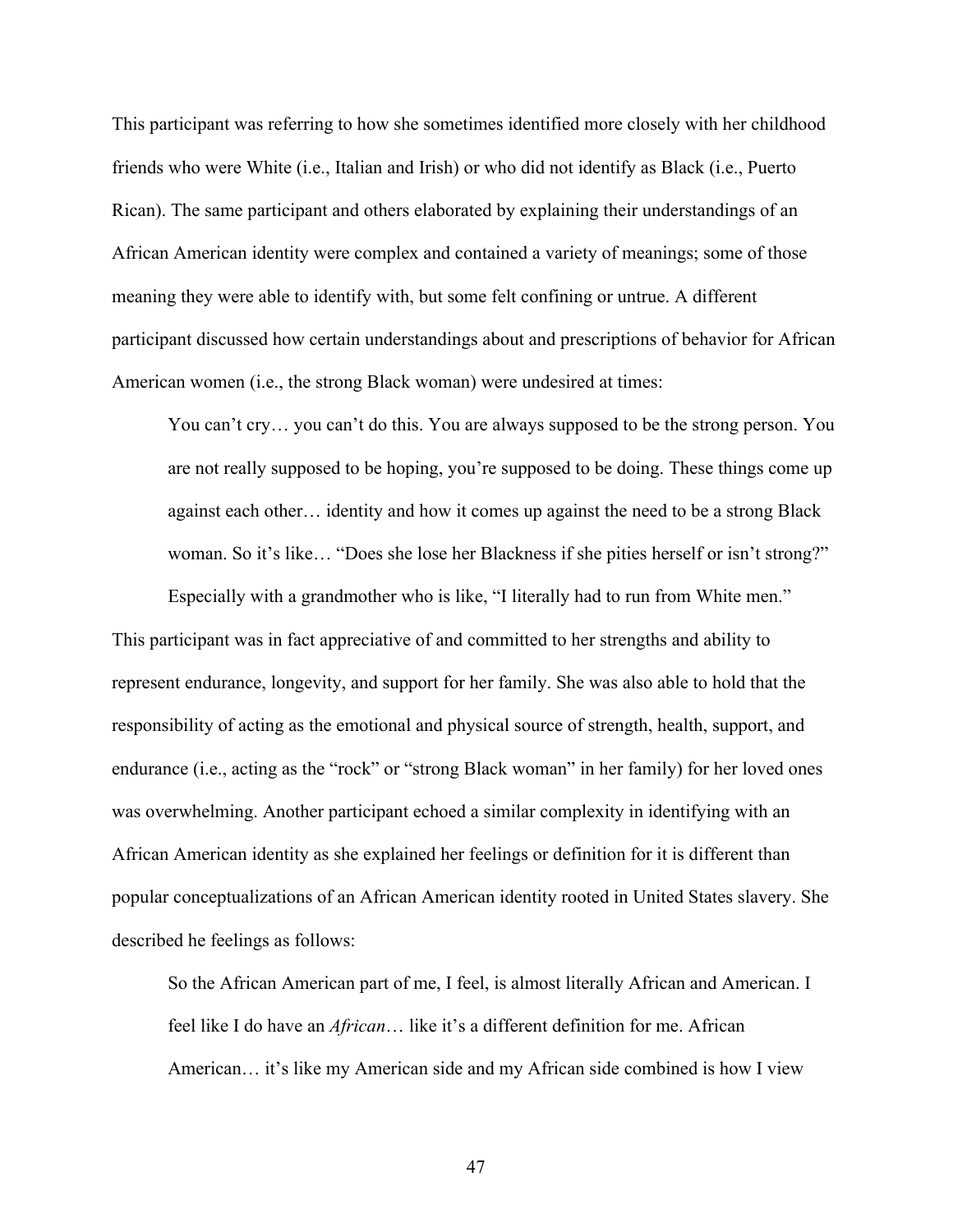African American. So when I see that on a list of options to check… I feel like… okay I'm going to check that. Because it literally is me! As opposed to, I think, how a lot of people assume it means you have American, African roots that you may or may not know about through United States slavery. So yes, I do identify as African American but not in the way many other people do.

The participant did not identify with the legacy of slavery in the United States. In actuality, her father's dreams, hard work, and achievements were rooted in a desire to move from Africa to the United States. Her father's perspective or visions as well as choice to move to the United States influenced this participant's understanding of her African American identity, which at the time of the study was not as important to her as other aspects of her identity. Overall, the input of these four participants highlighted that there are experiences in which common understandings about African American identity garner feelings of isolation, inauthentic representation, or a desire to reject an identity that is not wholly encompassing or authentic feeling. The same responses also highlighted that acceptance of an African American label is still possible for individuals even when they experience inconsistencies in feeling truly represented by an African American collective identity.

**Desiring proximity.** Five participants also shared their feelings on the strengths found in and concerns about lack of proximity to other Black folks in their experiences of identity development. One participant noted how her Black identity felt more salient because she was often the only African American in her classes from grade school to college. She described her experience as follows: "I remember being aware [of being African American] because I had to be… there were only 10 children, Black children, total in my classes all throughout school to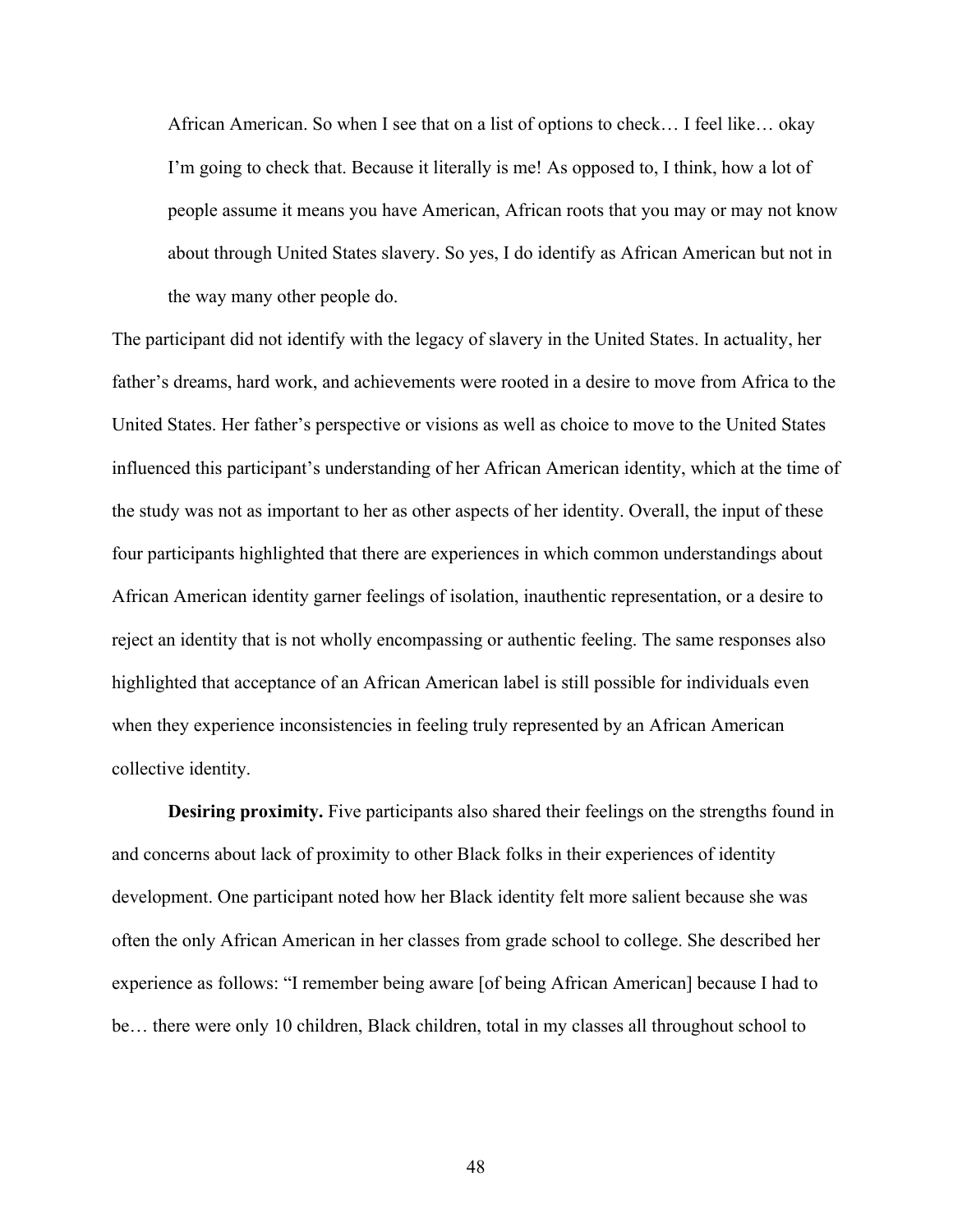[high school] graduation." Another participant explained how her lack of proximity to other Black folks contributed to how she identified more closely with White cultures sometimes:

My friends growing up were Irish, Italian, Hispanic… Like Puerto Rican, Hispanic. I think I had one or two Black friends, but there weren't that many. I grew up not necessarily getting what I think other kids were getting along the way.

This same participant shared how coming into closer proximity with more Black folks led her to a journey in discovering her Blackness. She explained:

I grew to understand my Blackness through my youngest daughter's father. And through friends of mine in the LGBT community, who simply identified more closely to who they really were. What's interesting I guess about that statement even as I make it… I think that Whites identify with who they are… but they are also White. It's like a whole different world. That's kind of what I learned… I was sort of identifying in the same way that my White friends were, even though I'm not White.

Another participant shared how she benefited from having other Black folks around while growing up, to learn and to know more about what she was. She said, "Community has been nurturing and helped me to know more of self and of culture." Participants' responses showed how they had intuitively recognized or had experienced the benefits of living with or near other Black individuals to feel their African American identities more saliently. At the same time they were also often called on to navigate and grow in environments with low numbers of other Black individuals.

### **Community as an Important African American Value Under Threat**

Participants' narratives revealed how they valued community with other Black folks as an opportunity to transcend everyday experiences of self through a connection beyond words and in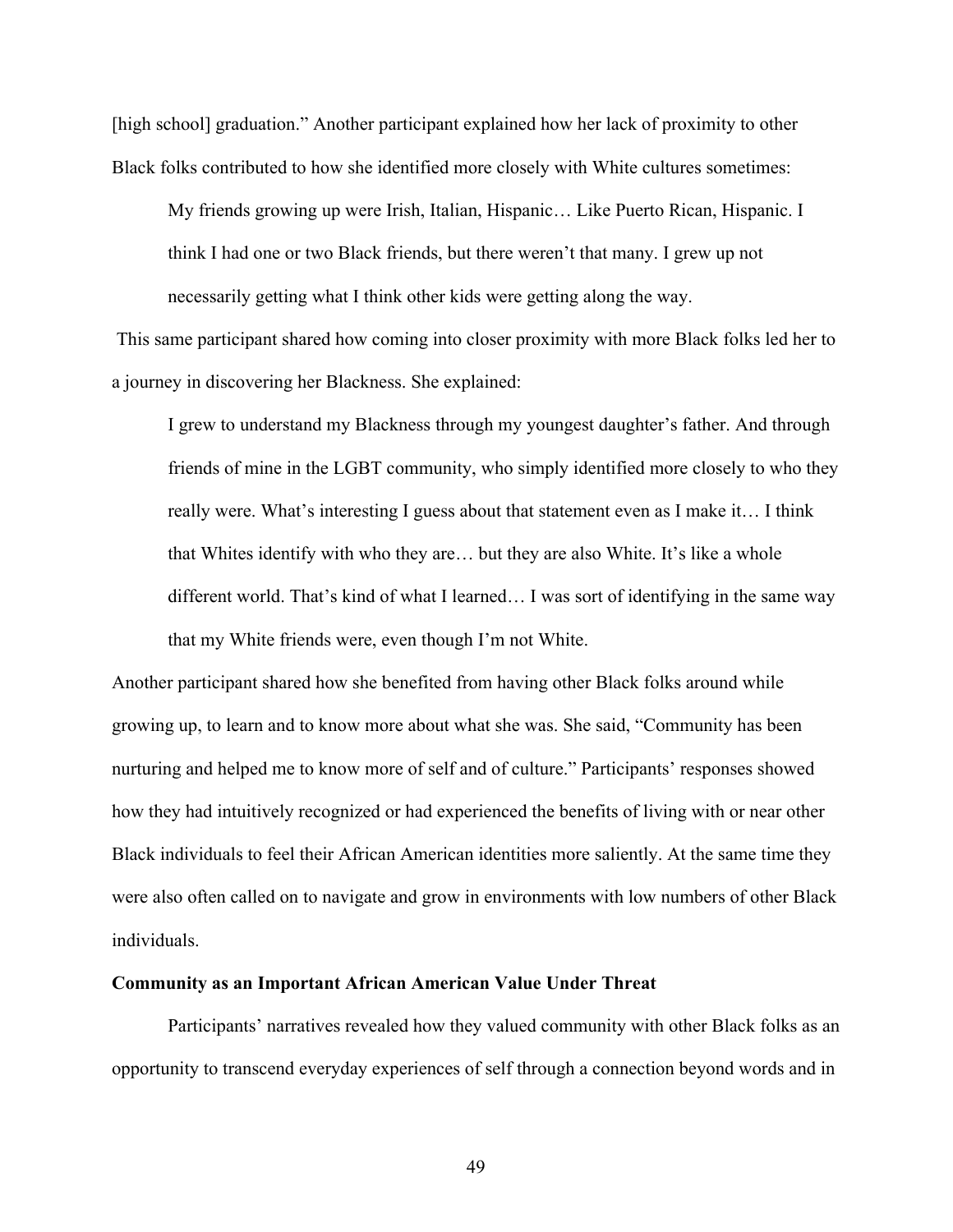the presence of great ancestral success. At the same time there were participants who were concerned with dwindling sites of active, mutually maintained, and heavily occupied Black communities. The following sections will discuss participants' experiences with the strengths and deficits of community.

**A connection beyond words.** Five participants expressed an appreciation for the spiritual connection of feeling they had with other Black folks. One participant described the sense of connection she felt with other Black individuals; she celebrated her ability to have a spiritual, moral, and emotional level of connection and communication with them beyond words.

There is a certain feel… a certain awareness… certain understanding… an extreme familiarity that sometimes even goes beyond words. There is a simple things Blacks do... like the nodding head for my generation… it's a weird connection. I think it is culture. I think it's knowing the past. Eating the same foods. Understanding the same music. Sometimes you can't explain it... it's just there. Even the negative parts I still understand, in most cases, where they [other African Americans] are coming from. Why they do what they do.

Two other participants described their spiritual or wordless level of connection with other African Americans, which they believed was strong due to Black folks' daily achievements in difficult conditions. One participant concisely described her sense of connection to other Black folks when she said, "I feel connected because we have to go through this crap." Another participant shared her connection to other Black folks gave her greater power to fight the good fight for a longer period of time or until change was achieved. She explained the connection with other Black folks: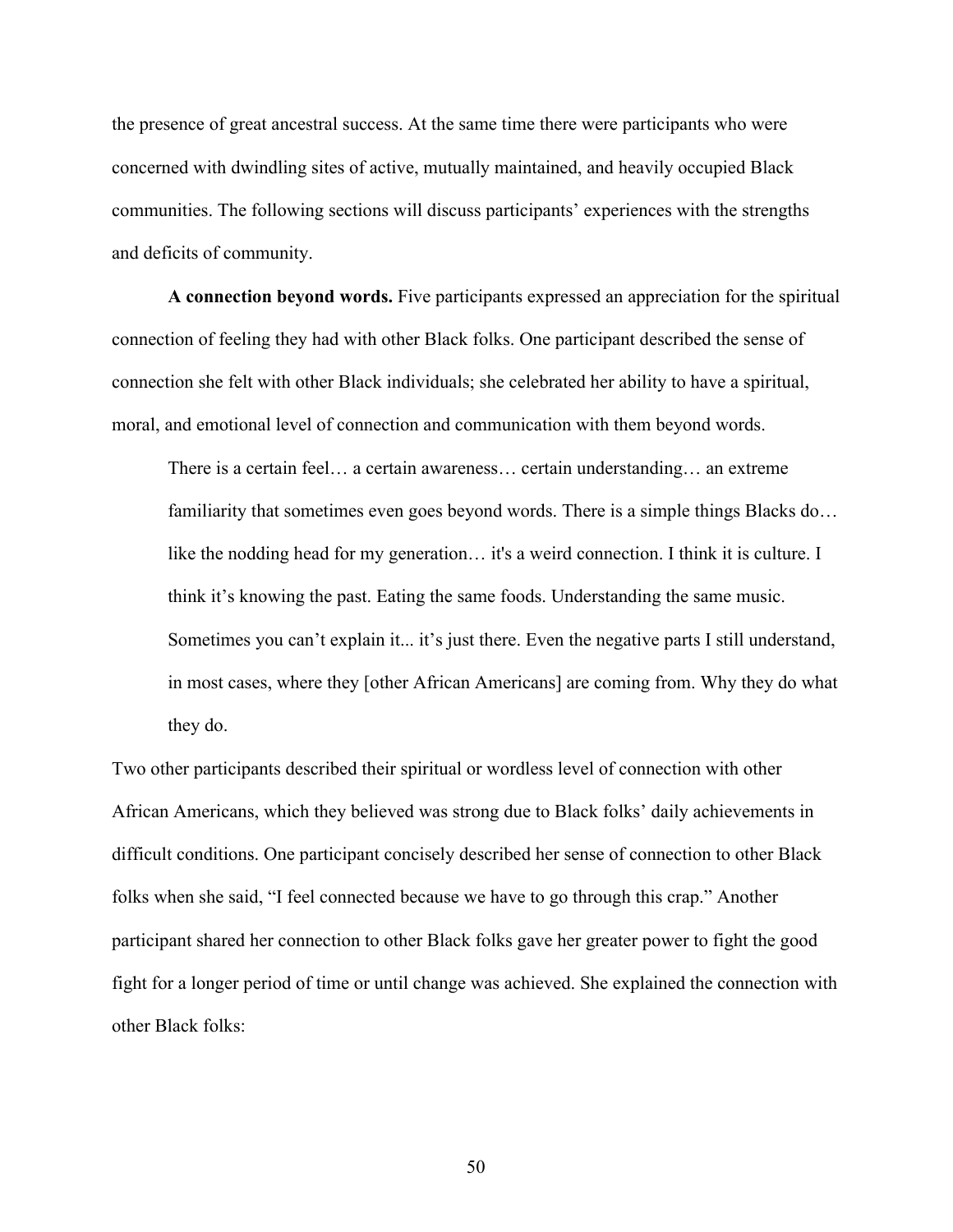Their love and their connectedness. Their food…and their coming together for celebrations… or for causes… and for life or when children are being killed. They come together because they know we still have a long ways to go.

Another participant shared how she felt uniquely connected to or understood by other Black women in both non-verbal and verbal ways.

I can sit down with them [i.e., her Black sisters], talk with them, and feel they really understood the struggle. All the time we talked about it… it was a heightened awareness… or even more… understanding that it [i.e., the Black struggle] just is and we should talk about it because it is.

These participants' highlighted their feelings of unique comfort, easiness, and appreciation in understanding and feeling known by other Black folks; interestingly, this sense of knowing happened with or without words.

**Shared understandings of history as sites of connection***.* Nine of ten participants explained how important it was to honor the pains, joys, and successes of their ancestors' struggles; they described this shared responsibility to honor ancestors as a strong source of connection with other Black folks. One participant described her sense of reverence as follows:

Being proud of the strides they made… risking their lives… dying for the equality… trying to make us better. My admiration is that someone would be willing to give their lives for that kind of cause.

Another participant emphasized her desire for greater honoring of her ancestors: "We created so much. They don't tell us how much we [Black people] have done." Other participants specifically referenced the Civil Rights Movement, Martin Luther King, progress in access to education, and voting rights as hard examples of what their ancestors had made possible.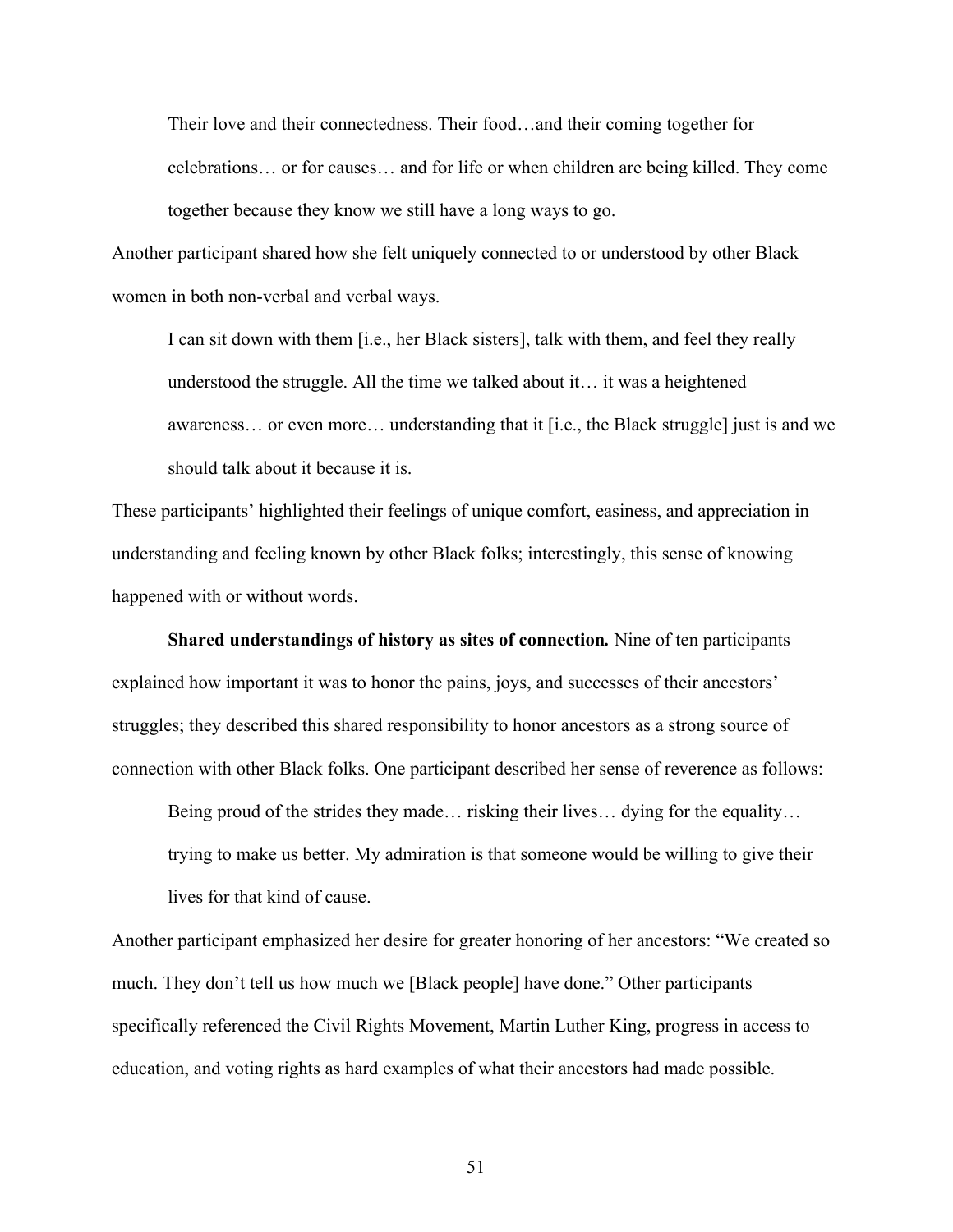Overall, the wide referencing of historical events suggests that many of the participants wished to honor the history of long struggle for African Americans, and gained a sense of connection to others through this aspiration.

Four participants' emphasis on honoring ancestors often was accompanied by references to the rich history, love, creativity, and connection to music amongst African Americans, in the past and at present. One participant described it was a way she connected with ancestral as well as familial love and success. She shared, "It was a family thing. Music was a love." Another participant elaborated on how the music of her ancestors increased her feelings of connection to her history, to other Black folks, and to her embodied emotions:

The history of blues and jazz coming out of the pain that Blacks, especially in the South, experienced is moving and it has always kind of reached me in ways that I couldn't always say what it was but I knew if I heard it I would connect to it. The rhythm of blues music almost takes me back. As if I can hear the sounds of my ancestors. The gospel music… my mom played it in the house all the time, and it was extraordinary… like listening to it today can make me cry. So for me it's connecting to the music and hearing my history coming through the rhythm and the sound and the drums and horns. Cause there's pain in there… there's a lot of joy, but there's also pain. Also the sense that somehow these people created sound without official instruments… without official anything and they did this while they were experiencing extraordinary pain. It's absolutely amazing. The strength of an individual or individuals who do that … could create something that is absolutely beautiful and that would transcend them and last forever. It's mind blowing for me.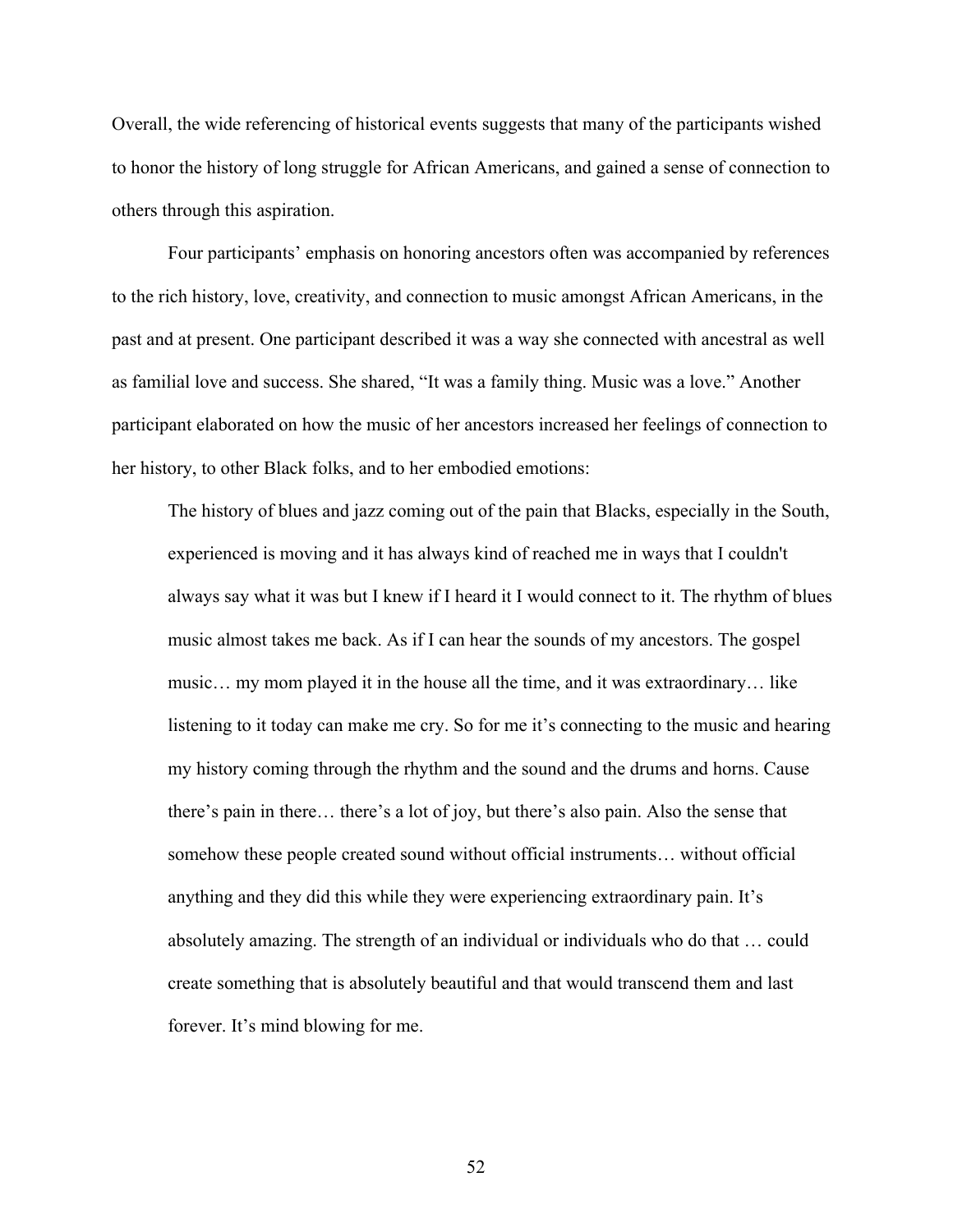These four participants noted the power of music to bond them to their rich histories, ancestors, and present day communities.

**Finding the pockets of community.** Four participants reflected on their concerns that African Americans do not *do*--that is act in or with proximity--community or culture cohesively, consistently, or largely with other Black individuals the way they once did. One participant eloquently described her idea of fragmentation in *doing* community:

We do and we don't community anymore. The village has been set to fire and ashed. But now there are pockets left. The image I have in my mind is folks standing in these pockets of the village… looking out… some with serenity… some overwhelmed with how we rebuild and connect. So in those pockets with people standing, I feel very connected.

Another participant shared her concerns about how community fragmentation lands on future generations of Black individuals, "We don't sit around and talk… we don't tell stories…. the younger kids lose out on the education and history this provides." One participant eloquently described her pain when she lived in a fragmented Black community as follows: "A rupture. When you feel you need help... and to not get help from other Black people when I can get help from White people… is hard." These participants' shared how they were required to seek out, work hard for, and intentionally engage culture and community; thus, their connections to other Black individuals were not taken for granted or assumed. As a result, the participants showed a strong desire and commitment to improve community doing amongst Black folks.

### **The Protection and Proliferation of Black Female Expression**

Participants' narratives revealed the importance of self-determination, accuracy, and authenticity in the representations and expectations of who they were as Black women. The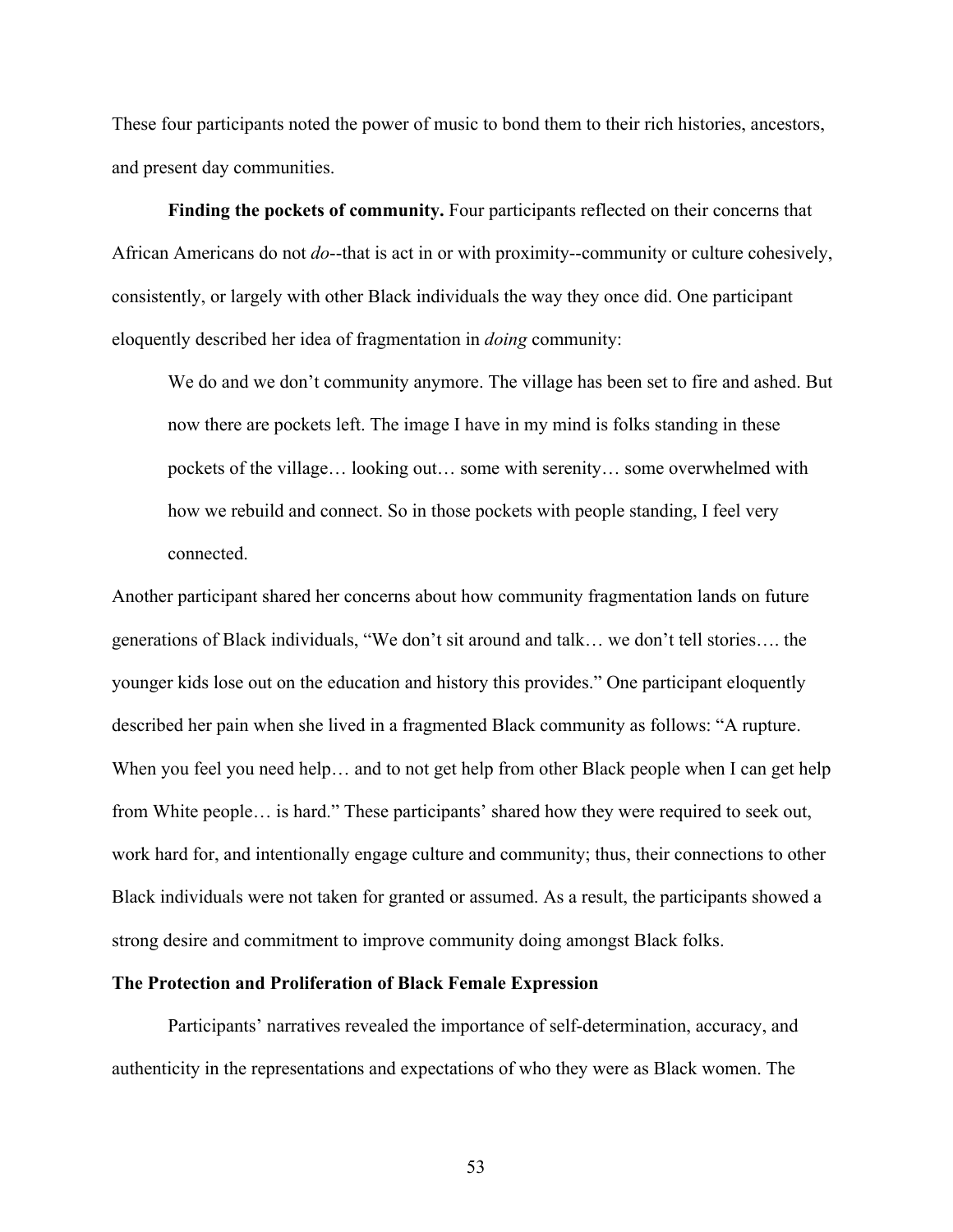following sections will elaborate on how the participants understood their needs to express themselves on their terms and against communities or individuals who did not honor their selfdetermination.

**Moving beyond unrealistic expectations.** Six participants shared they determined their senses of self without consideration for society's expectations because the expectations were low, undermining, or oppressive. One participant revealed why she completely disregarded and never thought about larger society's expectations as follows, "[Society expects]…we shouldn't be complaining about nothing because that [deep racism] is long past." Another participant explained that she believed society would like Black women's silence so they could continue to control how society understood Black women. She described the inability of society's expectations to honor or represent the complexity of Black women's spirits and lives in the following passage:

I don't know, and I don't care what society expects. Black woman in this society started as property to be raped and used for more property… she then became something to be ogled and used sexually… she then became something to be used for diva-ship and sex… then she became diva… then she disappeared… then she became professional Black woman… right now she is a question mark. I think Black women are invisible to society… unless we see the sassafras and jezebel. Also, what do you do for the Black women who don't fit that? What do you do with them? There is such complexity in us. There's all kinds of women. We have the right to be that.

Ultimately, many participants refused to accept pejorative images or demands for silence that compromised their own or the world's ability to appreciate their complexity. One participant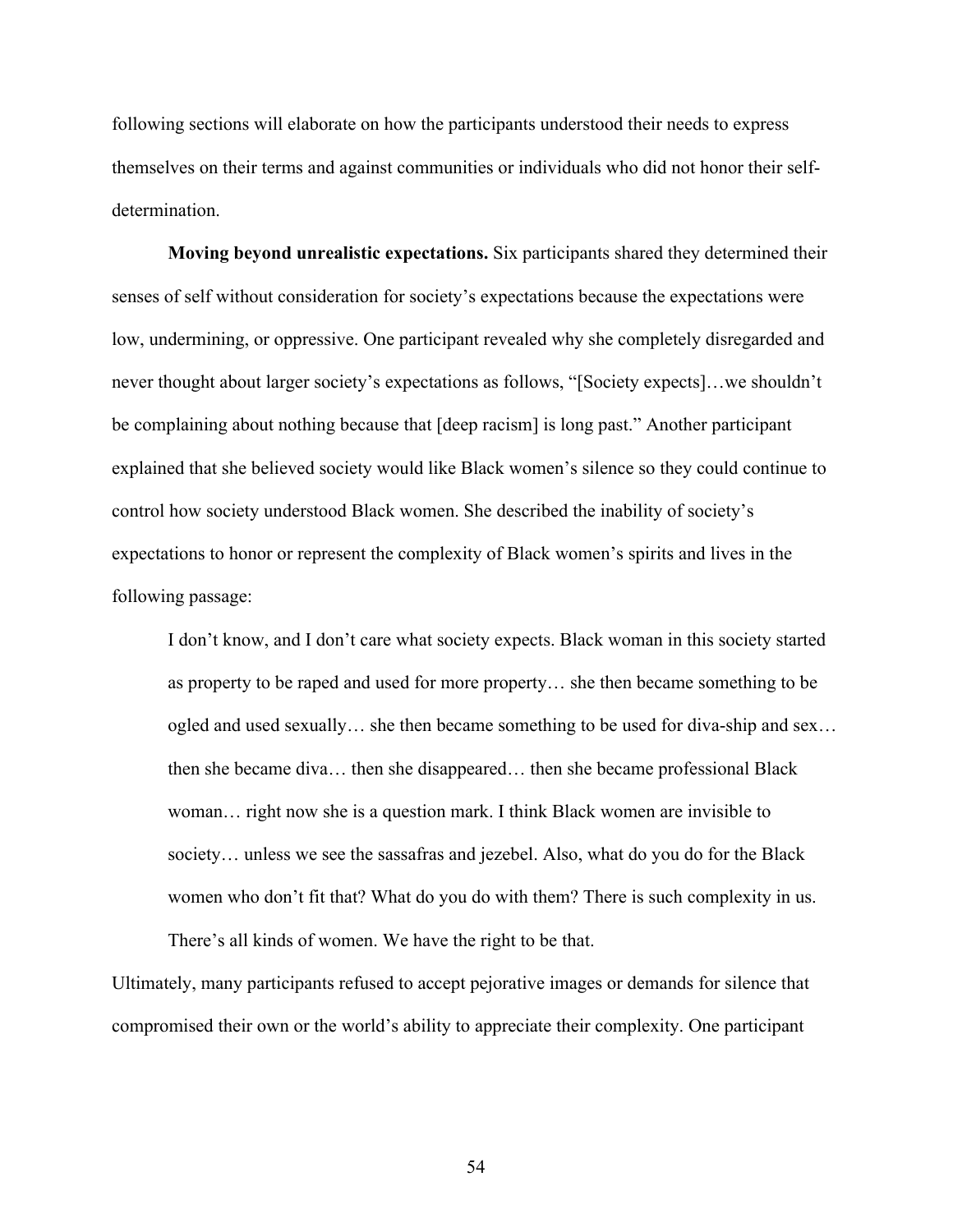eloquently described her energy and motivations for disregarding certain unrealistic, unfair, or undesired societal imaginings of Black women:

I think the larger society expects me not to be the person I present as. I think larger society actually wants me to be quiet. That they want me not to be argumentative… to have an opinion that's slightly different, but not too different. I think the larger society wants something from me that is unrealistic.

**Challenging the status quo.** Five participants discussed how they challenged unrealistic expectations from larger society and within Black communities by rejecting certain labels and acting in favor of the truth. To illustrate, one participant criticized the role patriarchy sometimes played in her and other Black women's lives, both in larger society and in some Black communities:

There are parts of our culture that show here that don't resonate with me… the bitches and hos. The… I need to be thug. I need to be respected. I don't identify with that because there's no love… no respect there. My ability to have perspective is a challenge. So I have to check my perspective at the door. But I will say my truth… I don't want to keep passing on the toxicity.

The participant did not give credence to and challenged undesirable conceptualizations of Black women. Another participant described how committed she was to eradicating toxic behaviors within Black communities, in order to uphold the valuable African American collective traditions or expectations she loved. One valuable expectation that three participants emphasized was the expectation amongst Black folks to show up and be true. One participant explained, "I think they expect me to stand up. They expect me to struggle against the sense of conformity that others want to place on us." These five particular narratives conveyed participants' energies of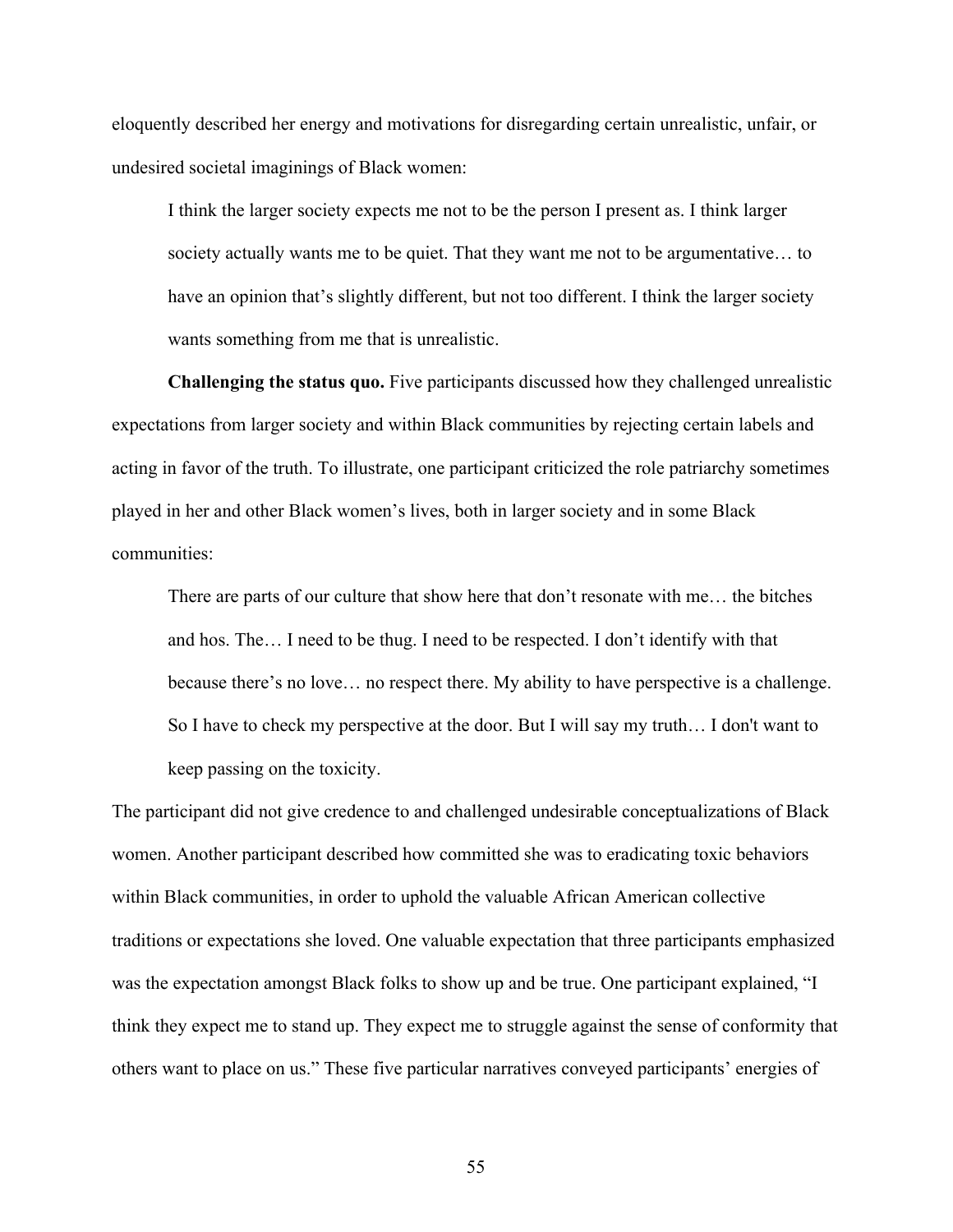irreverence, confidence, and pride in challenging status quos that felt unrepresentative, unrealistic, or disparaging.

#### **Learning "Racism at a Distance"**

Eight participant stories and definitions about racism revealed no consensus amongst the participants on what racism was, how it looked, and how it could be handled in a manner best suited to their goals for well-being. In fact, participants' narratives revealed two levels of understanding about racism and how it operated in their lives. Five participants defined racism by locating it in the individual's character. For example, one participant defined racism in the context of one person's "ignorance and moral lack of education." The other five participants recognized racism systemically, citing the presence and need of power to breed racism. To illustrate, another participant defined racism as "having the power to inflict your bigotry on others." For eight participants, these varying definitions revealed the confusing nature of racism in their lives and provided a notable theme: that is navigating subtle, covert, and institutional forms of racism, which one participant eloquently termed "racism at a distance."

Furthermore, participants described the overwhelming processes they encountered as the navigated racism at a distance in open, calm, judicial, and forgiving manners. One participant described the overwhelming nature of subtle, institutional racism as follows:

Everyone wanted to say it in Ferguson and again in St. Louis. We can say it. And then we can't say it because we don't have proof. It's all based in supposition. We need some white person to validate it for us. Even we aren't believing what we are seeing…. So people can say… we have made progress… and we have. But that's because somebody's moving the ceiling… they've changed the parameters. They got you in a box, but they've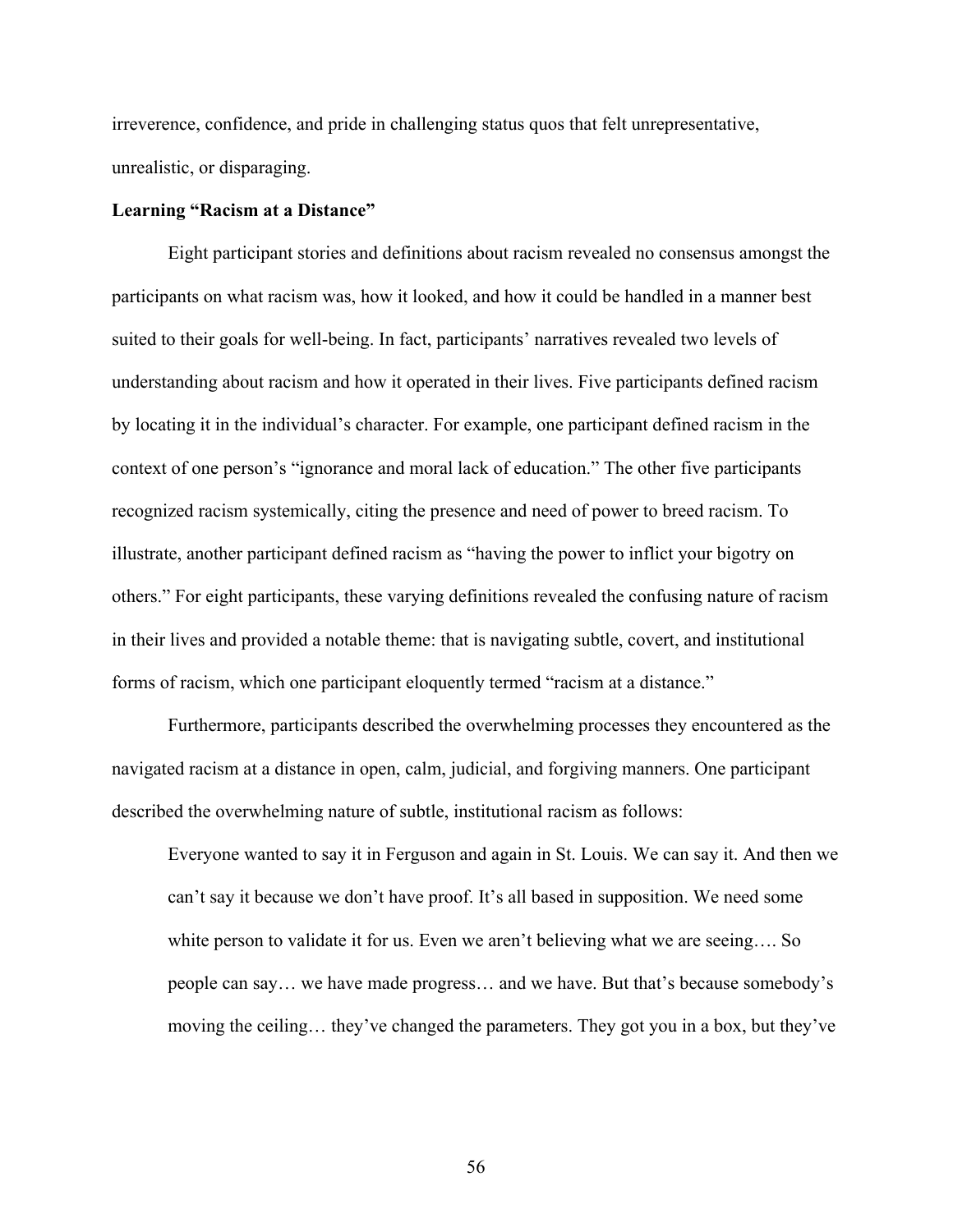made the box bigger now. My mom's box was small. Not anymore. And they are in the box, but they feel they get to control it.

One participant discussed the power and burden she felt knowing that validation of her encounters with racism would have to come from within her and, to a lesser extent, from within Black or other marginalized communities. She affirmed her drive to combat racism with examples of strategies she valued:

Racism… it's like we are wearing a sweater. And the racism is so deeply woven in the sweater that we can't see the threads. We don't even know they are there because they are part of the sweater. So sometimes we know, sometimes we don't, sometimes we do. So we need to be writing… and proliferate. We need to be going to schools and protesting bad history books… If you're going to teach it… Teach it true. It's ugly to look at ourselves but we are going to do it anyways. Because it is wrong to lie about ourselves.

Participants were prepared for the unknown so that they could manage what one participant described as the "many little cuts of racism at a distance." One participant described how she identified and processed subtle forms of racism. She explained, "It doesn't matter if it's obvious or subtle, I think the feelings are the same. It's still racism… because it feels the same whether it's [macro or micro]. That's how you know." Other participants' narratives offered examples of what exactly addressing subtle racism required, including being prepared to walk away or to accept abuse, to act as a teacher to your perpetrator, to consider the history of the perpetrator, to tolerate the privileging of White validation for African American struggles, and to practice nondefensive repair.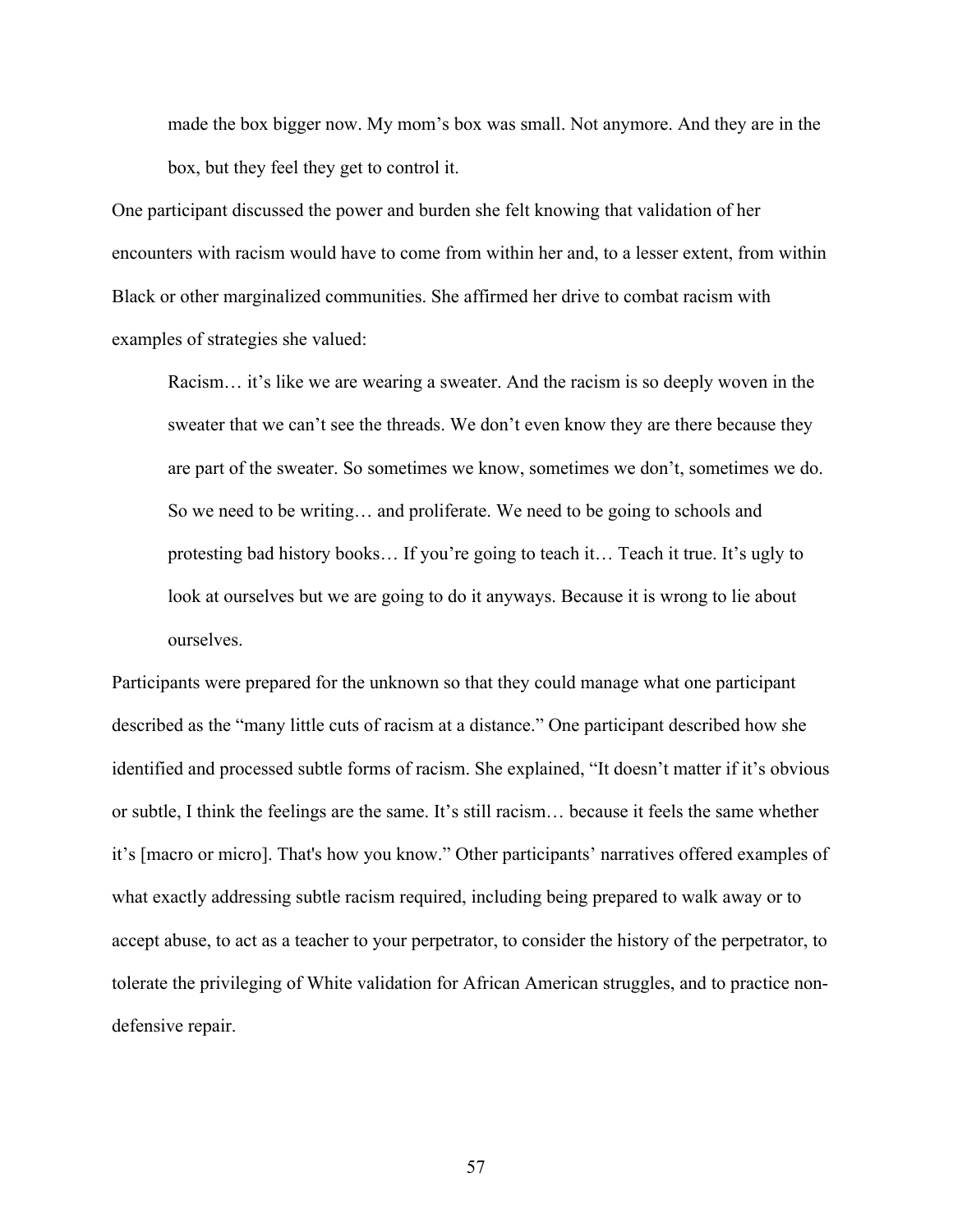### **The Effects of Bearing Witness**

Participants revealed their rich understandings about the products of their connectedness and collectiveness with other Black folks. Specifically, participants shared what they had gained and lost as they bore witness to other Black folks multiple, repetitive encounters with racism. The following sections present participants' rich experiences in well-being, finding healing when faced with racism, and bearing witness.

**Definitions of well-being***.* Participants shared a wide range of understandings about what psychological and emotional well-being meant to them. Five participants located their idea of mental and emotional health in their abilities to manage their internal states and nurture values true to their senses of self. Their responses included prioritizing being "emotional and true to all feelings," "unconditional self-love," a "calm state of mind and control of feelings," "keeping one's own counsel" effectively, and "attunement and focus." Another participant noted how uncertain she felt about what being emotionally and mentally healthy meant in her life. Another participant located her strong sense of well-being in how she nurtured her spirituality or relationship with God. Another participant explained she was best emotionally and mentally healthy when she was located in community or kept space with others; she shared that loneliness or isolation was extremely undesired. The final two participants explained their well-being was best met when their basic material, living, and structural needs were met.

**Traditions of perseverance***.* Five participants shared that racism in their own and other Black folks' lives increased their determination and sense of perseverance when faced with obstacles. One participant shared her journey of perseverance. She explained how her current experiences with racism fueled her desire to not revisit the youthful loneliness and depression that she experienced when faced with racism in the past: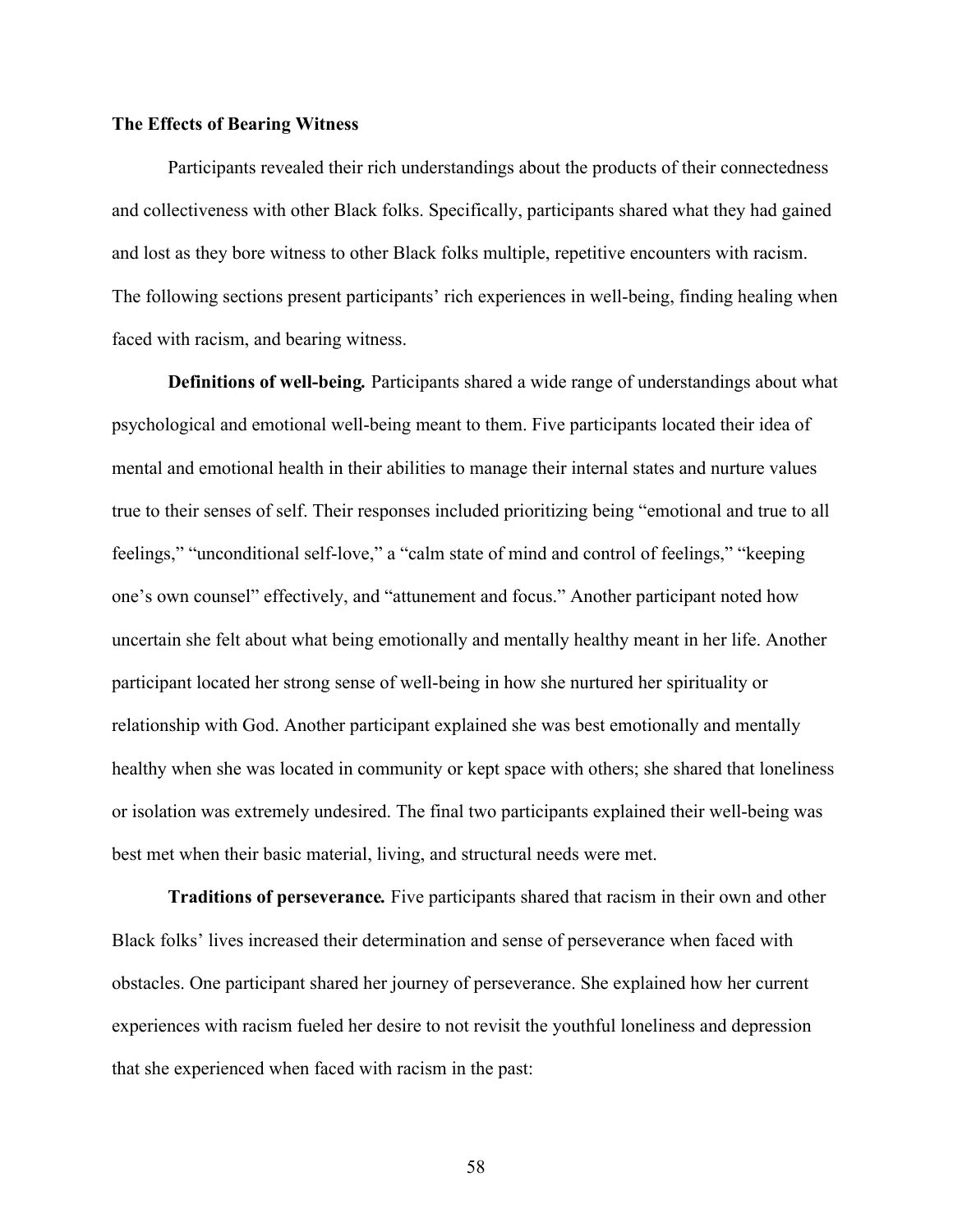It used to affect me a lot. Growing up in a White community with White parents… they didn't get it. I was depressed and lonely. Lonely hurts a lot, I don't want it. Then something transcended with racism as well… It helped me tap in to my spirit and realize what my ancestors have given me.

Two participants explained that racism increased and reinforced their feelings of faith and spirituality with God.

Three participants shared how their sense of well-being was protected from the harsh impacts of racism. One participant reasoned she had gained enough power and privilege to escape certain risks of racist treatment. Another shared that she related to others on such different levels of identity and thus, rarely interpreted any type of negative treatment in her life as racist. Finally, one participant did not feel that her ability to meet her basic needs was overly impacted by structural inequalities.

**In agreement, we shall overcome***.* Six participants discussed how being in agreement with other Black folks was a strong experience of comfort, healing, and validation when handling racism. One participant described the depth of understanding she felt with other Black folks as a feeling or knowing that was greater than tangible reality could fully represent: "It's like the soul of ancestry is present in the room. What we are going to do now… we do together. That's vital… it's how we have survived." Another two participants explained that being in agreement positively impacted their internal reserves of motivation and vicarious gains in strength. One participant stated:

I know then I am of sound mind. Having other people to be in agreement along with some facts and statistics about what we agree… I think that is very helpful. It creates a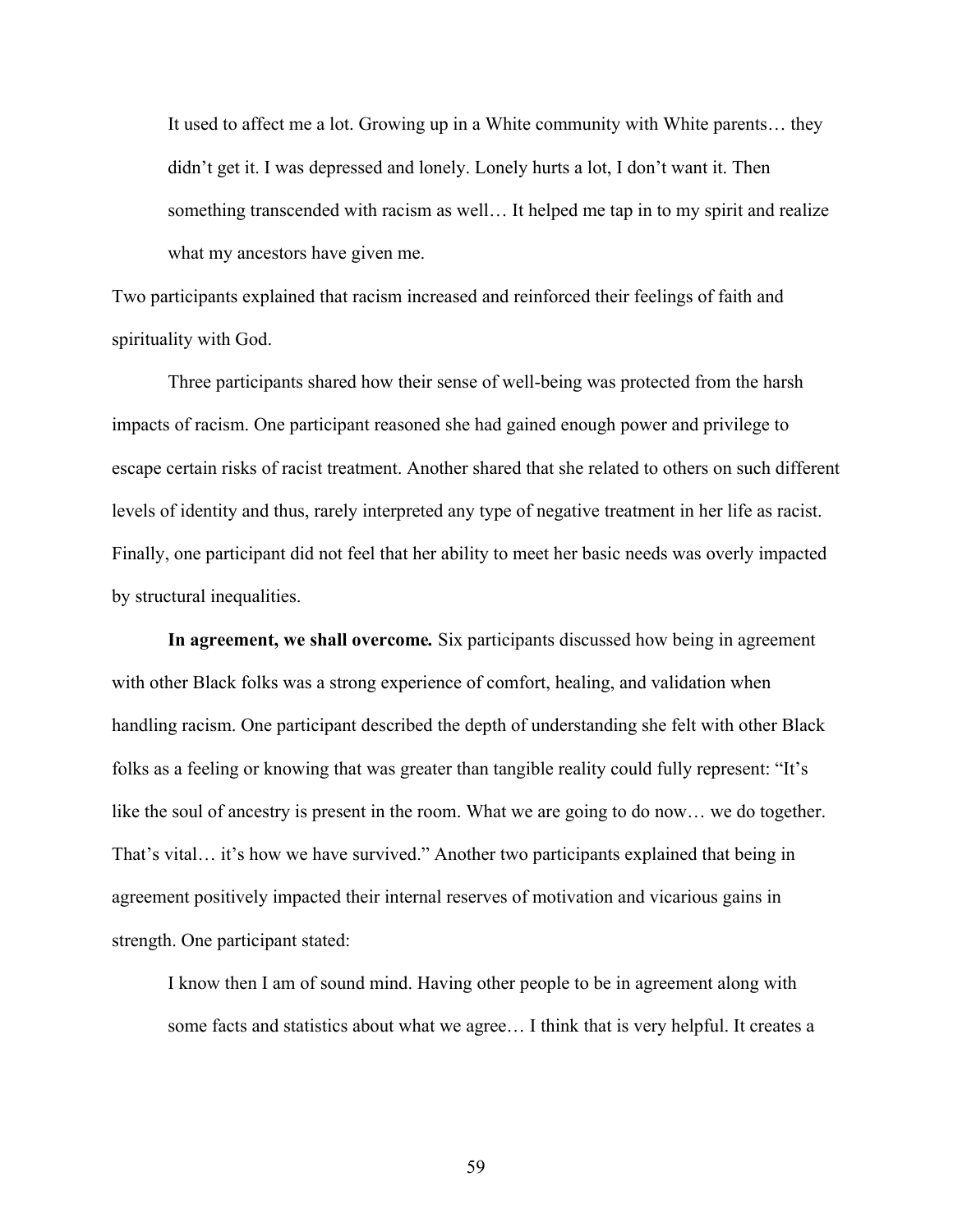greater desire for us to move forward and keep pressing forward. This is helpful for us to press forward. Knowing you are not alone. You have a team.

The participant's response showed how collective agreement helped her access new and healthier emotions or ideas when she maneuvered inequitable conditions. Two other participants shared how engagement in church and the nurturing of their spiritual lives--that they had learned from valued relatives and elders--encouraged healing and connectedness when faced with the greatest trials or tribulations. Finally, one participant shared that her ability to resist racist domination was strong when she felt mutual dependability and trust with other Black folks; she also described how much pain she felt when this was not offered by Black folks. Finally, one participant expressed aversion for the "victimhood" narrative of United States slavery, and found she needed to distance herself from other Black folks who displayed a preoccupation with racism that she did not relate to.

**The influence of racism on chronic health conditions.** An outlying and unique experience was illustrated in one participant's description about the compounding effect persistent experiences with racism had on her chronic health conditions. The participant noted that having serious medical conditions and being African American had been a long stressful experience in her life. She described her feelings about the intersection of health care and race in her life as follows:

It makes me feel like something is always going on over my shoulder with a White person. It has been a double sword being sick and Black… I am thinking that they will say she's Black and she's sick… and not give me care.

The participant described the steps she had taken in her life to never let her medical conditions be visible or deter her performance in mixed (i.e., non-Black) company. She hoped such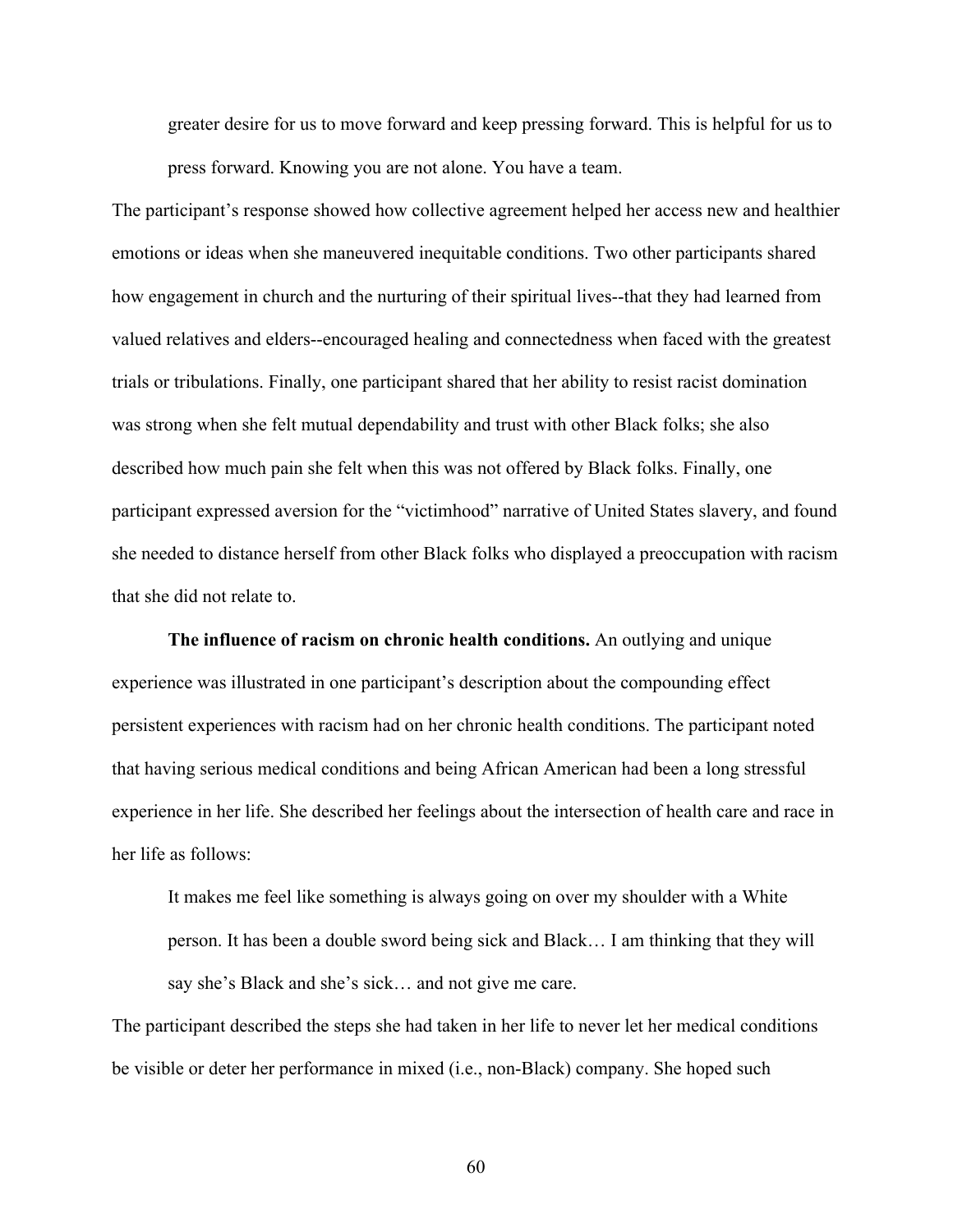vigilance would prevent her being held back from her goals or being in a position where she depended on but was denied help in medical emergencies.

**Vicarious gains and pains.** Half of the participants discussed the power they gained from knowing and witnessing family, friends, and other African Americans continue work twice as hard as the average person. Two of these five participants explained that bearing witness to other Black folks' experiences with racism gave them standards or ideas for addressing inequitable, hostile, and bigoted situations. For example, one participant shared how bearing witness helped her gain perspective on how to not internalize the negative messages directed towards her during racist encounters. She described the lessons she learned as follows:

I saw how to call people on their racism… not being afraid to call it out. I don't own that… that's not mine. Telling them you have no power here. Telling myself… you don't have to take that in to yourself.

Two participants explained bearing witness was a form of wisdom sharing and a powerful way to pass on traditions of perseverance and preparedness from generation to generation. Another participant noted that bearing witness to her own mother's journey of professional success taught her how to overcome overwhelming feelings of defeat or despair so that greater possibilities could be always be imagined.

Similarly, two participants discussed their understandings about the impact of racism on generational exchanges within Black families and communities. One participant discussed the idea of vicarious pain, and the import of knowing her needs as she prepared to support others who were suffering from racism. One participant discussed her beliefs about racist treatment by certain people in Congress towards Barack Obama. She shared her pain in the following quote, "It's so disheartening and destructive to the nation. I don't know what I learned from it. I am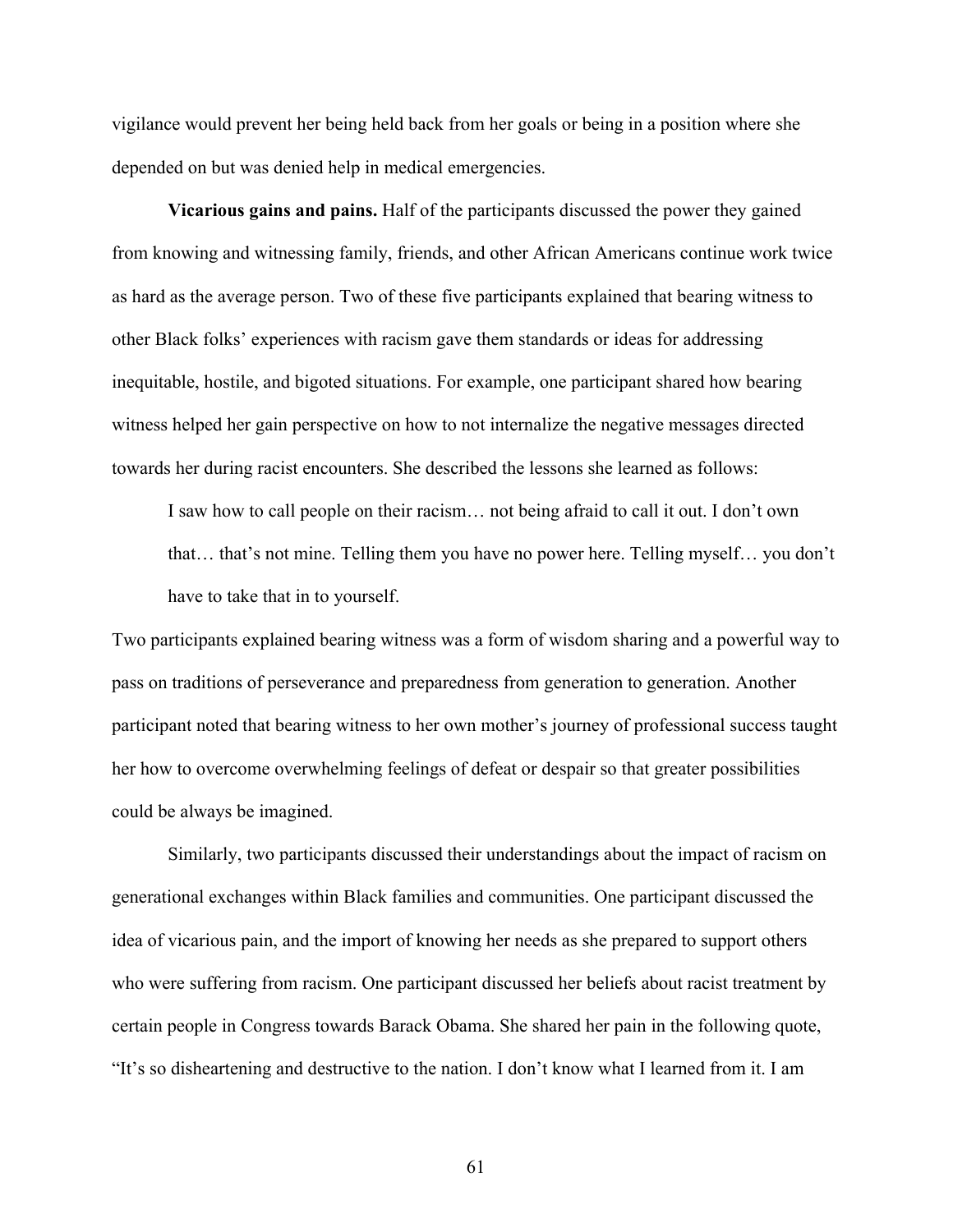trying to continue to stepping on it, whatever it is. But everyday… you can be surprised by the hate." Another participant explained how she believed the intergeneration transmission of racism-related suffering impacted Black folks:

Feels like it hasn't been taking care of… we haven't got our six mules and acres. They are still in pain. It's no wonder people have lost minds or gone crazy. We know now that the state of anger, the pain, has been passed down. It's so engrained…. Passed down generations to generations.

The participants abilities to hold rich traditions of perseverance and to manage intergenerational transmissions of suffering due to racism highlighted the ways they privileged present and ancestral experiences of connectedness, self-determination, and resilience.

#### **Summary**

Participants' narratives revealed the complexity, fluidity, and richness of their lives. One participant declared her sense of victory as follows, "I live a fortunate life. But I live a deliberate one." Another participant reflected, "The second half of life is becoming. The first half of life is surviving. But for many folks, it's all surviving. For me, this has been becoming." These two quotes and the study's findings revealed the balances, compromises, and strengths born of Black women's experiences with collective identity, racism, and well-being.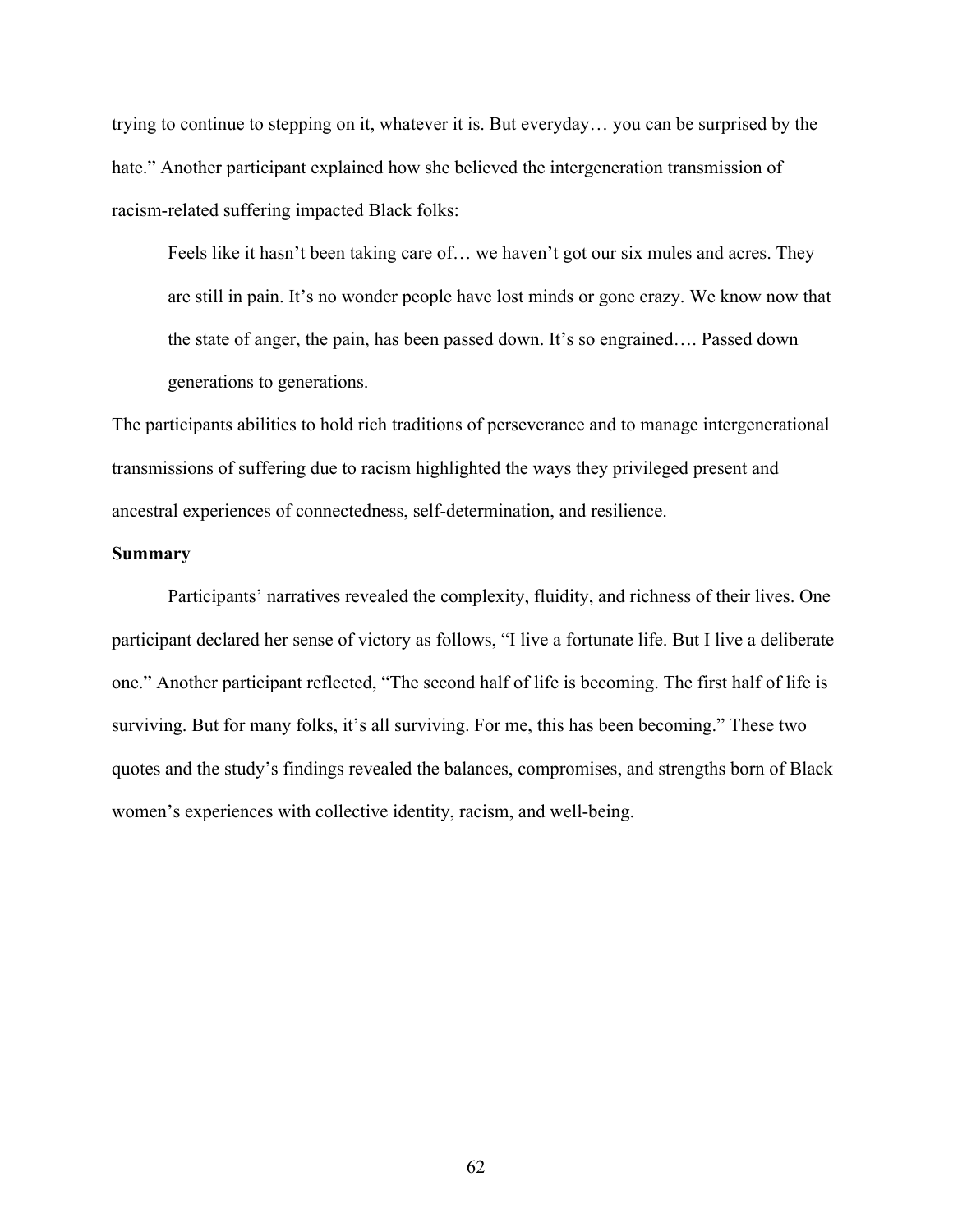#### **CHAPTER V**

#### **Discussion**

As previously stated, the study sought to explore African American women's understandings about collective identity in their lives and in their encounters with racism that impacted their psychological and emotional well-being. Ten African American women participated in the study. Their narratives offered insight into their experiences of racial pride and multiculturalism, community as an important African American value that feels under threat, protecting and proliferating Black female expression, learning racism at a distance, and the effects of bearing witness.

In the following chapter, the study's findings are discussed in comparison to existent literature. Furthermore, the implications for social work are presented followed by the strengths and limitations of the study. The chapter will conclude with directions for future research.

## **Findings and their Relevance to Existing Literature**

The literature showed collective identity is an aspect of individual identity that gains salience during times of great social conflict (e.g., sociocultural disorder, socioeconomic exclusion, political transformation, etc.), and through a process of collective existence and meaning-making (i.e., the process of collective identity formation). Different elements of collective identity formation include an individual's (a) identification with a group, (b) acknowledgment and participation in the spoken, logical opposition of the collectives' special concern(s) (e.g., racism, sexism, ableism, etc.), (c) feelings of solidarity and mutual trust with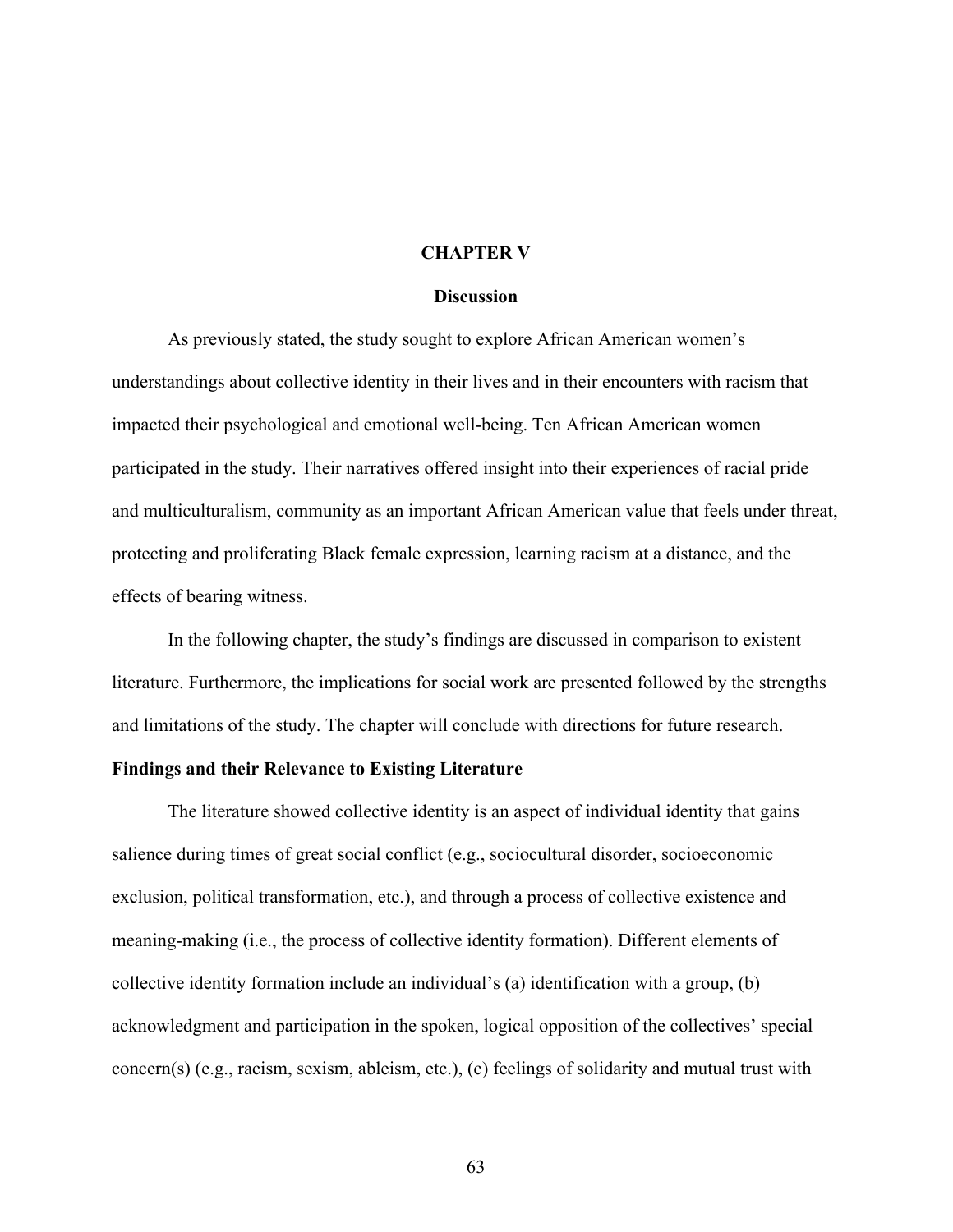other group members, (d) commitment to the collective will or shared goals, and (e) enjoyment of common history, language, commemorations, and values with other members of their collective (Alexander et al., 2004; Melucci, 1995; Shelby, 2005; Snow, 2001). The narratives of the participants showcased a wealth of experiences about how they felt a sense of "we" or collective identity. Some examples of experiences of collective identity in the participants' lives included their sense of spiritual and affective connection to other Black folks that was beyond words, as well as their reality transcending connections to history and ancestral struggles. Another example was some participants' energies of irreverence in challenging status quos or unrealistic expectations from society. The intentional opposition strengthened participants' feelings of connections with other Black folks and felt important to their senses of identity, expression, and well-being. Also, participants' described the vitality, value, and love for sources of community and collectivity (e.g., church, music, and ancestral perseverance and success) in their lives that generated shared feelings of connection, mutuality, and health with other African Americans. Participants' narratives about learned traditions of resiliency and the benefits of being in agreement with other Black folks to handle racism were additionally supported by the literature. Finally, participants' strong senses of racial pride and commitment to improving their own and other African American lives were a vital characteristic of their personal and collective definitions of self.

In contrast, some participants shared their feelings about the barriers in their lives that did not help them to feel a collective sense of we; these responses were also represented in the literature. Some participants shared their feelings of isolation, unfamiliarity, or rejection when they did not fit in with common notions of Blackness. The literature revealed the compromises or risks to an individual's personal identity when faced with undesired, but popular definitions of a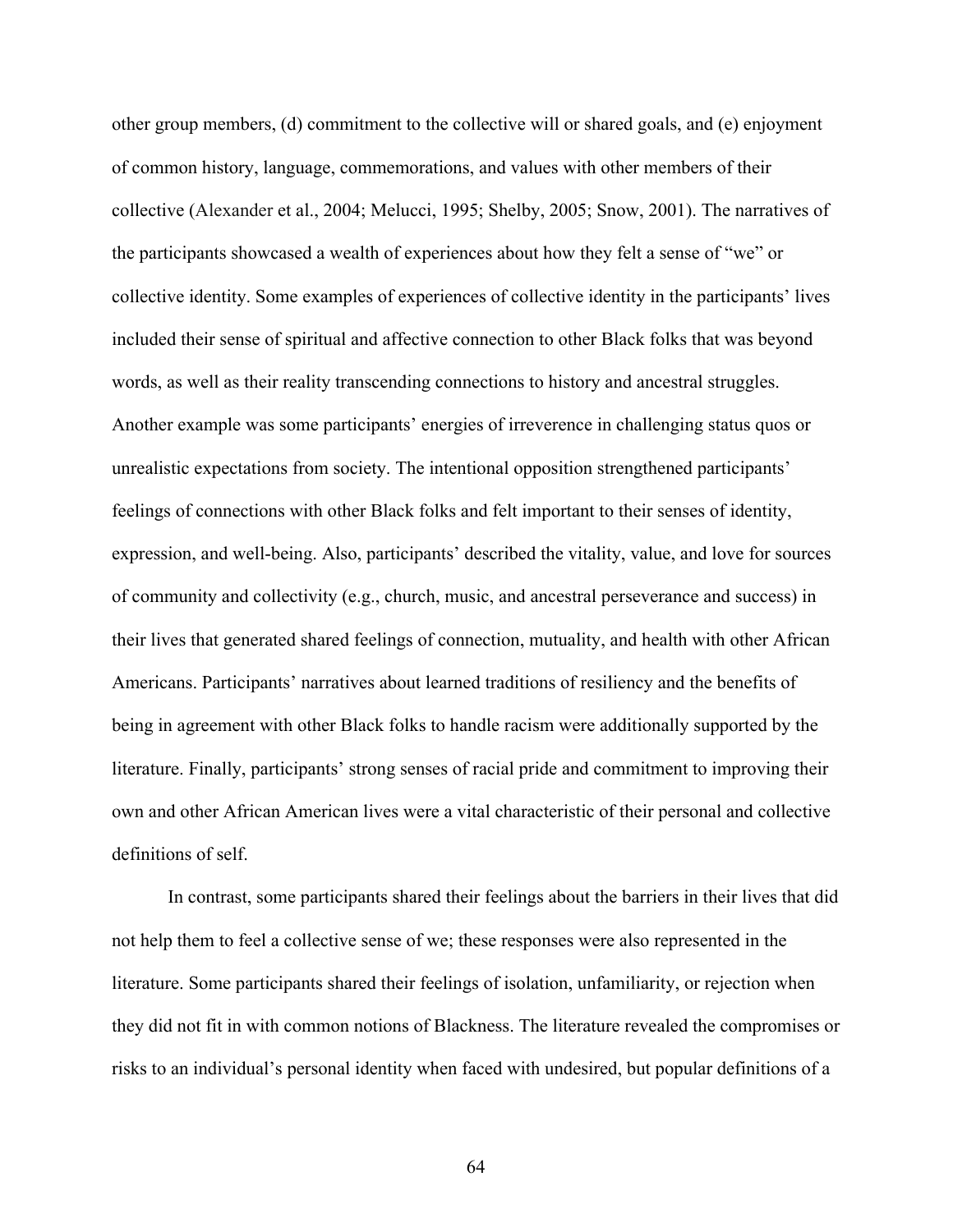collective identity. Shelby (2005) explained that Black individuals could not be expected to privilege the collective in which they were not wholly cherished and understood. Another important theme in participants' narratives was their experiences in handling "racism at a distance." Davis (1999) explored the phenomena of subtle forms of racism and found "racism is a much more clandestine, much more hidden kind of phenomenon, but at the same time it's perhaps far more terrible than it's ever been" (speech, para. 4). Ultimately, participants' explained handling racism at a distance was an overwhelming task that encompassed having to accept they could not easily recognize microaggressions or subtle forms of racism, having to walk away or prove their truth when their gut feelings told them an injustice had occurred, and having the power of agreement with other Black folks to reconcile subtle and obvious forms of racism.

Furthermore, some participants' experiences were not represented in or disagreed with the literature. In regard to participants' reported sense of responsibility and burden as educators about African American life and special concerns, the literature described a different possibility for the less burdensome distribution of this responsibility. Alexander et al. (2004) explored the responsibility that falls on oppressed communities to provide education to youth, other Black folks, and larger society about special concerns (i.e., description and nature of collective conflict in society) and about rich elements of African American life and culture (i.e., focus on Black recovery, autonomy, and development). Specifically, Alexander et al. and earlier theorists like Durkheim emphasized the importance of carrier groups and charismatic leaders in delivering or supporting communal attempts at Black-centered education; this education was achieved by carrier groups and charismatics leaders offering a cohesive narrative of history, reality, and future intentions that were shared by the collective. As for participants' desires for greater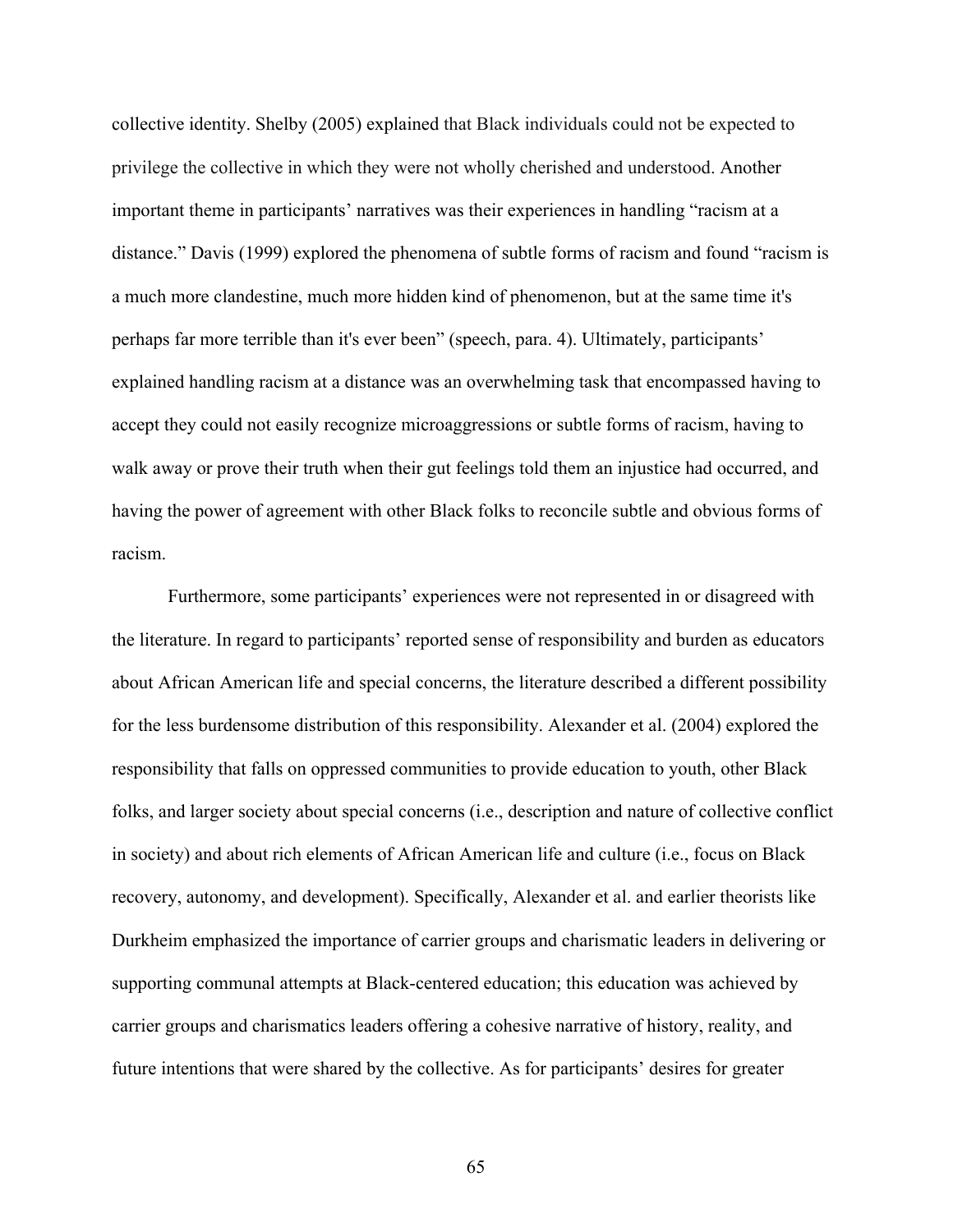proximity to more Black folks, relevant literature revealed how multiculturalism made defining Blackness complicated within the context of collective identity. Grillo (1995) argued that the increase in experiences of multiculturalism for people living in the United States highlighted a large-scale public desire to move beyond race. However, participants' narratives conveyed that lack of proximity to other Black folks due to multiculturalism made defining Blackness and themselves a confusing journey. Even more, some participant's displayed feelings of mourning for what they had not known about aspects of their history, culture, and selves due to lack of highly occupied Black communities.

Finally, participants' narratives introduced completely new, interesting, and important ideas. First, some participants spoke of their despair for diminishing active and intentional community doing amongst African Americans or within Black communities. Also, participants' narratives revealed rich new examples of how they nurtured themselves and their souls in their collective experiences of we. They highlighted the vicarious pains and strengths as well as intergenerational impacts of racism they had learned to endure for their families and communities. Please see the section on possible directions for future research for a more thorough discussion on these two new, interesting topics.

## **Implications for Social Work Practice with African American Women**

Participants' celebrated their collective experiences of perseverance, safekeeping, music, community, pain, demands for hard work, bearing witness, and learning self and racial pride. Participants also described the subtle scope of racism in their spiritual lives, senses of self, abilities to meet their basic needs, responsibilities to educate their children or communities about broader or unacknowledged aspects of history, interpersonal interactions, and constant feelings of determination. Their stories necessitate a level of mindfulness about their shared traditions,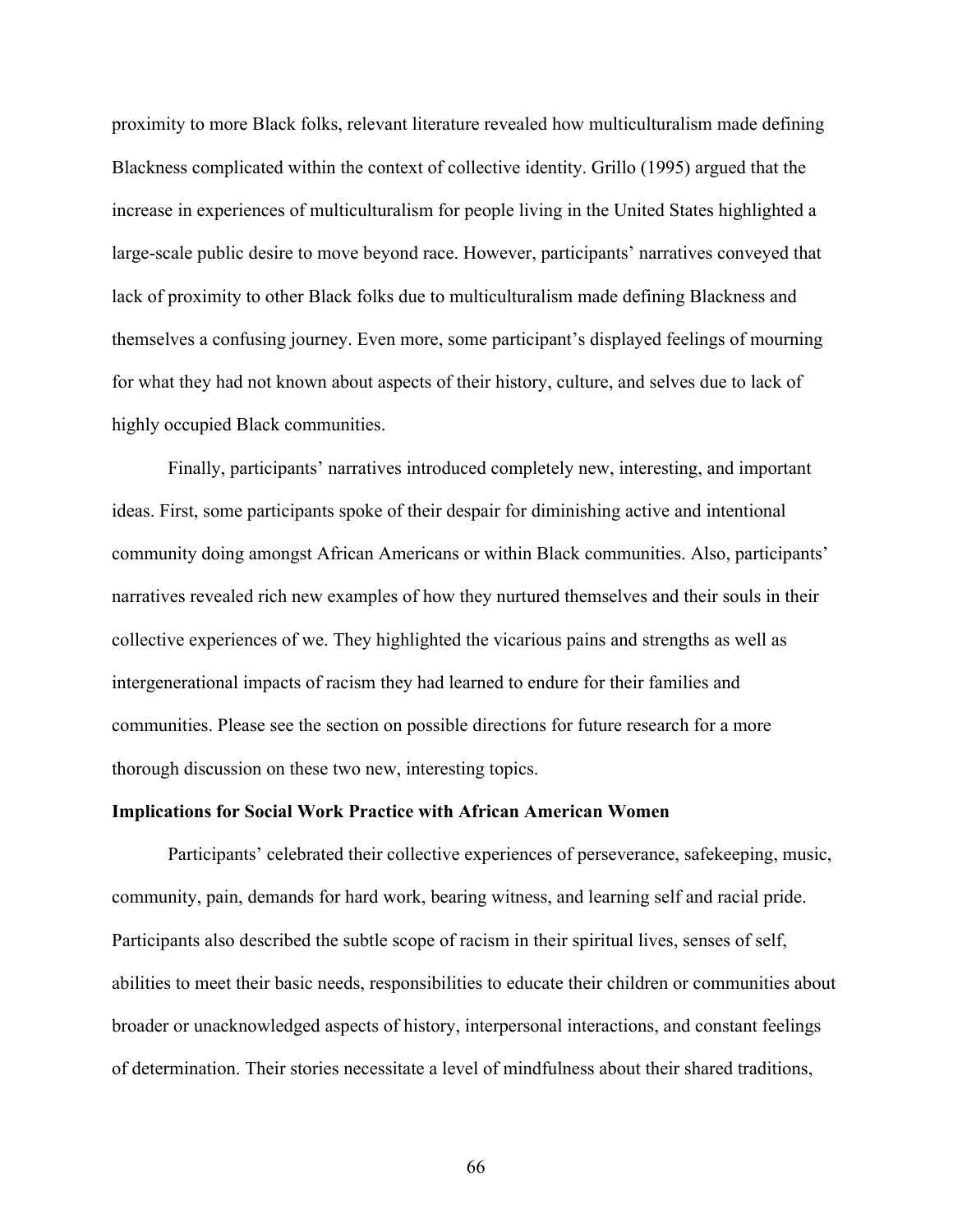which arose from their communities over many generations, in social work practice. Ultimately, the following implications for social work practice may support African American women whose well-being is influenced by racism and whose collective identity is activated.

**Privileging Black women's diverse expressions***.* Participants unapologetically celebrated and protected their ability to speak their truths. Collins (2009) wrote:

Resisting by doing something that "is not expected" could not have occurred without Black women's long-standing rejection of mammies, matriarch, and other controlling images. When combined, these individual acts of resistance suggest a distinctive, collective Black women's consciousness exists. (p. 108)

Collins described how wide-ranging, honest, and self-loving representations of Black womanhood are valued in a Black collective identity and by Black women. Against the pressures of racist domination specifically, diverse expression of self, community, and Blackness are inherently political and healing in the lives of African American women. As previously mentioned, Harris-Perry (2011) wrote:

To understand Black women's politics, we must explore their often unspoken experiences of hurt, rejection, faith, and search for identity…The internal, psychological, emotional, and personal experiences of Black women are inherently political. They are political because Black women in America have always had to wrestle with derogatory assumptions about their character and identity. (p. 4)

Black women's uninhibited expression is radical and healing because it disrupts long cycles of Black individuals' not being allowed to define and repair their shared struggles. Instead, Black female expression reinforces their abilities to honor ancestors, to challenge stigma or stereotypes, to acknowledge differences within Black communities and larger society, to determine positive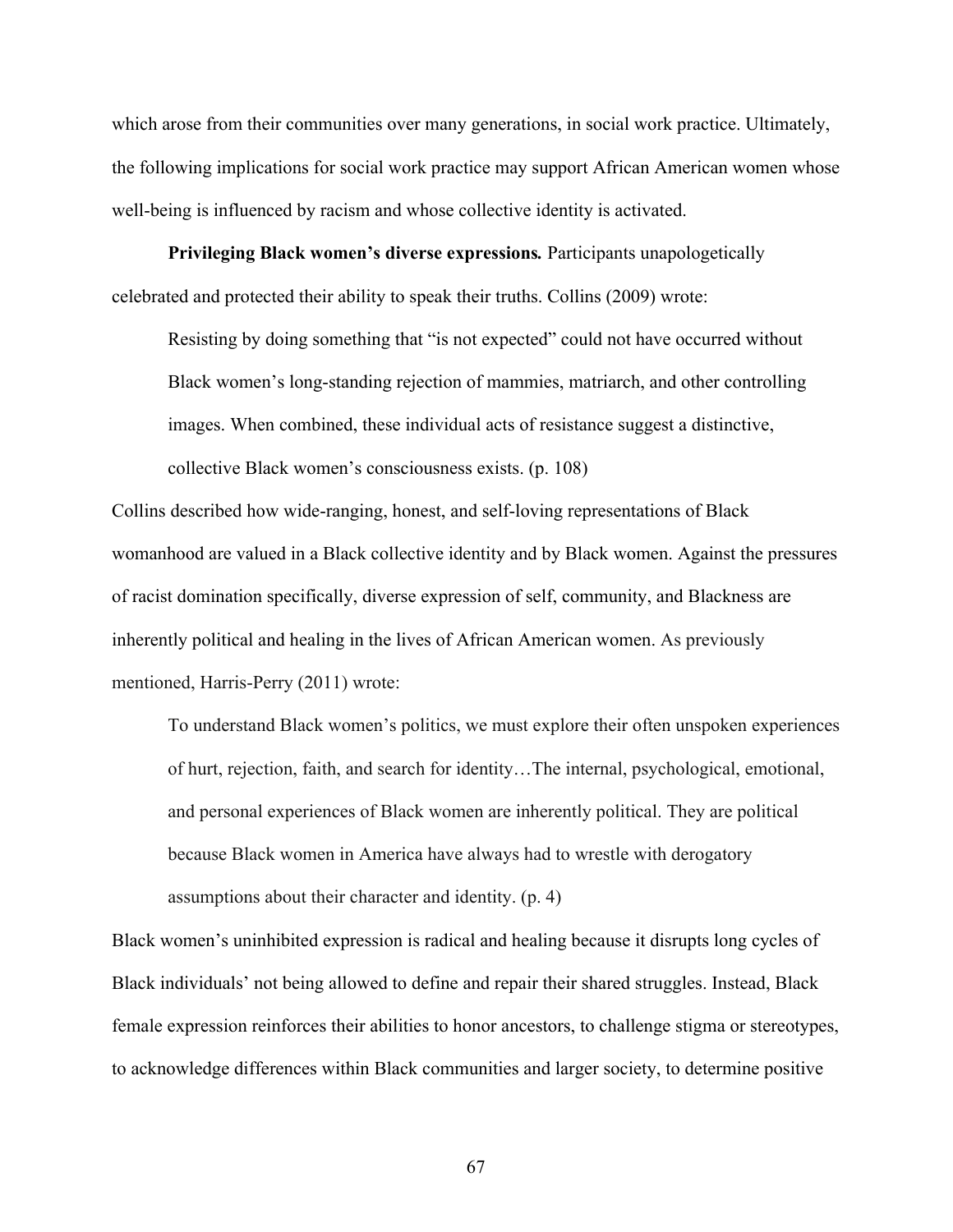self-representations, and to direct therapeutic treatment. Simultaneously, Black women's expression also allows them to challenge some institutions of Black civil society that perpetuate homophobic, racist, sexist, and elitist ideals. Thus, social work practice should value selfdirected expressions by Black women to support their collective and individual celebrations of self.

**Possibilities of community-oriented healing.** Participants' experiences of collective identity conveyed their liberation was intimately tied to other Black folks' and communities' liberation; the same was true of their pain. This narrative of connected liberation was evident when participants described how their senses of well-being were maintained with, in, and for their communities. Collins (2009) described a critical reason for Black women's mutual dependence and support with their communities as follows:

While domination may be inevitable as a social fact, it is unlikely to be hegemonic as an ideology within social spaces were Black women speak freely. This realm of relatively safe discourse, however narrow, is a necessary condition of Black women's resistance. Extended families, churches, and African American communities are important locations where safe discourse potentially can occur. (p. 111)

Some of the study's participants recognized their communities' efforts to provide safe spaces for healing; safe spaces and forces they valued included their music, churches, and bonds in sisterhood as some of many examples. Most notably, participants described the power, validation, and reassurance generated by being in agreement about racism with other Black folks. At the same time participants shared a sense of mourning about the limits in how Black folks are doing community; this suggests large-scale efforts need to address what one participant described as "the broken pockets of community." The value of community agreements, reality of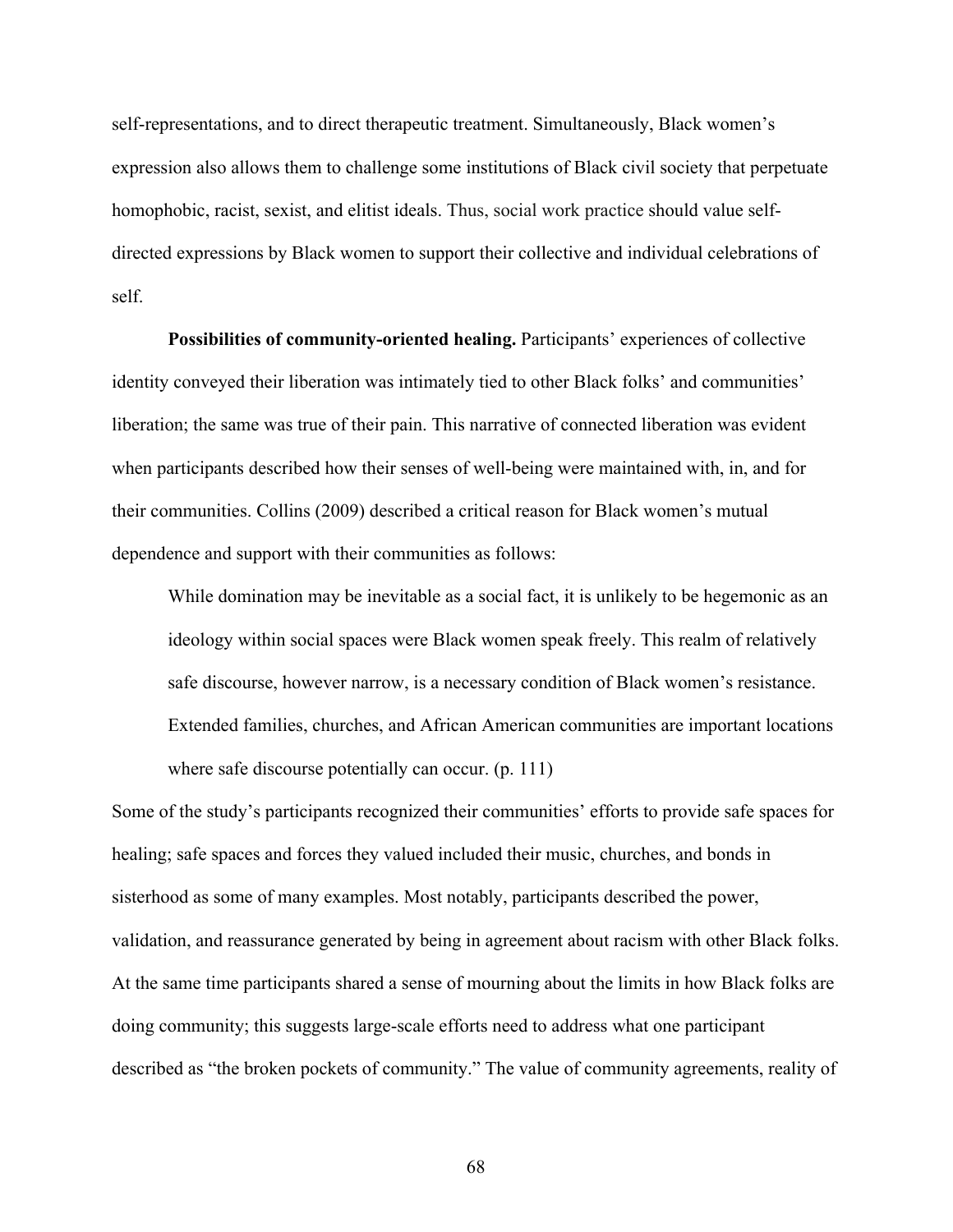vicarious burdens, and desire for healed communities suggests that Black women's maintenance of well-being might be best supported alongside their communities own healing processes. Ultimately, communal support and political repair as psychosocial outcomes should be valued when working with African American women and their communities.

**Proper preparation for racism at a distance.** Davis (1999) posited that the insidious nature of racism is extremely problematic in the lives of African Americans. The literature also showed the importance of meaning-making processes to accurately identify experiences of oppression, to create resistances against racist domination, and to generate healing for Black folks. Participants' responses revealed that meaning-making about subtle and institutional forms racism was not very present in their lives. Specifically, they noted a there were not any popular narratives or Black leaders who named the issues. Also, lack of proximity to other Black folks did not allow meaning-making processes to happen more organically or consistently. At worst, the inability of Black folks to make meaning of their racism-related suffering undermines their ability to resist such transgressions and to access collective identity. Thus, holding space for analysis, identification, and meaning-making about racism would be supportive for Black women who wish to resist racist domination as well as maintain a psychological and emotional balance.

**Holding what is not all theirs.** Black women's matriarchal qualities—of mother, protector, provider—are valued in African American communities and collective identities; this can be rewarding in transcending the injustices characterized by oppression, but it can also come at high personal cost. Collins (2009) wrote:

By emphasizing African American women's contribution to their families well-being, such as keeping families together and teaching children survival skills (Martin and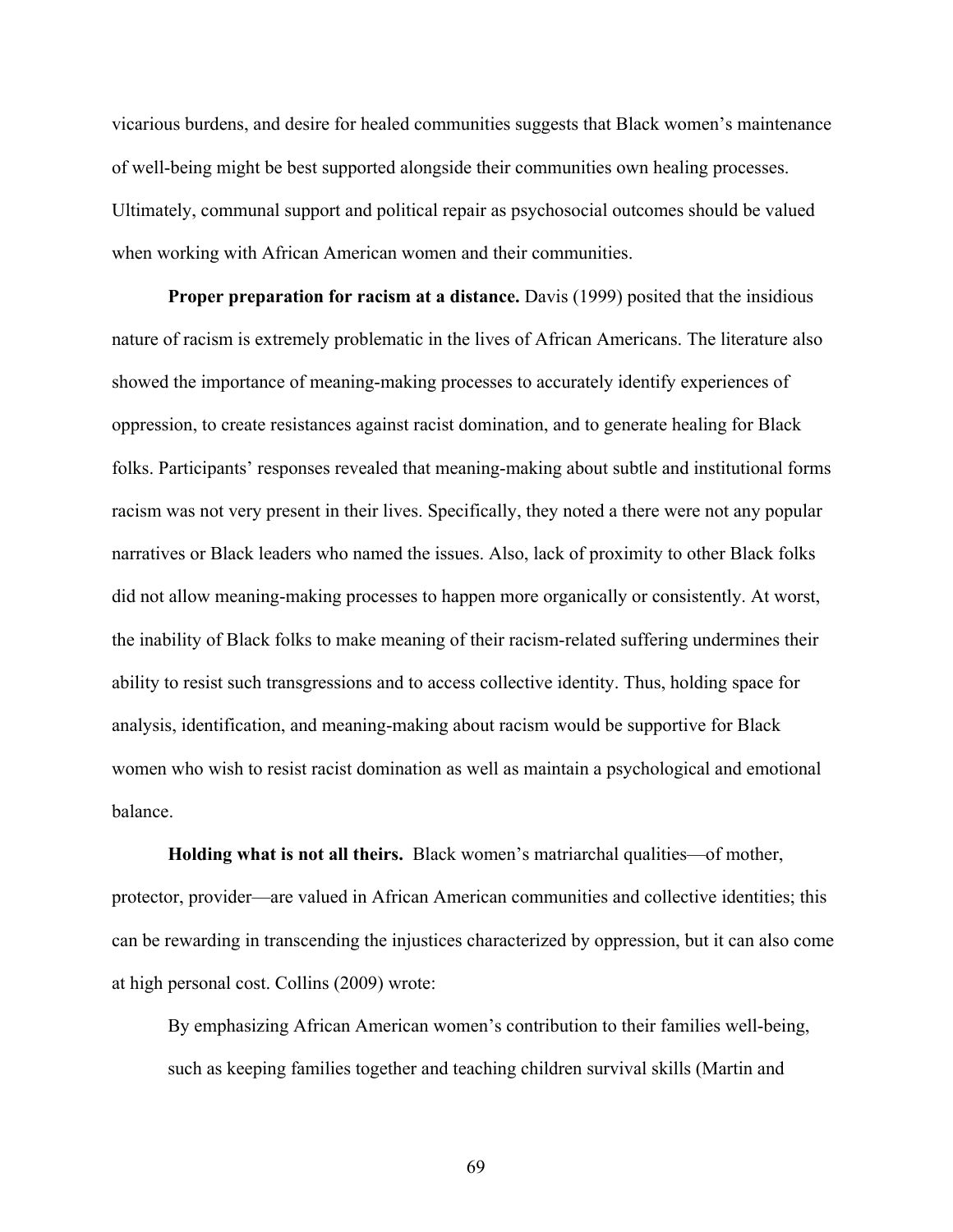Martin, 1978; Davis, 1981), such scholarship suggests that Black women see the unpaid work that they do for their families more as a form of resistance to oppression than as a form of exploitation by men. (p. 52)

The level of pathologization in White, patriarchal, supremacist cultures directed towards the make up and functioning of Black families and communities--and the roles that Black women take on as supporters, rocks, architects, and maintainers of those systems--can feel oppressive. Working with women to not pathologize the processes of familial or communal collectivity, while attending to the pressures or burdens that also exist can be supportive. Such an approach may also begin to offer greater comfort in engagement of traditional therapeutic services to Black women who feel their authentic experiences can be honestly, non-judgmentally, and effectively heard and represented.

#### **Strengths and Limits of the Study**

There were several strengths and limits to the study. The study was limited by a small sample size (n=10) of participants and non-random sampling, which makes the study difficult to generalize to other studies about African American women. Furthermore, efforts to recruit 12 to 15 participants were more difficult than anticipated due to several participants' feelings of distrust or unfamiliarity with medical research. Several screening and study participants shared their concerns about who would own or be able to access this research about them and their communities as well as their sense of comfort in participating because the researcher was an African American woman. The caution displayed by participants towards the study's recruitment efforts seemed to have impacted the study's representation of minimum twelve to fifteen participants.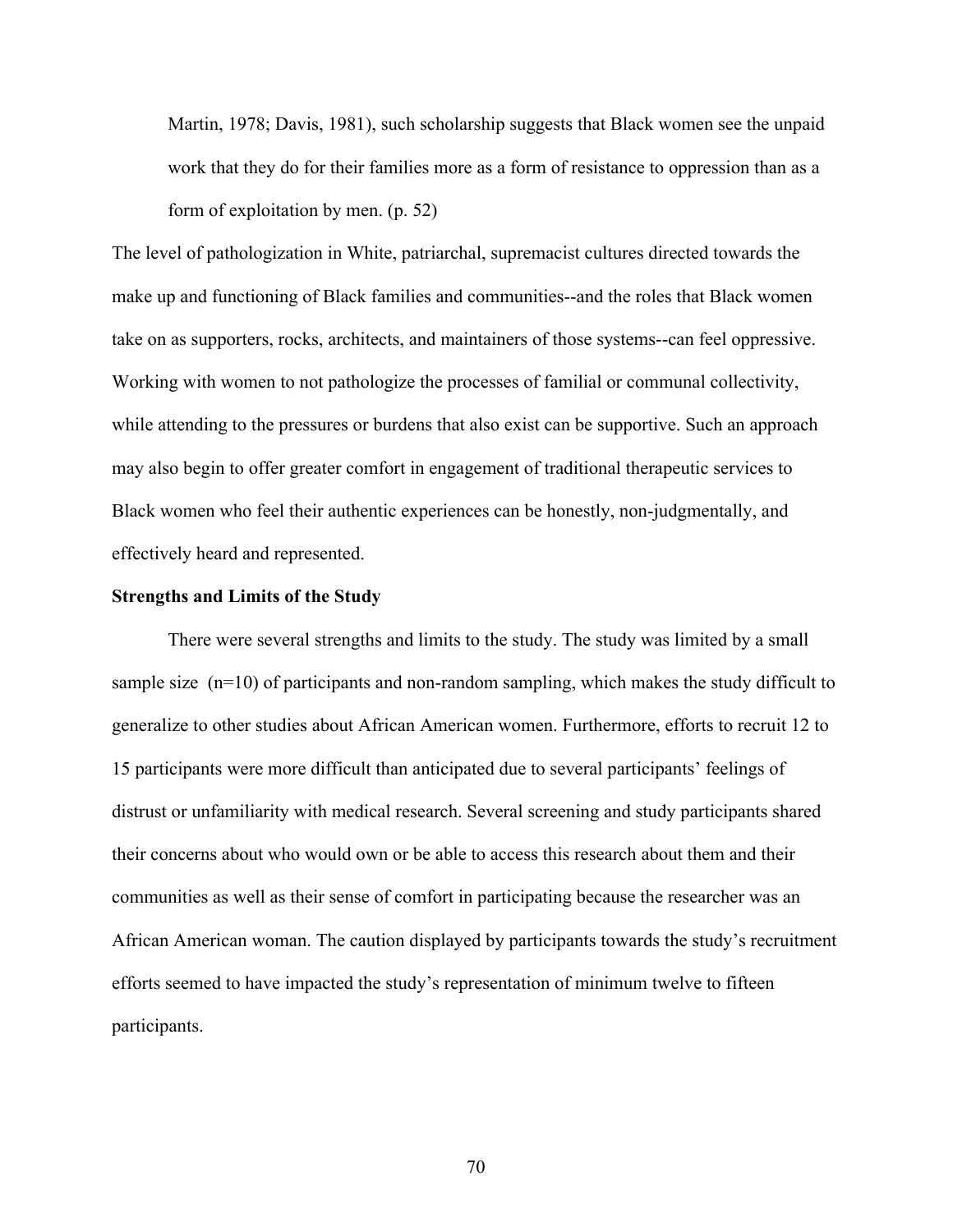Also, there were several strengths to this study. The strengths of the study included the widely spread demographic locations of the participants, which offered insight into experiences and distinctions of different regions around the country in participants' lives. Also, the opportunity to gather qualitative narratives in a private setting provided a rich window into African American women's experiences of well-being.

#### **Possible Directions for Future Research**

The intergenerational transmission of racism-related outputs is a suggestion for direction of future research. Participants' narratives revealed two unique and impactful experiences in their lives about experiencing vicarious strength and pain when living in support of others who are faced with habitual suffering; and also about inheriting the emotional, economic, spiritual, and health consequences related to racism experienced by previous generations. Accordingly, racism-related outputs are the emotional, economic, spiritual, and health consequences related to racism described by participants such as traditions of keeping safe (i.e., hyper-vigilance in White communities, learning perseverance, etc.). Another example of a racism-related output is best described in the following participant's description of the current and inherited stress of racism in a past situation where she required medical support:

I went to [university] on a basketball scholarship… I had health issues but I didn't report to my coach because something bad could happen… I didn't want that. Also, my parents told me not to tell my coach… so then my health was starting to show how hard it was…

This participant explored so many consequences of that situation including her constant caution or tenseness living in the scope of discriminatory treatment, her frustration with institutional limitation of choices for addressing the situation, her handling of her parent's own racism-related

what I had to do... go, always go... and eventually I had to leave the team anyway.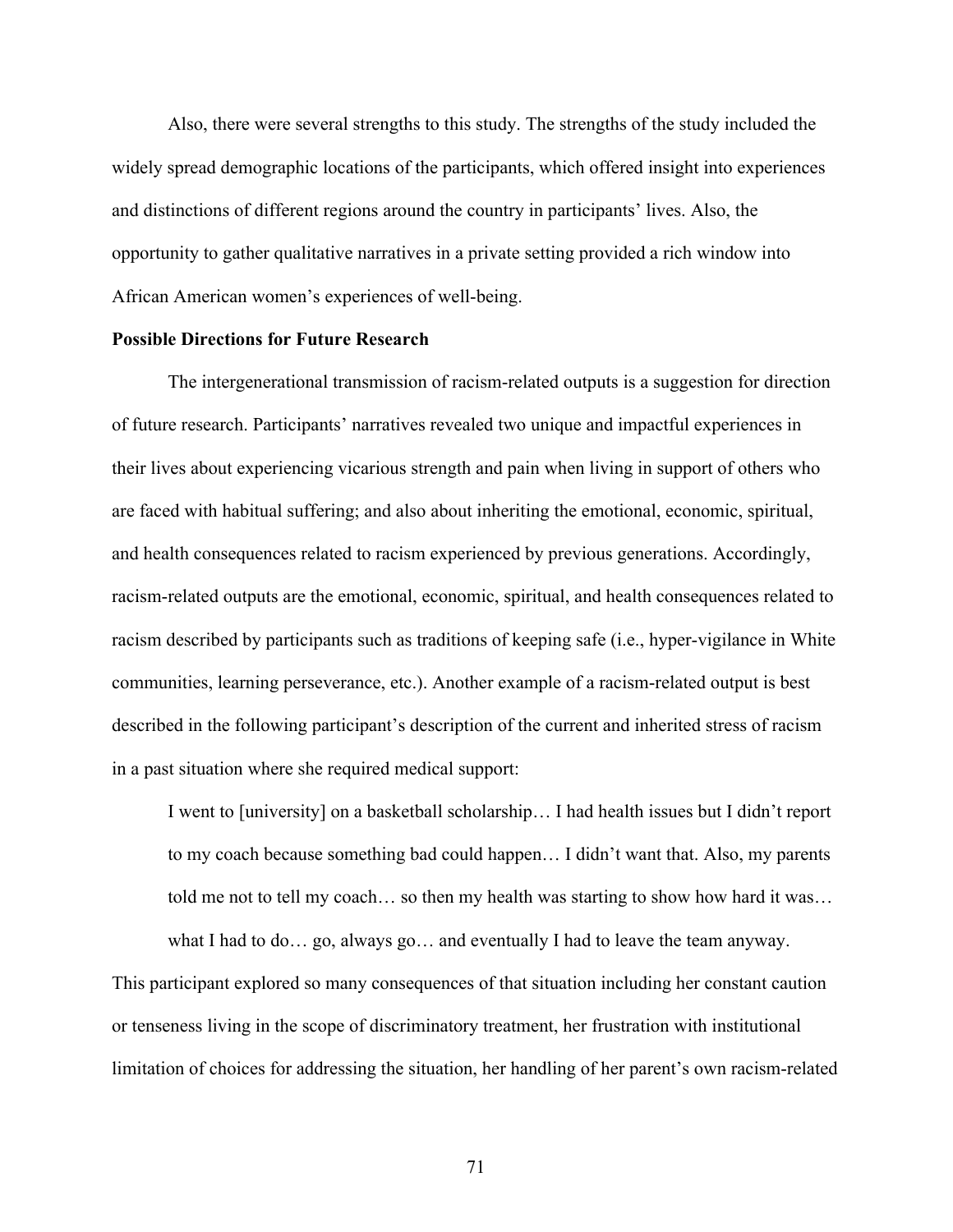cautionary behavior, and finally the impact to her educational goals and health. Overall, the participants' commitments to community with other Black people also imply their access to bonds with other individuals who may experience racism. Thus, this is an area worth further investigation to explore how Black women may desire or benefit from social work support when 1) they habitually act in community with or support of individuals that also experience racismrelated suffering; and/or 2) the psychosocial outcomes of previous generations affect their current mental health.

Another direction for future research is the exploration of possibilities of collaboration between Black-led churches and social work services as well therapy. As previously stated, participant narratives revealed the importance of healing *in* and *with* community. Also, church and spiritual well-being was discussed amongst participants as vital to their sense of self, wellbeing, and traditions of community. Thus, future research on the possible integration of social work services with the services already provided by churches in Black communities is recommended to better engage Black women in mental health services that reflect their lives and needs.

#### **Conclusion**

Ten African American women provided rich insights into the diversity, connectedness, and fluidity of their lives; their narratives celebrated their many truths, expressions, and practices. Participants shed light on their experiences of community, pain, perseverance, tradition, and health. It is hoped that the study's findings of African American women's experiences with collective identity, racism, and well-being will serve as reminders of the traditions of resilience, preparedness, collectivity, and love of Black women and their communities.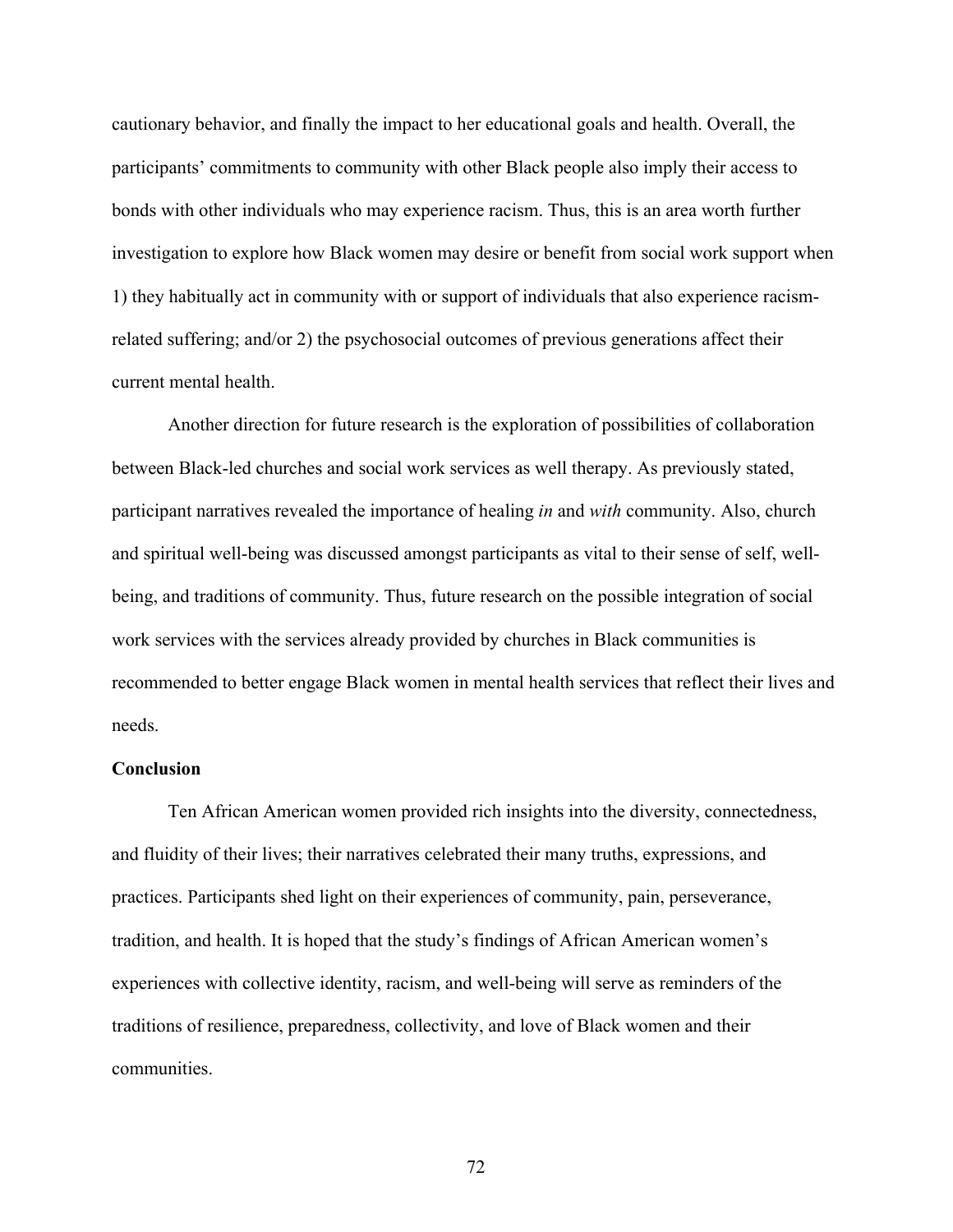#### **References**

- Alexander, J. C., Eyerman, R., Giesen, B., Smelser, N., & Sztompka, P. (2004). *Cultural trauma and collective identity*. Berkeley, CA: University of California Press.
- Angelou, M. (1976). *Singin' and swingin' and gettin' merry like Christmas.* New York, NY: Bantam Books.
- Breen, R. (2005). Foundations of a neo-Weberian class analysis. In E. O. Wright (Ed.), *Approaches to class analysis* (pp. 31-50). Cambridge, UK: Cambridge University Press.
- Carr, E., Szymanski, D., Taha, F., West, L., & Kaslow, N. (2014). Understanding the link between multiple oppressions and depression among African American women: The role of internalization. *Psychology of Women Quarterly*, *38*(2), 233-245. doi:10.1177/0361684313499900
- Clark, R., Anderson, N. B., Clark, V. R., & Williams, D. R. (1999). Racism as a stressor for African Americans: A biopsychosocial model. *American Psychologist*, *54*(10), 805-816. doi:10.1037/0003-066X.54.10.805

Collins, P. (2009). *Black feminist thought.* New York, NY: Routledge Classics

- Comas-Diaz, L. (2007). Ethnopolitical psychology: Healing and transformation. In E. Aldarondo (Ed.), *Advancing social justice through clinical practice* (pp. 91-118). Mahwah, NJ: Lawrence Erlbaum Associates Publishers.
- Comas-Díaz, L. (2011a). Introduction. In L. Comas-Diaz & M. B. Weiner (Eds.), *Women psychotherapists [electronic resource]: Journeys in healing (pp. xi-xiii). Lanham, MD:* Jason Aronson.
- Comas-Díaz, L. (2011b). Transcultural woman: Healing in a strange land. In L. Comas-Diaz & M. B. Weiner (Eds.), *Women psychotherapists [electronic resource]: Journeys in healing*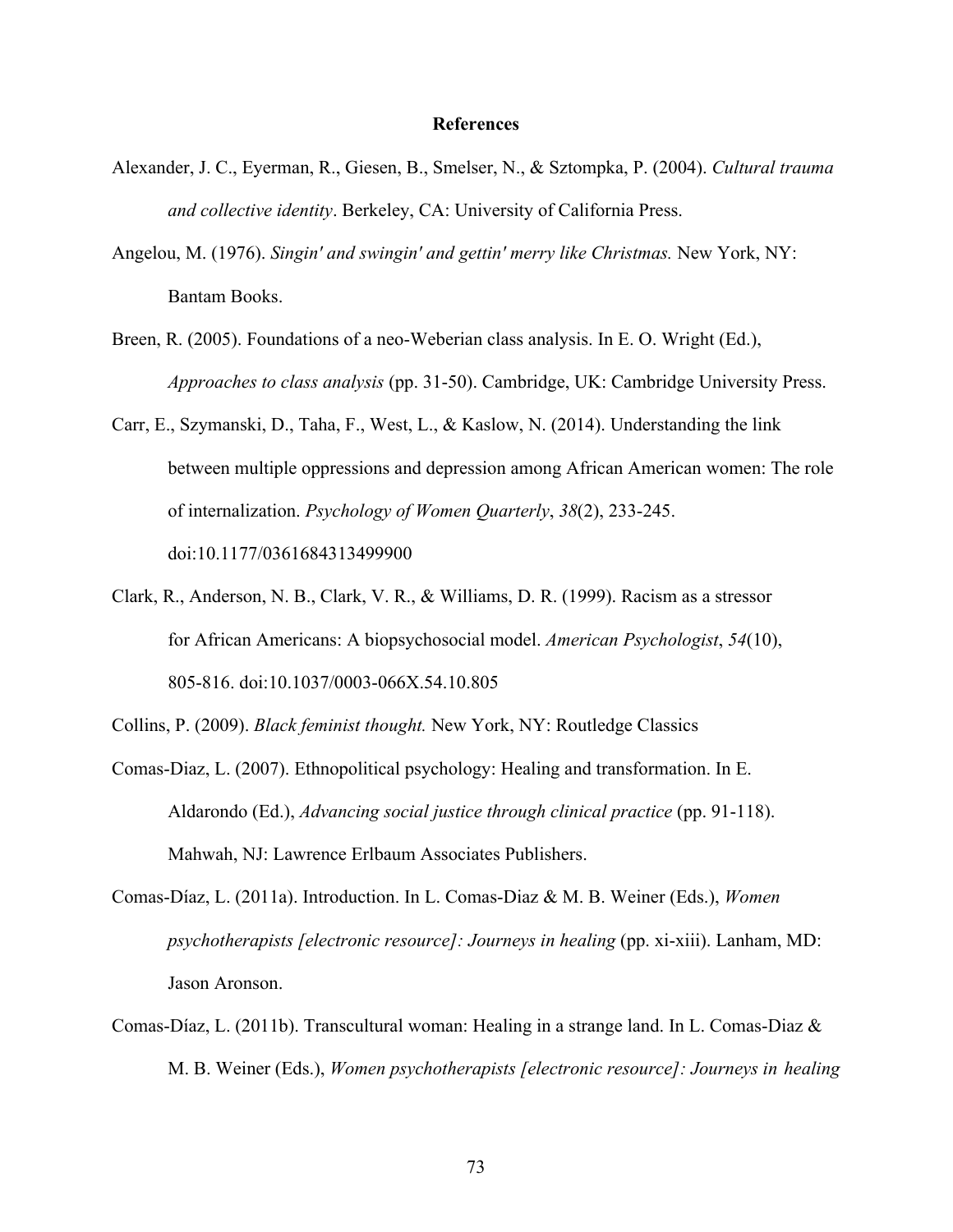(pp. 81- 95). Lanham, MD: Jason Aronson.

- Davis, A. (1999, May 25). *Interview with Angela Davis.* (Interviewer: J. Byrne). *ABC Foreign Correspondent.* Retrieved from http://www.abc.net.au/foreign/stories/s70350.htm
- Douglass, F. (1847, December 3). To Our Oppressed Countrymen. *North Star.* Retreived from http://chnm.gmu.edu/loudountah/resources\_files/byrne\_douglass.pdf

D'Souza, D. (1996). *The end of racism.* New York, NY: Free Press.

- Du Bois, W. E. B. (1999). *The souls of Black folk.* Chicago, IL: A.C. McClurg & Co. (Original work published 1903)
- Durkheim, E., Cosman, C., & Cladis, M. S. (2001). *The elementary forms of religious life.* Oxford, UK: Oxford University Press.
- Edmunds, J., & Turner, B. (2002). *Generations, culture and society.* Buckingham, UK: Open University Press.
- Engel, R. J., & Schutte, R.K. (2013). *The practice of research in social work* (3rd ed.). Los Angeles, CA: Sage.
- Eyerman, R. (2001). *Cultural trauma: Slavery and the formation of an African American identity*. Cambridge, UK: Cambridge University Press.
- Fominaya, C. F. (2010). Collective identity in social movements: Central concepts and debates. *Sociology Compass*, *4*(6), 393-404. doi:10.1111/j.1751-9020.2010.00287.x
- Fordham, S. (2010). Passin' for Black: Race, identity, and bone memory in postracial America. *Harvard Educational Review*, *80*(1), 4-29.
- Grillo, T. (1995). Anti-essentialism and intersectionality: Tools to dismantle the master's house. *Berkeley Women's Law Journal*, 10, 16-30.

Halbwachs, M. (1992). *On collective memory.* (L. Coser, Ed. & Trans.). Chicago, IL: University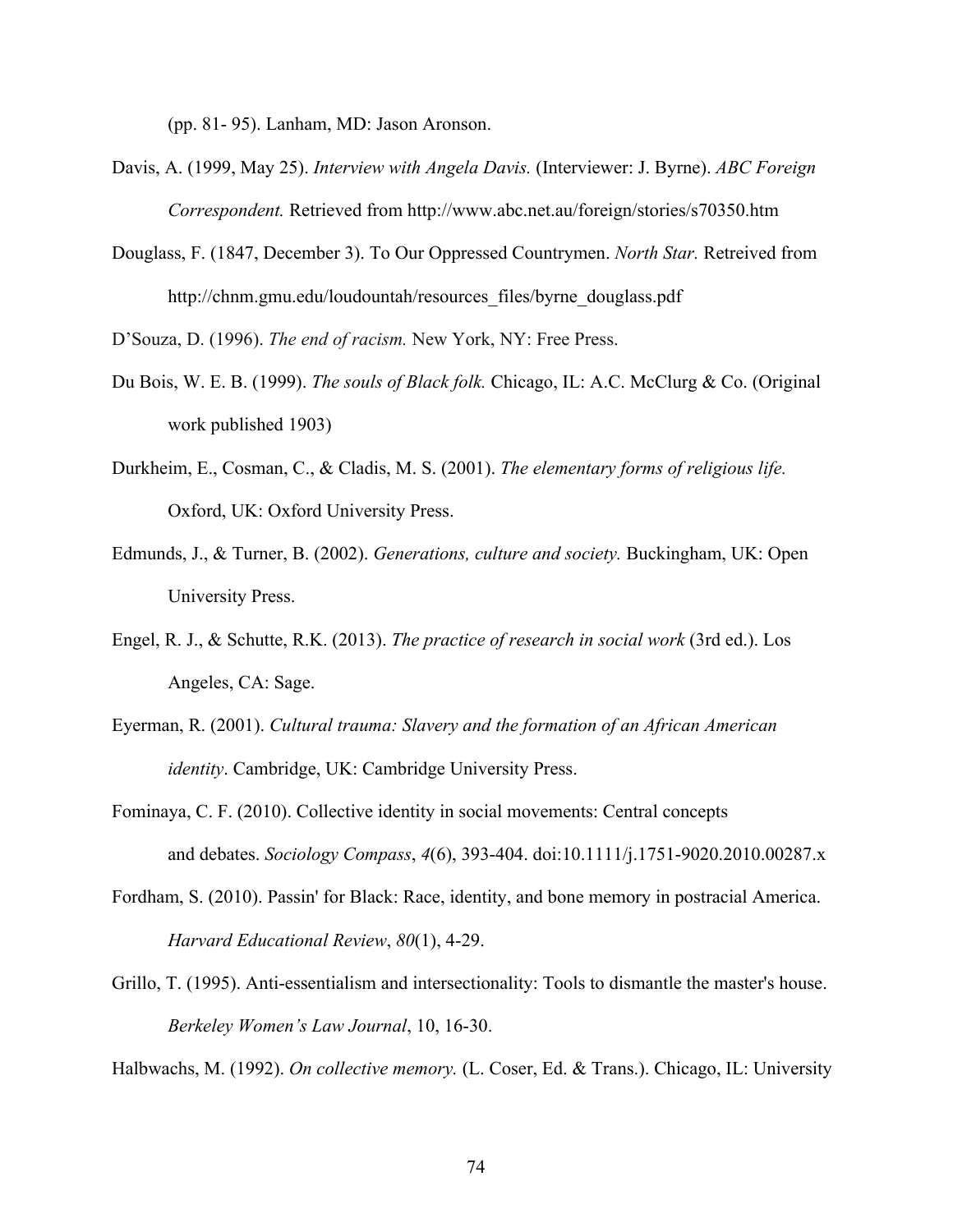of Chicago Press. (Original work published 1950)

Halstead, T. (1999). A politics for generation X. *The Atlantic Monthly*, *284*(2), 33-42.

- Harrell, S. P. (2000). A multidimensional conceptualization of racism-related stress: Implications for the well-being of people of color. *American Journal of Orthopsychiatry*, *70*(1), 42-57. doi:10.1037/h0087722
- Harris, T. (2001). *Saints, sinners, saviors: Strong Black women in African American literature.* New York, NY: Palgrave Macmillan.
- Harris-Perry, M. V. (2011). *Sister citizen: Shame, stereotypes, and Black women in America.* New Haven, CT: Yale University Press.
- hooks, B. (1990). Homeplace: A site of resistance. In b. Hooks (Ed.), *Yearning: Race, gender, & cultural politics* (pp. 41-49). Boston, MA: South End Press.
- Hunt, S., & Benford, R. (2004). Collective identity, solidarity and commitment. In D. Snow, S. Soule, & H. Kriesi (Eds.), *The Blackwell companion to social movements* (pp. 433-457). Malden, MA: Wiley-Blackwell.
- Ikuenobe, P. (2013). Conceptualizing and theorizing about the idea of a 'post-racial' era. *Journal for the Theory of Social Behaviour, 43*(4), 446-468.
- Jones, J. M. (1997). *Prejudice and racism* (2nd ed.). New York, NY: McGraw Hill.
- Jones, J. M., & Carter, R. T. (1996). Racism and White racial identity: Merging realities. In B. Bowser & R. Hunt (Eds.), *Impacts of racism on white America* (pp. 1–23). Thousand Oaks, CA: Sage Press.
- Klandermans, B., & De Weerd, M. (2000) Group identification and political protest. In S. Stryker, T. J. Owens, and R.W. White (Eds.), *Self, identity, and social movements* (pp. 68–92). Minneapolis, MN: University of Minnesota Press.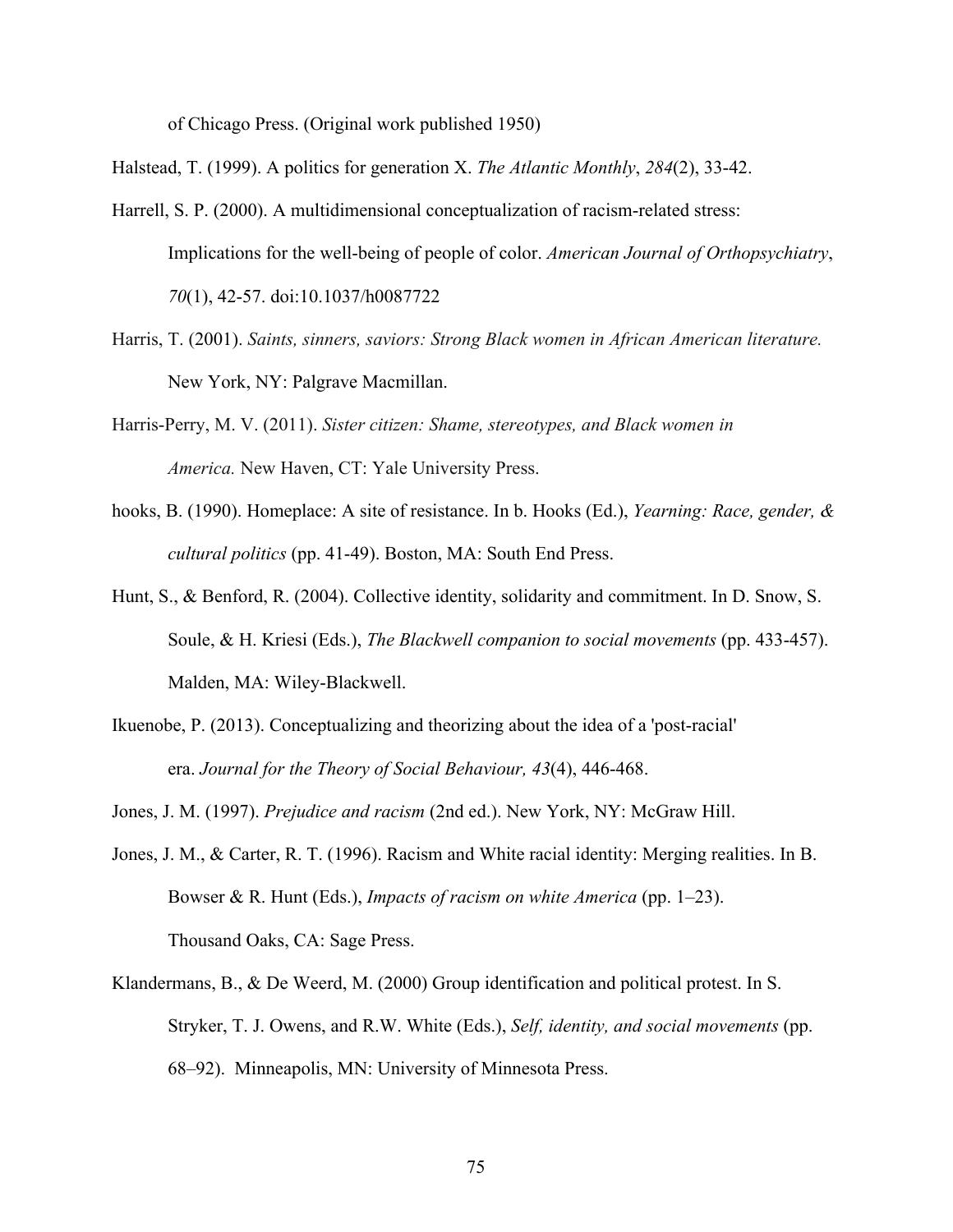Lazarus, R. S., & Folkman, S. (1984). Stress, appraisal, and coping. New York, NY: Springer.

- Lee, D. L., & Ahn, S. (2011). Racial discrimination and Asian mental health: A metaanalysis. *Counseling Psychologist, 39*, 463–489. doi:10.1177/0011000010381791
- Lorde, A. (1985). *I am your sister: Collected and unpublished writings of Audre Lorde*. R. Byrd, J. Cole, & B. Guy-Sheftall (Eds.). Oxford, UK: Oxford University Press.

McCrindle, M., &Wolfinger, E. (2010). Generations defined. *Ethos*, 18(1), 8-13.

McDonald, K. (2007). *Embracing sisterhood: Class, identity, and contemporary Black women.* Lanham, MA: Rowman and Littlefield Publishers, Inc.

Mead, G., (1934). *Mind, self, and society.* Chicago, IL: University of Chicago Press.

- Melucci, A. (1995). The process of collective identity. In H. Johnston & B. Klandermans, *Social Movements and Culture* (pp. 41–63). Minneapolis, MN: University of Minnesota Press.
- More, M. P. (2009). Black solidarity: A philosophical defense. *Theoria: A Journal of Social & Political Theory*, *56*(120), 20-43. doi:10.3167/th.2009.5612003

Morrison, T. (1997). *Paradise*. New York, NY: Random House.

- National Association of Social Workers. (2008). Code of ethics of the National Association of Social Workers. Retrieved from http://www.socialworkers.org/pubs/code/code.asp
- Neville, H. A., & Pieterse, A. L. (2009). Racism, white supremacy, and resistance: Contextualizing Black American experiences. In H. A. Neville, B. N. Tynes, & S. O. Utsey (Eds.), *Handbook of African American Psychology* (pp. 159–174). Thousand Oaks, CA: Sage.
- Ntloedibe, F. (2006). A question of origins: the social and cultural roots of African American culture. *The Journal of African American History*, *91*(4), 401-412.

Ogbu, J. (2004). Collective identity and the burden of "acting White" in Black history,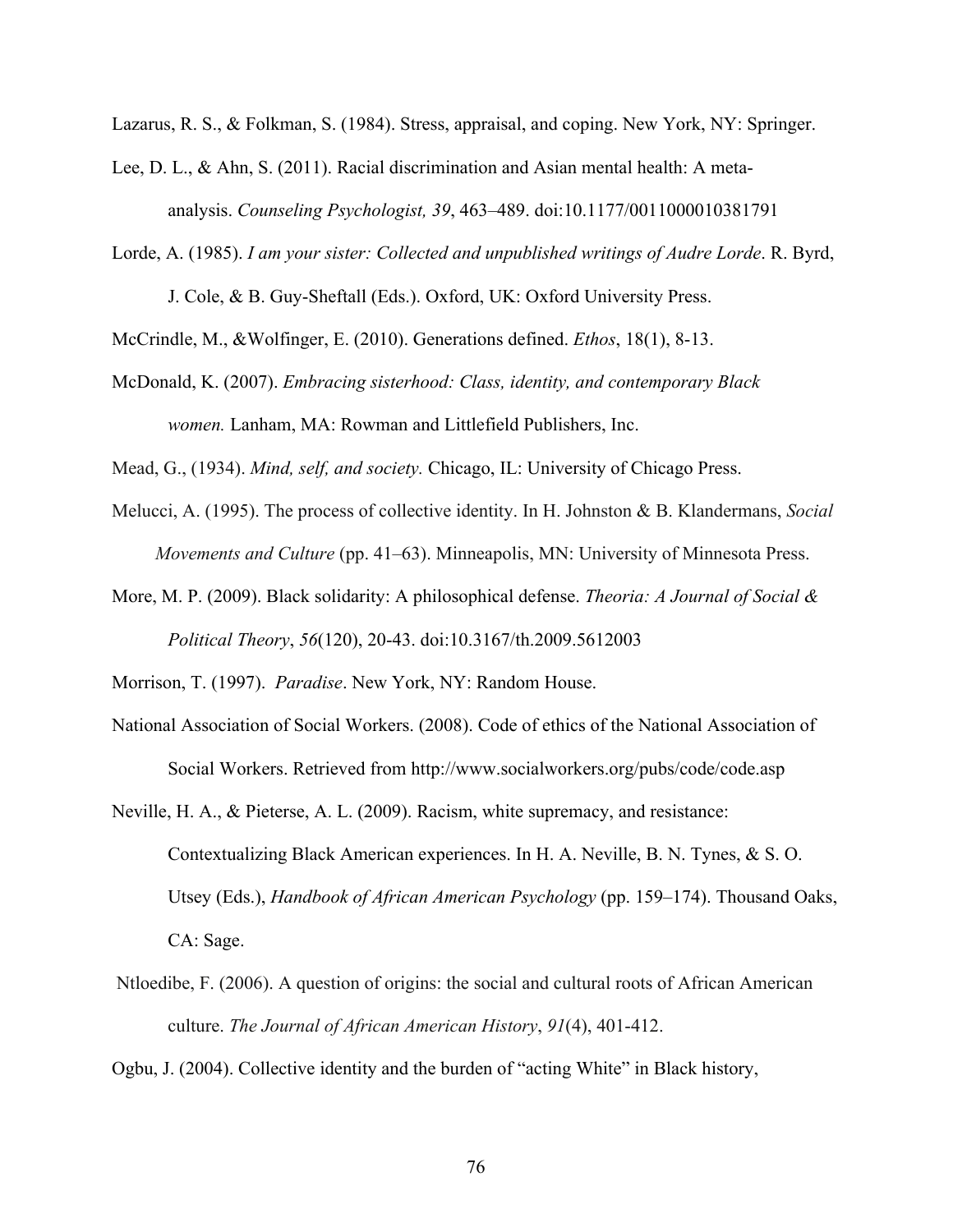community, and education. *Urban Review*, *36*(1), 1-35.

Okeke, A. (2013) A culture of stigma: Black women and mental health. *Undergraduate Research Awards,* 13. Retrieved from:

http://scholarworks.gsu.edu/cgi/viewcontent.cgi?article=1053&context=univ\_lib\_ura

- Paradies, Y. (2006). A systematic review of empirical research on self-reported racism and health. *International Journal of Epidemiology*, *35*, 888–901. doi:10.1093/ije/dyl056
- Pascoe, E. A., & Richman, L. S. (2009). Perceived discrimination and health: A metaanalytic review. *Psychological Bulletin, 135*, 531–554. doi:10.1037/a0016059
- Pieterse, A. L., Carter, R. T., & Ray, K. V. (2013). Racism-related stress, general life stress, and psychological functioning among Black American women. *Journal of Multicultural Counseling & Development*, *41*(1), 36-46.
- Pieterse, A. L., Todd, N. R., Neville, H. A., & Carter, R. T. (2012). Perceived racism and mental health among Black American adults: A meta-analytic review. *Journal of Counseling Psychology*, *59*(1), 1-9. doi:10.1037/a0026208
- Polletta, F., & Jasper, J. (2001). Collective identity and social movements. *Annual Review of Sociology, 27*, 283–305
- Radley, A. (1990). *Artifacts, memory and a sense of the past*. In D. Middleton & D. Edwards (Eds.), *Collective remembering* (pp. 47-69). London, UK: Sage Publications.
- Robinson, R (2000). The shifting race-consciousness matrix and the multiracial category movement: A critical reply to professor Hernandez. *Boston College Third World Law Journal*, *20*(2), 231-289.
- Robnett, B. (2007) Does collective identity matter?: African American conventional and unconventional participation. *Center for the Study of Democracy*. Irvine, CA: Center for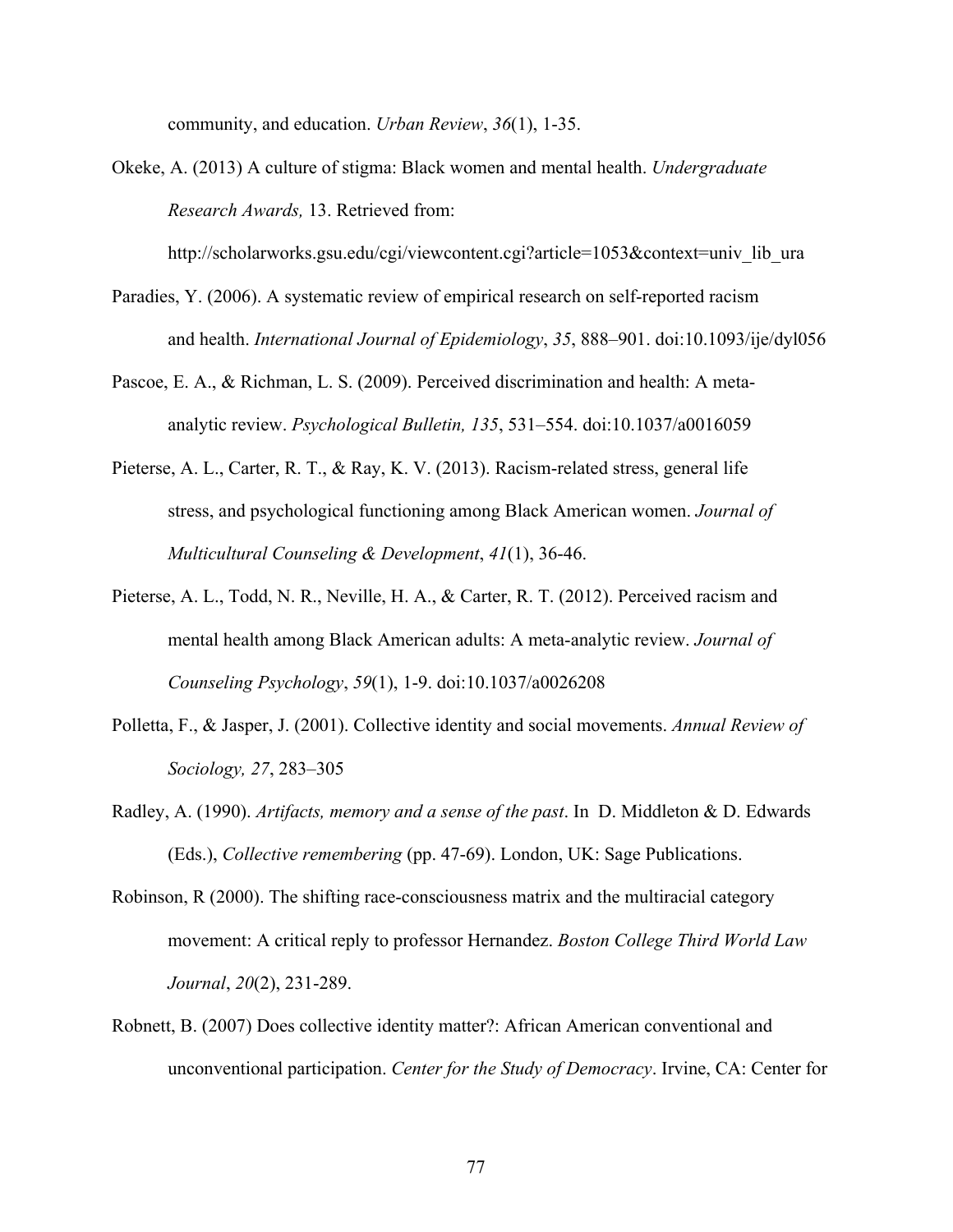the Study of Democracy. Retrieved from: https://escholarship.org/uc/item/3d9477vm

- Rubin, A., & Babbie, E. R. (2009) *Essential Research methods for social work* (2nd ed.). Belmont,CA: Brooks/Cole Publishing Co.
- Schwartz, B. (1982). The social context of commemoration: A study in collective memory. *Social Forces*, *61*(2), 374-402.
- Shelby, T. (2005). *We who are dark: The philosophical foundations of Black solidarity*. Cambridge, MA: Belknap Press of Harvard University Press. Retrieved from http://site.ebrary.com/lib/alltitles/docDetail.action?docID=10318359
- Snow, D. (2001). Collective identity and expressive forms. *Center for the Study of Democracy*. Irvine, CA: Center for the Study of Democracy. Retrieved from: https://escholarship.org/uc/item/2zn1t7bj
- Stevens-Watkins, D., Perry, B., Pullen, E., Jewell, J., & Oser, C. B. (2014). Examining the associations of racism, sexism, and stressful life events on psychological distress among African-American women. *Cultural Diversity and Ethnic Minority Psychology*, *20*(4), 561-569. doi:10.1037/a0036700
- Stevens-Watkins, D., Sharma, S., & Knighton, J. S. (2013). Examining cultural correlates of active coping among African American female trauma survivors. *Psychological Trauma: Theory, Research, Practice, and Policy*, *6*, 328-336.
- Tajfel, H., & Turner, J. C. (1979) An integrative theory of intergroup conflict. In S. Worchel & W.G. Austin (Eds.), *The social psychology of intergroup relations* (pp. 33–47). Chicago, IL: Nelson-Hall.
- Taylor, V., & Whittier, N. E. (1992). Collective identity in social movement communities: Lesbian feminist mobilization. In: A. Morris & C. Mueller (Eds.), *Frontiers of social*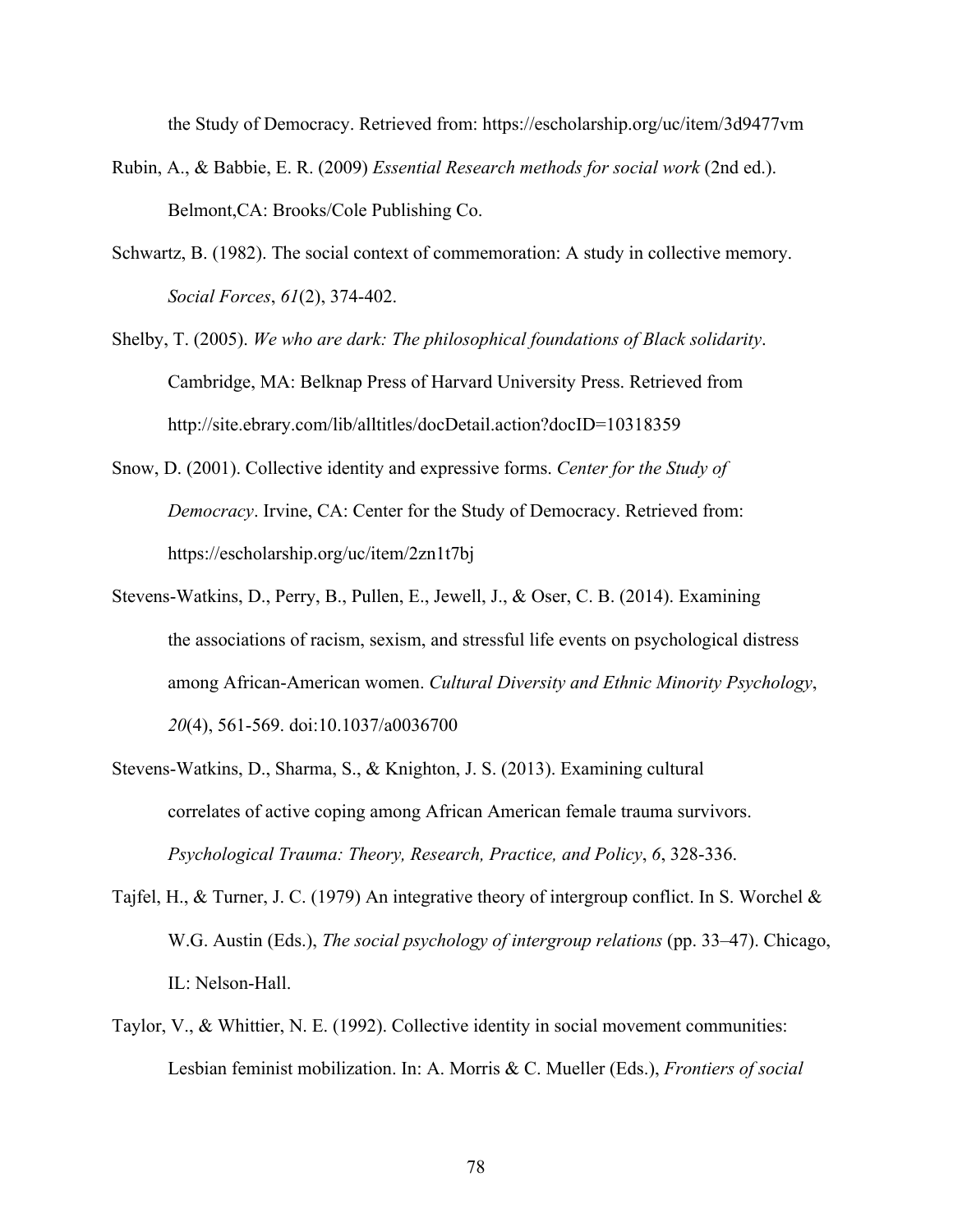*movement theory* (pp. 104–129). New Haven, CT: Yale University Press.

- van Stekelenburg, J. (2013). Collective identity. In D. Snow, D. della Porta, B. Klandermans, & D. McAdam (Eds.), *The Wiley-Blackwell encyclopedia of social and political movements* (Volume 1).
- Ward, E. C., Clark, L., & Heidrich, S. (2009). African American women's beliefs, coping behaviors, and barriers to seeking mental health services. *Qualitative Health Research*, *19*, 1589-1601.
- Ware, R. (1983). Marx, the theory of class consciousness, and revolutionary organization. *Praxis International*, *3*(3), 262-273.
- Weber, M. (1978). *Economy and society* (Volumes 1-2). G. Roth & C. Wittich (Eds.). Berkeley, CA: University of California Press.
- West, C. (1992). A matter of life and death. *October, 61*, 20-23. Retrieved From: http://academiccommons.columbia.edu/catalog/ac%3A157361
- West, L., Donovan, R., & Roemer, L. (2010). Coping with racism: What works and doesn't work for Black women. *Journal of Black Psychology, 36*, 332-349.
- Williams, D. R., Neighbors, H. W., & Jackson, J. S. (2003). Racial/ethnic discrimination and health: Findings from community studies. *American Journal of Public Health*, 93(2), 200–208.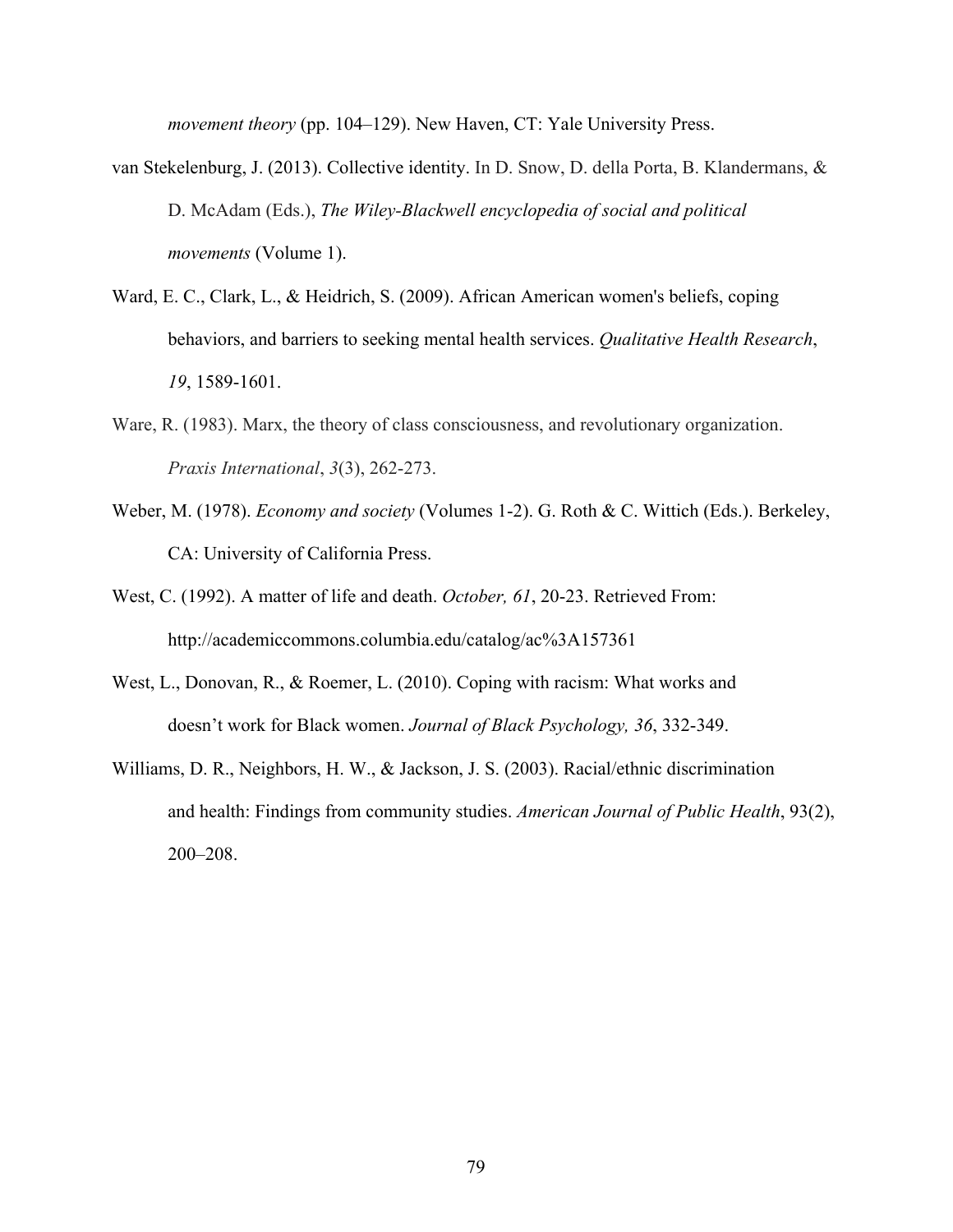#### Appendix A Interview Guide

#### **Introductory demographic questions:**

How old are you? Where were you born? Where do you live now?

# **Questions about Black Collective Identity**

- 1. What stories were you told growing up about what it means to be Black or an African American? Please share stories from family, friends, acquaintances, the media, and so forth.
- 2. How important is that African American identity to you, in your life? Please explain.
- 3. Other groups have said that the past influences where they are now. What important parts of African American history do you feel have shaped your views about African Americans today? Why?
- 4. How connected do you feel to other Black people?
- 5. What expectations do you think larger society has for you as a Black woman? Please share stories you have heard from family, friends, at work, in the media, and so on.
	- a. What expectations do you think other Black people have for you as a Black woman?

#### **Questions about Racism**

- 6. How would you define the word racism?
- 7. You may have experienced acts of racism that are obvious to you and anyone who is looking. These have been called macroassaults. Have you ever experienced racism that was clearly racist? If so, what did you learn from those experiences with macroassaults?
- 8. You may have experienced acts of racism that are not obviously racist to others, but that you felt were racist. These have been called microaggressions. Does this sound true for you? What did you learn from those experiences with microaggressions?

#### **Questions about Well-being**

- 9. What does it mean to you to be mentally and emotionally healthy?
- 10. In what ways do you think your experiences with racism impact your well-being? If you'd like, please share some specific stories of this in your own life.
- 11. How might your feelings of "we" or solidarity with other Black folk help you handle racism?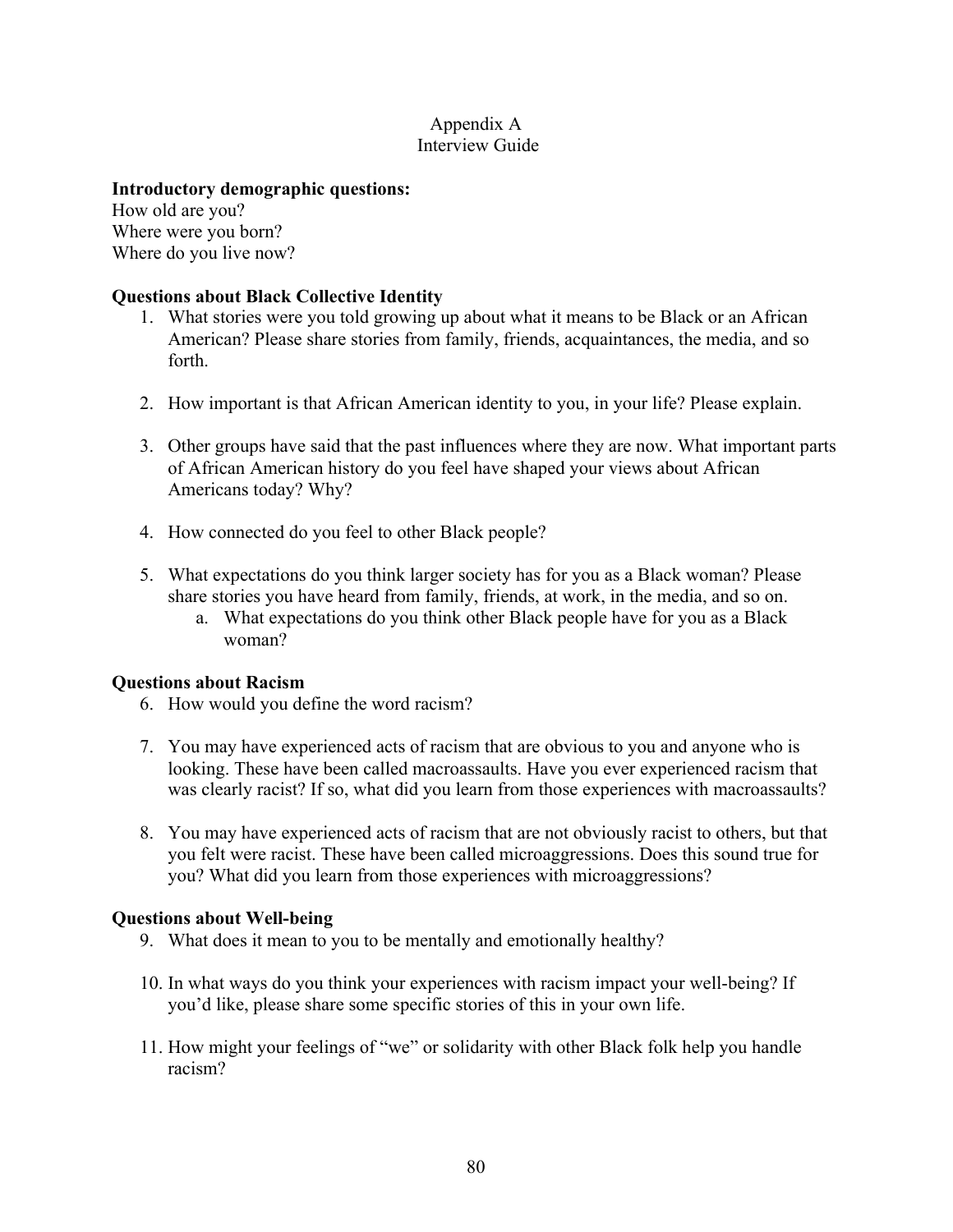- 12. Have you ever seen or heard stories from your relatives or other Black folk about their experiences with racism? What did you learn from them about how to handle racism?
- 13. Thank you. Is there anything else you would like to share?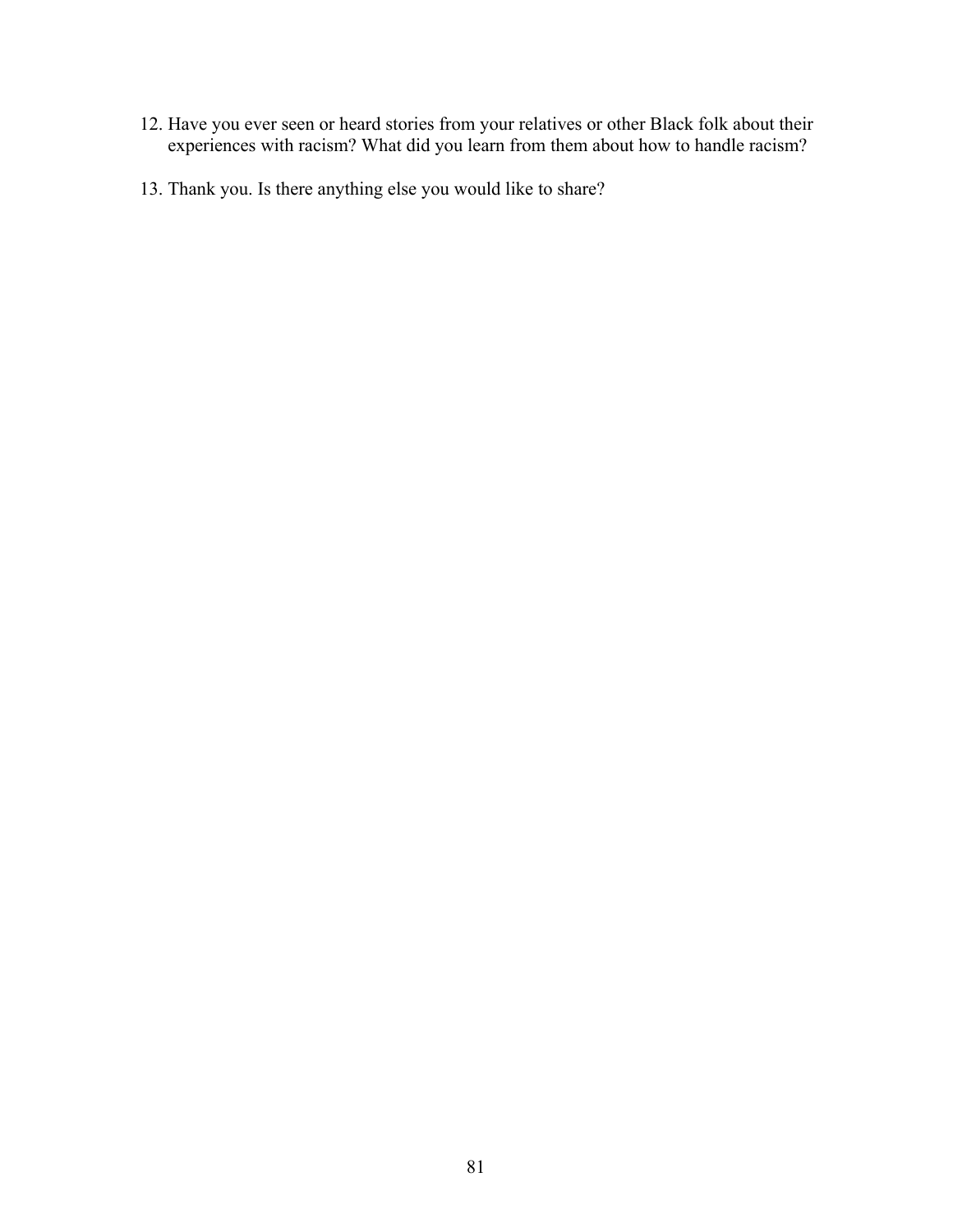#### Appendix B Human Subjects Review (HSR) Protocol Change Form

#### **RESEARCH PROJECT CHANGE OF PROTOCOL FORM – School for Social Work**

You are presently the researcher on the following *approved* research project by the Human Subjects Committee (HSR) of Smith College School for Social Work:

#### **«Project\_Name» Lyana Murrell Mary Beth Averill**

**………………………………………………………………………………….**

I am requesting changes to the study protocols, as they were originally approved by the HSR Committee of Smith College School for Social Work. These changes are as follows:

1) I am requesting permission to change my eligibility requirements to include any self identified African American woman between the ages of 34 and 69 (or born between 1946-80). In my original proposal, I expected to collect data from self identified African American women between the ages of 40 and 60 (or born between 1955-1975). After receiving feedback in my recruiting process, it did not seem practical or fair to partially represent time frames for the two generations (i.e., baby boomers and generation X) engaged in my study. By expanding the dates, I fully include both generations established time frames. This will also help enrich the recruiting process, by expanding inclusion criteria and allowing more individuals to be eligible.

2) I would like to change one of my interview questions (#7 in Appendix G) from: *You may have experienced acts of racism that are obvious to you and anyone who is looking. These have been called macroassaults. Have you ever experienced racism that was clearly racist? If so, please share a few stories.*

To: *You may have experienced acts of racism that are obvious to you and anyone who is*  looking. These have been called macroassaults. Have you ever experienced racism that was clearly *racist? If so, what did you learn from those experiences with macroassaults?*

This change is requested because merely asking the women to share details of their encounters with racism does not fully serve the purpose of the study and also unduly focuses on the unconstructive aspects of the situation. The intent to approach participants as experts who can share what they have learned from undesired conditions in their life is more exemplified in the new question.

3) I wish to change my options for participants to return informed consent forms by return-scanning. I would like to change it to a) receive by scanning but return by my mailing or b) receive/return by mail entirely, to ensure that I gather "wet" signatures from all participants; this is to comply with my understanding that I must get wet signatures on all forms once the study begins.

**………………………………………………………………………………….**

\_X\_\_I understand that these proposed changes in protocol will be reviewed by the Committee.  $X$  I also understand that any proposed changes in protocol being requested in this form cannot be implemented until they have been fully approved by the HSR Committee.

\_X\_I have discussed these changes with my Research Advisor and he/she has approved them.

Your signature below indicates that you have read and understood the information provided above.

#### **Signature of Researcher: \_\_Lyana Murrell (Electronic signature on 3/5/15)\_\_\_\_\_\_\_\_**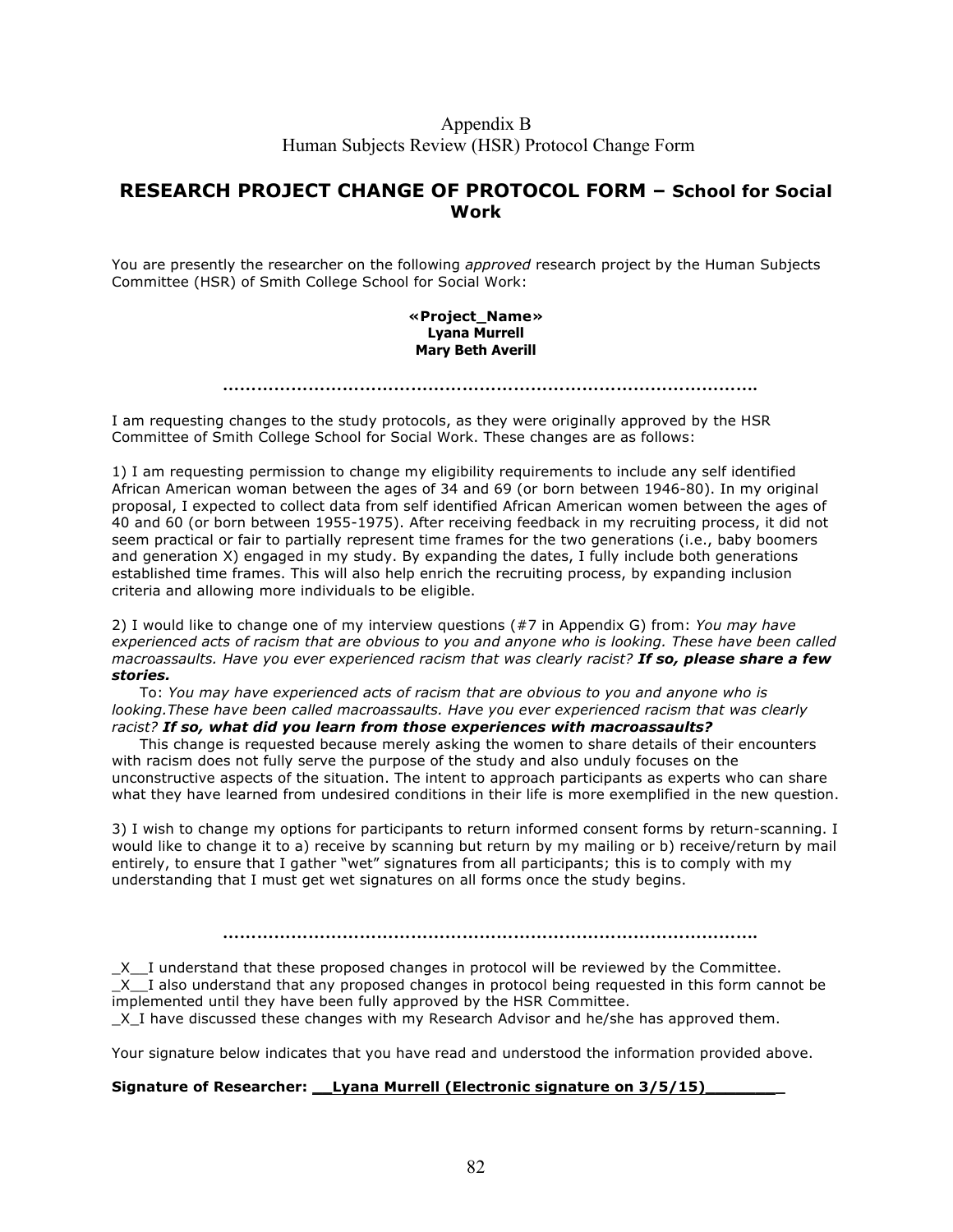#### **Name of Researcher (PLEASE PRINT): Lyana Murrell\_\_ Date: 3/5/2015\_\_\_**

PLEASE RETURN THIS SIGNED & COMPLETED FORM TO Laura Wyman at LWyman@smith.edu or to Lilly Hall Room 115.

\*\*\**Include your Research Advisor/Doctoral Committee Chair in the 'cc'. Once the Advisor/Chair writes acknowledging and approving this change, the Committee review will be initiated.*  **………………………………………………………………………………….**

Updated: 9/25/13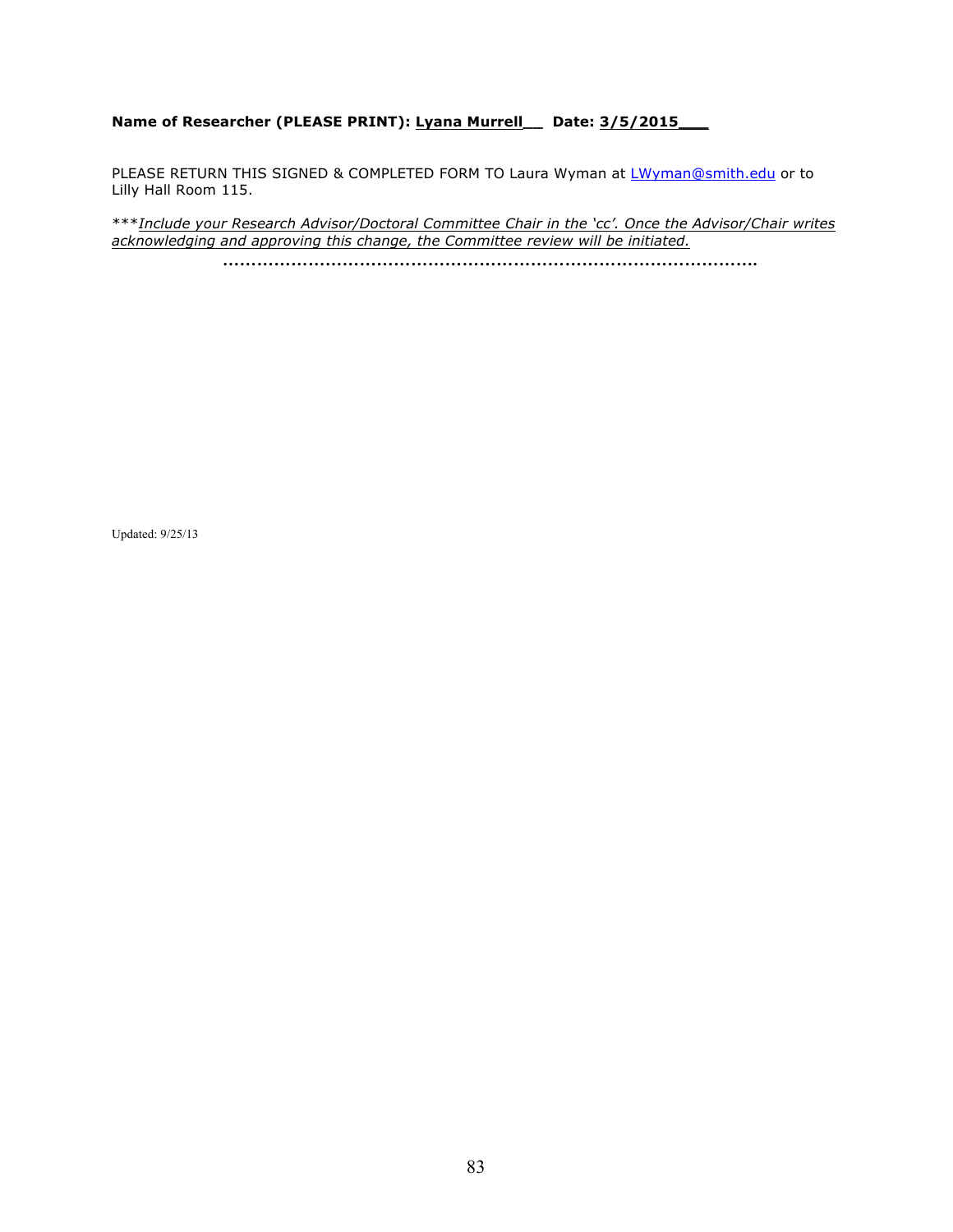Appendix C Human Subjects Review (HSR) Protocol Change Approval Letter



**School for Social Work** Smith College Northampton, Massachusetts 01063 T (413) 585-7950 F (413) 585-7994

March 6, 2015

Lyana Murrell

Dear Lyana,

I have reviewed your amendments and they look fine. These amendments to your study are therefore approved. Thank you and best of luck with your project.

Sincerely,

Courten

Elaine Kersten, Ed.D. Co-Chair, Human Subjects Review Committee

CC: Mary Beth Averill, Research Advisor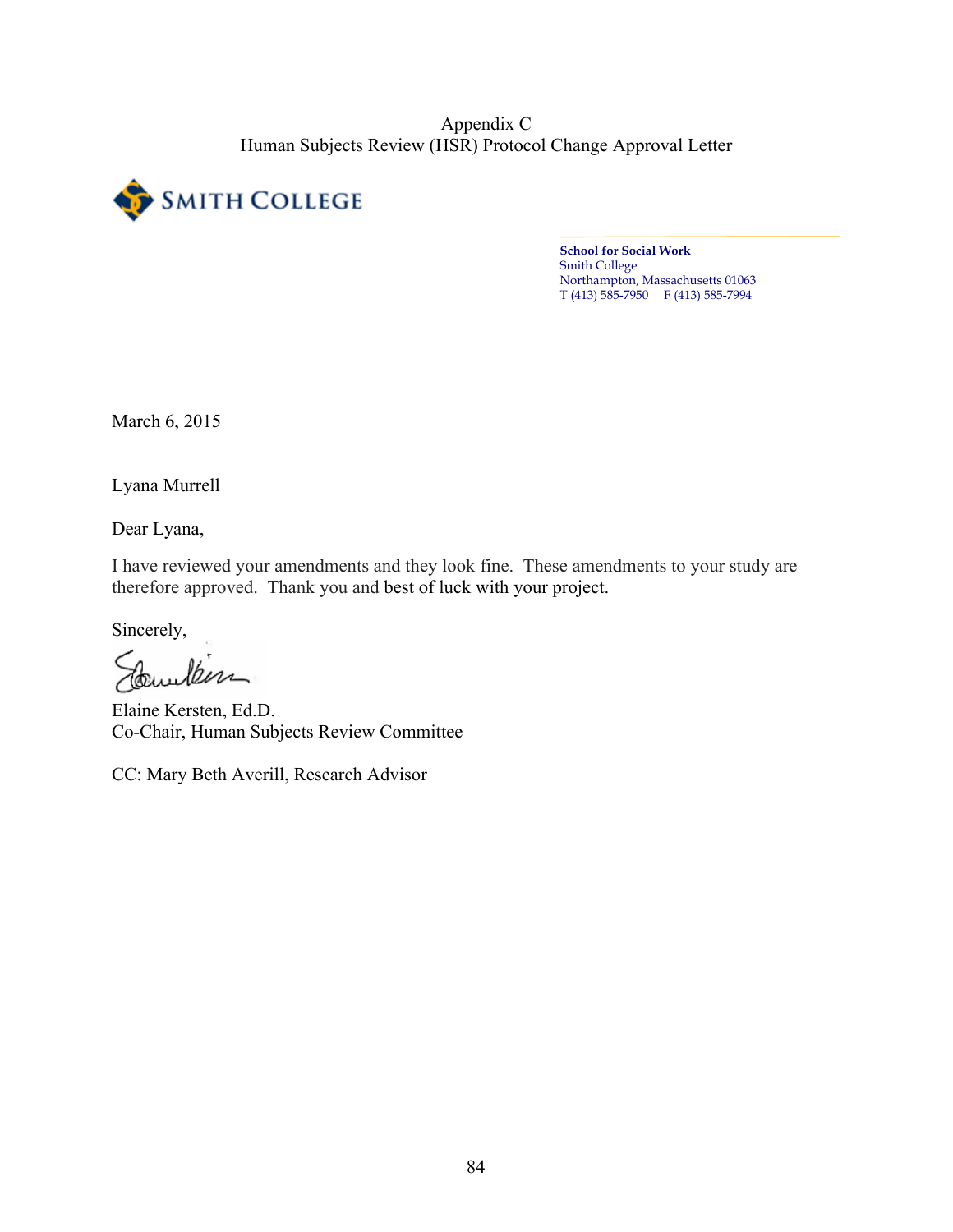Appendix D Human Subjects Review (HSR) Committee Letter of Approval



**School for Social Work** Smith College Northampton, Massachusetts 01063  $T(413)$  585-7950 F (413) 585-7994

January 24, 2015

Lyana Murrell

Dear Lyana,

You did a very nice job on your revisions. Your project is now approved by the Human Subjects Review Committee.

*Please note the following requirements:*

**Consent Forms**: All subjects should be given a copy of the consent form.

**Maintaining Data**: You must retain all data and other documents for at least three (3) years past completion of the research activity.

*In addition, these requirements may also be applicable:*

**Amendments**: If you wish to change any aspect of the study (such as design, procedures, consent forms or subject population), please submit these changes to the Committee.

**Renewal**: You are required to apply for renewal of approval every year for as long as the study is active.

**Completion**: You are required to notify the Chair of the Human Subjects Review Committee when your study is completed (data collection finished). This requirement is met by completion of the thesis project during the Third Summer.

Congratulations and our best wishes on your interesting study.

Sincerely,

Pawlen

Elaine Kersten, Ed.D. Co-Chair, Human Subjects Review Committee

CC: Mary Beth Averill, Research Advisor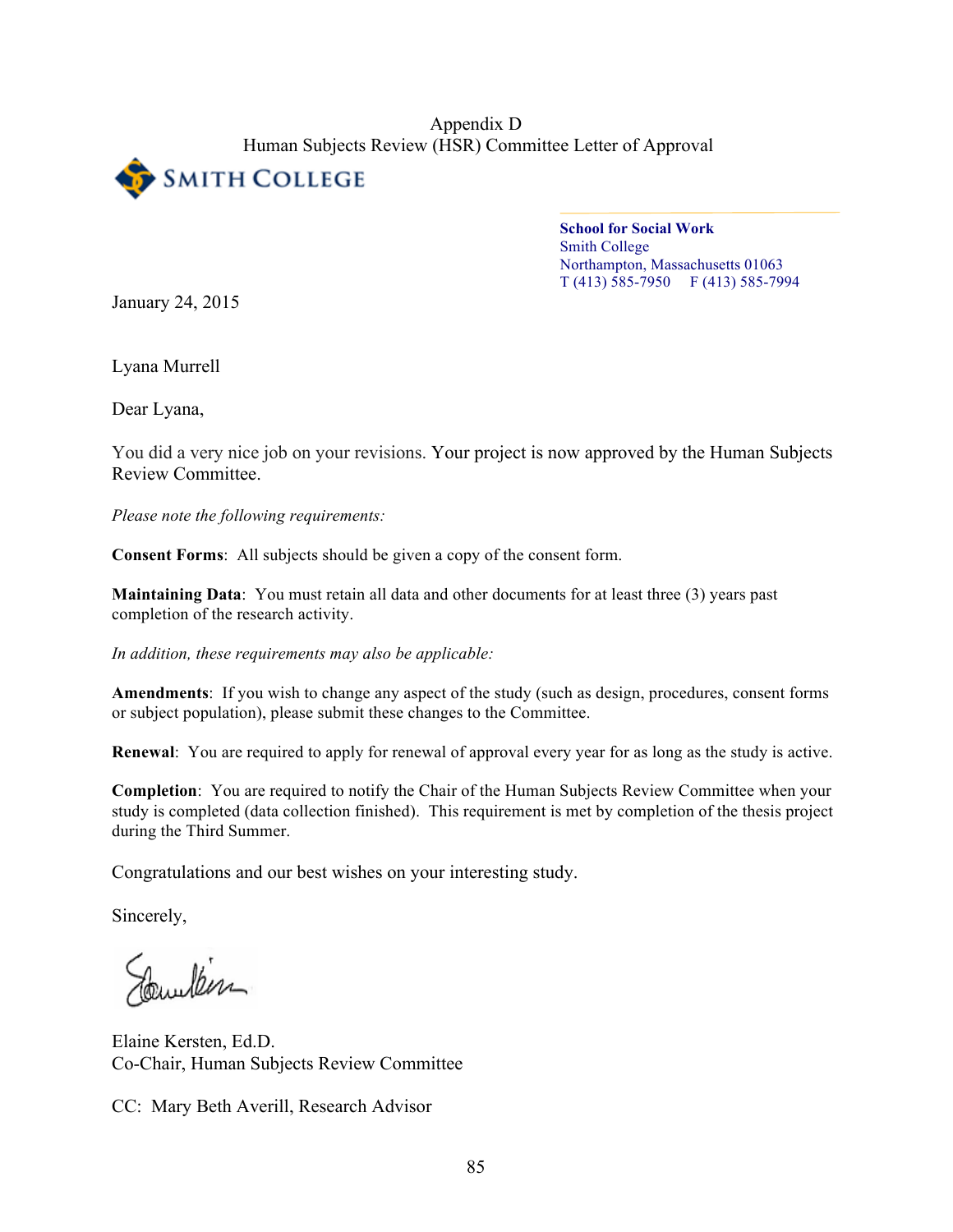# Appendix E Study Flyer

"Sometimes, I feel discriminated against…it merely astonishes me. How can anyone deny themselves the pleasure of my company? It's beyond me." –Zora Neale Hurston

# IT TAKES A VILLA

...........

Exploring the Lives of African American



# Volunteers needed to bring their voices to research!

To potential volunteers:

- $\checkmark$  Do you identify as an African American Woman?
- $\checkmark$  Were you born between 1946 and 1980 (or age 34 to 69)?

Are you interested in sharing your thoughts, feelings, ideas, and/or experiences about:

- \$ A Black collective identity?
	- **Black collective identity may be your feelings of unity and solidarity with other** Black people; it may be that feeling of them and us. Together, the collective (that<br>includes you and other Black people) can protect you, your culture, and Black communities by challenging the harm that racism or other types of oppression bring.
- $\triangleleft$  Racism and how you have experienced it?
- $\bullet$  What collective identity does for your psychological and emotional well-being in the face of racism?

This will include one 30 to 90 minute interview with a student researcher at Smith College for Social

Please consider participating in my study if you feel you relate to the ideas listed above. Contact Lyana Murrell Smith College MSW Candidate 2015

 $\sim$ 



Blackwomenscollectivestudy@gmail.com Thank you.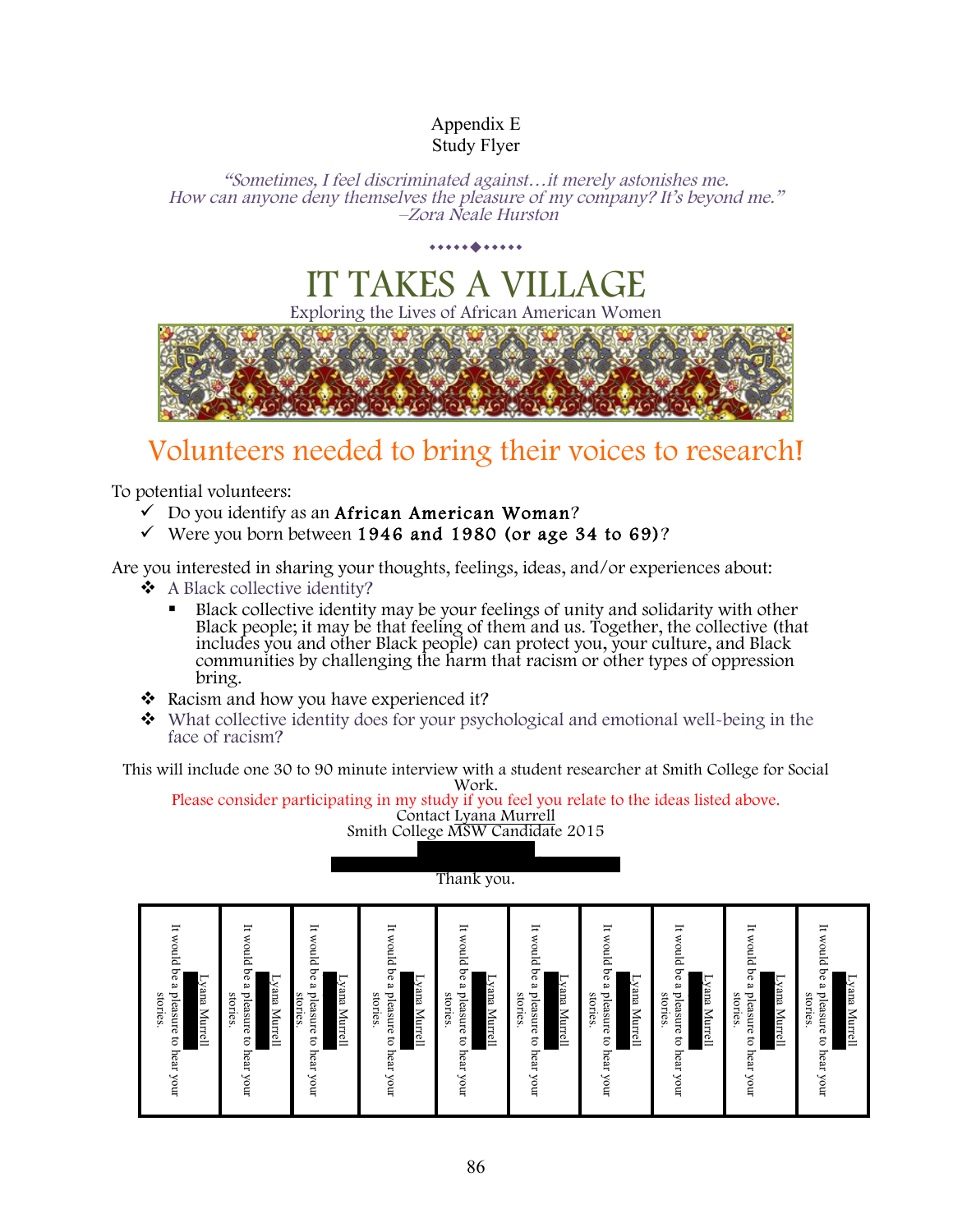# Appendix F Social Media Announcement

#### "Sometimes, I feel discriminated against…it merely astonishes me. How can anyone deny themselves the pleasure of my company? It's beyond me." –Zora Neale Hurston

Are you…

1) An African American woman?

2) Between the ages of 34 and 69 (or born between 1946 and 1980)?

3) Interested in discussing your experiences with collective identity, racism, and well-being?

If you feel you meet the description above or know someone who does, please contact me or share my contact information with the woman you have in mind. I hope to hear about their rich traditions of community, healing, nurturing, resistance, and liberation.

I am recruiting participants for my Master's thesis in order to fulfill requirements for my MSW from Smith College School for Social Work this coming summer (2015). *Specifically, I am conducting a study to explore how African American women experience a Black collective identity in their encounters with racism that may affect their psychological and emotional wellbeing.* Black collective identity may refer to Black people's feelings of unity and solidarity with one another; it may be that feeling of them and us. Together the collective can protect Black individuals, Black culture, and other facets of Black communities by challenging the harm that racism or other types of oppression bring.

To that end Black women should be treated as experts on their own experiences of collective identity, racism, and well-being. It is important to note that these ideas may not ring true for every Black woman, and each participant will be encouraged to express whatever they want. So please contact me or forward this information on. It would be greatly appreciated!

In solidarity, Lyana Murrell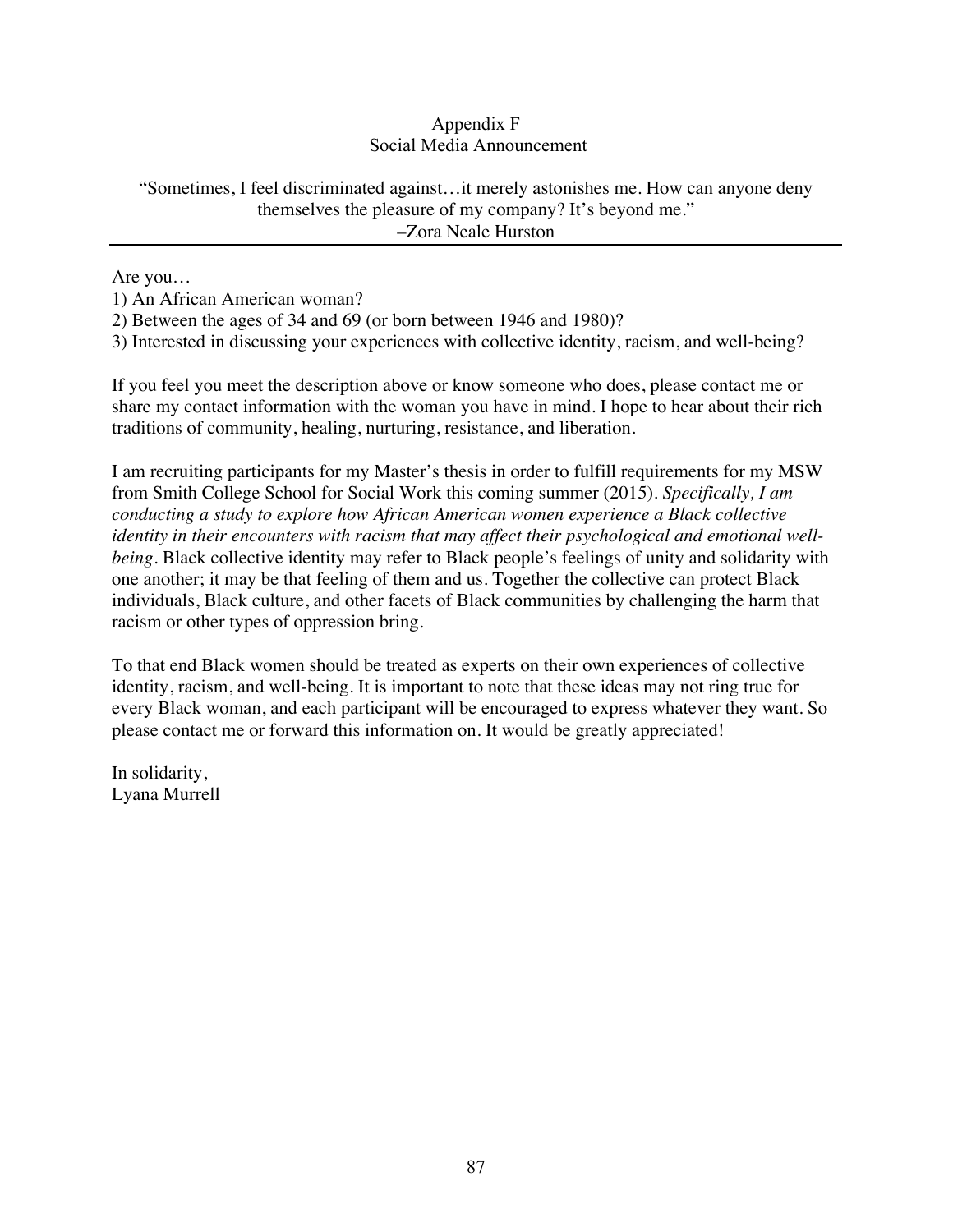#### Appendix G Email for Known Networks

#### "Sometimes, I feel discriminated against…it merely astonishes me. How can anyone deny themselves the pleasure of my company? It's beyond me." –Zora Neale Hurston

Dear [colleagues, friends, and/or family],

I hope that you are well and in good spirits. I am a 2015 MSW candidate at Smith College School for Social Work, and am currently working to complete my Master's thesis. I am reaching out to you because our lengthy and memorable -or with some, brief- encounters have made an impact on me. For that reason, I want to reach out and ask for your help to find potential participants for my study. I am looking for anyone who identifies as an African American woman and who is between the ages of 34 and 69 (or born between 1946-1980). I hope they would be willing to do an interview over the phone, on video chat, or in person. Information will be confidential and I will not interview anyone I know.

I am conducting a study to explore how African American women experience a Black collective identity in their encounters with racism that may affect their psychological and emotional wellbeing. Black collective identity may refer to Black people's feelings of unity and solidarity with one another; it may be that feeling of them and us. Together, the collective can protect Black individuals, Black culture, and other facets of Black communities by challenging the harm that racism or other types of oppression bring. With that said, I am curious how African American women experience Black collective identity or if they even do? What does that specific aspect (i.e., collective identity) of African American women's lives mean for their emotional and psychological well-being, given their possible encounters with racism?

These are themes I hope to explore with 12 to 15 African American women. It is important to note that these ideas may not ring true for every Black woman, and expressing that is important as well. Ultimately, I am excited for an opportunity to learn and know other's stories. I want to hear their truth, and represent that in research. If you know anyone who might be interested in volunteering for my study, or have interest in this topic, it would be greatly appreciated if you could forward this on. I am looking to interview people until April 15, 2015. Thank you for your time and consideration. Feel free to contact me if you have any follow up questions or concerns. If this has been forwarded on to you, please let me know if you are interested? I look forward to hearing these important stories!

In solidarity and with thanks, Lyana Murrell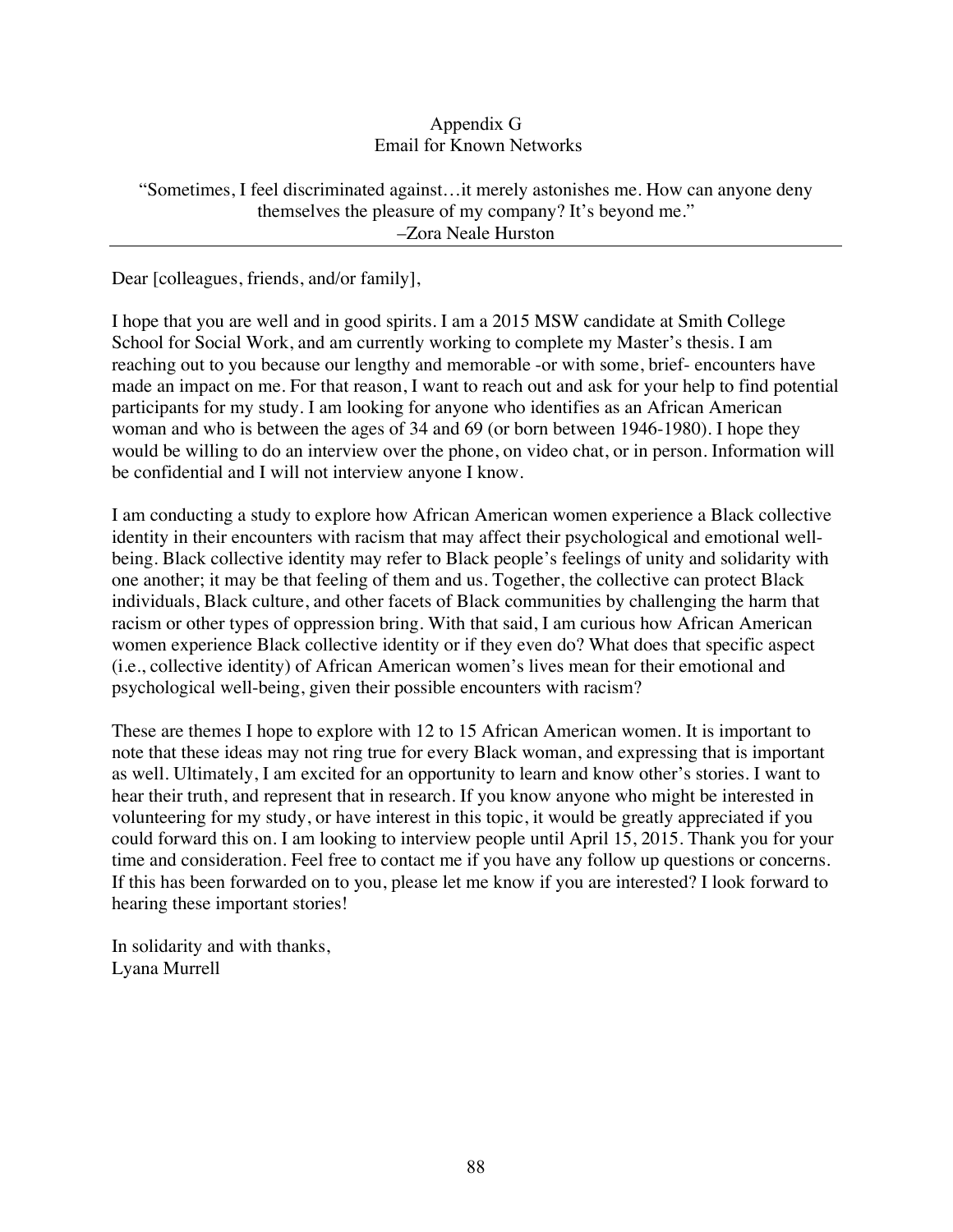#### Appendix H Recruitment Message to Organizations

#### "Sometimes, I feel discriminated against…it merely astonishes me. How can anyone deny themselves the pleasure of my company? It's beyond me." –Zora Neale Hurston

Dear [organization/group],

My name is Lyana Murrell and I am a 2015 MSW candidate at Smith College School for Social Work. I recognize that your organization does important work with the African American community. For that reason, I am reaching out to ask for your help in finding potential participants for my study.

I am conducting a study to explore how African American women experience a Black collective identity in their encounters with racism that may affect their psychological and emotional well-being. In the study, Black collective identity refers to Black people's feelings of unity and solidarity with one another; it may be that feeling of them and us. Together, the collective can protect Black individuals, Black culture, and other facets of Black communities by challenging the harm that racism or other types of oppression bring. With that said, I am curious how African American women experience Black collective identity or if they even do? I also am curious what this specific aspect (i.e., collective identity) of African American women's lives mean for their emotional and psychological well-being, given their possible encounters with racism?

These are themes I hope to explore with 12 to 15 African American women. If you know anyone who would benefit or like to participate in this study, who identifies as an African American woman, and who is between the ages of 34 and 69 (or born between 1946-1980), please forward this message and/or the attached flier to that individual. They will be asked to complete an interview over the phone, on video chat, or in person. Information will be confidential, and I will not interview anyone I know. I am looking to interview people until April 15, 2015.

It is important to note that these ideas may not ring true for every Black woman, and expressing that is important as well. Ultimately, I am excited for an opportunity to learn and know other's stories. I want to hear their truth, and represent that in research. Thank you for your time and consideration. Please feel free to contact me if you have any follow up questions or concerns.

With thanks, Lyana Murrell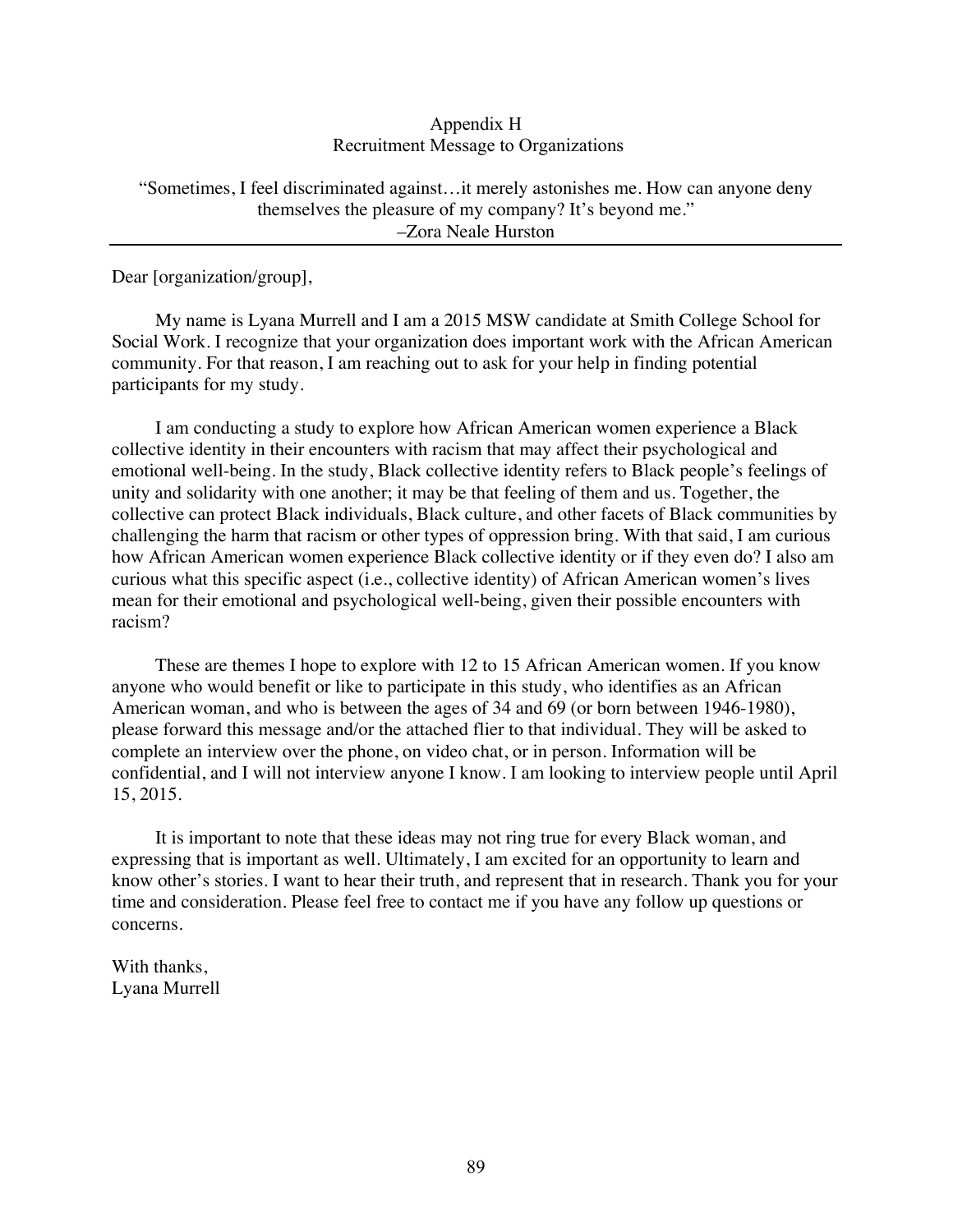#### Appendix I Agency or Institution Approval Letter

# AGENCY LETTERHEAD MIGHT BE PLACED HERE

Date

Smith College School for Social Work Lilly Hall Northampton, MA 01063

To Whom It May Concern:

(**Agency or Institution Name**) gives permission for Lyana Murrell to locate her research in this agency (institution). We do not have a Human Subjects Review Board and, therefore, request that Smith College School for Social Work's (SSW) Human Subject Review Committee (HSR) perform a review of the research proposed by Lyana Murrell. (**Agency or Institution Name**) will abide by the standards related to the protection of all participants in the research approved by SSW HSR Committee.

Sincerely,

Signature & Title (**Agency or Institution Director**) (**Name of program**, if applicable)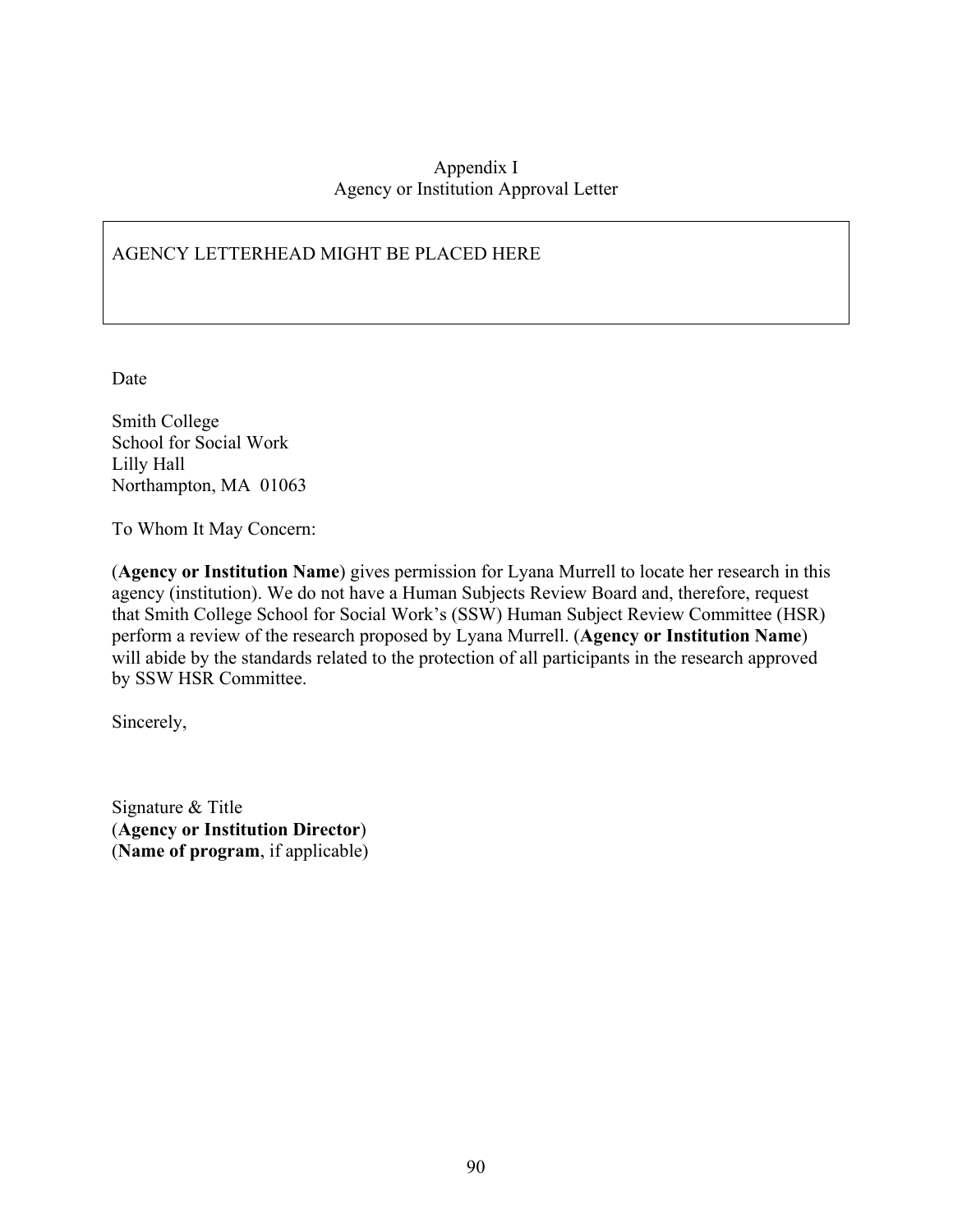Appendix J Informed Consent



**Consent to Participate in a Research Study Smith College School for Social Work ● Northampton, MA**

**Title of Study:** It Takes A Village: Exploring African American Women's Experiences With Collective Identity, Racism, and Well-being (Working Title)

**Investigators:** Lyana Murrell, Master of Social Work Candidate 2015,

**………………………………………………………………………………….**

Dear Potential Research Participant,

#### **Introduction**

- You are being asked to be in a research study of your views about a Black collective identity, racism, and well-being.
- You were selected as a possible participant because you identify as an African American woman and are between the ages of 34 and 69 or were born between 1946-1980.
- I ask that you read this form and ask any questions that you may have before agreeing to be in the study.

# **Purpose of Study**

- The purpose of this study is to explore how African American women (you) experience a Black collective identity in your encounters with racism that may affect your psychological and emotional well-being.
	- o Black collective identity may be your feelings of unity and solidarity with other Black people; it may be that feeling of them and us. Together, the collective (that includes you and other Black people) can protect you, your culture, and Black communities by challenging the harm that racism or other types of oppression bring.
	- o Perceived racism is how you have experienced unfair treatment due to racism.
	- o Psychological and emotional well-being refers to your mental and emotional health. This will be your choice to define in this study. You can share the good, the not so good, or nothing at all. *It is entirely up to you!*
- This study is being conducted as a research requirement for my master's in social work degree.
- Ultimately, this research may be published or presented at professional conferences.

# **Description of the Study Procedures**

• If you agree to be in this study, you will be asked to do the following things: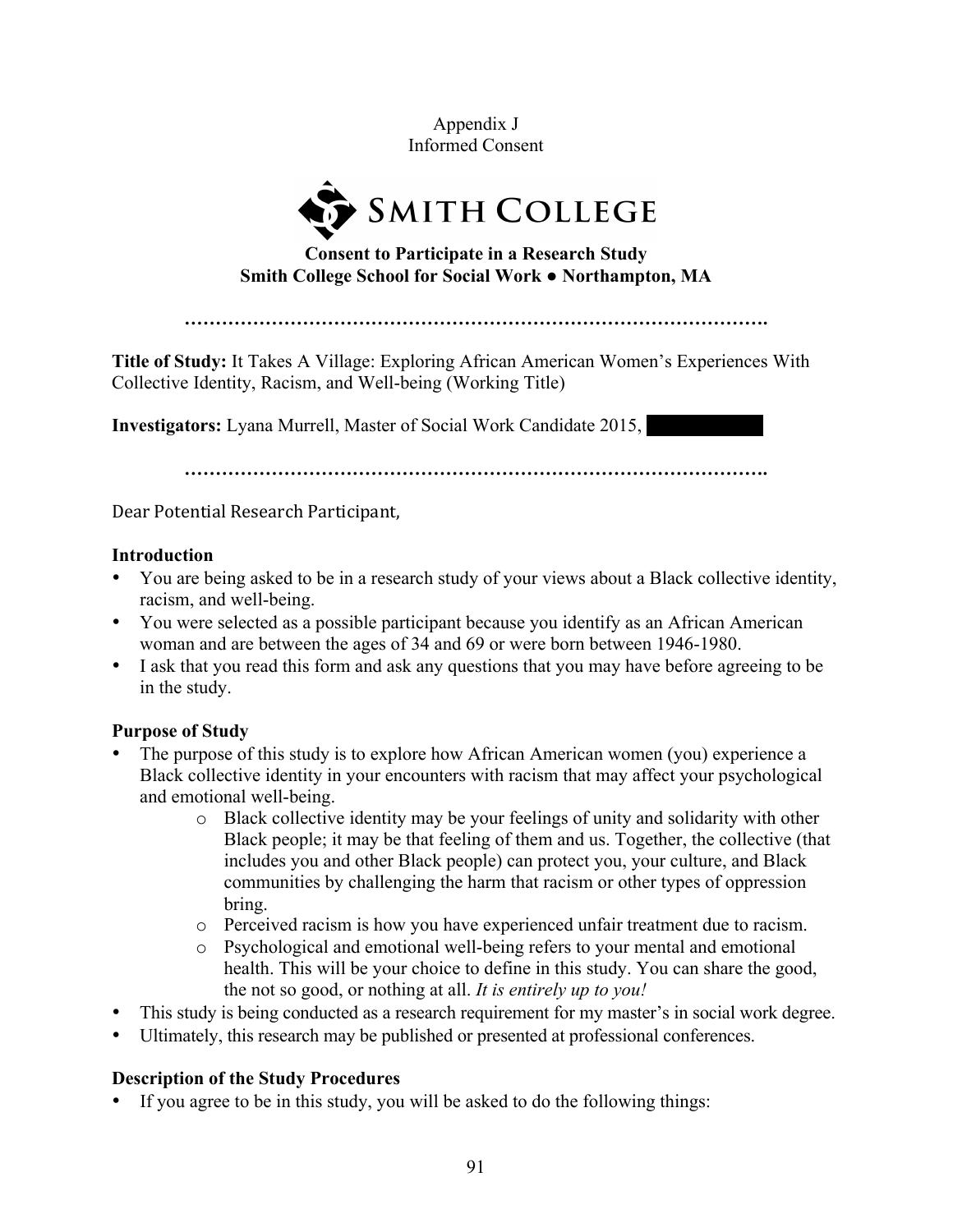- $\circ$  Talk about (if needed) and return this signed form to Lyana Murrell by mail using the return postage that came with this form. When mailing, please use the following address:
	- $\blacksquare$  Lyana Murrell
- o Complete an interview that may last between thirty to ninety minutes. The interview can happen in person, over the phone, or on video chat. If you agree, the interview will be audio taped. If audiotaping is not an option, I will take hand written notes of the interview.
	- $\blacksquare$  Phone Contact:
	- $\blacksquare$  Skype (video chat) Contact:

# **Risks/Discomforts of Being in this Study**

- The study has the following risks. First, this study may bring up some uncomfortable thoughts, experiences, feelings, or stories about collective identity and being African American in a society that does have racism. I ask that you be open and prepared for personal questions about collective identity, mental and emotional health, and how you see racism given your experiences as an African American woman. Please remember, however, that you can refuse to answer any questions and/or leave from this study at any time. If you do experience any discomfort related to your participation in this study, below is a list of referrals for support that are specific to African Americans:
	- 1. National Directory of Mental Health Providers: Africanamericantherapists.com
	- 2. National Organization of People of Color Against Suicide: http://www.nopcas.org/
	- 3. Black Mental Health Alliance: http://www.Blackmentalhealth.com/ or (410) 338-2642
	- 4. National Association of Black Social Workers: http://nabsw.org/ or 202-678-4570
	- 5. Black Counselors: http://www.Blackcounselors.com/
	- 6. Black Psychiatrists of America: http://www.Blackpsych.org/
	- 7. Black Women's Health: http://www.Blackwomenshealth.com
- I also encourage you to seek out healing from other sources that you have previously used or that are in your community; this may include –but is not limited to– your family, members from any church that you are a part of, and/or other trusted people in your life.

# **Benefits of Being in the Study**

- There may be significant benefits to participation in this study. Personally, this study may act as a liberatory and meaningful personal experience for you to re-evaluate your own experiences of collective identity and perceptions of racism. It may also serve as an opportunity to express your own truth, have your story heard, enrich your sense of self, and improve your representation and understanding from other people. You may also use this study to think more critically about what it means to live in a society as an African American who encounters the realities of racism; this study may offer up insight into how to protect your own mental health and challenge such conditions.
- The benefits to social work/society are potentially great. First, your stories can contribute to the overall body of knowledge about African American lives. Specifically, your feedback may increase understanding about African Americans after you define different parts of your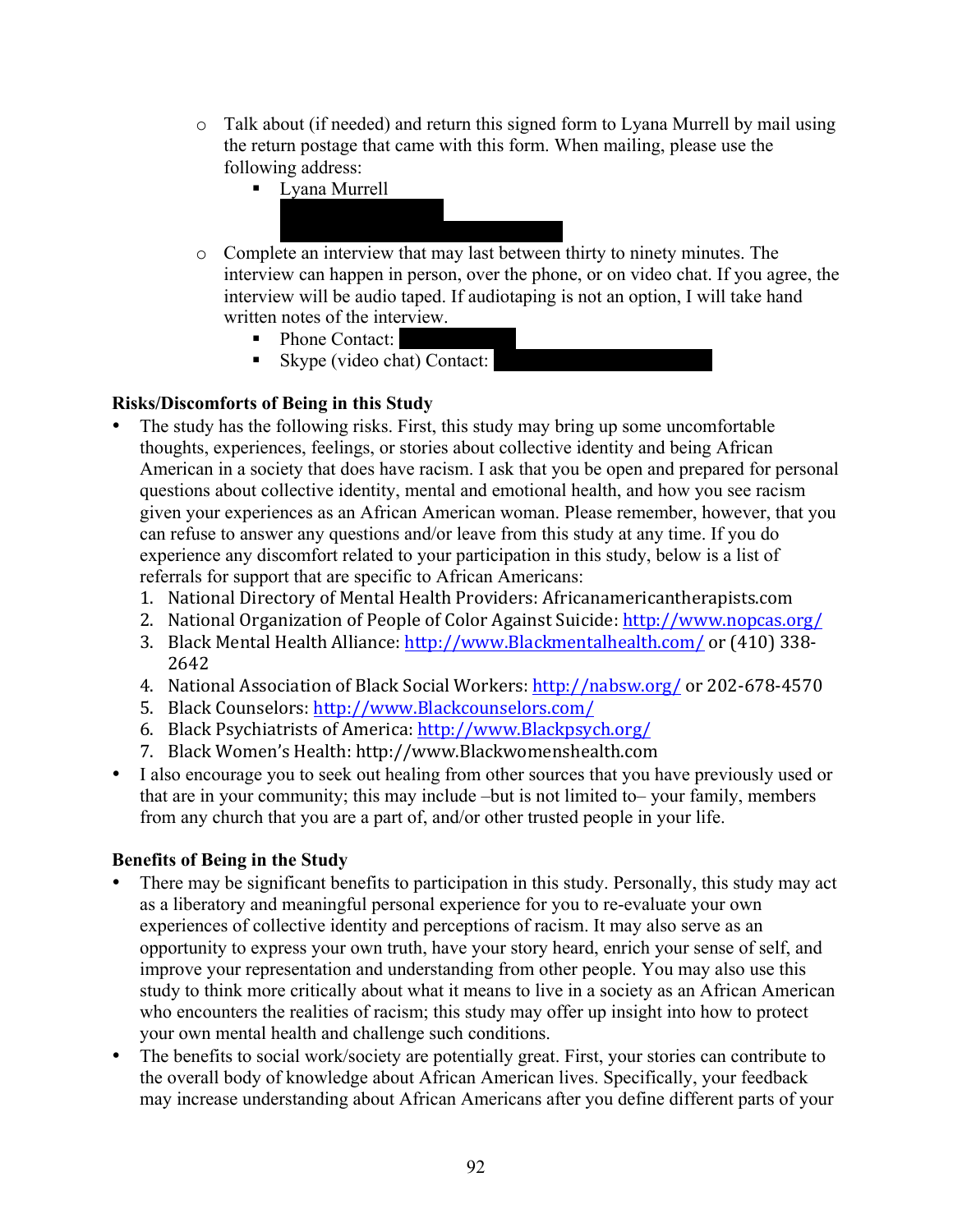life that impact your psychological and emotional well being (also called mental health in this study), and bring attention to areas in your life of strength and healing. Your contributions may also inform future mental health practices and strategies for service, engagement, and policy making. There will be no monetary or other material compensation for participation in this study.

# **Confidentiality**

- Your participation will be kept confidential; no one will know your name or connect you to this study except myself. To guarantee this, I will assign you a participant code when we begin to meet and all information gathered will be presented not in specific details about you but in a general analysis of all participants' interviews. Your participant code will be used to label audiotapes, narratives, and other collected data. Signed consent forms will be locked up separately from any other data so your name and data cannot be connected. As for interviews, phone and video chats will be conducted in the privacy of my home; in-person interviews will take place at a publicly agreed upon place that offers privacy (i.e., park, reserved library study room, or coffee shop). Any quotes and examples will be written in a manner that does not reveal information that could identify you.
- All research materials including recordings, transcriptions, analyses and consent/assent documents will be stored in a secure location for three years according to federal regulations. In the event that materials are needed beyond this period, they will be kept secured until no longer needed, and then destroyed. All electronically stored data will be password protected during the storage period. Again, I will not include any information in any report I may publish that would make it possible to identify you.

# **Payments/gift**

• You will not receive any financial payment for your participation. However, I will purchase your beverage and an accompanying item if we meet at a coffee shop.

# **Right to Refuse or Withdraw**

- The decision to participate in this study is completely voluntary. You may refuse to take part in the study *at any time* (up to the date noted below) without affecting your relationship with the researchers of this study or Smith College. Your decision to refuse will not result in any loss of benefits (including access to services) to which you are otherwise entitled. You have the right not to answer any single question, as well as to withdraw completely up to the point noted below. If you choose to withdraw, I will not use any of your information collected for this study. You must notify me of your decision to withdraw by email or phone by April 15, 2015. After that date, your information will be part of the thesis.
- You have the right to ask questions about this research study and to have those questions answered by me before, during or after the research. If you have any further questions about the study, at any time feel free to contact me, Lyana Murrell by telephone at (XXX) XXX-XXXX or by email at Blackwomenscollectivestudy@gmail.com. If you would like a summary of the study results, one will be sent to you once the study is completed. If you have any other concerns about your rights as a research participant, or if you have any problems as a result of your participation, you may contact the Chair of the Smith College School for Social Work Human Subjects Committee at (413) 585-7974.